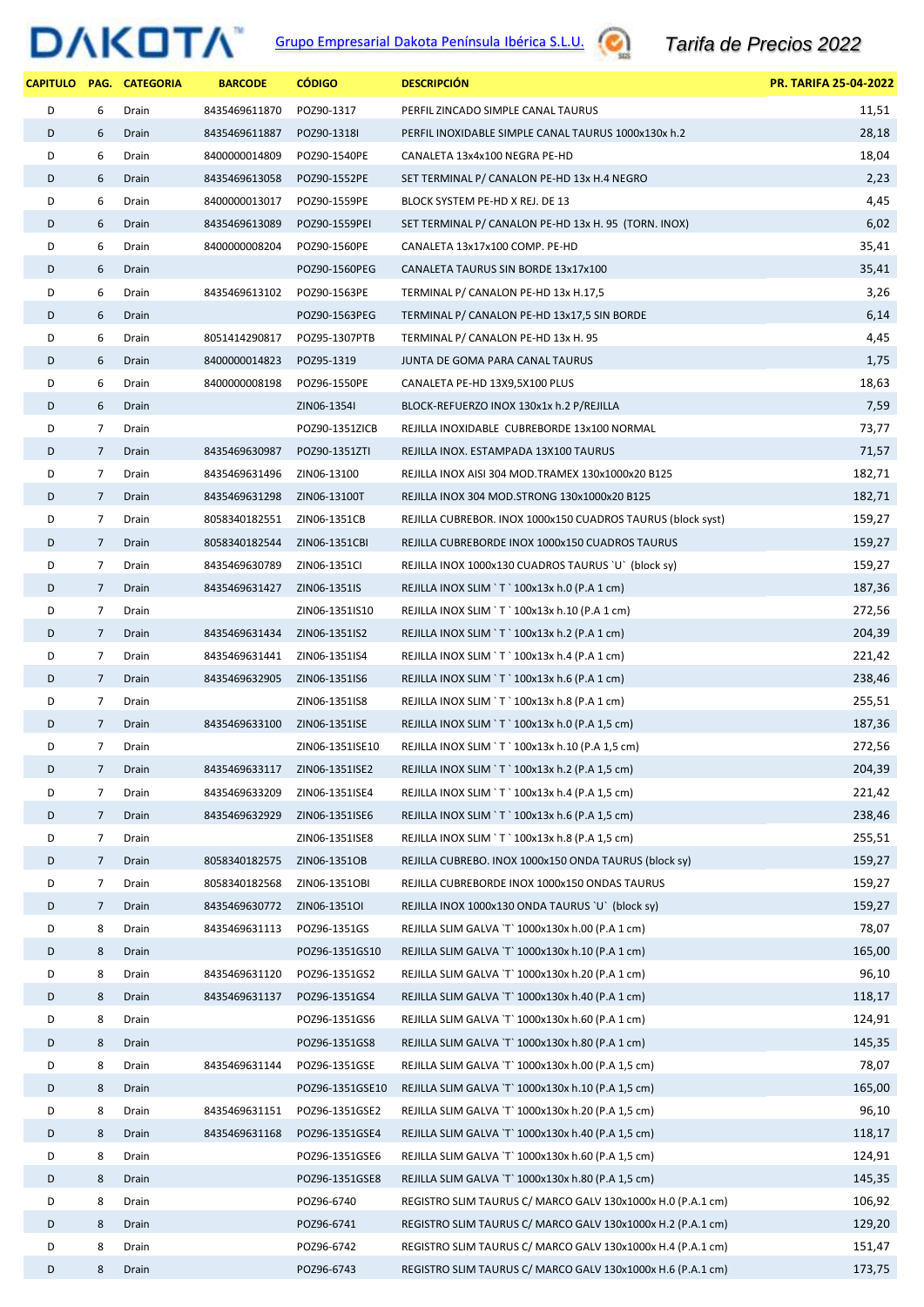| D | 8        | Drain |               | POZ96-6744     | REGISTRO SLIM TAURUS C/ MARCO GALV 130x1000x H.8 (P.A.1 cm)    | 197,55           |
|---|----------|-------|---------------|----------------|----------------------------------------------------------------|------------------|
| D | 8        | Drain |               | POZ96-6745     | REGISTRO SLIM TAURUS C/ MARCO GALV 130x1000x H.10 (P.A.1 cm)   | 217,81           |
| D | 8        | Drain |               | POZ96-6750     | REGISTRO SLIM TAURUS C/ MARCO GALV 130x1000x H.0 (P.A.1,5 cm)  | 106,92           |
| D | 8        | Drain |               | POZ96-6751     | REGISTRO SLIM TAURUS C/ MARCO GALV 130x1000x H.2 (P.A.1,5 cm)  | 129,20           |
| D | 8        | Drain |               | POZ96-6752     | REGISTRO SLIM TAURUS C/ MARCO GALV 130x1000x H.4 (P.A.1,5 cm)  | 151,47           |
| D | 8        | Drain |               | POZ96-6753     | REGISTRO SLIM TAURUS C/ MARCO GALV 130x1000x H.6 (P.A.1,5 cm)  | 173,75           |
| D | 8        | Drain |               | POZ96-6754     | REGISTRO SLIM TAURUS C/ MARCO GALV 130x1000x H.8 (P.A.1,5 cm)  | 197,55           |
| D | 8        | Drain |               | POZ96-6755     | REGISTRO SLIM TAURUS C/ MARCO GALV 130x1000x H.10 (P.A.1,5 cm) | 217,81           |
| D | 9        | Drain | 8435469611986 | POZ90-1351GBN  | REJILLA 13x50 FUNDICION SFERO. B125                            | 37,40            |
| D | 9        | Drain | 8435469612006 | POZ90-1351GCN  | REJILLA 13x50 FUNDICION SFERO. C250                            | 43,55            |
| D | 9        | Drain | 8435469612020 | POZ90-1351GDN  | REJILLA 13x50 FUNDICION SFEROID. D400                          | 54,75            |
| D | 9        | Drain | 8435469612075 | POZ90-1351HB   | REJILLA 13x50 FUNDICION ANTITACON B125                         | 35,54            |
| D | 9        | Drain | 8435469612082 | POZ90-1351HC   | REJILLA 13x50 FUNDICION ANTITACON C250                         | 43,55            |
| D | 9        | Drain | 8435469612242 | POZ90-1351ZBA  | REJILLA GALVA. B125 13X100 A.TAC                               | 74,31            |
| D | 9        | Drain | 8435469612259 | POZ90-1351ZBQ  | REJILLA GALV. MALLA 33x33 B125 100x13                          | 78,20            |
| D | 9        | Drain | 8400000008396 | POZ90-1351ZCB  | REJILLA GALVA ESTAMP. CUBREBORDE 13x100                        | 18,38            |
| D | 9        | Drain | 8435469612273 | POZ90-1351ZCQ  | REJILLA GALV. MALLA 33x33 C250 13x100                          | 91,05            |
| D | 9        | Drain | 8435469630178 | POZ90-1351ZT   | REJILLA GALVA.EST. 13x100 TAURUS                               | 14,97            |
| D | 9        | Drain |               | POZ90-1951     | REJILLA NEGRA MONOLITICA TECNOPOLIMERO B125 50X13              | 21,98            |
| D | 9        | Drain |               | POZ90-1952     | REJILLA NEGRA MONOLITICA TECNOPOLIMERO C250 50X13              | 32,98            |
| D | 9        | Drain | 8435469631236 | POZ96-1351GCCI | REJILLA GALVA. CUADR.CUBREBOR (B.S) 1000x150 TAURUS            | consultar precio |
| D | 9        | Drain | 8435469631212 | POZ96-1351GCI  | REJILLA GALVA. CUADROS 'U' (B.S) 1000x130 TAURUS               | consultar precio |
| D | 9        | Drain |               | POZ96-1351GCU  | REJILLA GALVA. CUADROS ' U '1000x130 TAURUS                    | consultar precio |
| D | 9        | Drain | 8435469631243 | POZ96-1351GOCI | REJILLA GALVA. ONDAS CUBREBOR (B.S) 1000x150 TAURUS            | consultar precio |
| D | 9        | Drain | 8435469631229 | POZ96-1351GOI  | REJILLA GALVA. ONDAS 'U' (B.S) 1000x130 TAURUS                 | consultar precio |
| D | 9        | Drain |               | POZ96-1351GOU  | REJILLA GALVA. ONDAS `U `1000x130 TAURUS                       | consultar precio |
| D | 10       | Drain | 8400000013048 | POZ90-1351     | REJILLA 13X50 P.VEHIC. GRIS                                    | 8,18             |
| D | 10       | Drain | 8435469611948 | POZ90-1351B    | REJILLA 13x50 PP. VEHIC.BLANCA                                 | 8,18             |
| D | 10       | Drain |               | POZ90-1351FN   | REJILLA EN PP OCULTA EN "L" NEGRA h. 60 mm 130                 | 7,46             |
| D | 10       | Drain | 8400000008457 | POZ90-1351N    | REJILLA 13x50 P.VEHIC.NEGRA                                    | 8,18             |
| D | 10       | Drain | 8435469612112 | POZ90-1351P    | REJILLA 13X50 P.PEATON.GRIS                                    | 9,08             |
| D | 10       | Drain | 8435469612136 | POZ90-1351PB   | REJILLA 13x50 P.PEATON BLANCA                                  | 9,08             |
| D | 10       | Drain | 8435469612150 | POZ90-1351PM   | REJILLA MODULAR PISCINA BLANCA 50x13 (50 cm - 20 pzas)         | 20,93            |
| D | 10       | Drain | 8435469612167 | POZ90-1351PMA  | REJILLA MODULAR PISC.AZUL 50x13 (50 cm - 20 pz)                | 21,99            |
| D | 10       | Drain | 8435469612174 | POZ90-1351S    | REJILLA 13X50 P.V STRONG GRIS                                  | 7,80             |
| D | 10       | Drain | 8435469612198 | POZ90-1351SB   | REJILLA 13x50 P.V. STRONG BLANCA                               | 7,80             |
| D | 10       | Drain | 8400000008464 | POZ90-1351SN   | REJILLA 13X50 P.V STRONG NEGRA                                 | 7,80             |
| D | 10       | Drain | 8435469612228 | POZ90-1351XS   | REJILLA 13x50 PP EXTRA STRONG GRIS                             | 9,62             |
| D | 10       | Drain | 8435469612235 | POZ90-1351XSN  | REJILLA 13x50 PP EXTRA STRONG NEGRA                            | 9,62             |
| D | 10       | Drain | 8435469612310 | POZ90-1352     | TAPADERA P/ CANAL 13x50 GRIS                                   | 11,37            |
| D | 11       | Drain | 8435469632790 | POZ90-1320I    | PERFIL INOXIDABLE SIMPLE CANAL TAURUS 1000x200x h.2            | 31,76            |
| D | 11       | Drain | 8435469613119 | POZ90-1640FPE  | CANAL 20x4x100 PE-HD PARA PERFIL H.2                           | 30,04            |
| D | 11       | Drain | 8435469613126 | POZ90-1640PE   | CANALETA 20x4x100 NEGRA PE-HD                                  | 30,04            |
| D | 11       | Drain | 8435469613133 |                | TERMINAL P/ CANALON PE-HD 20x H.4                              | 3,24             |
| D |          |       |               | POZ90-1643PE   |                                                                | 34,57            |
| D | 11<br>11 | Drain | 8435469613140 | POZ90-1650FPE  | CANAL 20x9,5x100 PE-HD PARA PERFIL H.2                         | 34,57            |
| D | 11       | Drain | 8435469613157 | POZ90-1650PE   | CANALETA 20x9,5x100 COMP. PE-HD                                | 3,72             |
|   |          | Drain | 8435469613164 | POZ90-1653PE   | TERMINAL P/ CANALON PE-HD 20x H.9,5                            |                  |
| D | 11       | Drain | 8435469613171 | POZ90-1659PE   | BLOCK SYSTEM PE-HD X REJ. DE 20                                | 4,84             |
| D | 11       | Drain | 8435469613188 | POZ90-1659PEI  | BLOCK SYSTEM PE-HD X REJ. DE 20 (TORNI. INOX)                  | 6,43             |
| D | 11       | Drain | 8435469613195 | POZ90-1659PEZ  | BLOCK SYSTEM GALVANIZADO DE 20                                 | 7,44             |
| D | 11       | Drain | 8435469613201 | POZ90-1660FPE  | CANAL 20x17x100 PE-HD PARA PERFIL H.2                          | 43,60            |
| D | 11       | Drain | 8435469613218 | POZ90-1660PE   | CANALETA 20x17x100 COMP. PE-HD                                 | 43,60            |
| D | 11       | Drain | 8435469613225 | POZ90-1663PE   | TERMINAL P/ CANALON PE-HD 20x H.17,5                           | 4,01             |
| D | 11       | Drain |               | POZ95-1317/ZP  | PERFIL ZINCADO SIMPLE CANAL TAURUS                             | 22,02            |
| D | 12       | Drain | 8435469612396 | POZ90-1361GCN  | REJILLA FUNDICION ESFEROIDAL 20x50 C250 (tornillos)            | 59,69            |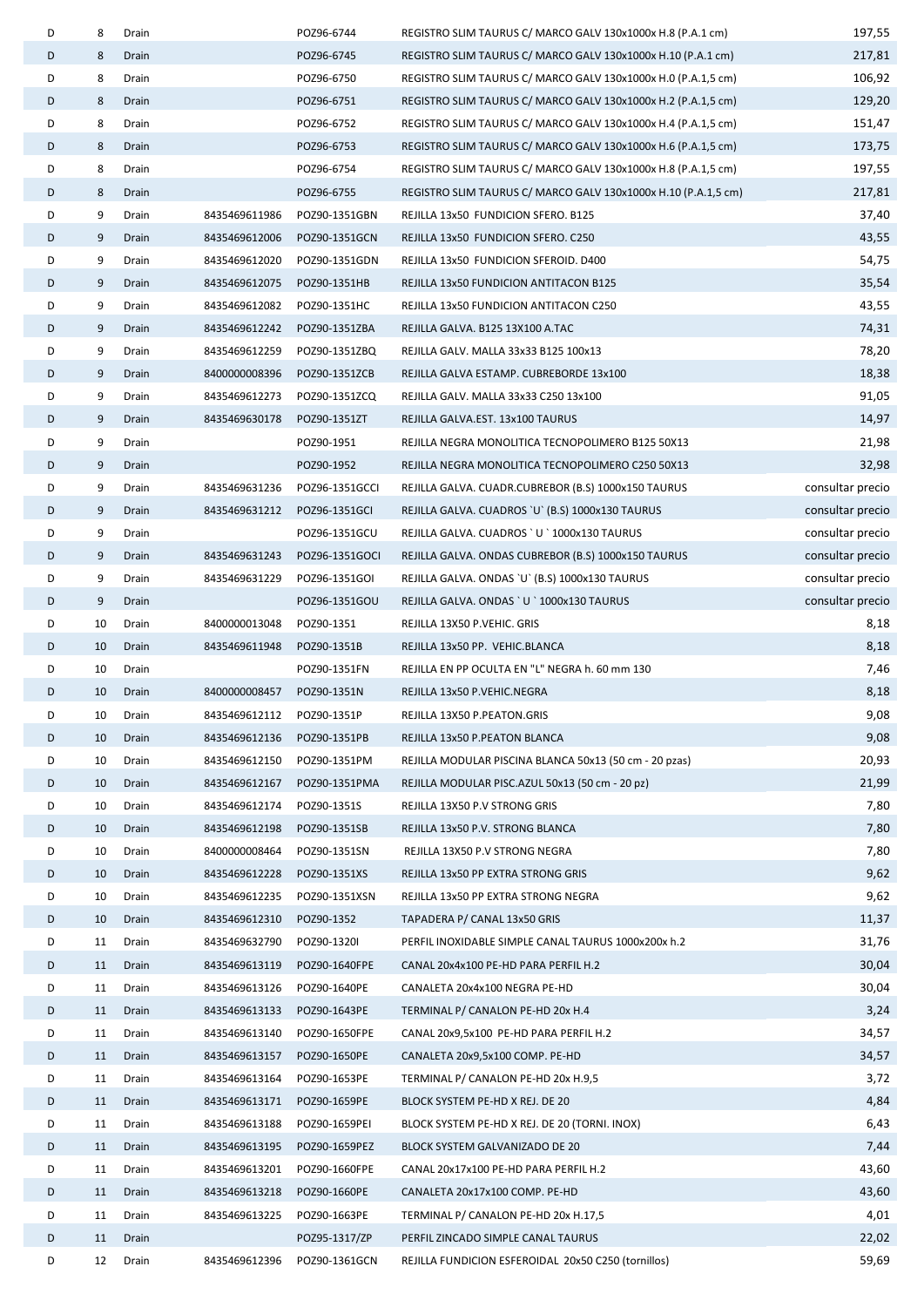| D      | 12       | Drain          | 8435469612419                  | POZ90-1361GDN                 | REJILLA FUNDICION ESFEROIDAL 20x50 D400 (tornillos)                         | 65,58  |
|--------|----------|----------------|--------------------------------|-------------------------------|-----------------------------------------------------------------------------|--------|
| D      | 12       | Drain          | 8435469612426                  | POZ90-1361GV                  | REJILLA GALV.ESTAMPADA 20x100                                               | 27,79  |
| D      | 12       | Drain          |                                | POZ90-1361GVV                 | REJILLA GALV.ESTAMPADA VERDE 20x100                                         | 26,57  |
| D      | 12       | Drain          | 8435469612457                  | POZ90-1361HB                  | REJILLA 20x50 FUNDICION ANTITACON B125                                      | 48,64  |
| D      | 12       | Drain          | 8435469612464                  | POZ90-1361HC                  | REJILLA 20x50 FUNDICION ANTITACON C250                                      | 56,70  |
| D      | 12       | Drain          | 8435469612617                  | POZ90-1361ZBA                 | REJILLA GALVANIZADA B125 ANTITACON 200                                      | 101,71 |
| D      | 12       | Drain          | 8435469612624                  | POZ90-1361ZBQ                 | REJILLA GALV. B125 MALLA 33x33 20x100                                       | 118,56 |
| D      | 12       | Drain          | 8435469612631                  | POZ90-1361ZCQ                 | REJILLA GALV. C250 MALLA 33x33 20x100                                       | 131,08 |
| D      | 12       | Drain          | 8435469612648                  | POZ90-1361ZI                  | REJILLA INOX. ESTAMPADA 20x100                                              | 101,63 |
| D      | 12       | Drain          | 8435469633179                  | ZIN06-1361CI                  | REJILLA INOX 1000x200 CUADROS TAURUS `U` (block sy)                         |        |
| D      | 12       | Drain          |                                | ZIN06-13610I                  | REJILLA INOX 1000x200 ONDAS TAURUS `U` (block sy)                           |        |
| D      | 12       | Drain          |                                | ZIN06-20100                   | REJILLA INOX AISI 304 MOD.TRAMEX 200x1000x20 B125                           |        |
| D      | 12       | Drain          |                                | ZIN06-20100T                  | REJILLA INOX 304 MOD.STRONG 200x1000x20                                     |        |
| D      | 13       | Drain          | 8435469612341                  | POZ90-1361                    | REJILLA 20X50 P.VEHIC.GRIS                                                  | 14,25  |
| D      | 13       | Drain          | 8435469612358                  | POZ90-1361B                   | REJILLA 20X50 P.VEHIC. BLANCA                                               | 15,00  |
| D      | 13       | Drain          | 8400000014915                  | POZ90-1361N                   | REJILLA 20X50 P.VEHIC.NEGRA                                                 | 14,25  |
| D      | 13       | Drain          | 8435469612488                  | POZ90-1361P                   | REJILLA 20X50 P.PEATON GRIS                                                 | 13,19  |
| D      | 13       | Drain          | 8435469612501                  | POZ90-1361PB                  | REJILLA 20X50 P.PEATON BLANCA                                               | 13,13  |
| D      | 13       | Drain          | 8435469612525                  | POZ90-1361PM                  | REJILLA MODULAR PISC.BLANCA 50x20 (50 cm - 20 pzas)                         | 26,89  |
| D      | 13       | Drain          | 8435469612532                  | POZ90-1361PMA                 | REJILLA MODULAR PISC.AZUL 50x20 (50 cm -20 pz)                              | 28,23  |
| D      | 13       | Drain          | 8400000008372                  | POZ90-1361XS                  | REJILLA 20x50 PP EXTRA STRONG GRIS                                          | 15,98  |
| D      | 13       | Drain          | 8435469612594                  | POZ90-1361XSB                 | REJILLA 20x50 PP EXTRA STRONG BLANCA                                        | 19,90  |
| D      | 13       | Drain          | 8435469612600                  | POZ90-1361XSN                 | REJILLA 20x50 PP EXTRA STRONG NEGRA                                         | 15,98  |
| D      | 13       | Drain          | 8435469612655                  | POZ90-1362                    | TAPADERA P/CANAL 20x50 GRIS                                                 | 16,67  |
| D      | 13       | Drain          | 8435469613317                  | POZ90-200P1A                  | REJILLA MODULAR PLUS 100x20 AZUL (40 pz)                                    | 47,14  |
| D      | 13       | Drain          | 8435469613324                  | POZ90-200P1B                  | REJILLA MODULAR PLUS 100x20 BLANCA (40 pz)                                  | 46,16  |
| D      | 13       | Drain          | 8435469630123                  | POZ90-200P2A                  | REJILLA MODULAR FIJA 100x20 AZUL (40 pz)                                    | 49,10  |
| D      | 13       | Drain          | 8435469630093                  | POZ90-200P2B                  | REJILLA MODULAR FIJA 100x20 BLANCA (40 pz)                                  | 48,12  |
| D      | 14       | Drain          | 8435469613249                  | POZ90-1753PE                  | TERMINAL P/ CANALON PE-HD 26x H.9,5                                         | 4,26   |
| D      | 14       | Drain          |                                | POZ90-1763PE                  | TERMINAL P/ CANALON PE-HD 26x17                                             | 4,60   |
| D      | 14       | Drain          |                                | POZ92-2607PC                  | CANAL TAURUS PREENSAMBLADA 260x75x1000 C250                                 | 255,54 |
| D      | 14       | Drain          | 8435469633292                  | POZ92-2607PD                  | CANAL TAURUS PREENSAMBLADA 260x75x1000 D400                                 | 279,74 |
| D      | 14       | Drain          |                                | POZ92-2615PC                  | CANAL TAURUS PREENSAMBLADA 260x150x1000 C250                                | 267,64 |
| D      | 14       | Drain          | 8435469631403                  | POZ92-2615PD                  | CANAL TAURUS PREENSAMBLADA 260x150x1000 D400                                | 291,84 |
| D      | 14       | Drain          |                                | POZ95-2600P                   | REFUERZO EN PEHD PARA CANAL TAURUS 260x75                                   | 9,79   |
| D      | 15       | Drain          | 8435469613812                  | POZ92-3835E                   | CANAL TAURUS 370 PRE-ENSAMBLADA - E600                                      | 724,79 |
| D      | 15       | Drain          |                                | POZ95-3835PTB                 | SET TAPONES P/CANAL 370X300                                                 | 32,49  |
| D      | 16       | Drain          | 8435469612396                  | POZ90-1361GCN                 | REJILLA FUNDICION ESFEROIDAL 20x50 C250 (tornillos)                         | 59,69  |
| D      | 16       | Drain          | 8435469612464                  | POZ90-1361HC                  | REJILLA 20x50 FUNDICION ANTITACON C250                                      | 56,70  |
| D<br>D | 16<br>16 | Drain<br>Drain | 8435469612600<br>8435469612679 | POZ90-1361XSN<br>POZ90-1363GX | REJILLA 20x50 PP EXTRA STRONG NEGRA<br>REJILLA GALV. C250 MALLA 33X33 20X50 | 15,98  |
| D      | 16       | Drain          | 8435469612778                  | POZ90-1375PE                  | ARQUETA SIF. P/ARQUETA ACERA PE-HD 20X50 H.40                               | 40,37  |
| D      | 16       | Drain          |                                | POZ90-1375PEG                 | ARQUETA SIF. P/ARQUETA ACERA 20X50 H.40 C/PERFIL GALVA                      |        |
| D      | 16       | Drain          |                                | POZ90-1375PEI                 | ARQUETA SIF. P/ARQUETA ACERA C/ PERFIL INOX 20X50 H40                       |        |
| D      | 16       | Drain          | 8435469612839                  | POZ90-1390                    | PLACA SIFONICA P/ARQUETA ACERA 20x50                                        | 7,74   |
| D      | 16       | Drain          | 8435469613171                  | POZ90-1659PE                  | BLOCK SYSTEM PE-HD X REJ. DE 20                                             | 4,84   |
| D      | 17       | Drain          | 8435469611894                  | POZ90-1335P                   | CANAL PLUS ONE 100x35x1000 C/REJILLA GRIS                                   | 18,15  |
| D      | 17       | Drain          | 8435469611900                  | POZ90-1335PB                  | CANAL PLUS ONE 100x35x1000 C/REJILLA BLANCA                                 | 22,99  |
| D      | 17       | Drain          | 8435469611917                  | POZ90-1335PN                  | CANAL PLUS ONE 100x35x1000 C/REJILLA NEGRA                                  | 18,15  |
| D      | 17       | Drain          | 8435469611924                  | POZ90-1335PS                  | CANAL PLUS ONE 100x35x1000 C/REJILLA ARENA                                  | 22,99  |
| D      | 17       | Drain          | 8051414298165                  | POZ95-1335T                   | SET TAPONES CANAL 100x35x1000 ONE GRIS                                      | 1,98   |
| D      | 17       | Drain          | 8435469614277                  | POZ95-1335TB                  | SET TAPONES CANAL 100x35x1000 ONE BLANCO                                    | 1,98   |
| D      | 17       | Drain          | 8435469614284                  | POZ95-1335TN                  | SET TAPONES CANAL 100x35x1000 ONE NEGRO                                     | 1,98   |
| D      | 17       | Drain          | 8435469614291                  | POZ95-1335TS                  | SET TAPONES CANAL 100x35x1000 ONE ARENA                                     | 1,98   |
| D      | 18       | Drain          | 8058340184630                  | POZ90-1332Z2                  | REJILLA GALVA PEG. ONE S ONDAS (WAVE LESS) 100x35x1000                      | 26,62  |
|        |          |                |                                |                               |                                                                             |        |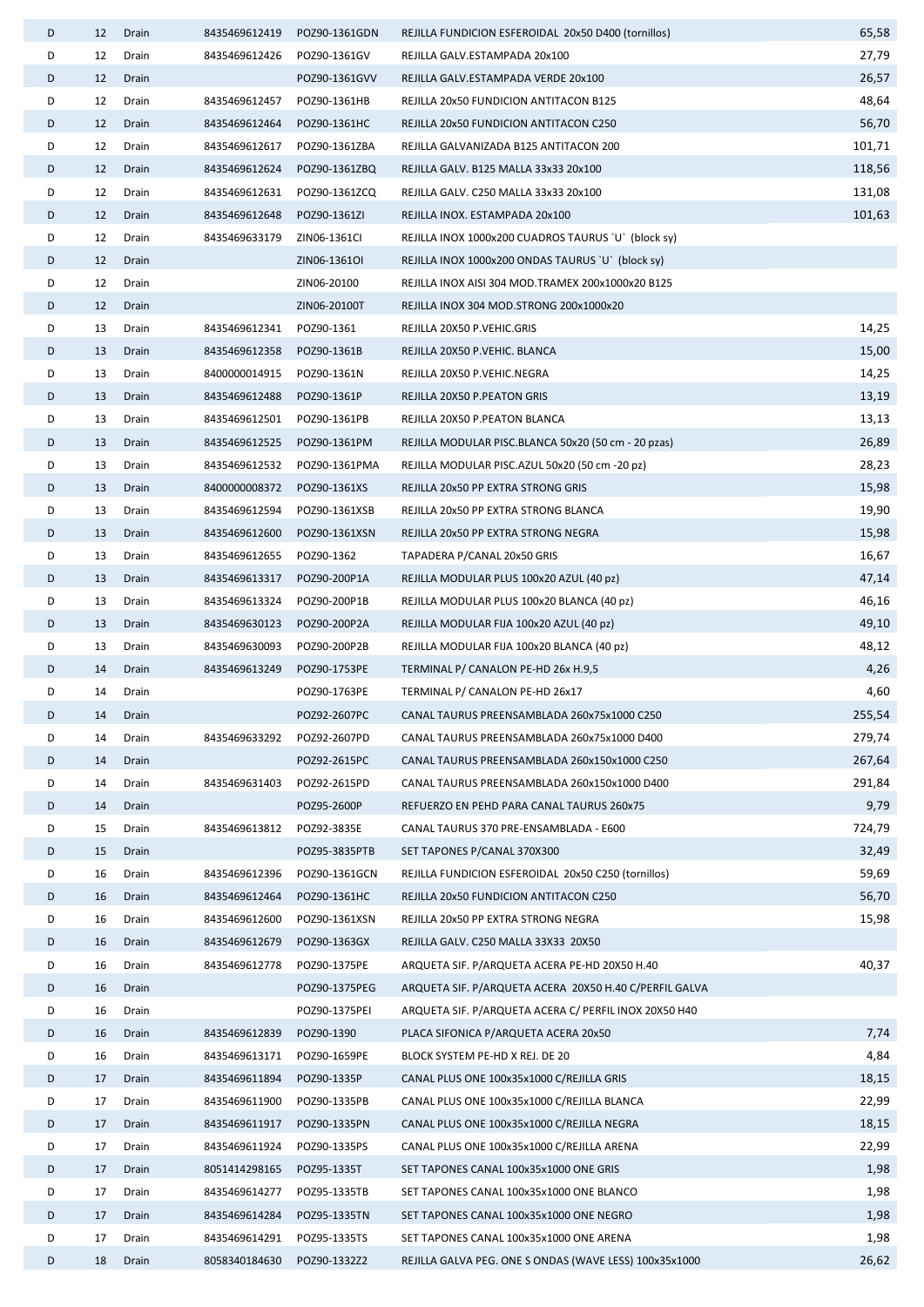| D | 18       | Drain          | 8058340184647                  | POZ90-1332Z3    | REJILLA GALVA PEG. ONE S AGUJERITOS (HOLE) 1000x35x100                                         | 26,62  |
|---|----------|----------------|--------------------------------|-----------------|------------------------------------------------------------------------------------------------|--------|
| D | 18       | Drain          | 8058340182643                  | ZIN06-1310CBI   | REJILLA CUBREBOR. INOX 1000x108 CUADRO PEG.ONE                                                 | 114,77 |
| D | 18       | Drain          | 8058340182650                  | ZIN06-1310CIPO  | REJILLA INOX 316 CUADROS 1000x95 PEG.ONE                                                       | 103,30 |
| D | 18       | Drain          | 8058340182667                  | ZIN06-1310OBI   | REJILLA CUBREBOR. INOX 1000x108 ONDAS PEG.ONE                                                  | 114,77 |
| D | 18       | Drain          | 8058340182674                  | ZIN06-1310OIPO  | REJILLA INOX 316 ONDAS 1000x95 PEG.ONE                                                         | 103,30 |
| D | 19       | Drain          | 8435469611788                  | POZ90-1310      | CANAL PP PLUS 100x13x7,5 GRIS sc 75/110                                                        | 13,07  |
| D | 19       | Drain          | 8435469631052                  | POZ90-1310B     | CANAL PP PLUS 100x13x7,5 BLANCA sc 75/110                                                      | 13,07  |
| D | 19       | Drain          | 8400000008426                  | POZ90-1310N     | CANAL PP PLUS 100x13x7,5 NEGRA sc.75/110                                                       | 13,07  |
| D | 19       | Drain          | 8435469611825                  | POZ90-1310P1    | CANALON PP PLUS 100x13x12 GRIS ALTA                                                            | 20,33  |
| D | 19       | Drain          |                                | POZ90-1310PB1   | CANALON PP PLUS 100x13x12 BLANCA ALTA                                                          | 20,33  |
| D | 19       | Drain          | 8435469611832                  | POZ90-1310PN1   | CANALON PP PLUS 100x13x12 NEGRA ALTA                                                           | 20,33  |
| D | 19       | Drain          |                                | POZ90-1310PS1   | CANALON PP PLUS 100x13x12 ARENA ALTA                                                           | 20,33  |
| D | 19       | Drain          | 8435469631588                  | POZ90-1310S     | CANAL PP PLUS 100x13x7,5 ARENA sc 75/110                                                       | 13,07  |
| D | 19       | Drain          | 8051414291890                  | POZ90-1313      | SET TERMINAL CANAL PP PLUS 100x13x7,5                                                          | 2,01   |
| D | 19       | Drain          | 8435469630956                  | POZ90-1313B     | SET TERMINAL CANAL PP PLUS BLANCA 100x13x7,5                                                   | 2,01   |
| D | 19       | Drain          | 8051414295812                  | POZ90-1313N     | SET TERMINAL CANAL PP PLUS NEGRO 100x13x7,5                                                    | 2,01   |
| D | 19       | Drain          |                                | POZ90-1313S     | SET TERMINAL CANAL PP PLUS ARENA 100x13x7,5                                                    | 2,01   |
| D | 19       | Drain          | 8400000013017                  | POZ90-1559PE    | BLOCK SYSTEM PE-HD X REJ. DE 13                                                                | 4,45   |
| D | 19       | Drain          | 8400000011440                  | POZ95-1310B     | BLOCK SYSTEM SKAT CANAL 13x100x14                                                              | 4,45   |
| D | 19       | Drain          | 8435469614130                  | POZ95-1310T     | SET TAPON GRIS P/ CANAL PP. PLUS 100x13x12                                                     | 3,13   |
| D | 19       | Drain          | 8435469630963                  | POZ95-1310TB    | SET TAPON BLANCO P/ CANAL PP. PLUS 100x13x12                                                   | 3,13   |
| D | 19       | Drain          | 8051414295218                  | POZ95-1310TN    | SET TAPON NEGRO P/ CANAL PP. PLUS 100x13x12                                                    | 3,13   |
| D | 19       | Drain          |                                | POZ95-1310TS    | SET TAPON ARENA P/ CANAL PP. PLUS 100x13x12                                                    | 3,13   |
| D | 19       | Drain          | 8400000014823                  | POZ95-1319      | JUNTA DE GOMA PARA CANAL TAURUS                                                                | 1,75   |
| D | 19       | Drain          |                                | ZIN06-1354I     | BLOCK-REFUERZO INOX 130x1x h.2 P/REJILLA                                                       | 7,59   |
| D | 20       | Drain          | 8435469612280                  | POZ90-1351ZI    | REJILLA INOX. ESTAMPADA 13X100                                                                 | 71,57  |
| D | 20       | Drain          | 8435469631496                  | ZIN06-13100     | REJILLA INOX AISI 304 MOD.TRAMEX 130x1000x20 B125                                              | 182,71 |
| D | 20       | Drain          | 8435469631298 ZIN06-13100T     |                 | REJILLA INOX 304 MOD.STRONG 130x1000x20 B125                                                   | 182,71 |
| D | 20       | Drain          | 8058340182599                  | ZIN06-1315CB    | REJILLA CUBREBOR.INOX 1000x137 CUADROS PEGASUS (block syst)                                    | 147,11 |
| D | 20       | Drain          | 8058340182582                  | ZIN06-1315CBI   | REJILLA CUBREBOR. INOX 1000x137 CUADRO PEGASUS                                                 | 147,11 |
| D | 20       | Drain          | 8435469630765 ZIN06-1315CI     |                 | REJILLA INOX 304 CUADROS 1000x130 PEGASUS `U` (block)                                          | 132,41 |
| D | 20       | Drain          | 8058340182605                  | ZIN06-1315CIPP  | REJILLA INOX 304 CUADROS 1000x130 PEGASUS `U`                                                  | 132,41 |
| D | 20       | Drain          | 8058340182629                  | ZIN06-1315OB    | REJILLA CUBREBOR.INOX 1000x137 ONDA PEGASUS (block syst)                                       | 147,11 |
| D | 20       | Drain          | 8058340182612                  | ZIN06-1315OBI   | REJILLA CUBREBOR. INOX 1000x137 ONDA PEGASUS                                                   | 147,11 |
| D | 20       | Drain          | 8435469630758                  | ZIN06-1315OI    | REJILLA INOX 304 ONDAS 1000x130 PEGASUS `U` (block)                                            | 132,41 |
| D | 20       | Drain          | 8058340182636                  | ZIN06-1315OIPP  | REJILLA INOX 304 ONDAS 1000x130 PEGASUS `U`                                                    | 132,41 |
| D | 20       | Drain          | 8435469631427                  | ZIN06-1351IS    | REJILLA INOX SLIM `T ` 100x13x h.0 (P.A 1 cm)                                                  | 187,36 |
| D | 20       | Drain          |                                | ZIN06-1351IS10  | REJILLA INOX SLIM `T `100x13x h.10 (P.A 1 cm)                                                  | 272,56 |
| D | 20       | Drain          | 8435469631434                  | ZIN06-1351IS2   |                                                                                                | 204,39 |
| D | 20       |                |                                |                 | REJILLA INOX SLIM `T ` 100x13x h.2 (P.A 1 cm)                                                  | 221,42 |
| D |          | Drain<br>Drain | 8435469631441<br>8435469632905 | ZIN06-1351IS4   | REJILLA INOX SLIM `T ` 100x13x h.4 (P.A 1 cm)<br>REJILLA INOX SLIM `T ` 100x13x h.6 (P.A 1 cm) | 238,46 |
| D | 20<br>20 | Drain          |                                | ZIN06-1351IS6   | REJILLA INOX SLIM `T `100x13x h.8 (P.A 1 cm)                                                   | 255,51 |
| D | 20       |                | 8435469633100                  | ZIN06-1351IS8   |                                                                                                | 187,36 |
| D | 20       | Drain          |                                | ZIN06-1351ISE   | REJILLA INOX SLIM `T ` 100x13x h.0 (P.A 1,5 cm)                                                | 272,56 |
| D |          | Drain          |                                | ZIN06-1351ISE10 | REJILLA INOX SLIM `T `100x13x h.10 (P.A 1,5 cm)                                                | 204,39 |
|   | 20       | Drain          | 8435469633117                  | ZIN06-1351ISE2  | REJILLA INOX SLIM `T ` 100x13x h.2 (P.A 1,5 cm)                                                |        |
| D | 20       | Drain          | 8435469633209                  | ZIN06-1351ISE4  | REJILLA INOX SLIM `T ` 100x13x h.4 (P.A 1,5 cm)                                                | 221,42 |
| D | 20       | Drain          | 8435469632929                  | ZIN06-1351ISE6  | REJILLA INOX SLIM `T ` 100x13x h.6 (P.A 1,5 cm)                                                | 238,46 |
| D | 20       | Drain          |                                | ZIN06-1351ISE8  | REJILLA INOX SLIM `T ` 100x13x h.8 (P.A 1,5 cm)                                                | 255,51 |
| D | 21       | Drain          | 8435469631113                  | POZ96-1351GS    | REJILLA SLIM GALVA 'T' 1000x130x h.00 (P.A 1 cm)                                               | 78,07  |
| D | 21       | Drain          |                                | POZ96-1351GS10  | REJILLA SLIM GALVA `T` 1000x130x h.10 (P.A 1 cm)                                               | 165,00 |
| D | 21       | Drain          | 8435469631120                  | POZ96-1351GS2   | REJILLA SLIM GALVA `T` 1000x130x h.20 (P.A 1 cm)                                               | 96,10  |
| D | 21       | Drain          | 8435469631137                  | POZ96-1351GS4   | REJILLA SLIM GALVA `T` 1000x130x h.40 (P.A 1 cm)                                               | 118,17 |
| D | 21       | Drain          |                                | POZ96-1351GS6   | REJILLA SLIM GALVA `T` 1000x130x h.60 (P.A 1 cm)                                               | 124,91 |
| D | 21       | Drain          |                                | POZ96-1351GS8   | REJILLA SLIM GALVA `T` 1000x130x h.80 (P.A 1 cm)                                               | 145,35 |
| D | 21       | Drain          | 8435469631144                  | POZ96-1351GSE   | REJILLA SLIM GALVA `T` 1000x130x h.00 (P.A 1,5 cm)                                             | 78,07  |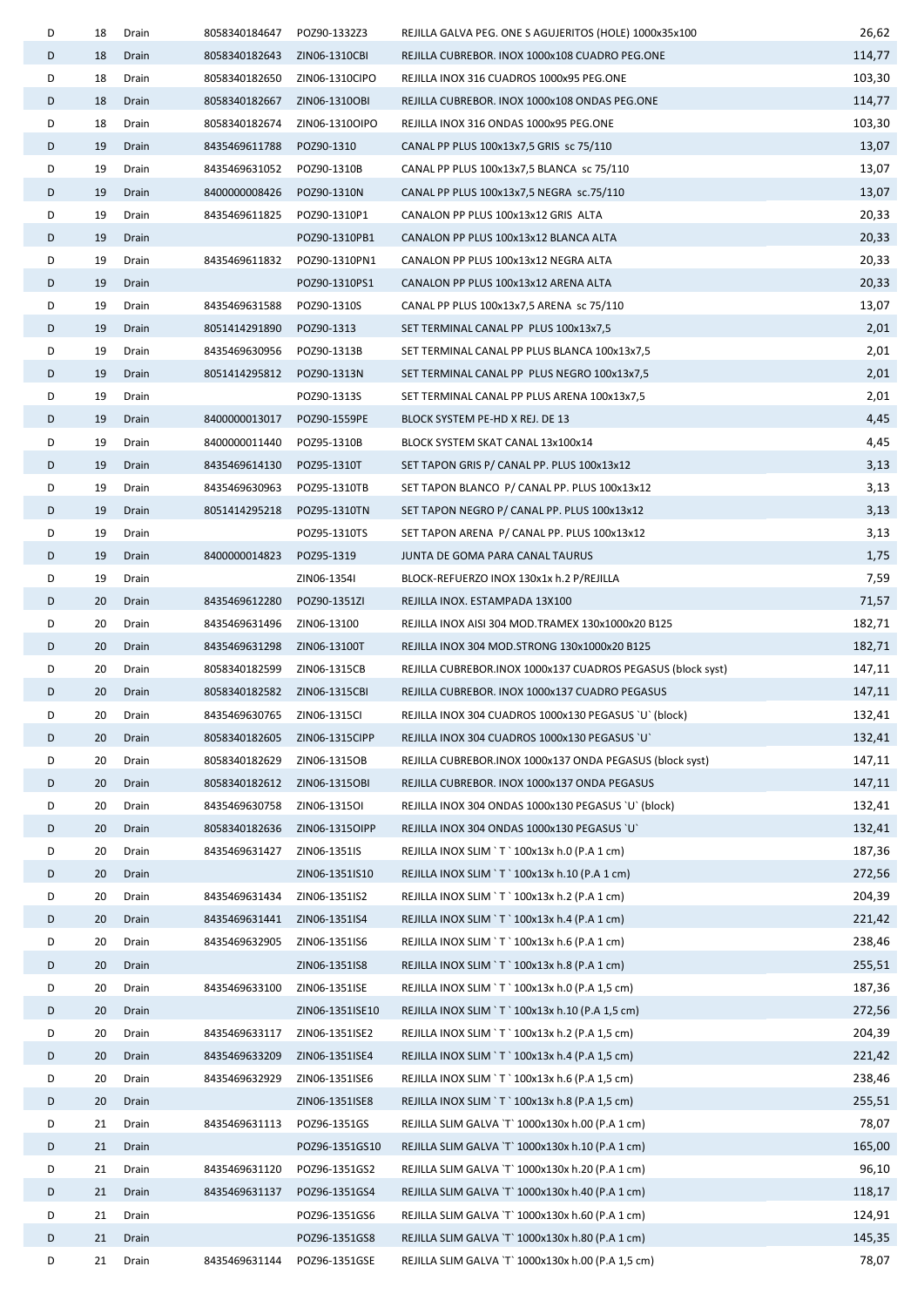| D | 21 | Drain |               | POZ96-1351GSE10 | REJILLA SLIM GALVA `T` 1000x130x h.10 (P.A 1,5 cm)           | 165,00 |
|---|----|-------|---------------|-----------------|--------------------------------------------------------------|--------|
| D | 21 | Drain | 8435469631151 | POZ96-1351GSE2  | REJILLA SLIM GALVA `T` 1000x130x h.20 (P.A 1,5 cm)           | 96,10  |
| D | 21 | Drain | 8435469631168 | POZ96-1351GSE4  | REJILLA SLIM GALVA `T` 1000x130x h.40 (P.A 1,5 cm)           | 118,17 |
| D | 21 | Drain |               | POZ96-1351GSE6  | REJILLA SLIM GALVA `T` 1000x130x h.60 (P.A 1,5 cm)           | 124,91 |
| D | 21 | Drain |               | POZ96-1351GSE8  | REJILLA SLIM GALVA `T` 1000x130x h.80 (P.A 1,5 cm)           | 145,35 |
| D | 21 | Drain |               | POZ96-6720      | REGISTRO SLIM PEGA.PL C/ MARCO GALV 130x1000x H.0 (P.A.1)    | 106,92 |
| D | 21 | Drain |               | POZ96-6721      | REGISTRO SLIM PEGA.PL C/ MARCO GALV 130x1000x H.2 (P.A.1)    | 129,20 |
| D | 21 | Drain |               | POZ96-6722      | REGISTRO SLIM PEGA.PL C/ MARCO GALV 130x1000x H.4 (P.A.1)    | 151,47 |
| D | 21 | Drain |               | POZ96-6723      | REGISTRO SLIM PEGA.PL C/ MARCO GALV 130x1000x H.6 (P.A.1)    | 173,75 |
| D | 21 | Drain |               | POZ96-6724      | REGISTRO SLIM PEGA.PL C/ MARCO GALV 130x1000x H.8 (P.A.1)    | 197,55 |
| D | 21 | Drain |               | POZ96-6725      | REGISTRO SLIM PEGA.PL C/ MARCO GALV 130x1000x H.10 (P.A.1)   | 217,81 |
| D | 21 | Drain |               | POZ96-6730      | REGISTRO SLIM PEGA.PL C/ MARCO GALV 130x1000x H.0 (P.A.1,5)  | 106,92 |
| D | 21 | Drain |               | POZ96-6731      | REGISTRO SLIM PEGA.PL C/ MARCO GALV 130x1000x H.2 (P.A.1,5)  | 129,20 |
| D | 21 | Drain |               | POZ96-6732      | REGISTRO SLIM PEGA.PL C/ MARCO GALV 130x1000x H.4 (P.A.1,5)  | 151,47 |
| D | 21 | Drain |               | POZ96-6733      | REGISTRO SLIM PEGA.PL C/ MARCO GALV 130x1000x H.6 (P.A.1,5)  | 173,75 |
| D | 21 | Drain |               | POZ96-6734      | REGISTRO SLIM PEGA.PL C/ MARCO GALV 130x1000x H.8 (P.A.1,5)  | 197,55 |
| D | 21 | Drain |               | POZ96-6735      | REGISTRO SLIM PEGA.PL C/ MARCO GALV 130x1000x H.10 (P.A.1,5) | 217,81 |
| D | 22 | Drain | 8435469612037 | POZ90-1351GV    | REJILLA GALV.ESTAMPADA 13x100                                | 14,97  |
| D | 22 | Drain | 8400000013024 | POZ90-1351GVC   | REJILLA GALV.ESTAMPADA C/ CLIP 13x100                        | 14,97  |
| D | 22 | Drain | 8435469612242 | POZ90-1351ZBA   | REJILLA GALVA. B125 13X100 A.TAC                             | 74,31  |
| D | 22 | Drain | 8435469612259 | POZ90-1351ZBQ   | REJILLA GALV. MALLA 33x33 B125 100x13                        | 78,20  |
| D | 22 | Drain | 8435469612273 | POZ90-1351ZCQ   | REJILLA GALV. MALLA 33x33 C250 13x100                        | 91,05  |
| D | 22 | Drain |               | POZ96-1315GCCI  | REJILLA GALVA. CUADR.CUBREBOR (B.S) 1000x150 PEG.PLUS        |        |
| D | 22 | Drain | 8435469631199 | POZ96-1315GCP   | REJILLA GALVA. CUADROS CLIP `U `1000x130 PEG.PLUS            |        |
| D | 22 | Drain | 8435469633025 | POZ96-1315GCPB  | REJILLA GALVA. CUADROS U 1000x130 PEG.PLUS C/ B.S            |        |
| D | 22 | Drain |               | POZ96-1315GOCI  | REJILLA GALVA. ONDAS CUBREBOR (B.S) 1000x150 PEG.PLUS        |        |
| D | 22 | Drain | 8435469631205 | POZ96-1315GOP   | REJILLA GALVA. ONDAS CLIP `U `1000x130 PEG.PLUS              |        |
| D | 22 | Drain | 8435469633032 | POZ96-1315GOPB  | REJILLA GALVA. ONDAS U 1000x130 PEG.PLUS C/ B.S              |        |
| D | 23 | Drain | 8435469611948 | POZ90-1351B     | REJILLA 13x50 PP. VEHIC.BLANCA                               | 8,18   |
| D | 23 | Drain |               | POZ90-1351BCL   | REJILLA BLANCA C/CLIP B125 100x13 P.P                        | 15,13  |
| D | 23 | Drain | 8435469611955 | POZ90-1351CL    | REJILLA GRIS C/CLIP B125 100x13 P.P                          | 15,13  |
| D | 23 | Drain | 8435469611986 | POZ90-1351GBN   | REJILLA 13x50 FUNDICION SFERO. B125                          | 37,40  |
| D | 23 | Drain | 8435469612006 | POZ90-1351GCN   | REJILLA 13x50 FUNDICION SFERO. C250                          | 43,55  |
| D | 23 | Drain | 8435469612020 | POZ90-1351GDN   | REJILLA 13x50 FUNDICION SFEROID. D400                        | 54,75  |
| D | 23 | Drain | 8435469612075 | POZ90-1351HB    | REJILLA 13x50 FUNDICION ANTITACON B125                       | 35,54  |
| D | 23 | Drain | 8435469612082 | POZ90-1351HC    | REJILLA 13x50 FUNDICION ANTITACON C250                       | 43,55  |
| D | 23 | Drain | 8435469612105 | POZ90-1351NCL   | REJILLA NEGRA C/CLIP B125 100x13 PP                          | 15,13  |
| D | 23 | Drain | 8435469612136 | POZ90-1351PB    | REJILLA 13x50 P.PEATON BLANCA                                | 9,08   |
| D | 23 | Drain | 8435469612150 | POZ90-1351PM    | REJILLA MODULAR PISCINA BLANCA 50x13 (50 cm - 20 pzas)       | 20,93  |
| D | 23 | Drain | 8435469612167 | POZ90-1351PMA   | REJILLA MODULAR PISC.AZUL 50x13 (50 cm - 20 pz)              | 21,99  |
| D | 23 | Drain | 8435469612174 | POZ90-1351S     | REJILLA 13X50 P.V STRONG GRIS                                | 7,80   |
| D | 23 | Drain | 8435469612198 | POZ90-1351SB    | REJILLA 13x50 P.V. STRONG BLANCA                             | 7,80   |
| D | 23 | Drain | 8435469631595 | POZ90-1351SCL   | REJILLA ARENA C/CLIP B125 100x13 P.P                         | 15,13  |
| D | 23 | Drain | 8400000008464 | POZ90-1351SN    | REJILLA 13X50 P.V STRONG NEGRA                               | 7,80   |
| D | 23 | Drain | 8435469612228 | POZ90-1351XS    | REJILLA 13x50 PP EXTRA STRONG GRIS                           | 9,62   |
| D | 23 | Drain | 8435469612235 | POZ90-1351XSN   | REJILLA 13x50 PP EXTRA STRONG NEGRA                          | 9,62   |
| D | 23 | Drain | 8435469612310 | POZ90-1352      | TAPADERA P/ CANAL 13x50 GRIS                                 | 11,37  |
| D | 24 | Drain | 8435469611757 | POZ90-1300      | CANAL PEGASUS 50x13x H.4 GRIS                                | 6,93   |
| D | 24 | Drain | 8435469611771 | POZ90-1303      | TERMINAL PARA CANALON 13x H.4 GRIS                           | 1,92   |
| D | 24 | Drain | 8435469612334 | POZ90-1359      | BLOCK SYSTEM X REJILLA 13x50 (VIEJO)                         | 4,45   |
| D | 24 | Drain | 8400000011488 | POZ90-1400      | CANAL PEGASUS 50x13x14 GRIS                                  | 10,99  |
| D | 24 | Drain | 8435469612969 | POZ90-1443      | TAPON TERMINAL PARA CANAL 13x14                              | 3,22   |
| D | 24 | Drain | 8400000013017 | POZ90-1559PE    | BLOCK SYSTEM PE-HD X REJ. DE 13                              | 4,45   |
| D | 24 | Drain | 8435469613751 | POZ91-1350      | CANAL PEGASUS 50x13x7,5 GRIS                                 | 7,70   |
| D | 24 | Drain | 8435469613782 | POZ91-1353      | TERMINAL PARA CANALON 50x13x7,5                              | 1,92   |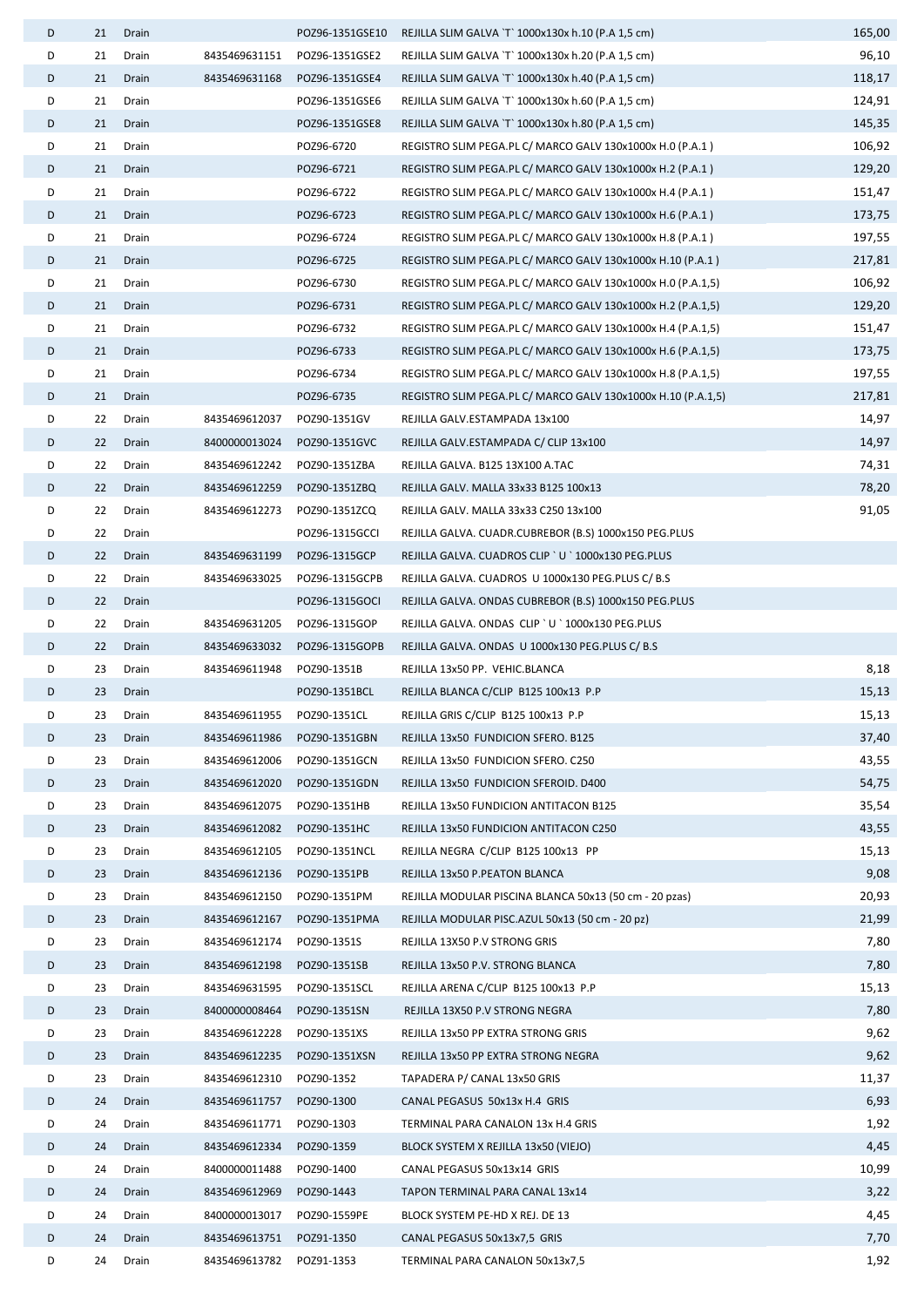| D      | 24       | Drain          | 8400000014823              | POZ95-1319                     | JUNTA DE GOMA PARA CANAL TAURUS                                                                        | 1,75             |
|--------|----------|----------------|----------------------------|--------------------------------|--------------------------------------------------------------------------------------------------------|------------------|
| D      | 25       | Drain          | 8435469612280              | POZ90-1351ZI                   | REJILLA INOX. ESTAMPADA 13X100                                                                         | 71,57            |
| D      | 25       | Drain          | 8435469631496              | ZIN06-13100                    | REJILLA INOX AISI 304 MOD.TRAMEX 130x1000x20 B125                                                      | 182,71           |
| D      | 25       | Drain          | 8435469631298              | ZIN06-13100T                   | REJILLA INOX 304 MOD.STRONG 130x1000x20 B125                                                           | 182,71           |
| D      | 25       | Drain          | 8058340182599              | ZIN06-1315CB                   | REJILLA CUBREBOR.INOX 1000x137 CUADROS PEGASUS (block syst)                                            | 147,11           |
| D      | 25       | Drain          | 8058340182582              | ZIN06-1315CBI                  | REJILLA CUBREBOR. INOX 1000x137 CUADRO PEGASUS                                                         | 147,11           |
| D      | 25       | Drain          | 8435469630765              | ZIN06-1315CI                   | REJILLA INOX 304 CUADROS 1000x130 PEGASUS `U` (block)                                                  | 132,41           |
| D      | 25       | Drain          | 8058340182605              | ZIN06-1315CIPP                 | REJILLA INOX 304 CUADROS 1000x130 PEGASUS `U`                                                          | 132,41           |
| D      | 25       | Drain          | 8058340182629 ZIN06-1315OB |                                | REJILLA CUBREBOR.INOX 1000x137 ONDA PEGASUS (block syst)                                               | 147,11           |
| D      | 25       | Drain          | 8058340182612              | ZIN06-1315OBI                  | REJILLA CUBREBOR. INOX 1000x137 ONDA PEGASUS                                                           | 147,11           |
| D      | 25       | Drain          | 8435469630758 ZIN06-13150I |                                | REJILLA INOX 304 ONDAS 1000x130 PEGASUS `U` (block)                                                    | 132,41           |
| D      | 25       | Drain          | 8058340182636              | ZIN06-1315OIPP                 | REJILLA INOX 304 ONDAS 1000x130 PEGASUS `U`                                                            | 132,41           |
| D      | 25       | Drain          | 8435469631427              | ZIN06-1351IS                   | REJILLA INOX SLIM `T ` 100x13x h.0 (P.A 1 cm)                                                          | 187,36           |
| D      | 25       | Drain          |                            | ZIN06-1351IS10                 | REJILLA INOX SLIM `T ` 100x13x h.10 (P.A 1 cm)                                                         | 272,56           |
| D      | 25       | Drain          | 8435469631434              | ZIN06-1351IS2                  | REJILLA INOX SLIM `T ` $100x13x$ h.2 (P.A 1 cm)                                                        | 204,39           |
| D      | 25       | Drain          | 8435469631441              | ZIN06-1351IS4                  | REJILLA INOX SLIM `T ` 100x13x h.4 (P.A 1 cm)                                                          | 221,42           |
| D      | 25       | Drain          | 8435469632905              | ZIN06-1351IS6                  | REJILLA INOX SLIM `T ` 100x13x h.6 (P.A 1 cm)                                                          | 238,46           |
| D      | 25       | Drain          |                            | ZIN06-1351IS8                  | REJILLA INOX SLIM `T ` 100x13x h.8 (P.A 1 cm)                                                          | 255,51           |
| D      | 25       | Drain          | 8435469633100              | ZIN06-1351ISE                  | REJILLA INOX SLIM ` T ` 100x13x h.0 (P.A 1,5 cm)                                                       | 187,36           |
| D      | 25       | Drain          |                            | ZIN06-1351ISE10                | REJILLA INOX SLIM `T ` 100x13x h.10 (P.A 1,5 cm)                                                       | 272,56           |
| D      | 25       | Drain          | 8435469633117              | ZIN06-1351ISE2                 | REJILLA INOX SLIM `T ` 100x13x h.2 (P.A 1,5 cm)                                                        | 204,39           |
| D      | 25       | Drain          | 8435469633209              | ZIN06-1351ISE4                 | REJILLA INOX SLIM `T ` 100x13x h.4 (P.A 1,5 cm)                                                        | 221,42           |
| D      | 25       | Drain          | 8435469632929              | ZIN06-1351ISE6                 | REJILLA INOX SLIM `T ` 100x13x h.6 (P.A 1,5 cm)                                                        | 238,46           |
| D      | 25       | Drain          |                            | ZIN06-1351ISE8                 | REJILLA INOX SLIM `T ` 100x13x h.8 (P.A 1,5 cm)                                                        | 255,51           |
| D      | 26       | Drain          | 8435469631113              | POZ96-1351GS                   | REJILLA SLIM GALVA `T` 1000x130x h.00 (P.A 1 cm)                                                       | 78,07            |
| D      | 26       | Drain          |                            | POZ96-1351GS10                 | REJILLA SLIM GALVA `T` 1000x130x h.10 (P.A 1 cm)                                                       | 165,00           |
| D      | 26       | Drain          | 8435469631120              | POZ96-1351GS2                  | REJILLA SLIM GALVA `T` 1000x130x h.20 (P.A 1 cm)                                                       | 96,10            |
| D      | 26       | Drain          | 8435469631137              | POZ96-1351GS4                  | REJILLA SLIM GALVA `T` 1000x130x h.40 (P.A 1 cm)                                                       | 118,17           |
| D<br>D | 26<br>26 | Drain<br>Drain |                            | POZ96-1351GS6<br>POZ96-1351GS8 | REJILLA SLIM GALVA `T` 1000x130x h.60 (P.A 1 cm)                                                       | 124,91<br>145,35 |
| D      | 26       | Drain          |                            |                                | REJILLA SLIM GALVA `T` 1000x130x h.80 (P.A 1 cm)<br>REJILLA SLIM GALVA `T` 1000x130x h.00 (P.A 1,5 cm) | 78,07            |
| D      | 26       | Drain          |                            | POZ96-1351GSE10                | REJILLA SLIM GALVA `T` 1000x130x h.10 (P.A 1,5 cm)                                                     | 165,00           |
| D      | 26       | Drain          | 8435469631151              | POZ96-1351GSE2                 | REJILLA SLIM GALVA `T` 1000x130x h.20 (P.A 1,5 cm)                                                     | 96,10            |
| D      | 26       | Drain          | 8435469631168              | POZ96-1351GSE4                 | REJILLA SLIM GALVA `T` 1000x130x h.40 (P.A 1,5 cm)                                                     | 118,17           |
| D      | 26       | Drain          |                            | POZ96-1351GSE6                 | REJILLA SLIM GALVA `T` 1000x130x h.60 (P.A 1,5 cm)                                                     | 124,91           |
| D      | 26       | Drain          |                            | POZ96-1351GSE8                 | REJILLA SLIM GALVA 'T' 1000x130x h.80 (P.A 1,5 cm)                                                     | 145,35           |
| D      | 26       | Drain          |                            | POZ96-6700                     | REGISTRO SLIM CERRADO C/ MARCO GALV 130x500xH.0 (P.A.1 cm)                                             | 66,83            |
| D      | 26       | Drain          |                            | POZ96-6701                     | REGISTRO SLIM CERRADO C/ MARCO GALV 130x500xH.2 (P.A.1 cm)                                             | 77,97            |
| D      | 26       | Drain          |                            | POZ96-6702                     | REGISTRO SLIM CERRADO C/ MARCO GALV 130x500xH.4 (P.A.1 cm)                                             | 89,10            |
| D      | 26       | Drain          |                            | POZ96-6703                     | REGISTRO SLIM CERRADO C/ MARCO GALV 130x500xH.6 (P.A.1 cm)                                             | 100,24           |
| D      | 26       | Drain          |                            | POZ96-6704                     | REGISTRO SLIM CERRADO C/ MARCO GALV 130x500xH.8 (P.A.1 cm)                                             | 117,68           |
| D      | 26       | Drain          |                            | POZ96-6705                     | REGISTRO SLIM CERRADO C/ MARCO GALV 130x500xH.10 (P.A.1 cm)                                            | 136,20           |
| D      | 26       | Drain          |                            | POZ96-6710                     | REGISTRO SLIM CERRADO C/ MARCO GALV 130x500xH.0 (P.A.1,5 cm)                                           | 66,83            |
| D      | 26       | Drain          |                            | POZ96-6711                     | REGISTRO SLIM CERRADO C/ MARCO GALV 130x500xH.2 (P.A.1,5 cm)                                           | 77,97            |
| D      | 26       | Drain          |                            | POZ96-6712                     | REGISTRO SLIM CERRADO C/ MARCO GALV 130x500xH.4 (P.A.1,5 cm)                                           | 89,10            |
| D      | 26       | Drain          |                            | POZ96-6713                     | REGISTRO SLIM CERRADO C/ MARCO GALV 130x500xH.6 (P.A.1,5 cm)                                           | 100,24           |
| D      | 26       | Drain          |                            | POZ96-6714                     | REGISTRO SLIM CERRADO C/ MARCO GALV 130x500xH.8 (P.A.1,5 cm)                                           | 117,68           |
| D      | 26       | Drain          |                            | POZ96-6715                     | REGISTRO SLIM CERRADO C/ MARCO GALV 130x500xH.10 (P.A.1,5 cm)                                          | 136,20           |
| D      | 27       | Drain          | 8435469611986              | POZ90-1351GBN                  | REJILLA 13x50 FUNDICION SFERO. B125                                                                    | 37,40            |
| D      | 27       | Drain          | 8435469612006              | POZ90-1351GCN                  | REJILLA 13x50 FUNDICION SFERO. C250                                                                    | 43,55            |
| D      | 27       | Drain          | 8435469612020              | POZ90-1351GDN                  | REJILLA 13x50 FUNDICION SFEROID. D400                                                                  | 54,75            |
| D      | 27       | Drain          | 8435469612037              | POZ90-1351GV                   | REJILLA GALV.ESTAMPADA 13x100                                                                          | 14,97            |
| D      | 27       | Drain          | 8400000013024              | POZ90-1351GVC                  | REJILLA GALV.ESTAMPADA C/ CLIP 13x100                                                                  | 14,97            |
| D      | 27       | Drain          | 8435469612075              | POZ90-1351HB                   | REJILLA 13x50 FUNDICION ANTITACON B125                                                                 | 35,54            |
| D      | 27       | Drain          | 8435469612082              | POZ90-1351HC                   | REJILLA 13x50 FUNDICION ANTITACON C250                                                                 | 43,55            |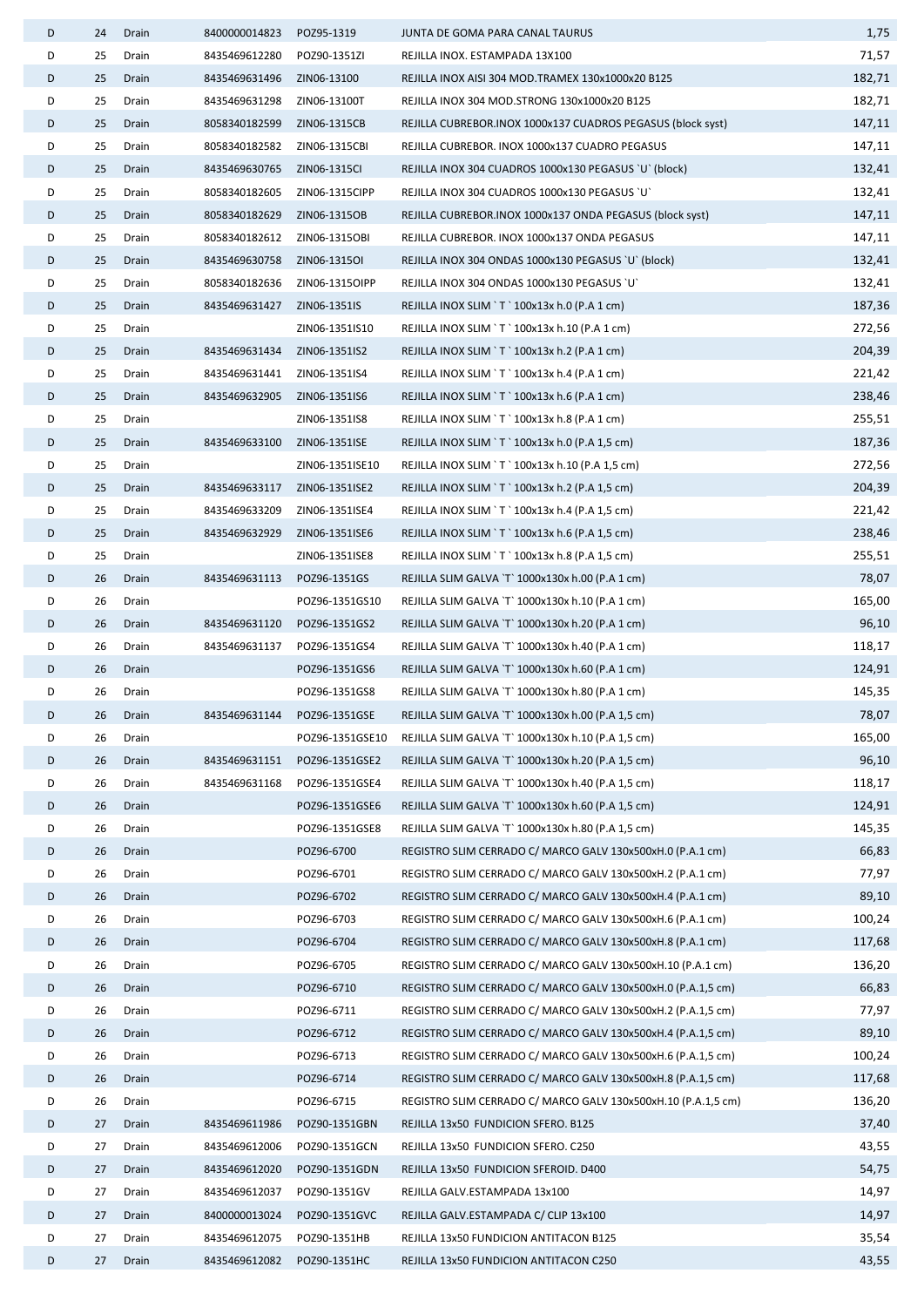| D | 27 | Drain | 8435469612242 | POZ90-1351ZBA  | REJILLA GALVA. B125 13X100 A.TAC                       | 74,31  |
|---|----|-------|---------------|----------------|--------------------------------------------------------|--------|
| D | 27 | Drain | 8435469612259 | POZ90-1351ZBQ  | REJILLA GALV. MALLA 33x33 B125 100x13                  | 78,20  |
| D | 27 | Drain | 8435469612273 | POZ90-1351ZCQ  | REJILLA GALV. MALLA 33x33 C250 13x100                  | 91,05  |
| D | 27 | Drain |               | POZ96-1315GCCI | REJILLA GALVA. CUADR.CUBREBOR (B.S) 1000x150 PEG.PLUS  |        |
| D | 27 | Drain | 8435469631199 | POZ96-1315GCP  | REJILLA GALVA. CUADROS CLIP ' U ' 1000x130 PEG.PLUS    |        |
| D | 27 | Drain | 8435469633025 | POZ96-1315GCPB | REJILLA GALVA. CUADROS U 1000x130 PEG.PLUS C/ B.S      |        |
| D | 27 | Drain |               | POZ96-1315GOCI | REJILLA GALVA. ONDAS CUBREBOR (B.S) 1000x150 PEG.PLUS  |        |
| D | 27 | Drain | 8435469631205 | POZ96-1315GOP  | REJILLA GALVA. ONDAS CLIP ' U ' 1000x130 PEG.PLUS      |        |
| D | 27 | Drain | 8435469633032 | POZ96-1315GOPB | REJILLA GALVA. ONDAS U 1000x130 PEG.PLUS C/ B.S        |        |
| D | 28 | Drain | 8435469611948 | POZ90-1351B    | REJILLA 13x50 PP. VEHIC.BLANCA                         | 8,18   |
| D | 28 | Drain |               | POZ90-1351BCL  | REJILLA BLANCA C/CLIP B125 100x13 P.P                  | 15,13  |
| D | 28 | Drain | 8435469611955 | POZ90-1351CL   | REJILLA GRIS C/CLIP B125 100x13 P.P                    | 15,13  |
| D | 28 | Drain | 8435469612105 | POZ90-1351NCL  | REJILLA NEGRA C/CLIP B125 100x13 PP                    | 15,13  |
| D | 28 | Drain | 8435469612136 | POZ90-1351PB   | REJILLA 13x50 P.PEATON BLANCA                          | 9,08   |
| D | 28 | Drain | 8435469612150 | POZ90-1351PM   | REJILLA MODULAR PISCINA BLANCA 50x13 (50 cm - 20 pzas) | 20,93  |
| D | 28 | Drain | 8435469612167 | POZ90-1351PMA  | REJILLA MODULAR PISC.AZUL 50x13 (50 cm - 20 pz)        | 21,99  |
| D | 28 | Drain | 8435469612174 | POZ90-1351S    | REJILLA 13X50 P.V STRONG GRIS                          | 7,80   |
| D | 28 | Drain | 8435469612198 | POZ90-1351SB   | REJILLA 13x50 P.V. STRONG BLANCA                       | 7,80   |
| D | 28 | Drain | 8435469631595 | POZ90-1351SCL  | REJILLA ARENA C/CLIP B125 100x13 P.P                   | 15,13  |
| D | 28 | Drain | 8400000008464 | POZ90-1351SN   | REJILLA 13X50 P.V STRONG NEGRA                         | 7,80   |
| D | 28 | Drain | 8435469612228 | POZ90-1351XS   | REJILLA 13x50 PP EXTRA STRONG GRIS                     | 9,62   |
| D | 28 | Drain | 8435469612235 | POZ90-1351XSN  | REJILLA 13x50 PP EXTRA STRONG NEGRA                    | 9,62   |
| D | 28 | Drain | 8435469612310 | POZ90-1352     | TAPADERA P/ CANAL 13x50 GRIS                           | 11,37  |
| D | 29 | Drain | 8400000014908 | POZ80-1364     | CANAL PEGASUS 50x20x16,5 GRIS                          | 12,33  |
| D | 29 | Drain | 8435469611740 | POZ80-1364H    | CANAL PEGASUS REFORZ. B-125 210x145x500                | 17,67  |
| D | 29 | Drain | 8435469612440 | POZ90-1361H    | REJILLA PEGASUS REFORZ. B125 200x45x500                | 20,79  |
| D | 29 | Drain | 8435469612686 | POZ90-1366     | TERMINAL PARA CANALON 20x50                            | 3,35   |
| D | 29 | Drain | 8435469612709 | POZ90-1366H    | TAPON CANAL PEGASUS REFORZADA 210x190                  | 4,04   |
| D | 29 | Drain | 8435469612716 | POZ90-1369     | BLOCK SYSTEM ANTIGUO X REJILLA 20x50                   | 5,20   |
| D | 29 | Drain | 8400000014823 | POZ95-1319     | JUNTA DE GOMA PARA CANAL TAURUS                        | 1,75   |
| D | 30 | Drain | 8435469612426 | POZ90-1361GV   | REJILLA GALV.ESTAMPADA 20x100                          | 27,79  |
| D | 30 | Drain | 8435469612617 | POZ90-1361ZBA  | REJILLA GALVANIZADA B125 ANTITACON 200                 | 101,71 |
| D | 30 | Drain | 8435469612624 | POZ90-1361ZBQ  | REJILLA GALV. B125 MALLA 33x33 20x100                  | 118,56 |
| D | 30 | Drain | 8435469612631 | POZ90-1361ZCQ  | REJILLA GALV. C250 MALLA 33x33 20x100                  | 131,08 |
| D | 30 | Drain | 8435469612648 | POZ90-1361ZI   | REJILLA INOX. ESTAMPADA 20x100                         | 101,63 |
| D | 30 | Drain | 8435469633179 | ZIN06-1361CI   | REJILLA INOX 1000x200 CUADROS TAURUS `U` (block sy)    |        |
| D | 30 | Drain |               | ZIN06-13610I   | REJILLA INOX 1000x200 ONDAS TAURUS `U` (block sy)      |        |
| D | 30 | Drain |               | ZIN06-20100    | REJILLA INOX AISI 304 MOD.TRAMEX 200x1000x20 B125      |        |
| D | 30 | Drain |               | ZIN06-20100T   | REJILLA INOX 304 MOD.STRONG 200x1000x20                |        |
| D | 31 | Drain | 8435469612341 | POZ90-1361     | REJILLA 20X50 P.VEHIC.GRIS                             | 14,25  |
| D | 31 | Drain | 8435469612358 | POZ90-1361B    | REJILLA 20X50 P.VEHIC. BLANCA                          | 15,00  |
| D | 31 | Drain | 8435469612396 | POZ90-1361GCN  | REJILLA FUNDICION ESFEROIDAL 20x50 C250 (tornillos)    | 59,69  |
| D | 31 | Drain | 8435469612419 | POZ90-1361GDN  | REJILLA FUNDICION ESFEROIDAL 20x50 D400 (tornillos)    | 65,58  |
| D | 31 | Drain | 8435469612457 | POZ90-1361HB   | REJILLA 20x50 FUNDICION ANTITACON B125                 | 48,64  |
| D | 31 | Drain | 8435469612464 | POZ90-1361HC   | REJILLA 20x50 FUNDICION ANTITACON C250                 | 56,70  |
| D | 31 | Drain | 8400000014915 | POZ90-1361N    | REJILLA 20X50 P.VEHIC.NEGRA                            | 14,25  |
| D | 31 | Drain | 8435469612488 | POZ90-1361P    | REJILLA 20X50 P.PEATON GRIS                            | 13,19  |
| D | 31 | Drain | 8435469612501 | POZ90-1361PB   | REJILLA 20X50 P.PEATON BLANCA                          | 13,13  |
| D | 31 | Drain | 8435469612525 | POZ90-1361PM   | REJILLA MODULAR PISC.BLANCA 50x20 (50 cm - 20 pzas)    | 26,89  |
| D | 31 | Drain | 8435469612532 | POZ90-1361PMA  | REJILLA MODULAR PISC.AZUL 50x20 (50 cm -20 pz)         | 28,23  |
| D | 31 | Drain | 8400000008372 | POZ90-1361XS   | REJILLA 20x50 PP EXTRA STRONG GRIS                     | 15,98  |
| D | 31 | Drain | 8435469612594 | POZ90-1361XSB  | REJILLA 20x50 PP EXTRA STRONG BLANCA                   | 19,90  |
| D | 31 | Drain | 8435469612600 | POZ90-1361XSN  | REJILLA 20x50 PP EXTRA STRONG NEGRA                    | 15,98  |
| D | 31 | Drain | 8435469612655 | POZ90-1362     | TAPADERA P/CANAL 20x50 GRIS                            | 16,67  |
| D | 31 | Drain | 8435469613317 | POZ90-200P1A   | REJILLA MODULAR PLUS 100x20 AZUL (40 pz)               | 47,14  |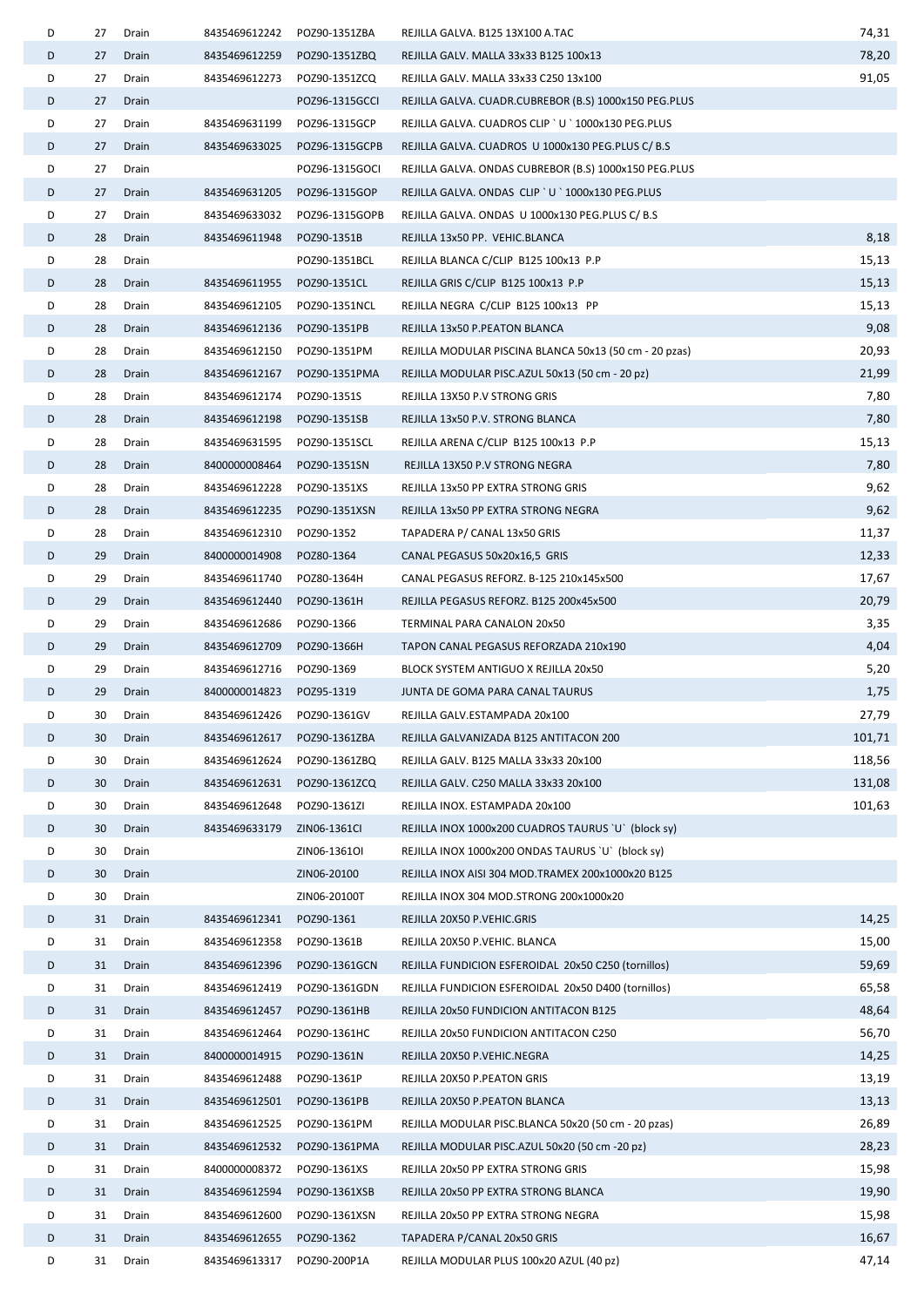| D | 31 | Drain | 8435469613324              | POZ90-200P1B  | REJILLA MODULAR PLUS 100x20 BLANCA (40 pz)             | 46,16  |
|---|----|-------|----------------------------|---------------|--------------------------------------------------------|--------|
| D | 31 | Drain | 8435469630123              | POZ90-200P2A  | REJILLA MODULAR FIJA 100x20 AZUL (40 pz)               | 49,10  |
| D | 31 | Drain | 8435469630093              | POZ90-200P2B  | REJILLA MODULAR FIJA 100x20 BLANCA (40 pz)             | 48,12  |
| D | 32 | Drain | 8400000014953              | POZ80-1364B   | CANAL PEGASUS 50x20x16,5 BLANCA                        | 13,31  |
| D | 32 | Drain |                            | POZ90-1366B   | TERMINAL PARA CANALON 20x50 BLANCO                     | 3,35   |
| D | 32 | Drain | 8435469612723              | POZ90-1369I   | BLOCK SYSTEM (ANTIGUO) X REJ. DE 20x50 (TORN. INOX)    | 5,20   |
| D | 32 | Drain | 8435469613089              | POZ90-1559PEI | SET TERMINAL P/ CANALON PE-HD 13x H. 95 (TORN. INOX)   | 6,02   |
| D | 32 | Drain | 8435469613768              | POZ91-1350B   | CANAL PEGASUS 50x13x7,5 BLANCA                         | 7,70   |
| D | 32 | Drain | 8435469613799              | POZ91-1353B   | TERMINAL PARA CANALON 50x13x7,5 BLANCO                 | 1,92   |
| D | 32 | Drain | 8400000014823              | POZ95-1319    | JUNTA DE GOMA PARA CANAL TAURUS                        | 1,75   |
| D | 32 | Drain | 8400000015028              | POZ95-1322    | PERFIL PARA REJILLA SNAKE PISCINA 2,5 mt.              | 26,39  |
| D | 33 | Drain | 8435469611948              | POZ90-1351B   | REJILLA 13x50 PP. VEHIC.BLANCA                         | 8,18   |
| D | 33 | Drain | 8435469612136              | POZ90-1351PB  | REJILLA 13x50 P.PEATON BLANCA                          | 9,08   |
| D | 33 | Drain | 8435469612150              | POZ90-1351PM  | REJILLA MODULAR PISCINA BLANCA 50x13 (50 cm - 20 pzas) | 20,93  |
| D | 33 | Drain | 8435469612167              | POZ90-1351PMA | REJILLA MODULAR PISC.AZUL 50x13 (50 cm - 20 pz)        | 21,99  |
| D | 33 | Drain | 8435469612198              | POZ90-1351SB  | REJILLA 13x50 P.V. STRONG BLANCA                       | 7,80   |
| D | 33 | Drain | 8435469612358              | POZ90-1361B   | REJILLA 20X50 P.VEHIC. BLANCA                          | 15,00  |
| D | 33 | Drain | 8435469612501              | POZ90-1361PB  | REJILLA 20X50 P.PEATON BLANCA                          | 13,13  |
| D | 33 | Drain | 8435469612525              | POZ90-1361PM  | REJILLA MODULAR PISC.BLANCA 50x20 (50 cm - 20 pzas)    | 26,89  |
| D | 33 | Drain | 8435469612532              | POZ90-1361PMA | REJILLA MODULAR PISC.AZUL 50x20 (50 cm -20 pz)         | 28,23  |
| D | 33 | Drain | 8435469612594              | POZ90-1361XSB | REJILLA 20x50 PP EXTRA STRONG BLANCA                   | 19,90  |
| D | 33 | Drain | 8435469613317              | POZ90-200P1A  | REJILLA MODULAR PLUS 100x20 AZUL (40 pz)               | 47,14  |
| D | 33 | Drain | 8435469613324              | POZ90-200P1B  | REJILLA MODULAR PLUS 100x20 BLANCA (40 pz)             | 46,16  |
| D | 33 | Drain | 8435469630123              | POZ90-200P2A  | REJILLA MODULAR FIJA 100x20 AZUL (40 pz)               | 49,10  |
| D | 33 | Drain | 8435469630093              | POZ90-200P2B  | REJILLA MODULAR FIJA 100x20 BLANCA (40 pz)             | 48,12  |
| D | 33 | Drain | 8435469613331              | POZ90-250P1A  | REJILLA MODULAR PLUS 100x25 AZUL (40 pz)               | 53,02  |
| D | 33 | Drain | 8435469613348              | POZ90-250P1B  | REJILLA MODULAR PLUS 100x25 BLANCA (40 pz)             | 52,04  |
| D | 33 | Drain | 8435469630130              | POZ90-250P2A  | REJILLA MODULAR FIJA 100x25 AZUL (40 pz)               | 55,96  |
| D | 33 | Drain | 8435469630109              | POZ90-250P2B  | REJILLA MODULAR FIJA 100x25 BLANCA (40 pz)             | 54,98  |
| D | 33 | Drain | 8435469613355              | POZ90-300P1A  | REJILLA MODULAR PLUS 100x30 AZUL (40 pz)               | 58,90  |
| D | 33 | Drain | 8435469613362              | POZ90-300P1B  | REJILLA MODULAR PLUS 100x30 BLANCA (40 pz)             | 57,92  |
| D | 33 | Drain | 8435469630147              | POZ90-300P2A  | REJILLA MODULAR FIJA 100x30 AZUL (40 pz)               | 62,82  |
| D | 33 | Drain | 8435469630116              | POZ90-300P2B  | REJILLA MODULAR FIJA 100x30 BLANCA (40 pz)             | 61,84  |
| D | 33 | Drain | 8400000015028              | POZ95-1322    | PERFIL PARA REJILLA SNAKE PISCINA 2,5 mt.              | 26,39  |
| D | 34 | Drain | 8435469630628              | POZ93-11823   | DAKUA STOP 210 GR. 1,5 x 30 m (45) GRANDE              | 77,17  |
| D | 34 | Drain | 8435469630611              | POZ93-11825   | DAKUA STOP 210 GR. 1,5 x 5 m (7,5) PEQUEÑO             | 447,98 |
| D | 34 | Drain |                            | POZ93-11915   | DAKUA STOP SUPER 850 GR 1x15 M.                        | 330,00 |
| D | 36 | Drain | 8435469621039              | TER07-1341    | SUMIDERO SIF. P/ BALDOSA 115x115                       | 27,83  |
| D | 36 | Drain | 8400000008297              | TER07-1345IT  | SUMIDERO 4 SAL.SIF.C/MARCO Y REJ.INOX 115x115          | 46,80  |
| D | 36 | Drain | 8400000008303              | TER07-1346IT  | SUMIDERO 4 SAL.SIF.C/MARCO Y REJ. INOX 150x150         | 54,11  |
| D | 37 | Drain | 8400000012270 TER07-1340   |               | SUMIDERO SIF.115x115 SALIDA LAT.GRIS                   | 7,61   |
| D | 37 | Drain | 8435469620995              | TER07-1340I   | SUMIDERO SIF. LAT. C/REJILLA INOX 115x115              | 15,10  |
| D | 37 | Drain | 8435469621008 TER07-1340IP |               | SUMIDERO TELES. C/REJ INOX/MARCO PP 115x115            | 19,84  |
| D | 37 | Drain | 8435469621015              | TER07-1340IT  | SUMIDERO TELES.ORIEN. C/REJ+MARCO INOX 115x115         | 26,23  |
| D | 37 | Drain | 8435469621022              | TER07-1340PP  | SUMIDERO TELES. C/REJ+MARCO PP 115x115                 | 12,04  |
| D | 38 | Drain | 8400000012263              | TER07-1342    | SUMIDERO SIF.REBAJADO 15X15 SAL.LAT. H.6               | 15,22  |
| D | 38 | Drain | 8400000012256              | TER07-1342I   | SUMIDERO SIF.REBAJ. INOX 15X15 SAL.LAT. H.6            | 20,76  |
| D | 38 | Drain | 8435469621077              | TER07-1342IP  | SUMIDERO TELES.LAT.REB (MAR PP-REJ INOX) 150x150       | 23,23  |
| D | 38 | Drain | 8435469621084              | TER07-1342IT  | SUMIDERO TELES.LAT.REB (MAR/REJ INOX) 150x150          | 36,66  |
| D | 38 | Drain | 8435469621091              | TER07-1342PP  | SUMIDERO TELES.LAT.REB (MAR-REJ PP) 150x150            | 15,79  |
| D | 39 | Drain | 8435469621138 TER07-1343IP |               | SUMIDERO TELES.LAT (MAR PP-REJ INOX) 150x150           | 22,63  |
| D | 39 | Drain | 8435469621145              | TER07-1343IT  | SUMIDERO TELES.LAT (MARCO Y REJILLA INOX) 150x150      | 33,03  |
| D | 39 | Drain | 8435469621152              | TER07-1343PP  | SUMIDERO TELES.LAT (MAR/REJ PP) 150x150                | 15,25  |
| D | 39 | Drain | 8435469621176              | TER07-1344F   | BRIDA 150 x 150 PLATO                                  | 14,52  |
| D | 40 | Drain | 8400000008310              | TER01-1310G   | SUMIDERO SIF.10X10 GRIS D.40                           | 2,46   |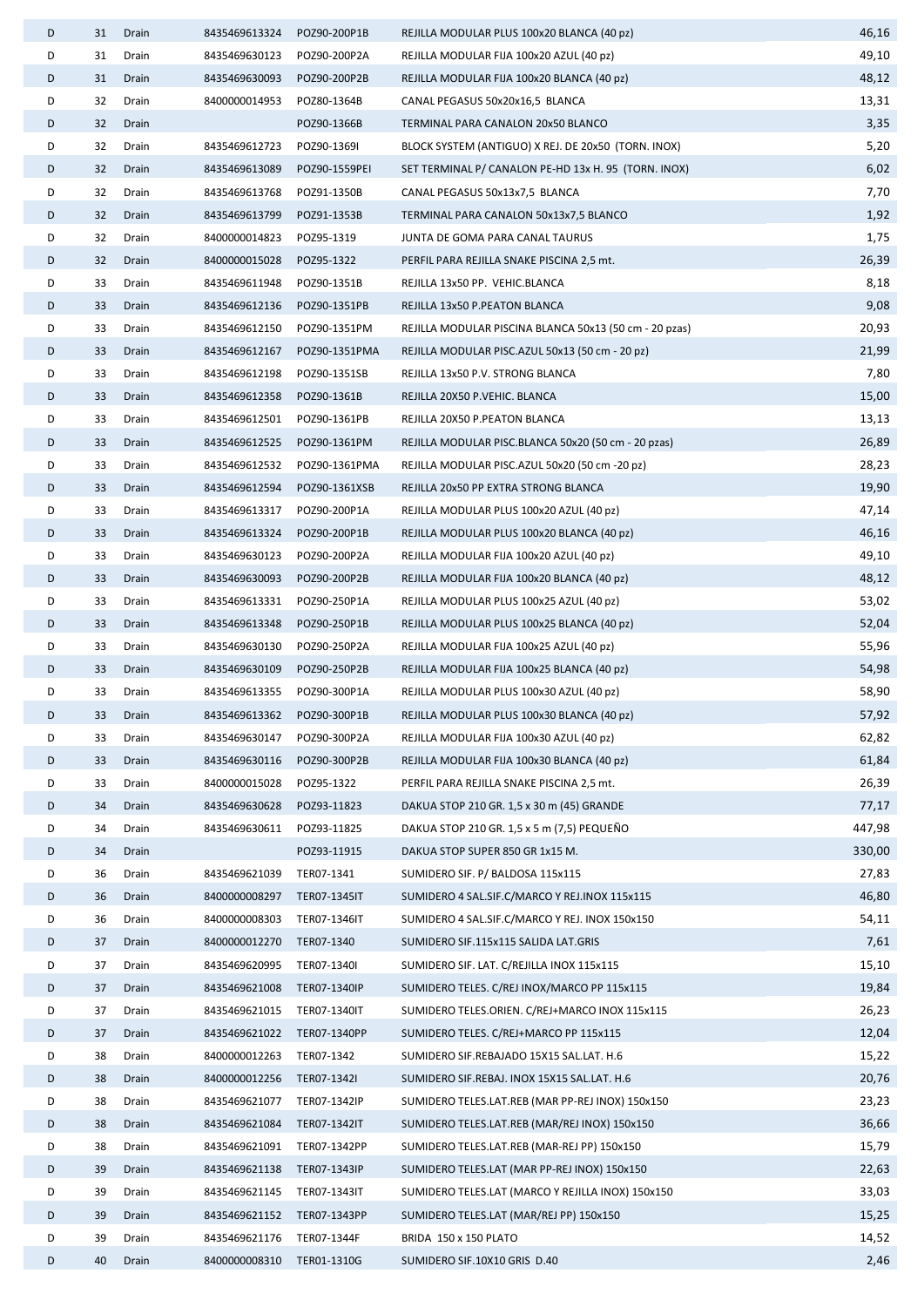| D | 40 | Drain | 8435469620070 TER01-1310GIT |                 | SUMIDERO SIF.10X10 (MARCO/REJILLA INOX)                   | 23,66  |
|---|----|-------|-----------------------------|-----------------|-----------------------------------------------------------|--------|
| D | 40 | Drain | 8435469620087 TER01-1312G   |                 | SUMIDERO SIF.12,5x12,5 GRIS D.50                          | 3,74   |
| D | 40 | Drain | 8400000009041 TER01-1315G   |                 | SUMIDERO SIF.15X15 GRIS D.75                              | 4,92   |
| D | 40 | Drain | 8435469620124               | TER01-1315GIT   | SUMIDERO SIF.15x15 (MARCO/REJILLA INOX)                   | 37,57  |
| D | 40 | Drain | 8400000009058               | TER01-1320G     | SUMIDERO SIF.20X20 GRIS D.90                              | 7,94   |
| D | 40 | Drain | 8435469620148               | TER01-1325G     | SUMIDERO SIF.25X25 GRIS D.90/110                          | 13,39  |
| D | 40 | Drain | 8400000008334               | TER01-1330G     | SUMIDERO SIF.30X30 GRIS D.90/110                          | 15,16  |
| D | 41 | Drain | 8435469620261 TER02-38301   |                 | CALDERETA SIF. 10x10 C/REJ.INOX                           | 14,85  |
| D | 41 | Drain | 8435469633353 TER02-38302   |                 | CALDERETA SIF. 10x10 C/REJ.INOX CUADROS                   | 28,05  |
| D | 41 | Drain |                             | TER02-38303     | CALDERETA SIF. 10x10 C/REJ.INOX ONDAS                     | 28,05  |
| D | 41 | Drain | 8435469620278               | TER02-38350     | CALDERETA SIF. 10x10 C/REJ.PLAST.                         | 11,88  |
| D | 41 | Drain | 8400000014762 TER22-8008    |                 | SUMIDERO ALUMINIO 10x10 d.30                              | 15,03  |
| D | 41 | Drain | 8400000009270 TER22-8009    |                 | SUMIDERO ALUMINIO 15x15 d.50                              | 16,11  |
| D | 41 | Drain | 8400000009287               | TER22-8010      | SUMIDERO ALUMINIO 20x20 d.75                              | 24,16  |
| D | 41 | Drain | 8400000014779 TER22-8011    |                 | SUMIDERO ALUMINIO 25x25 d.90                              | 33,71  |
| D | 41 | Drain | 8400000014786 TER22-8012    |                 | SUMIDERO ALUMINIO 30x30 d.110                             | 46,83  |
| D | 41 | Drain | 8400000014793 TER22-8013    |                 | SUMIDERO ALUMINIO 40x40 d.125                             | 85,89  |
| D | 42 | Drain | 8435469620179 TER02-31100   |                 | MANGUITO CONEX. D.90 EXC.C/2 GOMAS                        | 4,92   |
| D | 42 | Drain | 8435469620186 TER02-31200   |                 | MANGUITO CONEX. D.110 EXC.C/1 GOMA                        | 4,50   |
| D | 42 | Drain | 8435469620193 TER02-31300   |                 | MANGUITO CONEX. D.90 RECTO C/2 GOMAS                      | 4,92   |
| D | 42 | Drain | 8435469620209               | TER02-31400     | MANGUITO CONEX. D.110 RECTO C/1 GOMA                      | 4,50   |
| D | 43 | Drain | 8435469620216               | TER02-38000     | CALDERETA SIF. C/SUMIDERO 25x25 SALIDA V/H                | 19,76  |
| D | 43 | Drain |                             | TER02-38000VERT | CALDERETA SIF. C/SUMIDERO 25x25 SALIDA VERTICAL !!!!!!!!! | 19,76  |
| D | 43 | Drain | 8435469620223               | TER02-38001     | CALDERETA SIF. ANTIGRA. 25x25 V/H SAL.110-90              | 21,64  |
| D | 43 | Drain | 8435469620230               | TER02-38100     | CALDERETA SIF. C/SUMIDERO 20x20 SALIDA V/H                | 19,12  |
| D | 43 | Drain |                             | TER02-38100VERT | CALDERETA SIF. C/SUMIDERO 20x20 SALIDA VERTICAL !!!!!!!!! | 19,12  |
| D | 43 | Drain | 8435469620247               | TER02-38101     | CALDERETA SIF. ANTIGRA. 20x20 V/H. SAL. 110-90            | 19,40  |
| D | 43 | Drain | 8435469620254 TER02-38200   |                 | CALDERETA SIF. C/SUMIDERO 15x15                           | 12,44  |
| D | 43 | Drain | 8435469620285               | TER02-39000     | SUMIDERO SIF. 25x25 PVC OSCURO                            | 14,75  |
| D | 43 | Drain | 8435469620292 TER02-39100   |                 | SUMIDERO SIF. 20x20 PVC OSCURO                            | 11,78  |
| D | 43 | Drain | 8435469620308 TER02-39200   |                 | SUMIDERO SIF. 15x15 PVC OSCURO                            | 8,77   |
| D | 44 | Drain | 8400000011846               | POZ01-1370S     | ARQUETA SIMPLE 700x700                                    | 145,38 |
| D | 44 | Drain | 8400000011907               | POZ02-1370M2    | TAPADERA 700x700 CON ASA REFORZADA                        | 167,68 |
| D | 44 | Drain | 8400000012003               | POZ04-1390      | MARCO 700x700 REFORZADO                                   | 32,82  |
| D | 45 | Drain | 8400000011846               | POZ01-1370S     | ARQUETA SIMPLE 700x700                                    | 145,38 |
| D | 45 | Drain | 8400000011839               | POZ01-1371      | ARQUETA SIMPLE 550x550                                    | 64,42  |
| D | 45 | Drain | 8400000011808               | POZ01-1372S     | ARQUETA SIMPLE 200x200                                    | 11,63  |
| D | 45 | Drain | 8400000011815               | POZ01-1373S     | ARQUETA SIMPLE 300x300                                    | 18,91  |
| D | 45 | Drain | 8400000011822               | POZ01-1374S     | ARQUETA SIMPLE 400x400                                    | 36,71  |
| D | 45 | Drain | 8400000011853               | POZ02-1348      | TAPADERA 200x200 REFORZADA                                | 6,39   |
| D | 45 | Drain | 8400000011860               | POZ02-1358      | TAPADERA 300x300 REFORZADA                                | 13,95  |
| D | 45 | Drain | 8400000011877               | POZ02-1368      | TAPADERA 400x400 REFORZADA                                | 28,48  |
| D | 45 | Drain | 8400000011907               | POZ02-1370M2    | TAPADERA 700x700 CON ASA REFORZADA                        | 167,68 |
| D | 45 | Drain | 8435469610781               | POZ02-1378A     | TAPADERA 550x550 REFORZADA                                | 56,39  |
| D | 46 | Drain |                             | POZ02-1318M     | MANILLA PARA TAPADERA GRIS                                | 1,33   |
| D | 46 | Drain | 8400000011853               | POZ02-1348      | TAPADERA 200x200 REFORZADA                                | 6,39   |
| D | 46 | Drain | 8400000010580               | POZ02-1348M     | TAPADERA 200x200 REFORZADA C/MANILLA                      | 5,71   |
| D | 46 | Drain | 8435469610569               | POZ02-1348V     | TAPADERA 200x200 REFORZADA VERDE                          | 7,68   |
| D | 46 | Drain | 8435469631069               | POZ02-1348VM    | TAPADERA 200x200 VERDE CON MANILLA                        | 7,14   |
| D | 46 | Drain | 8400000011860               | POZ02-1358      | TAPADERA 300x300 REFORZADA                                | 13,95  |
| D | 46 | Drain | 8400000010597               | POZ02-1358M     | TAPADERA 300x300 REFORZADA C/MANILLA                      | 12,32  |
| D | 46 | Drain | 8435469610644               | POZ02-1358V     | TAPADERA 300x300 REFORZADA VERDE                          | 16,36  |
| D | 46 | Drain | 8435469610651               | POZ02-1358VM    | TAPADERA 300x300 VERDE CON MANILLA                        | 17,99  |
| D | 46 | Drain | 8400000011877               | POZ02-1368      | TAPADERA 400x400 REFORZADA                                | 28,48  |
| D | 46 | Drain | 8400000010603               | POZ02-1368M     | TAPADERA 400x400 REFORZADA C/MANILLA                      | 23,29  |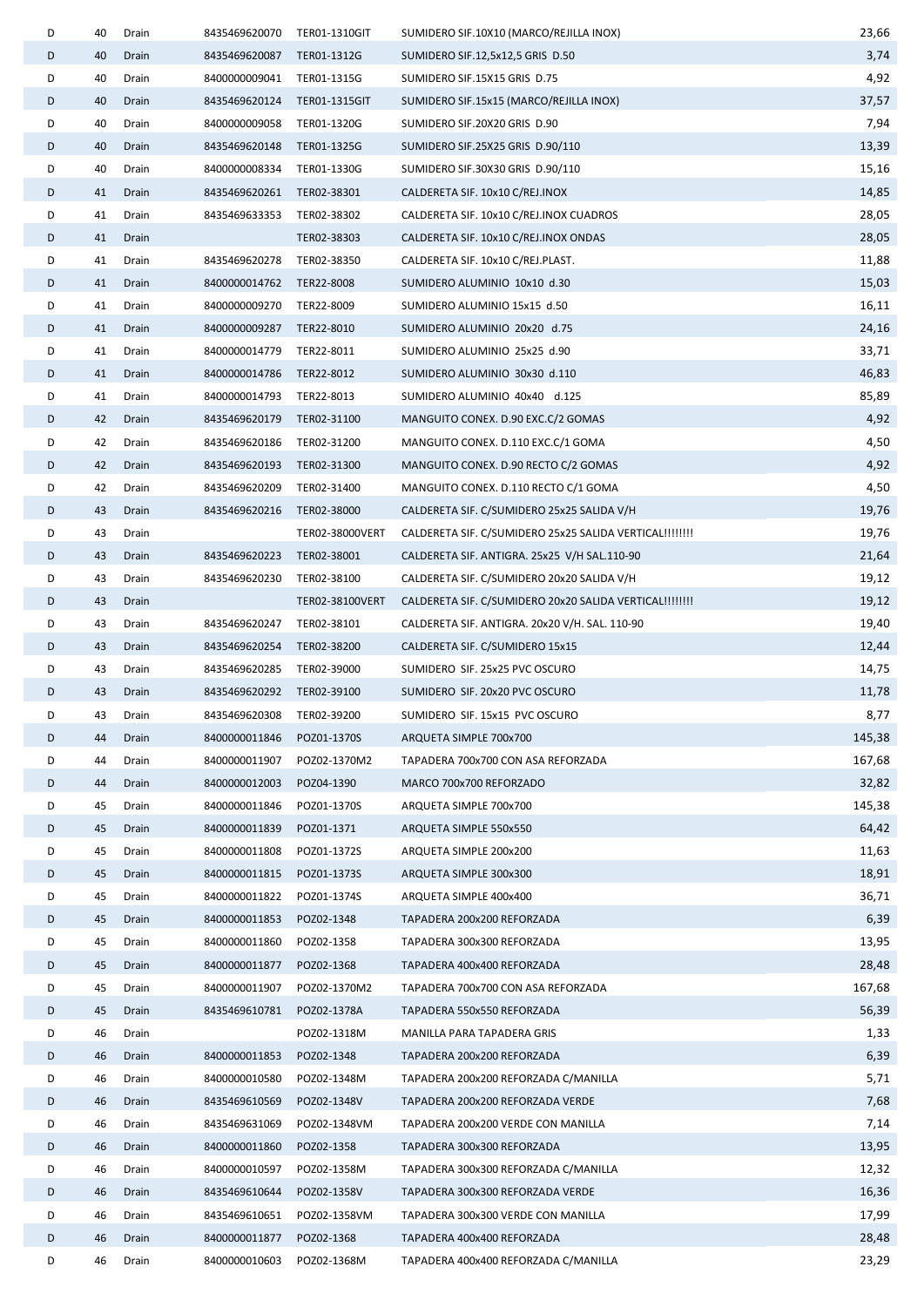| 30,79<br>8435469610743<br>POZ02-1368V<br>TAPADERA 400x400 REFORZADA VERDE                                                 |
|---------------------------------------------------------------------------------------------------------------------------|
| 32,66<br>8435469610750<br>POZ02-1368VM<br>TAPADERA 400x400 VERDE CON MANILLA                                              |
| 56,39<br>8435469610781<br>POZ02-1378A<br>TAPADERA 550x550 REFORZADA                                                       |
| 8400000010610<br>TAPADERA 550x550 REFORZADA C/MANILLA<br>58,14<br>POZ02-1378AM                                            |
| 8435469610842<br>73,69<br>POZ02-1378V<br>TAPADERA 550x550 REFORZADA VERDE                                                 |
| 79,18<br>8435469632899<br>POZ02-1378VM<br>TAPADERA 550x550 VERDE CON MANILLA                                              |
| 32,03<br>8400000011884<br>POZ02-1388<br>TAPADERA 450x450 REFORZADA                                                        |
| 1,33<br>POZ02-1318M<br>MANILLA PARA TAPADERA GRIS                                                                         |
| 5,19<br>8435469610873<br>POZ03-1347<br>REJILLA 200x200 REFORZADA                                                          |
| 5,71<br>8400000010627<br>REJILLA 200x200 REFORZADA C/MANILLA<br>POZ03-1347M                                               |
| 7,68<br>8435469610910<br>POZ03-1347V<br>REJILLA 200x200 REFORZADA VERDE                                                   |
| 7,14<br>POZ03-1347VM<br>REJILLA 200x200 VERDE CON MANILLA                                                                 |
| 13,08<br>8435469610927<br>POZ03-1357<br>REJILLA 300x300 REFORZADA                                                         |
| 12,32<br>8400000010634<br>POZ03-1357M<br>REJILLA 300x300 REFORZADA C/MANILLA                                              |
| 16,36<br>8435469610965<br>POZ03-1357V<br>REJILLA 300x300 REFORZADA VERDE                                                  |
| 17,99<br>POZ03-1357VM<br>REJILLA 300x300 VERDE CON MANILLA                                                                |
| 23,82<br>8435469610972<br>POZ03-1367<br>REJILLA 400x400 REFORZADA                                                         |
| 23,29<br>8400000010641<br>POZ03-1367M<br>REJILLA 400x400 REFORZADA C/MANILLA                                              |
| 29,69<br>8435469611016<br>POZ03-1367V<br>REJILLA 400x400 REFORZADA VERDE                                                  |
| 32,66<br>8435469633223<br>POZ03-1367VM<br>REJILLA 400x400 VERDE CON MANILLA                                               |
| 8400000011945<br>53,06<br>POZ03-1377A<br>REJILLA 550x550 REFORZADA                                                        |
| 58,14<br>8400000010658<br>POZ03-1377AM<br>REJILLA 550x550 REFORZADA C/MANILLA                                             |
| 73,98<br>8435469611054<br>POZ03-1377V<br>REJILLA 550x550 REFORZADA VERDE                                                  |
| 79,18<br>8435469633230<br>POZ03-1377VM<br>REJILLA 550x550 VERDE CON MANILLA                                               |
| 2,27<br>8400000012058<br>POZ01-1400<br>JUNTA PARA KIT 20x20                                                               |
| 3,70<br>8400000012065<br>POZ01-1406<br>JUNTA PARA KIT 30x30                                                               |
| 4,40<br>8400000012072<br>POZ01-1407<br>JUNTA PARA KIT 40x40                                                               |
| 5,15<br>8400000012089<br>POZ01-1408<br>JUNTA PARA KIT 55x55                                                               |
| 5,78<br>8400000012010<br>POZ02-1348K<br>TAPADERA 200x200 KIT WATER                                                        |
| 12,34<br>8400000012027<br>POZ02-1358K<br>TAPADERA 300x300 KIT WATER                                                       |
| 31,29<br>8400000012034 POZ02-1368K<br>TAPADERA 400x400 KIT WATER                                                          |
| 58,91<br>8400000012041<br>POZ02-1378K<br>TAPADERA 550x550 KIT WATER                                                       |
| 5,81<br>8400000011969<br>POZ04-1396<br>MARCO 300x300 REFORZADO                                                            |
| 9,64<br>8400000011976<br>POZ04-1397<br>MARCO 400x400 REFORZADO                                                            |
| 12,72<br>8400000012102<br>POZ08-6857S<br>TAPA REBAJADA 30x30                                                              |
| 21,71<br>8400000012119<br>POZ08-6858S<br>TAPA REBAJADA 40x40                                                              |
| 32,78<br>8400000009232<br>POZ09-1361S<br>TAPADERA C/SIFON 300x300                                                         |
| 48,47<br>8400000009249<br>POZ09-1371S<br>TAPADERA C/SIFON 400x400                                                         |
| 91,25<br>TAPADERA C/ SIFON 550x550 + SIFÓN!!!!<br>8400000009256<br>POZ09-1381S                                            |
| 74,44<br>8400000012096<br>TAPADERA C/SIFON 450x450<br>POZ09-1391S                                                         |
| 32,82<br>8400000012003<br>POZ04-1390<br>MARCO 700x700 REFORZADO                                                           |
| 3,46<br>8400000011952<br>POZ04-1395<br>MARCO 200x200 REFORZADO                                                            |
| 5,17<br>8435469611146<br>POZ04-1395V<br>MARCO 200x200 REFORZADO VERDE<br>5,81<br>8400000011969<br>MARCO 300x300 REFORZADO |
| POZ04-1396<br>8,30<br>8435469611191<br>POZ04-1396V<br>MARCO 300x300 REFORZADO VERDE                                       |
| 9,64<br>8400000011976<br>POZ04-1397<br>MARCO 400x400 REFORZADO                                                            |
| 14,91<br>8435469611238<br>POZ04-1397V<br>MARCO 400x400 REFORZADO VERDE                                                    |
| 14,53<br>8435469611245<br>POZ04-1398<br>MARCO 550x550 REFORZADO                                                           |
| 21,95<br>8435469611276<br>POZ04-1398V<br>MARCO 550x550 REFORZADO VERDE                                                    |
| 9,86<br>8400000011983<br>POZ04-1399<br>MARCO 450x450 REFORZADO                                                            |
| 3,29<br>8400000008792<br>POZ06-1378<br>PLACA SIFONICA 200x200                                                             |
| 4,07<br>8435469611337<br>POZ06-1379<br>PLACA SIFONICA 300x300                                                             |
| 6,27<br>8435469611344<br>POZ06-1380<br>PLACA SIFONICA 400x400                                                             |
| 17,24<br>PLACA SIFONICA 550x550<br>8435469611351<br>POZ06-1389                                                            |
| 8400000012164<br>28,51<br>POZ05-1375<br>PROLONGACION ARQ.550x550 H.13                                                     |
|                                                                                                                           |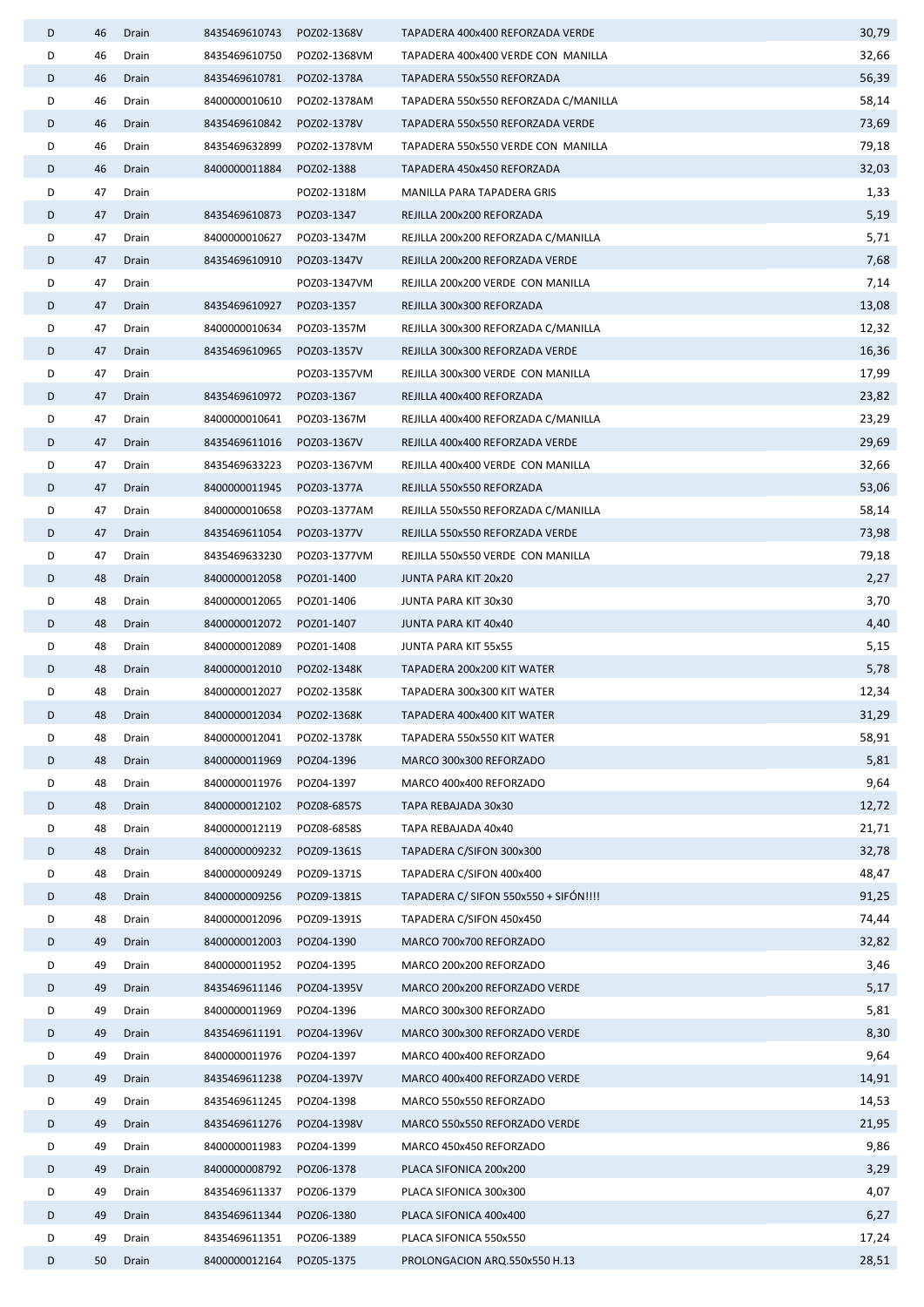| D | 50 | Drain | 8435469611306 | POZ05-1376  | PROLONGACION ARQ.300x300 H.10        | 12,11  |
|---|----|-------|---------------|-------------|--------------------------------------|--------|
| D | 50 | Drain | 8400000012157 | POZ05-1377  | PROLONGACION ARQ. 400x400 H.10       | 25,88  |
| D | 50 | Drain | 8400000012126 | POZ07-6821  | SIFON TIPO CAMPANA 300x300           | 11,98  |
| D | 50 | Drain | 8400000012133 | POZ07-6822  | SIFON TIPO CAMPANA 400x400           | 22,09  |
| D | 50 | Drain | 8400000012171 | POZ10-1347E | ARQUETA 250x250 HERM.ELECTR.         | 33,98  |
| D | 51 | Drain | 8435469626348 | ZIN09-6900  | REJILLA GALV.C/MARCO 20 x 20 TUR     | 29,39  |
| D | 51 | Drain | 8435469626355 | ZIN09-6901  | REJILLA GALV.C/MARCO 25 x 25 TUR     | 31,59  |
| D | 51 | Drain | 8435469626362 | ZIN09-6902  | REJILLA GALV.C/MARCO 30 x 30 TUR     | 43,99  |
| D | 51 | Drain | 8435469626379 | ZIN09-6903  | REJILLA GALV.C/MARCO 35 x 35 TUR     | 48,09  |
| D | 51 | Drain | 8435469626393 | ZIN09-6904  | REJILLA GALV.C/MARCO 40 x 40 TUR     | 56,49  |
| D | 51 | Drain | 8435469626409 | ZIN09-6905  | REJILLA GALV.C/MARCO 45 x 45 TUR     | 65,78  |
| D | 51 | Drain | 8435469626423 | ZIN09-6906  | REJILLA GALV.C/MARCO 50 x 50 TUR     | 85,43  |
| D | 51 | Drain | 8435469626430 | ZIN09-6907  | REJILLA GALV.C/MARCO 55 x 55 TUR     | 95,98  |
| D | 51 | Drain | 8435469626447 | ZIN09-6908  | REJILLA GALV.C/MARCO 60 x 60 TUR     | 116,02 |
| D | 51 | Drain | 8435469626461 | ZIN09-6909  | REJILLA GALV.C/MARCO 100 x 10 TUR    | 51,40  |
| D | 51 | Drain | 8435469626478 | ZIN09-6910  | REJILLA GALV.C/MARCO 100 x 15 TUR    | 68,22  |
| D | 51 | Drain | 8435469626485 | ZIN09-6911  | REJILLA GALV.C/MARCO 100 x 20 TUR    | 72,78  |
| D | 51 | Drain | 8435469626492 | ZIN09-6912  | REJILLA GALV.C/MARCO 100 x 25 TUR    | 88,62  |
| D | 51 | Drain | 8435469626515 | ZIN09-6913  | REJILLA GALV.C/MARCO 100 x 30 TUR    | 97,85  |
| D | 51 | Drain | 8435469626522 | ZIN09-6914  | REJILLA GALV.C/MARCO 100 x 40 TUR    | 113,80 |
| D | 51 | Drain | 8435469626539 | ZIN09-6915  | REJILLA GALV.C/MARCO 100 x 50 TUR    | 132,44 |
| D | 51 | Drain | 8435469626546 | ZIN09-6916  | REJILLA GALV.C/MARCO 100 x 60 TUR    | 175,34 |
| D | 51 | Drain | 8435469626553 | ZIN09-6917  | REJILLA GALV.C/MARCO 100 x 70 TUR    | 182,33 |
| D | 52 | Drain |               | ZIN09-6902P | REJILLA GALV.C/MARCO 30 x 30 CAMION  | 63,41  |
| D | 52 | Drain | 8435469626386 | ZIN09-6903P | REJILLA GALV.C/MARCO 35 x 35 CAMION  | 64,91  |
| D | 52 | Drain |               | ZIN09-6904P | REJILLA GALV.C/MARCO 40 x 40 CAMION  | 102,00 |
| D | 52 | Drain | 8435469626416 | ZIN09-6905P | REJILLA GALV.C/MARCO 45 x 45 CAMION  | 125,55 |
| D | 52 | Drain |               | ZIN09-6906P | REJILLA GALV.C/MARCO 500x500 CAMION  | 142,48 |
| D | 52 | Drain |               | ZIN09-6907P | REJILLA GALV.C/MARCO 550x550 CAMION  | 148,08 |
| D | 52 | Drain | 8435469626454 | ZIN09-6908P | REJILLA GALV.C/MARCO 60 x 60 CAMION  | 173,80 |
| D | 52 | Drain |               | ZIN09-6910P | REJILLA GALV.C/MARCO 100 x 15 CAMION | 111,49 |
| D | 52 | Drain | 8435469630635 | ZIN09-6911P | REJILLA GALV.C/MARCO 100 x 20 CAMION | 133,94 |
| D | 52 | Drain | 8435469626508 | ZIN09-6912P | REJILLA GALV.C/MARCO 100 x 25 CAMION | 164,93 |
| D | 52 | Drain | 8435469631410 | ZIN09-6913P | REJILLA GALV.C/MARCO 100 x 30 CAMION | 195,44 |
| D | 52 | Drain | 8435469632479 | ZIN09-6914P | REJILLA GALV.C/MARCO 100 x 40 CAMION | 249,37 |
| D | 52 | Drain | 8435469632288 | ZIN09-6915P | REJILLA GALV.C/MARCO 100 x 50 CAMION | 298,70 |
| D | 52 | Drain |               | ZIN09-6916P | REJILLA GALV.C/MARCO 100 x 60 CAMION | 346,46 |
| D | 52 | Drain | 8435469626560 | ZIN09-6917P | REJILLA GALV.C/MARCO 100 x 70 CAMION | 438,96 |
| D | 53 | Drain | 8435469625921 | ZIN03-6800A | REJILLA ZINCADA 21 x 21 A.TAC        | 29,79  |
| D | 53 | Drain | 8435469625938 | ZIN03-6802A | REJILLA ZINCADA 31 x 31 A.TAC        | 54,88  |
| D | 53 | Drain | 8435469625945 | ZIN03-6804A | REJILLA ZINCADA 41 x 41 A.TAC        | 78,35  |
| D | 53 | Drain | 8435469625952 | ZIN03-6806A | REJILLA ZINCADA 51x 51 A.TAC         | 117,44 |
| D | 53 | Drain | 8435469625969 | ZIN03-6810A | REJILLA ZINCADA 101x16 A.TAC         | 83,55  |
| D | 53 | Drain | 8435469625976 | ZIN03-6811A | REJILLA ZINCADA 101x21 A.TAC         | 100,24 |
| D | 53 | Drain | 8435469625983 | ZIN03-6812A | REJILLA ZINCADA 101x26 A.TAC         | 109,90 |
| D | 53 | Drain | 8435469625990 | ZIN03-6813A | REJILLA ZINCADA 101x31 A.TAC         | 131,36 |
| D | 53 | Drain | 8435469626003 | ZIN03-6814A | REJILLA ZINCADA 101x41 A.TAC         | 169,95 |
| D | 53 | Drain | 8435469626010 | ZIN03-6815A | REJILLA ZINCADA 101x51 A.TAC         | 205,06 |
| D | 53 | Drain | 8435469626027 | ZIN03-6816A | REJILLA ZINCADA 101x61 A.TAC         | 243,94 |
| D | 53 | Drain | 8435469626034 | ZIN03-6817A | REJILLA ZINCADA 101x71 A.TAC         | 277,91 |
| D | 57 | Drain | 8435469626089 | ZIN05-6856C | REGISTRO GALV. 230X230 H.50          | 14,79  |
| D | 57 | Drain | 8435469626096 | ZIN05-6857C | REGISTRO GALV. 330X330 H.50          | 20,49  |
| D | 57 | Drain | 8435469626102 | ZIN05-6858C | REGISTRO GALV. 430X430 H.50          | 28,65  |
| D | 57 | Drain | 8435469626119 | ZIN05-6859C | REGISTRO GALV. 530X530 H.50          | 36,55  |
| D | 57 | Drain | 8435469626126 | ZIN05-6860C | REGISTRO GALV. 630X630 H.50          | 49,60  |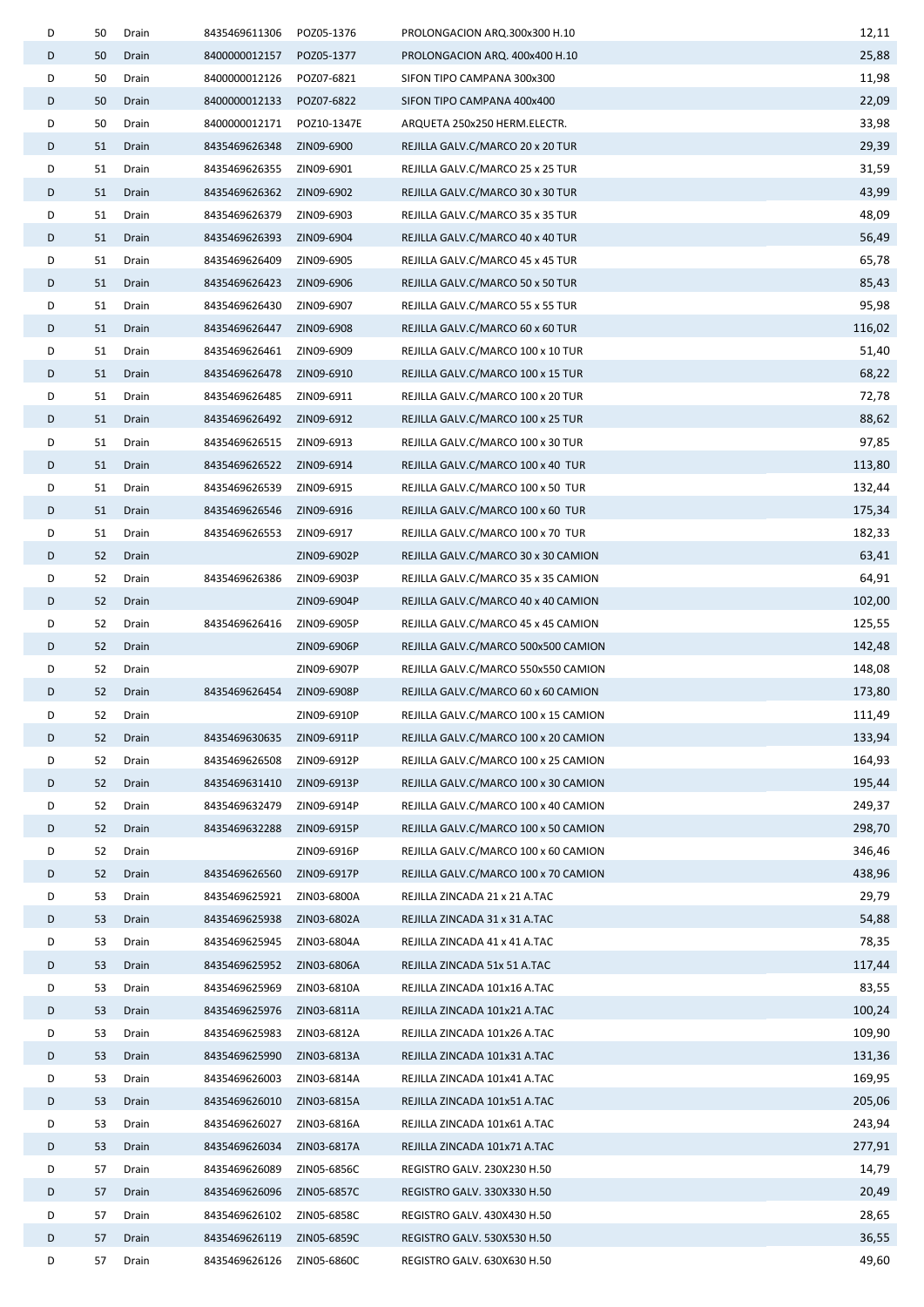| D | 57 | Drain | 8435469626171              | ZIN07-6857E  | REGISTRO GALV.PES.30 x 30 H 50                           | 46,39  |
|---|----|-------|----------------------------|--------------|----------------------------------------------------------|--------|
| D | 57 | Drain | 8435469626188              | ZIN07-6858E  | REGISTRO GALV.PES.40 x 40 H.50                           | 68,15  |
| D | 57 | Drain | 8435469626195 ZIN07-6859E  |              | REGISTRO GALV.PES.50 x 50 H.50                           | 93,80  |
| D | 57 | Drain | 8435469626201              | ZIN07-6860E  | REGISTRO GALV.PES.60 x 60 H.50                           | 122,30 |
| D | 57 | Drain | 8435469626225 ZIN08-6856CI |              | <b>REGISTRO INOX. 230X230 H.50</b>                       | 40,26  |
| D | 57 | Drain | 8435469626232              | ZIN08-6857CI | REGISTRO INOX. 330X330 H.50                              | 65,43  |
| D | 57 | Drain | 8435469626256 ZIN08-6858CI |              | <b>REGISTRO INOX. 430X430 H.50</b>                       | 79,28  |
| D | 57 | Drain | 8435469626270              | ZIN08-6859CI | REGISTRO INOX. 530X530 H.50                              | 107,18 |
| D | 57 | Drain | 8435469626294              | ZIN08-6860CI | REGISTRO INOX 630X630 H.50                               | 114,40 |
| D | 58 | Drain | 8435469633407              | ZIN15-5000   | KIT LLAVE PARA REGISTRO RELLENABLE                       | 18,15  |
| D | 58 | Drain | 8435469632295              | ZIN15-5030   | REGISTRO HERMETICO GALVA RELLENABLE H.50 30x30 SIN LLAVE | 111,35 |
| D | 58 | Drain | 8435469632301              | ZIN15-5040   | REGISTRO HERMETICO GALVA RELLENABLE H.50 40x40 SIN LLAVE | 153,91 |
| D | 58 | Drain | 8435469632318              | ZIN15-5050   | REGISTRO HERMETICO GALVA RELLENABLE H.50 50x50 SIN LLAVE | 237,16 |
| D | 58 | Drain | 8435469632325 ZIN15-5060   |              | REGISTRO HERMETICO GALVA RELLENABLE H.50 60x60 SIN LLAVE | 281,85 |
| D | 58 | Drain | 8435469632332              | ZIN15-5070   | REGISTRO HERMETICO GALVA RELLENABLE H.50 70x70 SIN LLAVE | 377,62 |
| D | 58 | Drain | 8435469632349              | ZIN15-5080   | REGISTRO HERMETICO GALVA RELLENABLE H.50 80x80 SIN LLAVE | 492,34 |
| D | 58 | Drain | 8435469633346              | ZIN15-5100   | KIT LLAVE PARA TAPA Y MARCO RELLENABLE HERMETICA         | 15,73  |
| D | 58 | Drain | 8435469633308              | ZIN15-5130   | TAPA Y MARCO GALVA H.50 RELLENABLE-HERMETICA 300x300     | 85,12  |
| D | 58 | Drain |                            | ZIN15-5130I  | TAPA Y MARCO INOX 304 H.50 RELLENABLE-HERMETICA 300x300  | 221,31 |
| D | 58 | Drain | 8435469633315              | ZIN15-5140   | TAPA Y MARCO GALVA H.50 RELLENABLE-HERMETICA 400x400     | 115,68 |
| D | 58 | Drain |                            | ZIN15-5140I  | TAPA Y MARCO INOX 304 H.50 RELLENABLE-HERMETICA 400x400  | 309,93 |
| D | 58 | Drain | 8435469633322              | ZIN15-5150   | TAPA Y MARCO GALVA H.50 RELLENABLE-HERMETICA 500x500     | 185,96 |
| D | 58 | Drain |                            | ZIN15-5150I  | TAPA Y MARCO INOX 304 H.50 RELLENABLE-HERMETICA 500x500  | 468,63 |
| D | 58 | Drain | 8435469633339              | ZIN15-5160   | TAPA Y MARCO GALVA H.50 RELLENABLE-HERMETICA 600x600     | 258,68 |
| D | 58 | Drain |                            | ZIN15-5160I  | TAPA Y MARCO INOX 304 H.50 RELLENABLE-HERMETICA 600x600  | 528,18 |
| D | 58 | Drain |                            | ZIN15-5170   | TAPA Y MARCO GALVA H.50 RELLENABLE-HERMETICA 700x700     | 292,46 |
| D | 58 | Drain |                            | ZIN15-5180   | TAPA Y MARCO GALVA H.50 RELLENABLE-HERMETICA 800x800     | 344,84 |
| D | 58 | Drain |                            | ZIN15-5170I  | TAPA Y MARCO INOX 304 H.50 RELLENABLE-HERMETICA 700x700  | 715,87 |
| D | 58 | Drain |                            | ZIN15-5180I  | TAPA Y MARCO INOX 304 H.50 RELLENABLE-HERMETICA 800x800  | 938,49 |
| D | 59 | Drain | 8435469626751 ZIN11-6830   |              | TAPA GALV.PESADA 250x250                                 | 39,50  |
| D | 59 | Drain | 8435469626768 ZIN11-6831   |              | TAPA GALV.PESADA 350x350                                 | 69,92  |
| D | 59 | Drain | 8435469626775              | ZIN11-6832   | TAPA GALV.PESADA 450x450                                 | 101,82 |
| D | 59 | Drain | 8435469626782              | ZIN11-6833   | TAPA GALV.PESADA 550x550                                 | 142,88 |
| D | 59 | Drain | 8435469626799              | ZIN11-6834   | TAPA GALV.PESADA 650x650                                 | 188,46 |
| D | 59 | Drain | 8435469626805              | ZIN11-6835   | TAPA GALV.PESADA 750x750                                 | 227,90 |
| D | 59 | Drain | 8435469626812              | ZIN11-6836   | TAPA GALV.PESADA 850x850                                 | 303,97 |
| D | 59 | Drain | 8435469626829              | ZIN11-6837   | TAPA GALV.PESADA 1200x1200                               | 547,15 |
| D | 59 | Drain | 8435469626836              | ZIN11-6838   | TAPA GALV.PESADA 950x950                                 | 364,77 |
| D | 59 | Drain | 8435469626843              | ZIN12-6855   | TAPA REFOR.P/TANQUE 300x300                              | 50,73  |
| D | 59 | Drain | 8435469626850              | ZIN12-6856   | TAPA REFOR.P/TANQUE 400x400                              | 76,76  |
| D | 59 | Drain | 8435469626867              | ZIN12-6857   | TAPA REFOR.P/TANQUE 500x500                              | 109,33 |
| D | 59 | Drain | 8400000015035              | ZIN12-6858   | TAPA REFOR.P/TANQUE 600x600                              | 140,24 |
| D | 59 | Drain | 8435469626881              | ZIN12-6859   | TAPA REFOR.P/TANQUE 700x700                              | 179,29 |
| D | 59 | Drain | 8435469626898              | ZIN12-6860   | TAPA REFOR.P/TANQUE 800x800                              | 224,20 |
| D | 59 | Drain | 8435469626904              | ZIN12-6861   | TAPA REFOR.P/TANQUE 950x950                              | 299,32 |
| R | 62 | Roof  | 8400000013475              | LUC70-9100   | MEMBRANA TRANSPIRABLE (100) 1,5x50                       | 169,88 |
| R | 62 | Roof  | 8400000013482              | LUC70-9135   | MEMBRANA TRANSPIRABLE (140) 1,6x50                       | 205,93 |
| R | 62 | Roof  | 8400000013499              | LUC70-9165   | MEMBRANA TRANSPIRABLE (165) 1,5x50                       | 234,06 |
| R | 63 | Roof  | 8400000007221              | COM01-1319Z  | SOMBRERO CHINO GALVANIZADO CM.80                         | 12,80  |
| R | 63 | Roof  | 8400000007238              | COM01-1319ZS | SOMBRERO CHINO GALVANIZADO CM.90                         | 12,80  |
| R | 63 | Roof  | 8400000007245              | COM01-1320Z  | SOMBRERO CHINO GALVANIZADO CM.100                        | 12,80  |
| R | 63 | Roof  | 8435469601154              | COM01-1320ZS | SOMBRERO CHINO GALVANIZADO CM.110                        | 14,19  |
| R | 63 | Roof  | 8400000007269              | COM01-1321Z  | SOMBRERO CHINO GALVANIZADO CM.120                        | 14,19  |
| R | 63 | Roof  | 8400000007276              | COM01-1321ZS | SOMBRERO CHINO GALVANIZADO CM.125                        | 14,19  |
| R | 63 | Roof  | 8400000007283              | COM01-1322Z  | SOMBRERO CHINO GALVANIZADO CM.130                        | 15,76  |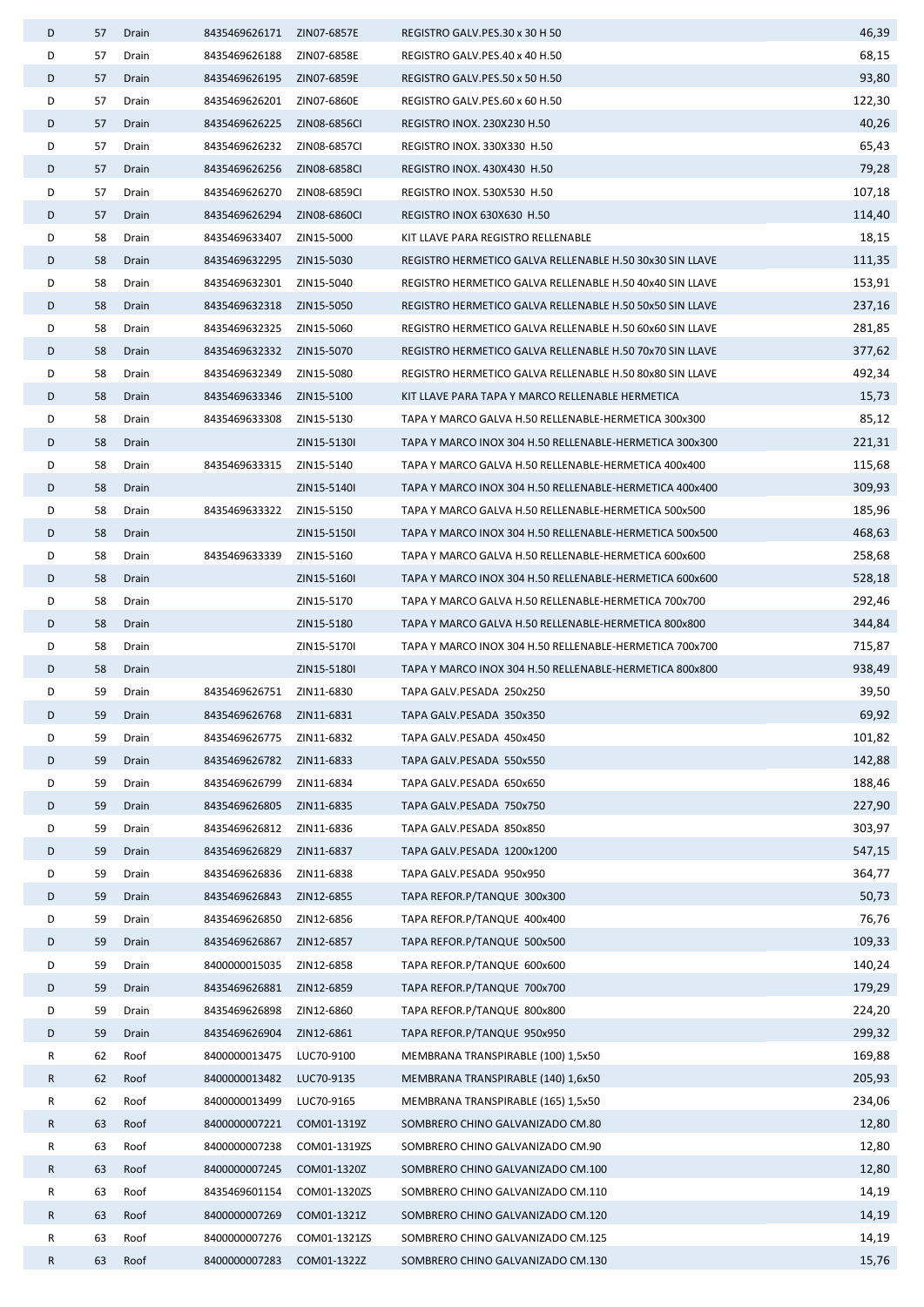| R | 63 | Roof | 8400000007290 | COM01-1322ZS | SOMBRERO CHINO GALVANIZADO CM.140      | 17,80 |
|---|----|------|---------------|--------------|----------------------------------------|-------|
| R | 63 | Roof | 8400000007306 | COM01-1323Z  | SOMBRERO CHINO GALVANIZADO CM.150      | 19,77 |
| R | 63 | Roof | 8400000007313 | COM01-1323ZS | SOMBRERO CHINO GALVANIZADO CM.160      | 21,74 |
| R | 63 | Roof | 8400000007320 | COM01-1324Z  | SOMBRERO CHINO GALVANIZADO CM.175      | 23,71 |
| R | 63 | Roof | 8400000007337 | COM01-1324ZS | SOMBRERO CHINO GALVANIZADO CM.180      | 27,65 |
| R | 63 | Roof | 8400000007344 | COM01-1325Z  | SOMBRERO CHINO GALVANIZADO CM.200      | 29,19 |
| R | 63 | Roof | 8400000007351 | COM01-1325ZS | SOMBRERO CHINO GALVANIZADO CM.220      | 31,59 |
| R | 63 | Roof | 8400000007368 | COM01-1326Z  | SOMBRERO CHINO GALVANIZADO CM.250      | 34,74 |
| R | 63 | Roof | 8400000007375 | COM01-1326ZS | SOMBRERO CHINO GALVANIZADO CM.300      | 37,90 |
| R | 63 | Roof | 8400000007382 | COM01-1327Z  | SOMBRERO CHINO GALVANIZADO CM.350      | 47,36 |
| R | 63 | Roof | 8400000007399 | COM01-1327ZS | SOMBRERO CHINO GALVANIZADO CM.400      | 67,13 |
| R | 64 | Roof | 8400000007405 | COM01-1519Z  | SOMBRERO ANTIRREGOLFANTE GALV. cm 80   | 30,97 |
| R | 64 | Roof | 8400000007412 | COM01-1519ZS | SOMBRERO ANTIRREGOLFANTE GALV. cm 90   | 33,57 |
| R | 64 | Roof | 8400000007429 | COM01-1520Z  | SOMBRERO ANTIRREGOLFANTE GALV. cm 100  | 33,96 |
| R | 64 | Roof | 8400000007436 | COM01-1520ZS | SOMBRERO ANTIRREGOLFANTE GALV. cm 110  | 34,35 |
| R | 64 | Roof | 8400000007443 | COM01-1521Z  | SOMBRERO ANTIRREGOLFANTE GALV. cm 120  | 35,13 |
| R | 64 | Roof | 8400000007450 | COM01-1521ZS | SOMBRERO ANTIRREGOLFANTE GALV. cm 125  | 35,53 |
| R | 64 | Roof | 8400000007467 | COM01-1522Z  | SOMBRERO ANTIRREGOLFANTE GALV. cm 130  | 35,93 |
| R | 64 | Roof | 8400000007474 | COM01-1522ZS | SOMBRERO ANTIRREGOLFANTE GALV. cm 140  | 36,32 |
| R | 64 | Roof | 8400000007481 | COM01-1523Z  | SOMBRERO ANTIRREGOLFANTE GALV. cm. 150 | 36,92 |
| R | 64 | Roof | 8400000007498 | COM01-1523ZS | SOMBRERO ANTIRREGOLFANTE GALV. cm 160  | 37,50 |
| R | 64 | Roof | 8435469601703 | COM01-1524Z  | SOMBRERO ANTIRREGOLFANTE GALV. cm 175  | 41,23 |
| R | 64 | Roof | 8400000007511 | COM01-1524ZS | SOMBRERO ANTIRREGOLFANTE GALV. cm 180  | 45,39 |
| R | 64 | Roof | 8435469601727 | COM01-1525Z  | SOMBRERO ANTIRREGOLFANTE GALV. cm 200  | 47,36 |
| R | 64 | Roof | 8400000007535 | COM01-1525ZS | SOMBRERO ANTIRREGOLFANTE GALV. cm 220  | 51,29 |
| R | 64 | Roof | 8400000007542 | COM01-1526Z  | SOMBRERO ANTIRREGOLFANTE GALV. cm 250  | 60,04 |
| R | 64 | Roof | 8400000007559 | COM01-1526ZS | SOMBRERO ANTIRREGOLFANTE GALV. cm 300  | 69,48 |
| R | 64 | Roof | 8400000007566 | COM01-1527Z  | SOMBRERO ANTIRREGOLFANTE GALV. cm 350  | 86,83 |
| R | 65 | Roof | 8400000007573 | COM01-1619Z  | SOMBRERO VELETA GALVANIZADO cm 80      | 40,52 |
| R | 65 | Roof | 8400000007580 | COM01-1619ZS | SOMBRERO VELETA GALVANIZADO cm 90      | 40,52 |
| R | 65 | Roof | 8400000007597 | COM01-1620Z  | SOMBRERO VELETA GALVANIZADO cm 100     | 40,52 |
| R | 65 | Roof | 8400000007603 | COM01-1620ZS | SOMBRERO VELETA GALVANIZADO cm 110     | 44,41 |
| R | 65 | Roof | 8400000007610 | COM01-1621Z  | SOMBRERO VELETA GALVANIZADO cm 120     | 45,39 |
| R | 65 | Roof | 8400000007627 | COM01-1621ZS | SOMBRERO VELETA GALVANIZADO cm 125     | 46,38 |
| R | 65 | Roof | 8400000007634 | COM01-1622Z  | SOMBRERO VELETA GALVANIZADO cm 130     | 47,36 |
| R | 65 | Roof | 8400000007641 | COM01-1622ZS | SOMBRERO VELETA GALVANIZADO cm 140     | 47,41 |
| R | 65 | Roof | 8400000007658 | COM01-1623Z  | SOMBRERO VELETA GALVANIZADO cm 150     | 49,32 |
| R | 65 | Roof | 8400000007665 | COM01-1623ZS | SOMBRERO VELETA GALVANIZADO cm 160     | 50,31 |
| R | 65 | Roof | 8400000007672 | COM01-1624Z  | SOMBRERO VELETA GALVANIZADO cm 175     | 55,22 |
| R | 65 | Roof | 8400000007689 | COM01-1624ZS | SOMBRERO VELETA GALVANIZADO cm 180     | 55,30 |
| R | 65 | Roof | 8400000007696 | COM01-1625Z  | SOMBRERO VELETA GALVANIZADO cm 200     | 63,18 |
| R | 65 | Roof | 8400000007702 | COM01-1625ZS | SOMBRERO VELETA GALVANIZADO cm 250     | 71,07 |
| R | 65 | Roof | 8400000007719 | COM01-1626Z  | SOMBRERO VELETA GALVANIZADO cm 300     | 75,01 |
| R | 65 | Roof | 8400000007726 | COM01-1626ZS | SOMBRERO VELETA GALVANIZADO cm 350     | 92,15 |
| R | 66 | Roof | 8400000006873 | COM01-1218Z  | ASPIRADOR GHIBLI GALV0 180             | 52,55 |
| R | 66 | Roof | 8400000006880 | COM01-1218ZS | ASPIRADOR GHIBLI GALV. 0 140           | 47,19 |
| R | 66 | Roof | 8400000002431 | COM01-1219Z  | ASPIRADOR GHIBLI GALV. 0 120           | 47,19 |
| R | 66 | Roof | 8400000002417 | COM01-1219ZS | ASPIRADOR GHIBLI GALV. 0 100           | 47,19 |
| R | 66 | Roof | 8400000006897 | COM01-1220Z  | ASPIRADOR GHIBLI GALV. 0 130           | 47,19 |
| R | 66 | Roof | 8400000006903 | COM01-1220ZS | ASPIRADOR GHIBLI GALV0 160             | 47,19 |
| R | 66 | Roof | 8435469600942 | COM01-1221Z  | ASPIRADOR GHIBLI GALV.0 175            | 47,19 |
| R | 66 | Roof | 8400000002448 | COM01-1221ZS | ASPIRADOR GHIBLI GALV.0 150            | 47,19 |
| R | 66 | Roof | 8400000006927 | COM01-1222Z  | ASPIRADOR GHIBLI GALV.0 220            | 55,96 |
| R | 66 | Roof | 8400000002455 | COM01-1222ZS | ASPIRADOR GHIBLI GALV.0 200            | 55,96 |
| R | 66 | Roof | 8400000006934 | COM01-1223Z  | ASPIRADOR GHIBLI GALV.0 270            | 60,04 |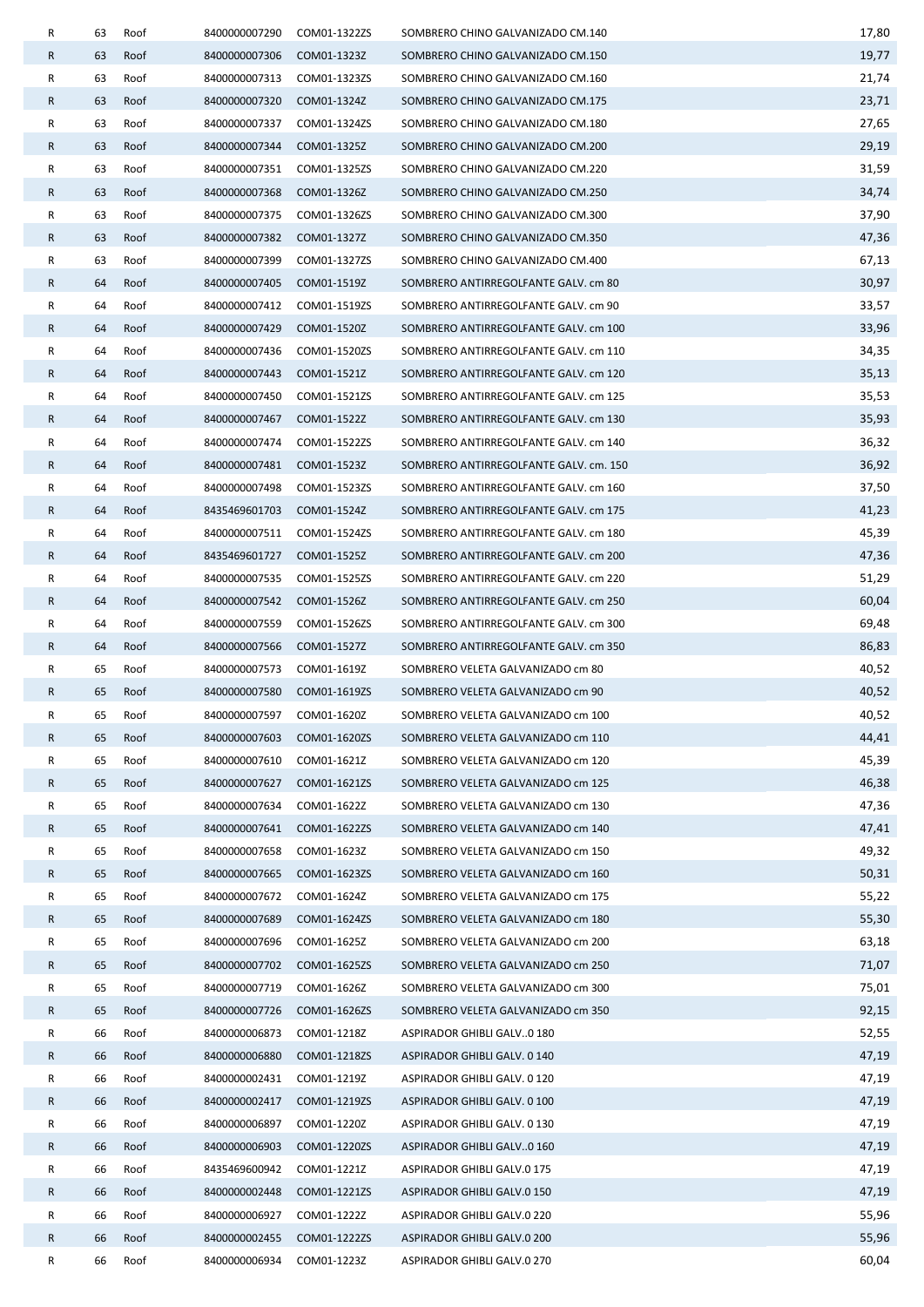| R            | 66       | Roof         | 8400000005876                              | COM01-1223ZS               | ASPIRADOR GHIBLI GALV.0 250                                        | 58,94           |
|--------------|----------|--------------|--------------------------------------------|----------------------------|--------------------------------------------------------------------|-----------------|
| R            | 66       | Roof         | 8400000006941                              | COM01-1224Z                | ASPIRADOR GHIBLI GALV.0 320                                        | 71,04           |
| R            | 66       | Roof         | 8400000006958                              | COM01-1224ZS               | ASPIRADOR GHIBLI GALV.0 300                                        | 66,46           |
| R            | 66       | Roof         | 8400000002424                              | COM01-1229Z                | ASPIRADOR GHIBLI GALV.0 110                                        | 47,19           |
| R            | 66       | Roof         | 8400000005869                              | COM01-1229ZS               | ASPIRADOR GHIBLI GALV.0 125                                        | 47,19           |
| R            | 66       | Roof         | 8400000006965                              | COM01-1230Z                | ASPIRADOR GHIBLI GALV. D.350                                       | 79,79           |
| R            | 66       | Roof         | 8400000006972                              | COM01-1230ZS               | ASPIRADOR GHIBLI GALV. D.400                                       | 94,39           |
| R            | 67       | Roof         | 8400000007818                              | COM02-1218I                | ASPIRADOR GHIBLI INOX 0 180                                        | 96,51           |
| R            | 67       | Roof         | 8400000007825                              | COM02-1218IS               | ASPIRADOR GHIBLI INOX 0 140                                        | 77,80           |
| R            | 67       | Roof         | 8400000007832                              | COM02-1219I                | ASPIRADOR GHIBLI INOX 0 120                                        | 74,27           |
| R            | 67       | Roof         | 8400000007849                              | COM02-1219IS               | ASPIRADOR GHIBLI INOX 0 100                                        | 74,27           |
| R            | 67       | Roof         | 8400000007856                              | COM02-1220I                | ASPIRADOR GHIBLI INOX 0 130                                        | 74,27           |
| R            | 67       | Roof         | 8400000007863                              | COM02-1220IS               | ASPIRADOR GHIBLI INOX 0 160                                        | 86,34           |
| R            | 67       | Roof         | 8400000007887                              | COM02-1221I                | ASPIRADOR GHIBLI INOX 0 175                                        | 86,34           |
| R            | 67       | Roof         | 8400000007894                              | COM02-1221IS               | ASPIRADOR GHIBLI INOX 0 150                                        | 77,80           |
| R            | 67       | Roof         | 8435469602144                              | COM02-1222I                | ASPIRADOR GHIBLI INOX 0 220                                        | 100,84          |
| R            | 67       | Roof         | 8400000002516                              | COM02-1222IS               | ASPIRADOR GHIBLI INOX 0 200                                        | 100,84          |
| R            | 67       | Roof         | 8400000007917                              | COM02-1223I                | ASPIRADOR GHIBLI INOX 0 270                                        | 114,52          |
| R            | 67       | Roof         | 8400000007924                              | COM02-1223IS               | <b>ASPIRADOR GHIBLI INOX 0 250</b>                                 | 114,15          |
| R            | 67       | Roof         | 8400000007931                              | COM02-1224I                | ASPIRADOR GHIBLI INOX 0 320                                        | 132,54          |
| R            | 67       | Roof         | 8400000007948                              | COM02-1224IS               | ASPIRADOR GHIBLI INOX 0 300                                        | 124,48          |
| R            | 67       | Roof         | 8400000007955                              | COM02-1229I                | ASPIRADOR GHIBLI INOX 0 110                                        | 74,27           |
| R            | 67       | Roof         | 8400000007962                              | COM02-1229IS               | ASPIRADOR GHIBLI INOX. 0 125                                       | 74,27           |
| R            | 67       | Roof         | 8400000007979                              | COM02-1230I                | ASPIRADOR GHIBLI INOX 0 350                                        | 166,10          |
| R            | 67       | Roof         | 8400000007986                              | COM02-1230IS               | ASPIRADOR GHIBLI INOX 0 400                                        | 200,20          |
| R            | 68       | Roof         | 8400000006804                              | COM01-1210Z                | ASPIRADOR GHIBLI GALV. 17x17                                       | 65,68           |
| R            | 68       | Roof         | 8400000006811                              | COM01-1211Z                | ASPIRADOR GHIBLI GALV. 22x22                                       | 65,68           |
| R            | 68       | Roof         | 8400000006828                              | COM01-1212Z                | ASPIRADOR GHIBLI GALV. 27x27                                       | 71,04           |
| R            | 68       | Roof         | 8400000006835                              | COM01-1213Z                | ASPIRADOR GHIBLI GALV. 32x32                                       | 77,85           |
| R            | 68<br>68 | Roof         | 8400000006842<br>8400000002462 COM01-1215Z | COM01-1214Z                | ASPIRADOR GHIBLI GALV. 37x37                                       | 81,26           |
| R            | 68       | Roof         |                                            |                            | ASPIRADOR GHIBLI GALV. 42x42                                       | 83,19           |
| R<br>R       | 68       | Roof<br>Roof | 8400000006859                              | COM01-1216Z                | ASPIRADOR GHIBLI GALV. 47x47                                       | 98,29<br>110,94 |
| R            | 68       | Roof         | 8400000006866<br>8400000007733             | COM01-1217Z<br>COM02-1210I | ASPIRADOR GHIBLI GALV. 52x52<br><b>ASPIRADOR GHIBLI INOX 17x17</b> | 100,84          |
| R            | 68       | Roof         | 8400000007740                              | COM02-1211I                | <b>ASPIRADOR GHIBLI INOX 22x22</b>                                 | 114,33          |
| R            | 68       | Roof         | 8400000007757                              | COM02-1212I                | ASPIRADOR GHIBLI INOX 27x27                                        | 126,98          |
| R            | 68       | Roof         | 8400000007764                              | COM02-1213I                | <b>ASPIRADOR GHIBLI INOX 32x32</b>                                 | 136,24          |
| R            | 68       | Roof         | 8400000007771                              | COM02-1214I                | ASPIRADOR GHIBLI INOX 37x37                                        | 144,99          |
| R            | 68       | Roof         | 8400000007788                              | COM02-1215I                | ASPIRADOR GHIBLI INOX 42x42                                        | 156,66          |
| R            | 68       | Roof         | 8400000007795                              | COM02-1216I                | ASPIRADOR GHIBLI INOX 47x47                                        | 168,34          |
| $\mathsf{R}$ | 68       | Roof         | 8400000007801                              | COM02-1217I                | ASPIRADOR GHIBLI INOX 52X52                                        | 179,05          |
| R            | 70       | Roof         | 8435469602601                              | COM02-1619I                | ASPIRADOR INOX DAK-TURBO D. 120 MM                                 | 185,27          |
| R            | 70       | Roof         | 8435469602618                              | COM02-1619ZG               | ASPIRADOR GALVA DAK-TURBO D. 120 MM                                | 139,19          |
| R            | 70       | Roof         | 8435469602625                              | COM02-1621IS               | ASPIRADOR INOX DAK-TURBO D. 150 MM                                 | 188,00          |
| R            | 70       | Roof         | 8435469602632                              | COM02-1621ZSG              | ASPIRADOR GALVA DAK-TURBO D. 150 MM                                | 148,60          |
| R            | 70       | Roof         | 8435469602649                              | COM02-1622IS               | ASPIRADOR INOX DAK-TURBO D. 200 MM                                 | 228,87          |
| R            | 70       | Roof         | 8435469602656                              | COM02-1622ZSG              | ASPIRADOR GALVA DAK-TURBO D. 200 MM                                | 173,05          |
| R            | 70       | Roof         | 8435469602670                              | COM02-1623IS               | ASPIRADOR INOX DAK-TURBO D. 250 MM                                 | 252,05          |
| R            | 70       | Roof         | 8435469602687                              | COM02-1623ZSG              | ASPIRADOR GALVA DAK-TURBO D. 250 MM                                | 214,43          |
| R            | 70       | Roof         | 8435469602694                              | COM02-1624IS               | ASPIRADOR INOX DAK-TURBO D. 300 MM                                 | 288,74          |
| R            | 70       | Roof         | 8435469602700                              | COM02-1624ZSG              | ASPIRADOR GALVA DAK-TURBO D. 300 MM                                | 251,12          |
| R            | 71       | Roof         | 8435469609686                              | LUC70-9057                 | CINTA BIOADHESIVA 5 cm x 50 m.                                     | 26,31           |
| R            | 71       | Roof         | 8400000013505                              | LUC70-9110A                | CINTA MULTIUSO ADH. H.10 cm x 10 mt. ALUM.                         | 62,73           |
| R            | 71       | Roof         | 8400000013543                              | LUC70-9110G                | CINTA MULTIUSO ADH. H.10 cm x 10 mt. GRAFITE                       | 51,55           |
| R            | 71       | Roof         | 8400000013581                              | LUC70-9110T                | CINTA MULTIUSO ADH. H.10 cm x 10 mt. TEJA                          | 51,55           |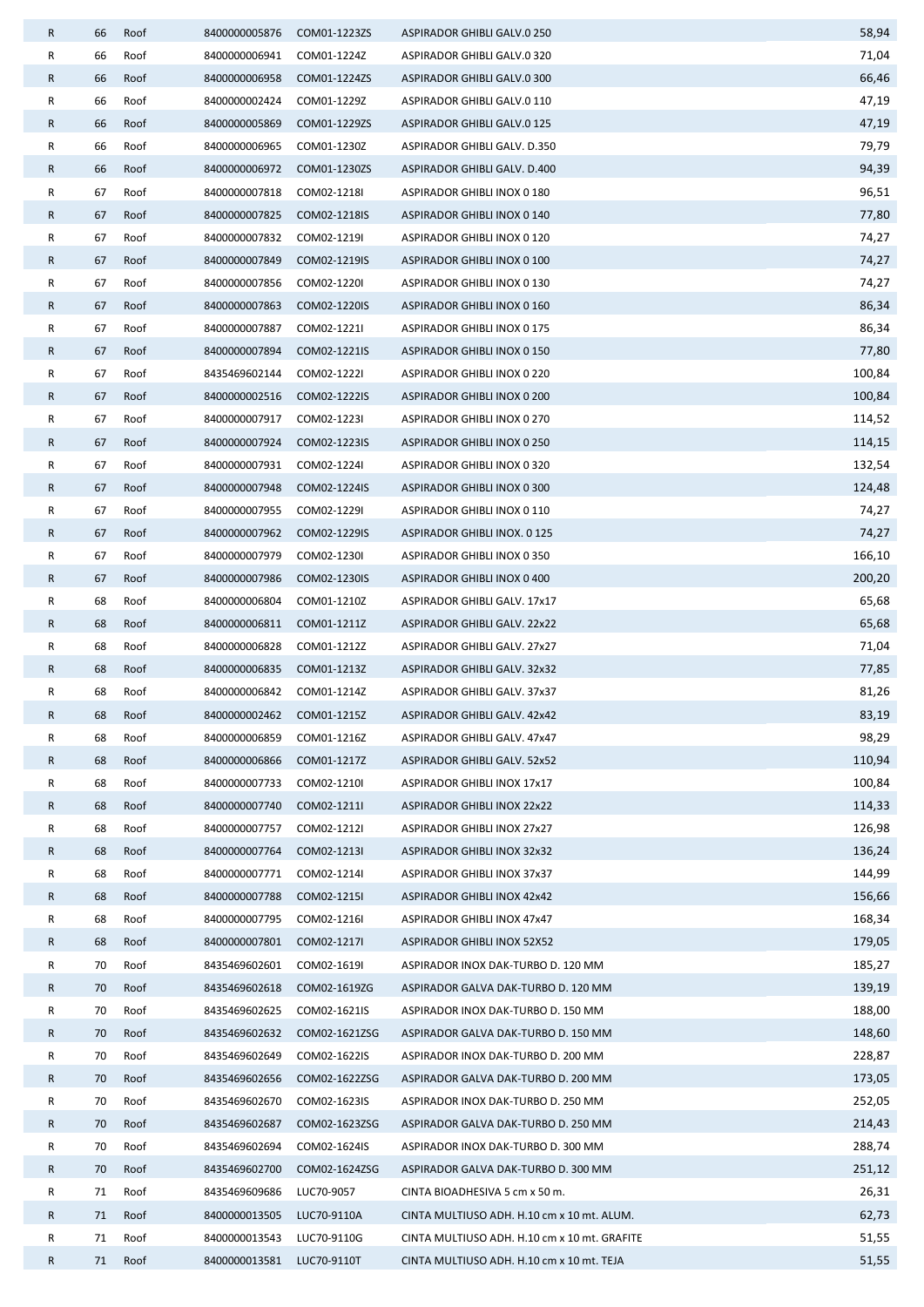| R            | 71 | Roof | 8400000013512              | LUC70-9115A  | CINTA MULTIUSO ADH. H.15 cm x 10 mt. ALUM.       | 75,48  |
|--------------|----|------|----------------------------|--------------|--------------------------------------------------|--------|
| R            | 71 | Roof | 8400000013550              | LUC70-9115G  | CINTA MULTIUSO ADH. H.15 cm x 10 mt. GRAFITE     | 75,48  |
| R            | 71 | Roof | 8400000013598              | LUC70-9115T  | CINTA MULTIUSO ADH. H.15 cm x 10 mt. TEJA        | 75,48  |
| $\mathsf{R}$ | 71 | Roof | 8400000013529              | LUC70-9122A  | CINTA MULTIUSO ADH. H.22 cm x 10 mt. ALUM.       | 115,77 |
| R            | 71 | Roof | 8400000013567              | LUC70-9122G  | CINTA MULTIUSO ADH. H.22 cm x 10 mt. GRAFITE     | 110,15 |
| R            | 71 | Roof | 8400000013604              | LUC70-9122T  | CINTA MULTIUSO ADH. H.22 cm x 10 mt. TEJA        | 110,15 |
| R            | 71 | Roof | 8400000013536              | LUC70-9130A  | CINTA MULTIUSO ADH. H.30 cm x 10 mt. ALUM.       | 184,84 |
| R            | 71 | Roof | 8400000013574              | LUC70-9130G  | CINTA MULTIUSO ADH. H.30 cm x 10 mt. GRAFITE     | 193,99 |
| R            | 71 | Roof | 8400000013611              | LUC70-9130T  | CINTA MULTIUSO ADH. H.30 cm x 10 mt. TEJA        | 193,99 |
| R            | 72 | Roof | 8400000013437              | LUC70-1105   | GANCHO PARA TEJA CURVA EN COBRE                  | 0,36   |
| R            | 72 | Roof | 8400000013444              | LUC70-1105P  | GANCHO PARA TEJA CURVA PREBARNIZADO              | 0,23   |
| R            | 72 | Roof | 8400000013451 LUC70-1106   |              | GANCHO PARA TEJA CURVA (PRIMEREA HILERA) COBRE   | 0,54   |
| R            | 72 | Roof | 8400000013468              | LUC70-1106P  | GANCHO PARA TEJA CURVA (PRIMEREA HILERA) PREBAR. | 0,30   |
| R            | 72 | Roof | 8435469609549              | LUC70-1204   | GANCHO PARA CUBIERTA D.6 mm 170x44x20            | 0,76   |
| R            | 72 | Roof | 8400000013222              | LUC70-1205   | GANCHO PARA CUBIERTA D.6 mm 190x52x20            | 0,83   |
| R            | 72 | Roof | 8435469609563              | LUC70-1223   | GANCHO PARA CUBIERTA D.6 mm 280x120x20           | 1,17   |
| R            | 72 | Roof | 8400000013246              | LUC70-1224   | GANCHO PARA CUBIERTA D.6 mm 300x120x20           | 1,24   |
| R            | 72 | Roof | 8435469609761              | LUC70-9066   | GANCHO PARA CUMBRERA CEMENTO                     | 0,96   |
| R            | 72 | Roof | 8400000013420              | LUC70-9066B  | GANCHO PARA CUMBRERA ROJO                        | 1,19   |
| R            | 72 | Roof | 8400000013406              | LUC70-9067   | SOPORTE LISTON UNIV. GALVANIZADO                 | 2,19   |
| R            | 73 | Roof | 8400000013338 TER13-1650   |              | CIERRATEJAS ANTI-NIDO NEGRO 11x50                | 1,58   |
| R            | 73 | Roof | 8400000013345              | TER13-1651   | CIERRATEJAS ANTI-NIDO 11x100 NEGRO               | 2,13   |
| R            | 73 | Roof | 8435469621879              | TER13-1651AN | CIERRATEJA PERFORADO NEGRO 100 x 2,5 + 5,5       | 2,13   |
| R            | 73 | Roof | 8435469621886 TER13-1651AR |              | CIERRATEJA PERFORADO ROJO 100x2,5 + 5,5          | 2,13   |
| R            | 73 | Roof | 8435469621893 TER13-1651LN |              | LISTELO PERFORADO NEGRO 100x2,5                  | 1,82   |
| R            | 73 | Roof | 8435469621909 TER13-1651LR |              | LISTELO PERFORADO ROJO 100x2,5                   | 1,82   |
| R            | 73 | Roof | 8400000013369              | TER13-1651P  | CIERRATEJAS ANTI-NIDO 11x100 ROJO                | 2,13   |
| R            | 73 | Roof | 8400000013352 TER13-1652   |              | CIERRATEJAS ANTI-NIDO 6x100 NEGRO                | 1,68   |
| R            | 73 | Roof | 8400000013376 TER13-1652P  |              | CIERRATEJAS ANTI-NIDO 6x100 ROJO                 | 1,68   |
| R            | 73 | Roof | 8400000013383 TER13-1653   |              | CIERRATEJAS ANTI-NIDO 15x50 NEGRO                | 1,74   |
| R            | 74 | Roof | 8400000013321              | BOC15-1671   | PROTEGE-MUROS PLAST.CM. 50 x H.8                 | 3,04   |
| R            | 74 | Roof | 8400000009263              | BOC15-1672   | PROTEGE-MUROS CARBO-INOX.50 x H.10               | 10,01  |
| R            | 74 | Roof | 8400000012331              | BOC15-1672G  | PROTEGE-MUROS AJUSTABLE cm.32x h.1,1             | 45,16  |
| R            | 74 | Roof | 8400000013314              | BOC15-1673   | PROTEGE-MUROS ACERO-INOX. CM 100xh.10            | 9,90   |
| R            | 75 | Roof | 8435469609495              | LUC46-1098   | ROLLO ALUMINIO BITUMINOSO 300 mm x 5 m.          | 102,33 |
| R            | 75 | Roof | 8435469609693              | LUC70-9059   | CERRAMIENTO CUMBRERA LIGHT H.30x10 MT            | 125,53 |
| R            | 75 | Roof | 8435469609709              | LUC70-9059B  | CERRAMIENTO CUMBRERA LIGHT H.38x10 MT            | 184,97 |
| $\mathsf{R}$ | 75 | Roof | 8435469609747              | LUC70-9064   | CERRAMIENTO CUMBRERA ALUM. H.32x5 MT             | 83,58  |
| R            | 75 | Roof | 8435469609754              | LUC70-9065   | CERRAMIENTO CUMBRERA ALUM. H.37x5 MT             | 79,70  |
| R            | 76 | Roof | 8435469609419              | LUC21-1088P  | CANAL AJ.MOD.18 CER.PL.C/PLOMO                   | 116,68 |
| R            | 76 | Roof | 8435469609426              | LUC21-1089P  | CANAL AJ.MOD.30 CER.PL.C/PLOMO                   | 139,97 |
| R            | 76 | Roof | 8435469609433              | LUC21-1090P  | CANAL AJ.MOD.50 CER.PL.C/PLOMO                   | 177,16 |
| R            | 76 | Roof | 8435469609440              | LUC21-1091P  | CANAL JOINT PLUS PARA TUBOS UNIV.                | 118,92 |
| R            | 76 | Roof | 8435469609464              | LUC41-1085   | CANAL AJ.MOD.18 CER.PL.ZINCADO                   | 97,06  |
| R            | 76 | Roof | 8435469609471              | LUC41-1086   | CANAL AJ.MOD.30 CER.PL.ZINCADO                   | 124,96 |
| R            | 76 | Roof | 8435469609488              | LUC41-1087   | CANAL AJ.MOD.50 CER.PL.ZINCADO                   | 157,09 |
| R            | 76 | Roof | 8435469614680              | PRO05-1840   | RASTREL BAJO TEJA 20x30 2 M.                     | 1,42   |
| R            | 77 | Roof | 8435469609211              | LUC03-1028   | VENTANA UNIV.SKY LINE.48x90                      | 306,66 |
| R            | 77 | Roof | 8435469609228              | LUC03-1029   | VENTANA UNIV.SKY LINE.90x48                      | 320,69 |
| R            | 77 | Roof | 8435469609235              | LUC03-1030   | VENTANA UNIV.SKY LINE.45x55                      | 258,93 |
| R            | 77 | Roof |                            | LUC03-1031   | VENTANA UNIV.SKY LINE.48X72                      | 286,90 |
| R            | 77 | Roof | 8435469609259              | LUC03-1033   | VENTANA UNIV.SKY LINE.55x72                      | 275,67 |
| R            | 78 | Roof | 8435469609266              | LUC03-1190   | LUCERA UNIV.SKY ONE 45x55 MARRON                 | 191,28 |
| R            | 78 | Roof | 0000000005975              | LUC03-1191   | LUCERA UNIV.SKY ONE 45x55 ROJO                   | 191,28 |
| R            | 79 | Roof | 8435469609365              | LUC13-1035A  | RECAMBIO CRISTAL 45X55                           | 80,08  |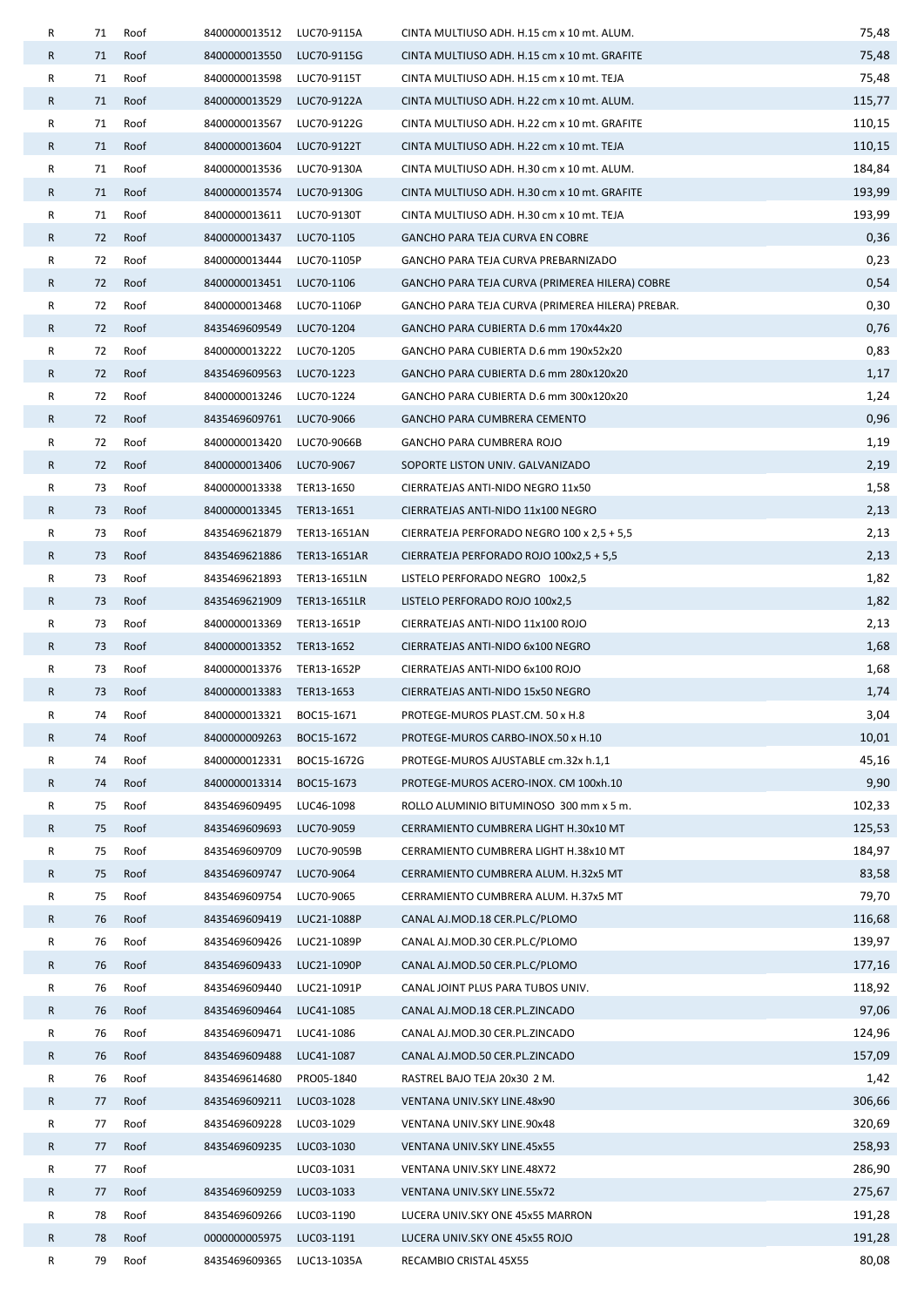| R | 79 | Roof | 8435469609372             | LUC13-1035B  | RECAMBIO CRISTAL 48x72                          | 110,26   |
|---|----|------|---------------------------|--------------|-------------------------------------------------|----------|
| R | 79 | Roof | 8435469609389             | LUC13-1035C  | RECAMBIO CRISTAL 48X90                          | 118,49   |
| R | 79 | Roof | 8435469609396             | LUC13-1035D  | RECAMBIO CRISTAL 90X48                          | 118,49   |
| R | 79 | Roof | 8435469609402             | LUC13-1035E  | RECAMBIO CRISTAL 55x72                          | 114,40   |
| R | 79 | Roof |                           | LUC13-1035F  | RECAMBIO CRISTAL 72X48                          |          |
| R | 79 | Roof |                           | LUC13-1195M  | RECAMBIO CRISTAL SKY ONE MARRON                 |          |
| R | 79 | Roof |                           | LUC13-1195R  | RECAMBIO CRISTAL SKY ONE ROJO                   |          |
| R | 80 | Roof |                           | ROOF03-4040  | VENTANA FENSTRO 450x550                         | 280,02   |
| R | 80 | Roof |                           | ROOF03-4041  | VENTANA FENSTRO 450x730                         | 326,84   |
| R | 80 | Roof |                           | ROOF03-4042  | VENTANA FENSTRO 480x900                         | 380,90   |
| R | 80 | Roof |                           | ROOF03-4043  | VENTANA FENSTRO 900x480                         | 404,80   |
| R | 81 | Roof | 0000000005982             | ROOF1-4010V  | VENTANA ROOF DK 500V 55x78                      | 391,51   |
| R | 81 | Roof |                           | ROOF1-4011V  | VENTANA ROOF DK 500V 55x98                      | 426,00   |
| R | 81 | Roof | 8435469618008             | ROOF1-4012V  | VENTANA ROOF DK 500V 66x118                     | 477,85   |
| R | 81 | Roof | 8435469618015             | ROOF1-4013V  | VENTANA ROOF DK 500V 78x98                      | 483,23   |
| R | 81 | Roof | 8435469618022             | ROOF1-4014V  | VENTANA ROOF DK 500V 78x118                     | 507,98   |
| R | 81 | Roof | 8435469618039             | ROOF1-4015V  | VENTANA ROOF DK 500V 78x140                     | 553,64   |
| R | 81 | Roof | 8435469618046             | ROOF1-4016V  | VENTANA ROOF DK 500V 114x118                    | 605,04   |
| R | 81 | Roof | 8435469618053             | ROOF1-4017V  | VENTANA ROOF DK 500V 66x98                      | 460,56   |
| R | 81 | Roof | 8435469618060             | ROOF1-4018V  | VENTANA ROOF DK 500V 94x98                      | 610,23   |
| R | 81 | Roof | 8435469618077             | ROOF1-4019V  | VENTANA ROOF DK 500V 134x98                     | 610,23   |
| R | 82 | Roof | 0000000006002             | ROOF4-4060V  | TAPAJUNTAS DAKOTA ROOF 55x78                    | 138,19   |
| R | 82 | Roof | 8435469618237             | ROOF4-4061V  | TAPAJUNTAS DAKOTA ROOF 55x98                    | 143,91   |
| R | 82 | Roof | 8435469618244             | ROOF4-4062V  | TAPAJUNTAS DAKOTA ROOF 66x118                   | 161,21   |
| R | 82 | Roof | 8435469618251             | ROOF4-4063V  | TAPAJUNTAS DAKOTA ROOF 78x98                    | 165,50   |
| R | 82 | Roof | 8435469618268             | ROOF4-4064V  | TAPAJUNTAS DAKOTA ROOF 78x118                   | 176,93   |
| R | 82 | Roof | 8435469618275             | ROOF4-4065V  | TAPAJUNTAS DAKOTA ROOF 78x140                   | 183,22   |
| R | 82 | Roof | 8435469618282             | ROOF4-4066V  | TAPAJUNTAS DAKOTA ROOF 114x118                  | 188,35   |
| R | 82 | Roof | 8435469618299             | ROOF4-4067V  | TAPAJUNTAS DAKOTA ROOF 66x98                    | 155,39   |
| R | 82 | Roof | 8435469618305             | ROOF4-4068V  | TAPAJUNTAS DAKOTA ROOF 94x98                    | 188,35   |
| R | 82 | Roof | 8435469618312 ROOF4-4069V |              | TAPAJUNTAS DAKOTA ROOF 134x98                   | 188,35   |
| R | 83 | Roof | 8435469619159             | ROOF8-4100   | MOTOR ELECTRICO 230 V. BLANCO                   | 367,56   |
| R | 83 | Roof | 8435469619166             | ROOF8-4105   | MOTOR ELECTRICO 24 V. BLANCO                    | 309,92   |
| R | 83 | Roof | 8435469619173             | ROOF8-4110   | SENSOR LLUVIA                                   | 223,03   |
| R | 83 | Roof | 8435469619180             | ROOF8-4111   | <b>SENSOR VIENTO</b>                            | 91,26    |
| R | 83 | Roof | 8435469619197             | ROOF8-4119   | CENTRALITA 3 MOT. 24 V PARA KIT                 | 382,57   |
| R | 83 | Roof | 8435469619203             | ROOF8-4120   | KIT CONTROL REMOTO                              | 159,94   |
| R | 84 | Roof | 8435469618473             | ROOF5-4080A  | PERSIANA EXTERIOR CON KIT ELEC. 55x78           | 891,22   |
| R | 84 | Roof | 8435469618527             | ROOF5-4081A  | PERSIANA EXTERIOR CON KIT ELEC. 55x98           | 968,20   |
| R | 84 | Roof | 8435469618541             | ROOF5-4081TE | TOLDILLO EXTERIOR P/VENTANA 55x78 Y 55x98       | 137,24   |
| R | 84 | Roof | 8435469618565             | ROOF5-4082A  | PERSIANA EXTERIOR CON KIT ELEC. 66x118          | 959,99   |
| R | 84 | Roof | 8435469618596             | ROOF5-4082TE | TOLDILLO EXTERIOR P/VENTANA 66x98 Y 66x118      | 173,03   |
| R | 84 | Roof | 8435469618619             | ROOF5-4083A  | PERSIANA EXTERIOR CON KIT ELEC. 78x98           | 1.020,54 |
| R | 84 | Roof | 8435469618664             | ROOF5-4084A  | PERSIANA EXTERIOR CON KIT ELEC. 78x118          | 987,68   |
| R | 84 | Roof | 8435469618695             | ROOF5-4085A  | PERSIANA EXTERIOR CON KIT ELEC. 78x140          | 1.014,99 |
| R | 84 | Roof | 8435469618718             | ROOF5-4085TE | TOLDILLO EXTERIOR P/VENTANA 78x98/78x118/78x140 | 206,75   |
| R | 84 | Roof | 8435469618732             | ROOF5-4086A  | PERSIANA EXTERIOR CON KIT ELEC. 114x118         | 1.099,03 |
| R | 84 | Roof | 8435469618770             | ROOF5-4086TE | TOLDILLO EXTERIOR P/VENTANA 114x118             | 250,58   |
| R | 84 | Roof | 8435469618794             | ROOF5-4087A  | PERSIANA EXTERIOR CON KIT ELEC. 66x98           | 923,66   |
| R | 84 | Roof | 8435469618817             | ROOF5-4088A  | PERSIANA EXTERIOR CON KIT ELEC. 94x98           | 978,57   |
| R | 84 | Roof | 8435469618831             | ROOF5-4089A  | PERSIANA EXTERIOR CON KIT ELEC. 134x98          | 1.083,74 |
| R | 84 | Roof | 8435469618862             | ROOF5-4089TE | TOLDILLO EXTERIOR P/VENTANA 134x98              | 268,53   |
| R | 85 | Roof | 8435469618497             | ROOF5-40800  | CORTINA SOMBRA AZUL 55x78                       | 120,24   |
| R | 85 | Roof | 8435469618503             | ROOF5-4080OB | CORTINA SOMBRA BEIGE 55x78/55x98                | 96,30    |
| R | 85 | Roof |                           | ROOF5-4080OL | CORTINA SOMBRA AZUL 55x98                       | 120,24   |
|   |    |      |                           |              |                                                 |          |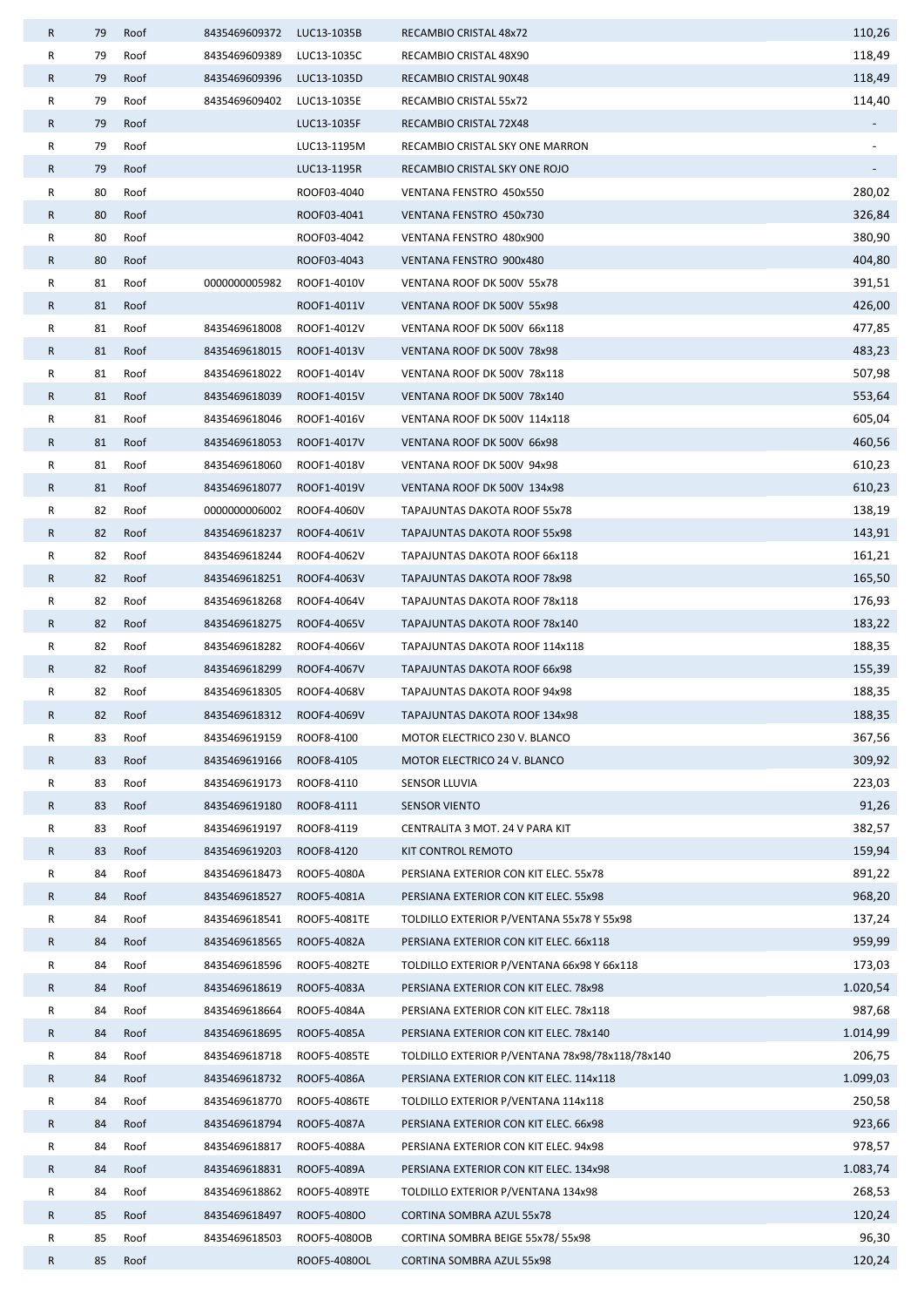| R | 85 | Roof |               | ROOF5-4082O    | CORTINA DE SOMBRA AZUL 66x118/66x98 | 107,40 |
|---|----|------|---------------|----------------|-------------------------------------|--------|
| R | 85 | Roof | 8435469618589 | ROOF5-4082OB   | CORTINA DE SOMBRA BEIGE 66x98       | 107,40 |
| R | 85 | Roof | 8435469618633 | ROOF5-40830    | CORTINA SOMBRA AZUL 78x98/118/140   | 132,37 |
| R | 85 | Roof | 8435469618640 | ROOF5-4083OB   | CORTINA SOMBRA BEIGE 78x98/118/140  | 146,45 |
| R | 85 | Roof |               | ROOF5-4083OBXL | CORTINA SOMBRA BEIGE 78x140         | 146,45 |
| R | 85 | Roof | 8435469618756 | ROOF5-4086O    | CORTINA SOMBRA AZUL 114x118         | 161,07 |
| R | 85 | Roof | 8435469618763 | ROOF5-4086OB   | CORTINA DE SOMBRA BEIGE 114x118     | 161,07 |
| R | 85 | Roof | 8435469618855 | ROOF5-4089OB   | CORTINA SOMBRA BEIGE 134 x 98       | 161,07 |
| R | 86 | Roof | 8435469618466 | ROOF5-4080     | CORTINA OPACA AZUL 55x78            | 186,56 |
| R | 86 | Roof | 8435469618480 | ROOF5-4080BB   | CORTINA OPACA BEIGE 55x78           | 186,56 |
| R | 86 | Roof | 8435469618510 | ROOF5-4081     | CORTINA OPACA AZUL 55x98            | 186,56 |
| R | 86 | Roof | 8435469618558 | ROOF5-4082     | CORTINA OPACA AZUL 66x118           | 228,71 |
| R | 86 | Roof | 8435469618572 | ROOF5-4082BB   | CORTINA OPACA BEIGE 66x118          | 228,71 |
| R | 86 | Roof | 8435469618602 | ROOF5-4083     | CORTINA OPACA AZUL 78x98            | 240,72 |
| R | 86 | Roof | 8435469618626 | ROOF5-4083BB   | CORTINA OPACA BEIGE 78x98           | 240,72 |
| R | 86 | Roof | 8435469618657 | ROOF5-4084     | CORTINA OPACA AZUL 78x118           | 271,52 |
| R | 86 | Roof | 8435469618671 | ROOF5-4084BB   | CORTINA OPACA BEIGE 78x118          | 271,52 |
| R | 86 | Roof | 8435469618688 | ROOF5-4085     | CORTINA OPACA AZUL 78x140           | 368,90 |
| R | 86 | Roof | 8435469618701 | ROOF5-4085BB   | CORTINA OPACA BEIGE 78x140          | 368,90 |
| R | 86 | Roof | 8435469618725 | ROOF5-4086     | CORTINA OPACA AZUL 114x118          | 390,56 |
| R | 86 | Roof | 8435469618749 | ROOF5-4086BB   | CORTINA OPACA BEIGE 114x118         | 390,56 |
| R | 86 | Roof | 8435469618787 | ROOF5-4087     | CORTINA OPACA AZUL 66x98            | 300,74 |
| R | 86 | Roof | 8435469618800 | ROOF5-4087BB   | CORTINA OPACA BEIGE 66x98           | 228,71 |
| R | 86 | Roof | 8435469618824 | ROOF5-4089     | CORTINA OPACA AZUL 134x98           | 360,53 |
| R | 86 | Roof | 8435469618848 | ROOF5-4089BB   | CORTINA OPACA BEIGE 134x98          | 360,53 |
| R | 87 | Roof | 8400000004022 | GRO01-3100B    | CANALON G125 BLANCO 4 M.            | 21,90  |
| R | 87 | Roof | 8400000006224 | GRO01-3100B2   | CANALON G125 BLANCO 2 M.            | 15,29  |
| R | 87 | Roof | 8400000006286 | GRO01-3100B3   | CANALON G125 BLANCO 3 M.            | 18,60  |
| R | 87 | Roof | 8435469630352 | GRO01-3100G    | CANALON G125 GRIS 4 M.              | 21,90  |
| R | 87 | Roof | 8435469630369 | GRO01-3100G2   | CANALON G125 GRIS 2 M.              | 15,29  |
| R | 87 | Roof | 8435469630185 | GRO01-3100G3   | CANALON G125 GRIS 3 M.              | 18,60  |
| R | 87 | Roof | 8034073101793 | GRO01-3100M    | CANALON G125 MARRON 4 M.            | 26,27  |
| R | 87 | Roof | 8034073100024 | GRO01-3100M2   | CANALON G125 MARRON 2 M.            | 16,87  |
| R | 87 | Roof | 8051414292248 | GRO01-3100M3   | CANALON G125 MARRON 3 M.            | 21,56  |
| R | 87 | Roof | 8034073101809 | GRO01-3100R    | CANALON G125 COBRE 4 M.             | 49,31  |
| R | 87 | Roof | 8034073100406 | GRO01-3100R2   | CANALON G125 COBRE 2 M.             | 25,26  |
| R | 87 | Roof | 8034073100390 | GRO01-3100R3   | CANALON G125 COBRE 3 M.             | 40,93  |
| R | 87 | Roof | 8400000006200 | GRO02-3150B2   | TUBO PLUVIAL D.80 BLANCO 2 M.       | 14,29  |
| R | 87 | Roof | 8400000004053 | GRO02-3150B3   | TUBO PLUVIAL D.80 BLANCO 3 M.       | 20,98  |
| R | 87 | Roof | 8400000004060 | GRO02-3150B4   | TUBO PLUVIAL D.80 BLANCO 4 M.       | 27,93  |
| R | 87 | Roof | 8435469630208 | GRO02-3150G2   | TUBO PLUVIAL D.80 GRIS 2 M.         | 14,29  |
| R | 87 | Roof | 8435469630215 | GRO02-3150G3   | TUBO PLUVIAL D.80 GRIS 3 M.         | 20,98  |
| R | 87 | Roof | 8051414291234 | GRO02-3150M2   | TUBO PLUVIAL D.80 MARRON 2 M.       | 14,29  |
| R | 87 | Roof | 8051414291241 | GRO02-3150M3   | TUBO PLUVIAL D.80 MARRON 3 M.       | 20,98  |
| R | 87 | Roof | 8051414291258 | GRO02-3150R2   | TUBO PLUVIAL D.80 COBRE 2 M.        | 23,45  |
| R | 87 | Roof | 8051414291265 | GRO02-3150R3   | TUBO PLUVIAL D.80 COBRE 3 M.        | 34,11  |
| R | 87 | Roof | 8400000008013 | GRO03-3205BUN  | ANGULAR UNIVERSAL BLANCO G125       | 8,82   |
| R | 87 | Roof | 8435469630222 | GRO03-3205GUN  | ANGULAR UNIVERSAL GRIS G125         | 8,82   |
| R | 87 | Roof | 8034073107948 | GRO03-3205MUN  | ANGULAR UNIVERSAL MARRON G125       | 11,46  |
| R | 87 | Roof | 8034073107955 | GRO03-3205RUN  | ANGULAR UNIVERSAL COBRE G125        | 15,72  |
| R | 87 | Roof | 8400000004121 | GRO03-3215B    | UNION P/ CANALON PVC BLANCO G125    | 3,93   |
| R | 87 | Roof | 8435469630239 | GRO03-3215G    | UNION P/ CANALON PVC GRIS G125      | 3,93   |
| R | 87 | Roof | 8034073100048 | GRO03-3215M    | UNION P/ CANALON PVC MARRON G125    | 4,57   |
| R | 87 | Roof | 8034073100420 | GRO03-3215R    | UNION P/ CANALON PVC COBRE G125     | 7,01   |
| R | 88 | Roof | 8400000008679 | GRO03-3230BUN  | CONECTOR UNIVERSAL BLANCO           | 8,62   |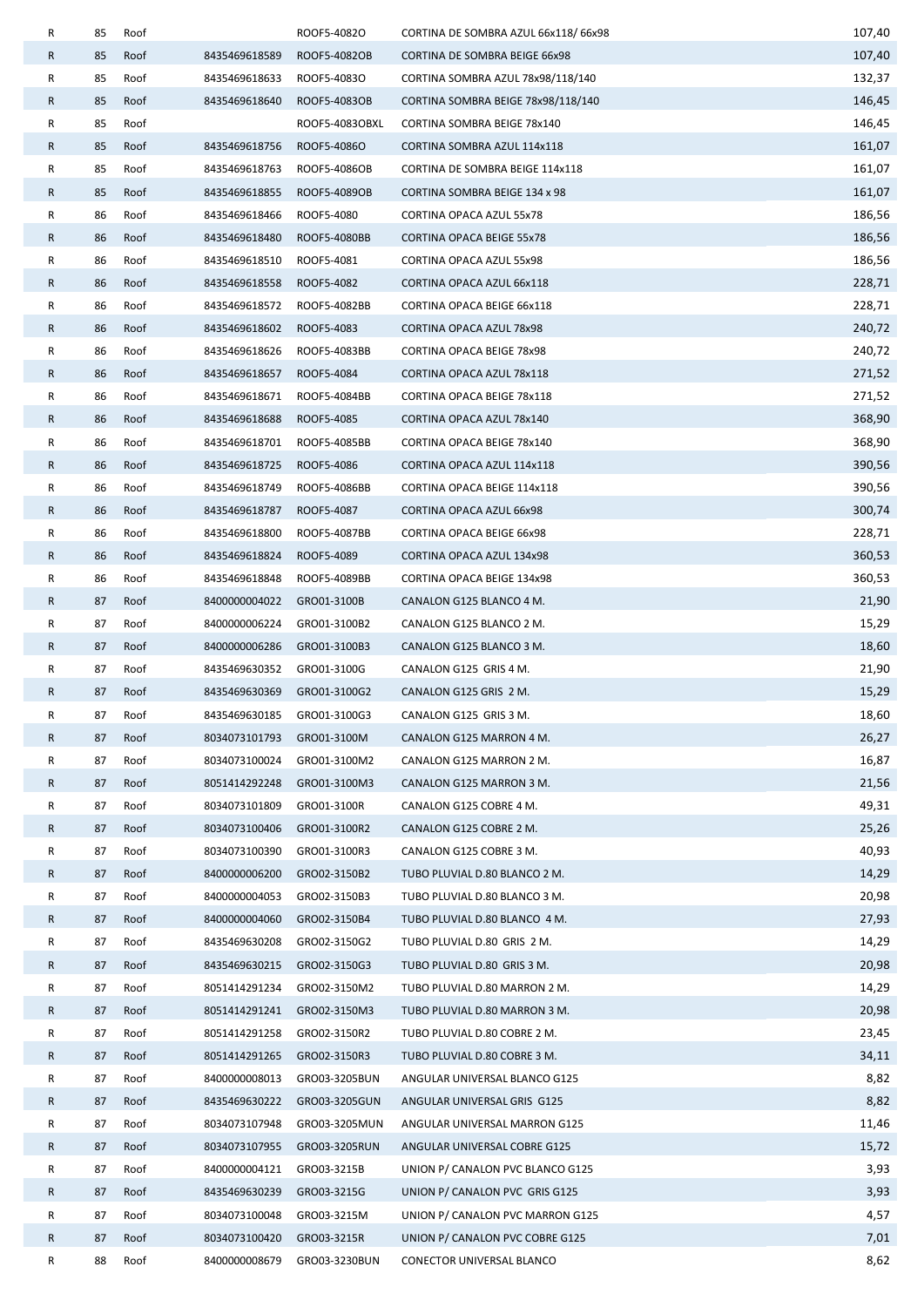| R | 88 | Roof | 8435469630246             | GRO03-3230GUN | <b>CONECTOR UNIVERSAL GRIS</b>            | 8,62  |
|---|----|------|---------------------------|---------------|-------------------------------------------|-------|
| R | 88 | Roof | 8051414430145             | GRO03-3230MUN | CONECTOR UNIVERSAL MARRON                 | 9,74  |
| R | 88 | Roof | 8051414440151             | GRO03-3230RUN | <b>CONECTOR UNIVERSAL COBRE</b>           | 16,37 |
| R | 88 | Roof | 8400000008174             | GRO03-3240BUN | TAPA UNIVERSAL BLANCA G125                | 1,63  |
| R | 88 | Roof | 8435469630253             | GRO03-3240GUN | TAPA UNIVERSAL GRIS G125                  | 1,63  |
| R | 88 | Roof | 8051414460173             | GRO03-3240MUN | TAPA UNIVERSAL MARRON G125                | 2,13  |
| R | 88 | Roof | 8051414470189             | GRO03-3240RUN | TAPA UNIVERSAL COBRE G125                 | 3,06  |
| R | 88 | Roof | 8400000006156             | GRO03-3245B   | SOPORTE SUPERIOR BLANCO                   | 1,13  |
| R | 88 | Roof | 8435469630260             | GRO03-3245G   | SOPORTE SUPERIOR GRIS                     | 1,13  |
| R | 88 | Roof | 8034073102271             | GRO03-3245M   | SOPORTE SUPERIOR MARRON                   | 1,29  |
| R | 88 | Roof | 8051414291319             | GRO03-3245R   | SOPORTE SUPERIOR COBRE                    | 1,67  |
| R | 88 | Roof | 8400000006194             | GRO03-3250B   | SOPORTE PVC BLANCO G125                   | 1,37  |
| R | 88 | Roof | 8435469630277             | GRO03-3250G   | SOPORTE PVC GRIS G125                     | 1,37  |
| R | 88 | Roof | 8034073100109             | GRO03-3250M   | SOPORTE PVC MARRON G125                   | 1,78  |
| R | 88 | Roof | 8034073100482             | GRO03-3250R   | SOPORTE PVC COBRE G125                    | 2,23  |
| R | 88 | Roof | 8400000004244             | GRO03-3255B   | MANGUITO D.80 BLANCO                      | 2,88  |
| R | 88 | Roof | 8435469630284             | GRO03-3255G   | MANGUITO D.80 GRIS                        | 2,76  |
| R | 88 | Roof | 8034073100154             | GRO03-3255M   | MANGUITO D.80 MARRON                      | 3,28  |
| R | 88 | Roof | 8034073100536             | GRO03-3255R   | <b>MANGUITO D.80 COBRE</b>                | 6,16  |
| R | 88 | Roof | 8034073100208             | GRO03-3290    | <b>JUNTA PARA SOPORTE</b>                 | 3,13  |
| R | 88 | Roof | 8400000006170             | GRO03-3295B   | SOPORTE METALICO BLANCO G125              | 9,31  |
| R | 88 | Roof | 8435469632875             | GRO03-3295G   | SOPORTE METALICO GRIS G125                | 9,31  |
| R | 88 | Roof | 8400000006163             | GRO03-3295M   | SOPORTE METALICO MARRON G125              | 9,31  |
| R | 88 | Roof | 8400000002677             | GRO03-3295R   | SOPORTE METALICO COBRE G125               | 9,31  |
| R | 89 | Roof | 8400000004268             | GRO03-3260B   | CODO 45º BLANCO                           | 2,17  |
| R | 89 | Roof | 8435469630291             | GRO03-3260G   | CODO 45º GRIS                             | 2,17  |
| R | 89 | Roof | 8034073100161             | GRO03-3260M   | CODO 45º MARRON                           | 2,58  |
| R | 89 | Roof | 8034073100543             | GRO03-3260R   | CODO 45º COBRE                            | 4,67  |
| R | 89 | Roof | 8400000004282             | GRO03-3265B   | CODO 67º BLANCO                           | 2,49  |
| R | 89 | Roof | 8435469630307             | GRO03-3265G   | CODO 67º GRIS                             | 2,61  |
| R | 89 | Roof | 8034073100178 GRO03-3265M |               | CODO 67º MARRON                           | 2,96  |
| R | 89 | Roof | 8034073100550             | GRO03-3265R   | CODO 67º COBRE                            | 5,08  |
| R | 89 | Roof | 8400000004305             | GRO03-3270B   | CODO 87º BLANCO                           | 2,57  |
| R | 89 | Roof | 8435469630314             | GRO03-3270G   | CODO 87º GRIS                             | 2,57  |
| R | 89 | Roof | 8034073102479             | GRO03-3270M   | CODO 87º MARRON                           | 3,17  |
| R | 89 | Roof | 8034073102486             | GRO03-3270R   | CODO 87º COBRE                            | 5,59  |
| R | 89 | Roof | 8400000004329             | GRO03-3275B   | CONEXION Y 45 º D.80 BLANCO               | 5,36  |
| R | 89 | Roof | 8435469630321             | GRO03-3275G   | CONEXION Y 45 º D.80 GRIS                 | 5,36  |
| R | 89 | Roof | 8034073106620             | GRO03-3275M   | CONEXION Y 45 º D.80 MARRON               | 5,95  |
| R | 89 | Roof | 8034073106644             | GRO03-3275R   | CONEXION Y 45 º D.80 COBRE                | 10,54 |
| R | 89 | Roof | 8400000004343             | GRO03-3280B   | CONEXION T 87 º D.80 BLANCA               | 4,90  |
| R | 89 | Roof | 8435469630338             | GRO03-3280G   | CONEXION T 87 º D.80 GRIS                 | 4,90  |
| R | 89 | Roof | 8034073106651             | GRO03-3280M   | CONEXION T 87 º D.80 MARRON               | 5,59  |
| R | 89 | Roof | 8034073106675             | GRO03-3280R   | CONEXION T 87 º D.80 COBRE                | 7,45  |
| R | 89 | Roof | 8400000004367             | GRO03-3285B   | COLLARIN D.80 BLANCO (Blister 4 PZ)       | 7,74  |
| R | 89 | Roof | 8435469630345             | GRO03-3285G   | COLLARIN D.80 GRIS (Blister 4 PZ)         | 7,74  |
| R | 89 | Roof | 8051414292927             | GRO03-3285M   | COLLARIN D.80 MARRON (Blister 4 PZ)       | 9,20  |
| R | 89 | Roof | 8034073100574             | GRO03-3285R   | COLLARIN D.80 COBRE (Blister 4 PZ)        | 8,54  |
| R | 90 | Roof | 8400000006125             | COL02-7200/8  | ABRAZADERA PRELACADA MARRON D.80 (2 PZ)   | 3,61  |
| R | 90 | Roof | 8400000006132             | COL03-7300/8  | ABRAZADERA COBRE D.80 (2 PZ)              | 10,10 |
| R | 90 | Roof | 8400000006118             | COL04-7400/8  | ABRAZADERA PRELACADA BLANCA (2 PZ)        | 7,73  |
| R | 90 | Roof | 8435469609143             | GRO03-3300    | SOPORTE METALICO PARA CANALON U. EQUIP    | 2,32  |
| R | 90 | Roof | 8435469609150             | GRO03-3310    | SOPORTE METALICO RETORCIDO P/CORREA EQUIP | 4,09  |
| R | 90 | Roof | 8400000011426             | GRO03-3311    | SOPORTE METALICO P/CANALON 32 cm.         | 3,84  |
| R | 90 | Roof | 8435469609174             | GRO03-3320    | SOPORTE METALICO PARA TEJA PLANA.TIPO E   | 2,65  |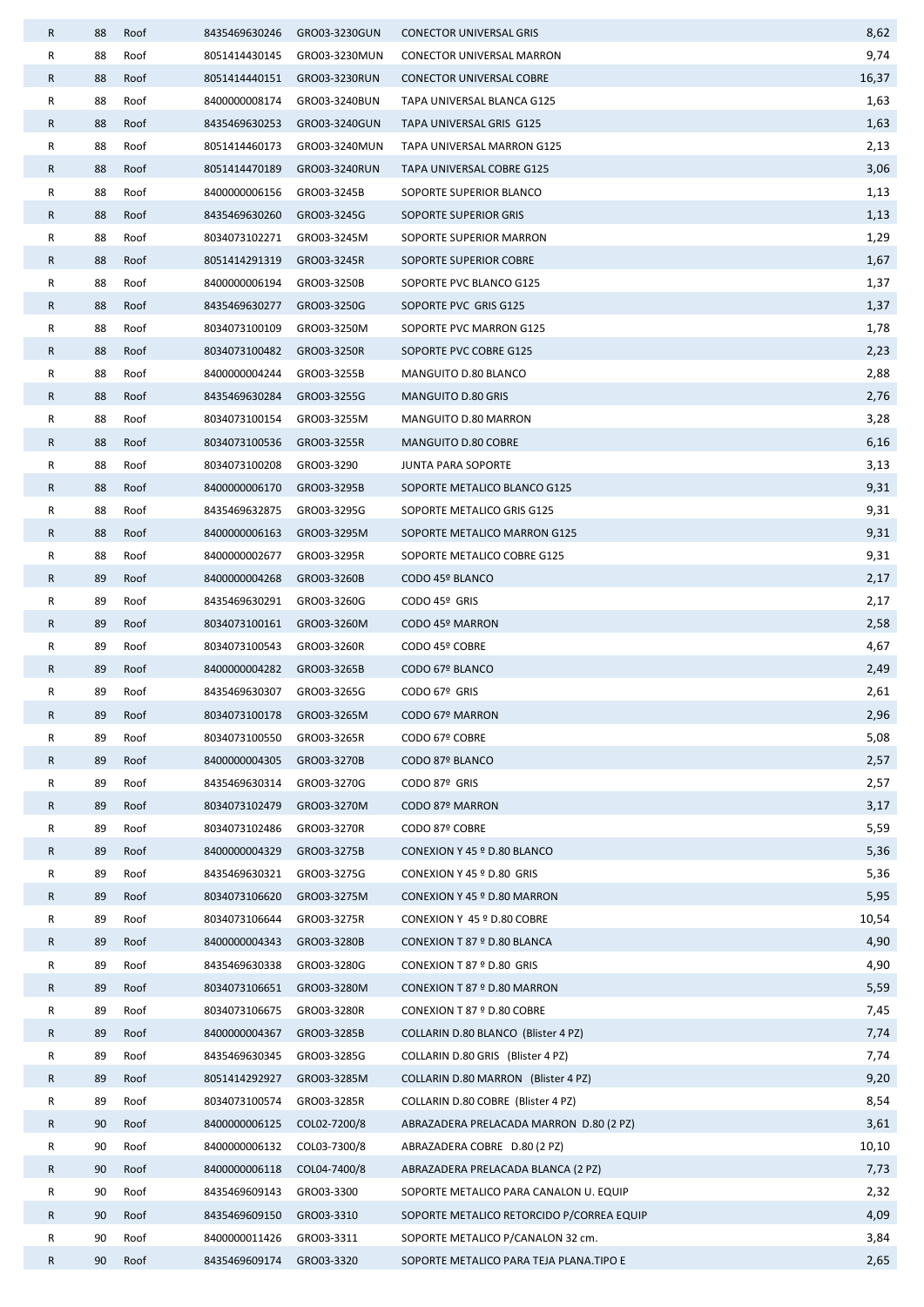| 0 | 94 | Outdoor | 8430942011703              | COM03-205100                | TUBO ESTUFA GALV. 0,5 D.100    | 15,61  |
|---|----|---------|----------------------------|-----------------------------|--------------------------------|--------|
| 0 | 94 | Outdoor | 8430942011734              | COM03-205110                | TUBO ESTUFA GALV. 0,5 D.110    | 16,41  |
| 0 | 94 | Outdoor | 8430942011765              | COM03-205115                | TUBO ESTUFA GALV. 0,5 D.115    | 16,41  |
| 0 | 94 | Outdoor | 8430942011772              | COM03-205120                | TUBO ESTUFA GALV. 0,5 D.120    | 18,54  |
| 0 | 94 | Outdoor | 8430942011802              | COM03-205125                | TUBO ESTUFA GALV. 0,5 D.125    | 19,46  |
| O | 94 | Outdoor | 8430942011901              | COM03-205150                | TUBO ESTUFA GALV. 0,5 D.150    | 22,34  |
| 0 | 94 | Outdoor | 8430942011659              | COM03-205800                | TUBO ESTUFA GALV. 0,5 D.80     | 15,31  |
| 0 | 94 | Outdoor | 8430942011673              | COM03-205900                | TUBO ESTUFA GALV. 0,5 D.90     | 15,31  |
| 0 | 95 | Outdoor | 8430942011710              | COM03-208100                | TUBO CHIMENEA GALV. 0,8 D.100  | 22,68  |
| 0 | 95 | Outdoor | 8430942011758 COM03-208110 |                             | TUBO CHIMENEA GALV. 0,8 D.110  | 24,11  |
| O | 95 | Outdoor | 8430942011796              | COM03-208120                | TUBO CHIMENEA GALV. 0,8 D.120  | 26,70  |
| 0 | 95 | Outdoor | 8430942011826 COM03-208125 |                             | TUBO CHIMENEA GALV. 0,8 D.125  | 27,08  |
| 0 | 95 | Outdoor | 8430942011918              | COM03-208150                | TUBO CHIMENEA GALV. 0,8 D.150  | 31,60  |
| O | 95 | Outdoor | 8430942011970              | COM03-208175                | TUBO CHIMENEA GALV. 0,8 D.175  | 35,41  |
| 0 | 95 | Outdoor | 8430942012021              | COM03-208200                | TUBO CHIMENEA GALV. 0,8 D.200  | 38,89  |
| 0 | 95 | Outdoor | 8430942012083              | COM03-208250                | TUBO CHIMENEA GALV. 0,8 D.250  | 48,40  |
| 0 | 95 | Outdoor | 8430942012113              | COM03-208300                | TUBO CHIMENEA GALV. 0,8 D.300  | 57,07  |
| O | 95 | Outdoor | 8400000009386              | COM03-208400                | TUBO CHIMENEA GALV. 0,8 D.400  | 104,37 |
| 0 | 95 | Outdoor | 8430942011284              | COM03-210150                | TUBO CHIMENEA GALV. 1,0 D.150  | 37,40  |
| 0 | 95 | Outdoor | 8430942011338              | COM03-210175                | TUBO CHIMENEA GALV. 1,0 D.175  | 43,66  |
| 0 | 95 | Outdoor | 8430942011376              | COM03-210200                | TUBO CHIMENEA GALV. 1,0 D.200  | 47,98  |
| O | 95 | Outdoor | 8430942011420              | COM03-210250                | TUBO CHIMENEA GALV. 1,0 D.250  | 58,81  |
| 0 | 95 | Outdoor | 8430942011444              | COM03-210300                | TUBO CHIMENEA GALV. 1,0 D.300  | 76,75  |
| 0 | 96 | Outdoor | 8430942012441              | COM03-2455100               | CODO RIZADO GALV.45º 0,5 D.100 | 12,57  |
| O | 96 | Outdoor | 8430942012557              | COM03-2455110               | CODO RIZADO GALV.45º 0,5 D.110 | 13,14  |
| 0 | 96 | Outdoor |                            | COM03-2455115               | CODO RIZADO GALV.45º 0,5 D.115 | 13,14  |
| 0 | 96 | Outdoor | 8430942012649              | COM03-2455120               | CODO RIZADO GALV.45º 0,5 D.120 | 14,84  |
| 0 | 96 | Outdoor |                            | 8430942012731 COM03-2455125 | CODO RIZADO GALV.45º 0,5 D.125 | 16,34  |
| O | 96 | Outdoor | 8430942012885              | COM03-2455150               | CODO RIZADO GALV.45º 0,5 D.150 | 20,57  |
| O | 96 | Outdoor | 8430942012328              | COM03-245580                | CODO RIZADO GALV.45º 0,5 D.80  | 12,53  |
| O | 96 | Outdoor | 8430942012366              | COM03-245590                | CODO RIZADO GALV.45º 0,5 D.90  | 12,53  |
| O | 96 | Outdoor | 8430942012434              | COM03-2458100               | CODO RIZADO GALV.45º 0,8 D.100 | 23,37  |
| 0 | 96 | Outdoor | 8430942012540              | COM03-2458110               | CODO RIZADO GALV.45º 0,8 D.110 | 23,37  |
| O | 96 | Outdoor | 8430942012632              | COM03-2458120               | CODO RIZADO GALV.45º 0,8 D.120 | 23,37  |
| 0 | 96 | Outdoor | 8430942012717              | COM03-2458125               | CODO RIZADO GALV.45º 0,8 D.125 | 25,01  |
| O | 96 | Outdoor | 8430942012878              | COM03-2458150               | CODO RIZADO GALV.45º 0,8 D.150 | 27,58  |
| 0 | 96 | Outdoor | 8430942029708              | COM03-2458175               | CODO RIZADO GALV.45º 0,8 D.175 | 31,13  |
| O | 96 | Outdoor | 8430942012380              | COM03-2905100               | CODO RIZADO GALV.90º 0,5 D.100 | 12,57  |
| 0 | 96 | Outdoor | 8430942012496              | COM03-2905110               | CODO RIZADO GALV.90º 0,5 D.110 | 13,14  |
| O | 96 | Outdoor | 0000000004749              | COM03-2905115               | CODO RIZADO GALV.90º 0,5 D.115 | 13,14  |
| 0 | 96 | Outdoor | 8430942012588              | COM03-2905120               | CODO RIZADO GALV.90º 0,5 D.120 | 14,84  |
| O | 96 | Outdoor | 8430942012663              | COM03-2905125               | CODO RIZADO GALV.90º 0,5 D.125 | 16,34  |
| 0 | 96 | Outdoor | 8430942012854              | COM03-2905150               | CODO RIZADO GALV.90º 0,5 D.150 | 20,57  |
| 0 | 96 | Outdoor | 8430942012311 COM03-290580 |                             | CODO RIZADO GALV.90º 0,5 D.80  | 12,53  |
| O | 96 | Outdoor | 8430942012359              | COM03-290590                | CODO RIZADO GALV.90º 0,5 D.90  | 12,53  |
| O | 96 | Outdoor | 8430942012427              | COM03-2908100               | CODO RIZADO GALV.90º 0,8 D.100 | 23,37  |
| 0 | 96 | Outdoor | 8430942012533              | COM03-2908110               | CODO RIZADO GALV.90º 0,8 D.110 | 23,37  |
| O | 96 | Outdoor | 8430942012625              | COM03-2908120               | CODO RIZADO GALV.90º 0,8 D.120 | 23,37  |
| 0 | 96 | Outdoor | 8430942012700              | COM03-2908125               | CODO RIZADO GALV.90º 0,8 D.125 | 25,01  |
| O | 96 | Outdoor | 8430942012861              | COM03-2908150               | CODO RIZADO GALV.90º 0,8 D.150 | 27,58  |
| 0 | 96 | Outdoor | 8430942029715              | COM03-2908175               | CODO RIZADO GALV.90º 0,8 D.175 | 31,13  |
| O | 97 | Outdoor | 8400000009393              | COM03-245150                | CODO SECTORES GALV.45º D.150   | 38,25  |
| 0 | 97 | Outdoor | 8400000009409              | COM03-245175                | CODO SECTORES GALV.45º D.175   | 42,99  |
| O | 97 | Outdoor | 8400000009416              | COM03-245200                | CODO SECTORES GALV.45º D.200   | 48,27  |
| O | 97 | Outdoor | 8400000009423              | COM03-245250                | CODO SECTORES GALV.45º D.250   | 59,91  |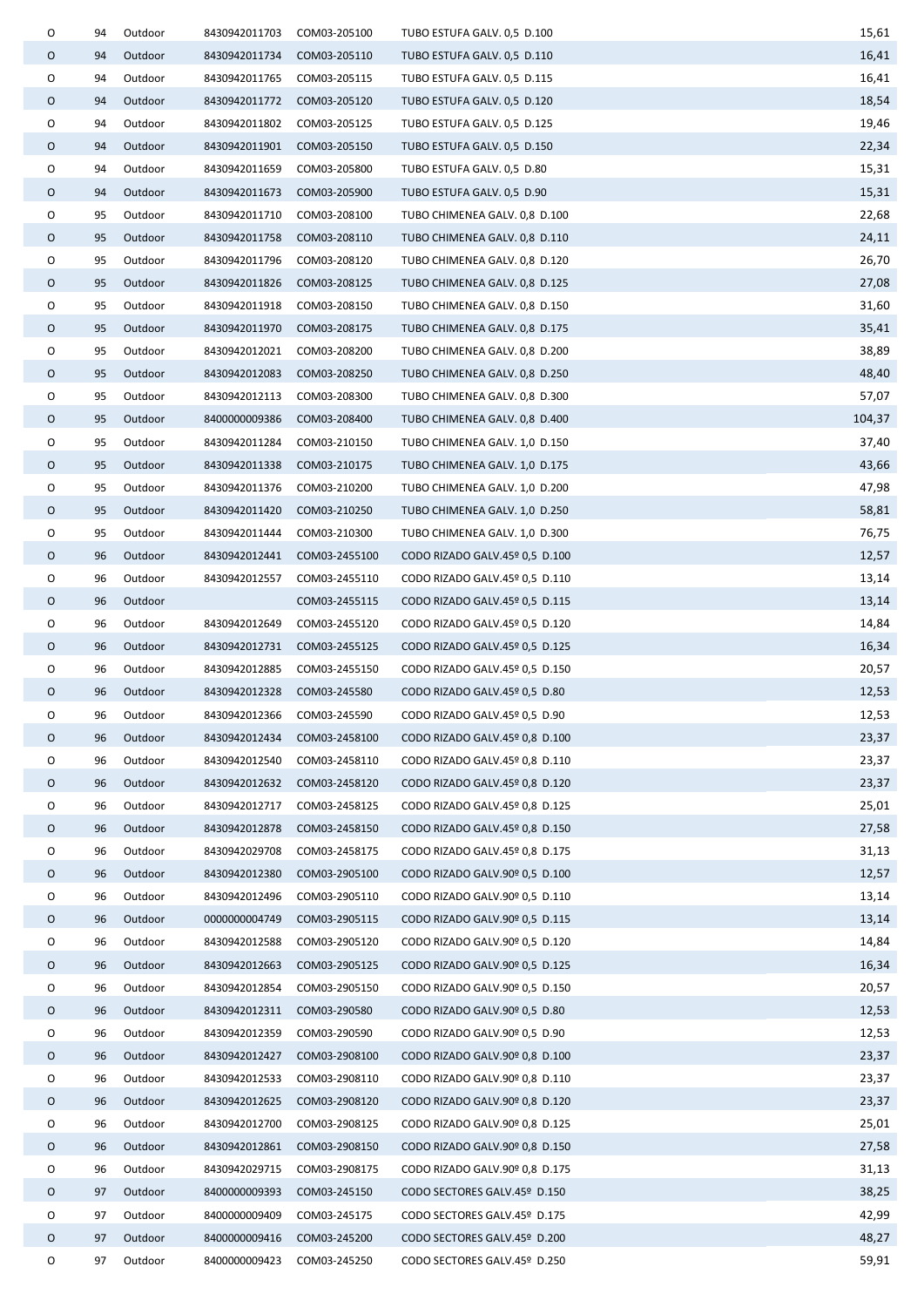| 0 | 97 | Outdoor | 8400000009430             | COM03-245300               | CODO SECTORES GALV.45º D.300       | 71,89  |
|---|----|---------|---------------------------|----------------------------|------------------------------------|--------|
| O | 97 | Outdoor | 8400000009447             | COM03-245350               | CODO SECTORES GALV.45º D.350       | 99,09  |
| O | 97 | Outdoor | 8400000009454             | COM03-245400               | CODO SECTORES GALV.45º D.400       | 125,10 |
| O | 97 | Outdoor | 8400000009577             | COM03-27080                | DERIVACION Y GALVANIZADA D.80 mm.  | 75,77  |
| 0 | 97 | Outdoor | 8400000009584             | COM03-27100                | DERIVACION GALVANIZADA D.100 mm.   | 75,77  |
| O | 97 | Outdoor | 8400000009591             | COM03-27110                | DERIVACION Y GALVANIZADA D.110 mm. | 75,77  |
| 0 | 97 | Outdoor | 8400000009614             | COM03-27120                | DERIVACION Y GALVANIZADA D.120 mm. | 75,77  |
| O | 97 | Outdoor | 8400000009607             | COM03-27125                | DERIVACION Y GALVANIZADA D.125 mm. | 85,46  |
| 0 | 97 | Outdoor | 8400000009621 COM03-27150 |                            | DERIVACION Y GALVANIZADA D.150 mm. | 85,46  |
| 0 | 97 | Outdoor | 8400000009638             | COM03-27200                | DERIVACION Y GALVANIZADA D.200 mm. | 97,77  |
| O | 97 | Outdoor | 8400000009645             | COM03-27250                | DERIVACION Y GALVANIZADA D.250 mm. | 117,34 |
| 0 | 97 | Outdoor | 8400000009522             | COM03-28100                | DERIVACION TE 90º GALVA. D. 100    | 42,52  |
| O | 97 | Outdoor | 8400000012454             | COM03-28110                | DERIVACION TE 90º GALVA. D. 110    | 44,30  |
| 0 | 97 | Outdoor | 8435469604315             | COM03-28120                | DERIVACION TE 90º GALVA. D. 120    | 45,35  |
| 0 | 97 | Outdoor | 8400000009539             | COM03-28125                | DERIVACION TE 90º GALVA. D. 125    | 46,04  |
| 0 | 97 | Outdoor | 8400000009546             | COM03-28150                | DERIVACION TE 90º GALVA. D. 150    | 50,77  |
| 0 | 97 | Outdoor | 8400000009553             | COM03-28160                | DERIVACION TE 90º GALVA. D. 160    | 50,77  |
| 0 | 97 | Outdoor | 8400000009560             | COM03-28175                | DERIVACION TE 90º GALVA. D. 175    | 60,16  |
| 0 | 97 | Outdoor | 8435469604360             | COM03-28200                | DERIVACION TE 90º GALVA. D. 200    | 77,13  |
| O | 97 | Outdoor | 8435469604377             | COM03-28250                | DERIVACION TE 90º GALVA. D. 250    | 89,23  |
| 0 | 97 | Outdoor | 8435469604384             | COM03-28300                | DERIVACION TE 90º GALVA. D. 300    | 127,56 |
| 0 | 97 | Outdoor | 8400000009461             | COM03-290150               | CODO SECTORES GALV.90º D.150       | 46,62  |
| 0 | 97 | Outdoor | 8400000009478             | COM03-290175               | CODO SECTORES GALV.90º D.175       | 53,19  |
| O | 97 | Outdoor | 8400000009485             | COM03-290200               | CODO SECTORES GALV.90º D.200       | 60,12  |
| 0 | 97 | Outdoor | 8400000009492             | COM03-290250               | CODO SECTORES GALV.90º D.250       | 70,74  |
| O | 97 | Outdoor | 8400000009508             | COM03-290300               | CODO SECTORES GALV.90º D.300       | 81,02  |
| 0 | 97 | Outdoor | 8400000009515             | COM03-290350               | CODO SECTORES GALV.90º D.350       | 158,02 |
| 0 | 98 | Outdoor | 8400000009652             | COM03-221110               | REDUCCION GALVANIZADA 110-100      | 44,21  |
| O | 98 | Outdoor | 8400000009669             | COM03-221210               | REDUCCION GALVANIZADA 120-100      | 45,23  |
| 0 | 98 | Outdoor | 8430942001773             | COM03-221211               | REDUCCION GALVANIZADA 120-110      | 47,94  |
| ∩ | 98 | Outdoor |                           | 8400000009683 COM03-221212 | REDUCCION GALVANIZADA 125-120      | 48,61  |
| 0 | 98 | Outdoor | 8430942001728             | COM03-221512               | REDUCCION GALVANIZADA 150-120      | 54,66  |
| O | 98 | Outdoor | 8400000009706             | COM03-221513               | REDUCCION GALVANIZADA 150-125      | 55,34  |
| 0 | 98 | Outdoor | 8400000009713             | COM03-221715               | REDUCCION GALVANIZADA 175-150      | 69,51  |
| O | 98 | Outdoor | 8430942001742             | COM03-222015               | REDUCCION GALVANIZADA 200-150      | 71,54  |
| O | 98 | Outdoor | 8430942001797             | COM03-222017               | REDUCCION GALVANIZADA 200-175      | 70,19  |
| O | 98 | Outdoor | 8430942001759             | COM03-222520               | REDUCCION GALVANIZADA 250-200      | 85,71  |
| O | 98 | Outdoor | 8400000009751             | COM03-222530               | REDUCCION GALVANIZADA 300-250      | 107,67 |
| 0 | 98 | Outdoor | 8435469603714             | COM03-223020               | REDUCCION GALVANIZADA 300-200      | 102,94 |
| 0 | 98 | Outdoor | 8400000009768             | COM03-23100                | TAPA GALVANIZADA 100               | 17,39  |
| 0 | 98 | Outdoor |                           | COM03-23110                | TAPA GALVANIZADA 110               | 17,39  |
| 0 | 98 | Outdoor | 8400000009775             | COM03-23120                | TAPA GALVANIZADA 120               | 17,39  |
| 0 | 98 | Outdoor | 8400000009782             | COM03-23125                | TAPA GALVANIZADA 125               | 17,39  |
| 0 | 98 | Outdoor | 8400000009799             | COM03-23150                | TAPA GALVANIZADA 150               | 17,39  |
| O | 98 | Outdoor | 8400000009805             | COM03-23175                | TAPA GALVANIZADA 175               | 22,94  |
| 0 | 98 | Outdoor |                           | COM03-23200                | TAPA GALVANIZADA 200               | 22,94  |
| 0 | 98 | Outdoor | 8400000009812             | COM03-26100                | MANGUITO UNION GALVA D. 100 mm M-M | 8,97   |
| 0 | 98 | Outdoor | 8400000009829             | COM03-26110                | MANGUITO UNION GALVA D. 110 mm M-M | 9,48   |
| O | 98 | Outdoor | 8400000009836             | COM03-26120                | MANGUITO UNION GALVA D. 120 mm M-M | 9,48   |
| 0 | 98 | Outdoor | 8400000009843             | COM03-26125                | MANGUITO UNION GALVA D. 125 mm M-M | 9,48   |
| O | 98 | Outdoor | 8400000009850             | COM03-26150                | MANGUITO UNION GALVA D. 150 mm M-M | 11,59  |
| 0 | 98 | Outdoor | 8400000009867             | COM03-26175                | MANGUITO UNION GALVA D. 175 mm M-M | 13,45  |
| 0 | 98 | Outdoor | 8400000009874             | COM03-26200                | MANGUITO UNION GALVA D. 200mm M-M  | 14,85  |
| O | 98 | Outdoor | 8400000009881             | COM03-26250                | MANGUITO UNION GALVA D. 250 mm M-M | 17,94  |
| 0 | 98 | Outdoor | 8400000009898             | COM03-26300                | MANGUITO UNION GALVA D. 300 mm M-M | 22,59  |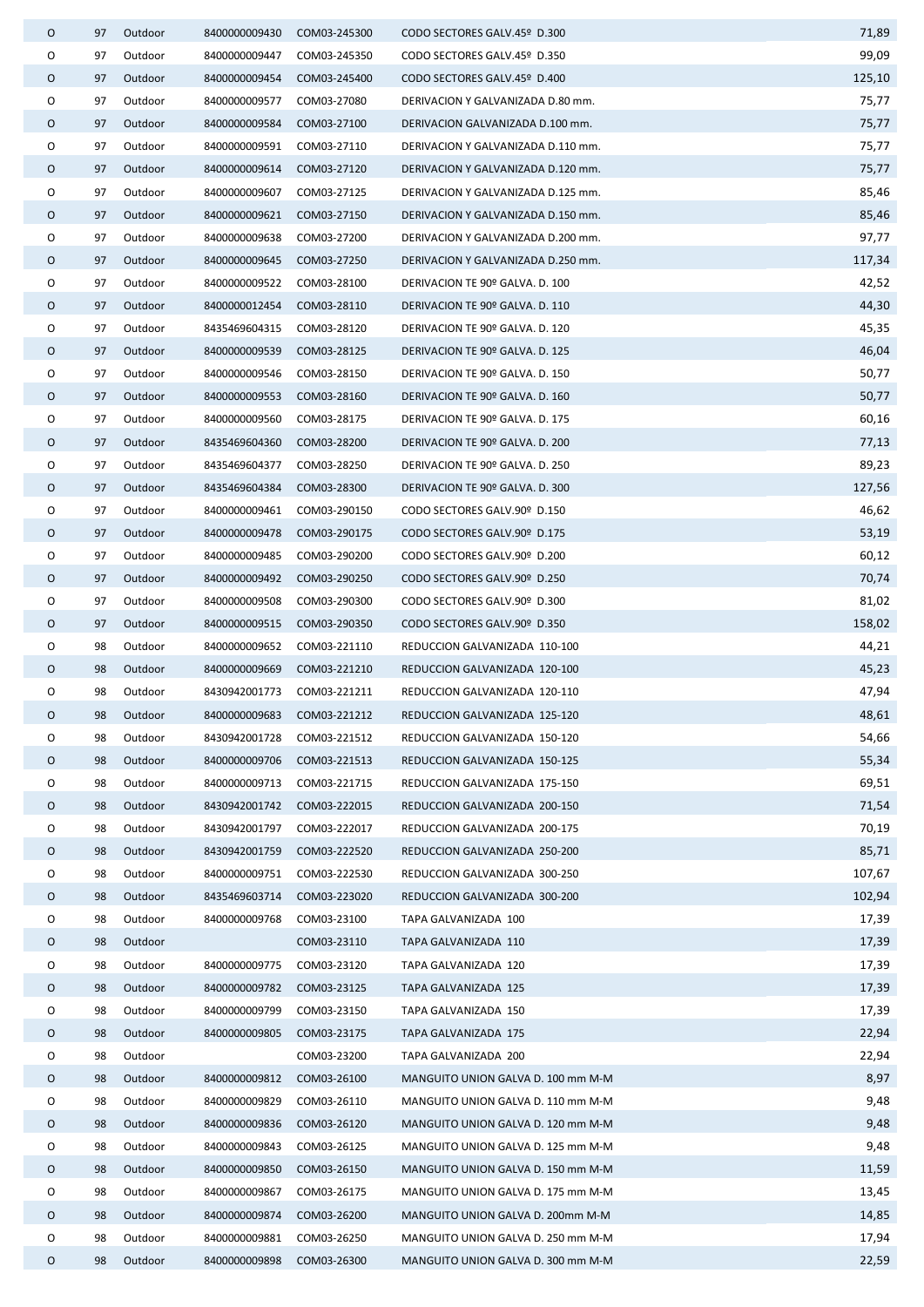| 0       | 99         | Outdoor            | 8430942006051             | COM03-20100                 | SOPORTE PARED OBRA GALV D.100        | 3,56            |
|---------|------------|--------------------|---------------------------|-----------------------------|--------------------------------------|-----------------|
| 0       | 99         | Outdoor            | 8430942006068             | COM03-20110                 | SOPORTE PARED OBRA GALV. D.110       | 3,56            |
| O       | 99         | Outdoor            | 8430942006075             | COM03-20120                 | SOPORTE PARED OBRA GALV. D.120       | 4,05            |
| 0       | 99         | Outdoor            | 8430942006082             | COM03-20125                 | SOPORTE PARED OBRA GALV. D.125       | 4,05            |
| O       | 99         | Outdoor            | 8430942006105             | COM03-20150                 | SOPORTE PARED OBRA GALV. D.150       | 4,93            |
| 0       | 99         | Outdoor            | 8430942006136             | COM03-20175                 | SOPORTE PARED OBRA GALV. D.175       | 5,54            |
| O       | 99         | Outdoor            | 8430942006150             | COM03-20200                 | SOPORTE PARED OBRA GALV. D.200       | 6,03            |
| 0       | 99         | Outdoor            | 8430942006181             | COM03-20250                 | SOPORTE PARED OBRA GALV. D.250       | 8,58            |
| 0       | 99         | Outdoor            | 8430942006198             | COM03-20300                 | SOPORTE PARED OBRA GALV. D.300       | 10,47           |
| 0       | 99         | Outdoor            | 8400000012348 COM03-21100 |                             | SOPORTE PARED ATORNILLAR GALV. D.100 | 3,56            |
| O       | 99         | Outdoor            | 8430942006273             | COM03-21110                 | SOPORTE PARED ATORNILLAR GALV. D.110 | 3,56            |
| 0       | 99         | Outdoor            | 8430942006280 COM03-21120 |                             | SOPORTE PARED ATORNILLAR GALV. D.120 | 4,05            |
| O       | 99         | Outdoor            | 0000000004893             | COM03-21125                 | SOPORTE PARED ATORNILLAR GALV. D.125 | 4,05            |
| 0       | 99         | Outdoor            | 8430942006310             | COM03-21150                 | SOPORTE PARED ATORNILLAR GALV. D.150 | 4,93            |
| 0       | 99         | Outdoor            | 8430942006341             | COM03-21175                 | SOPORTE PARED ATORNILLAR GALV. D.175 | 5,54            |
| 0       | 99         | Outdoor            | 8430942006365             | COM03-21200                 | SOPORTE PARED ATORNILLAR GALV. D.200 | 6,03            |
| 0       | 99         | Outdoor            | 0000000004916             | COM03-21250                 | SOPORTE PARED ATORNILLAR GALV. D.250 | 8,58            |
| $\circ$ | 99         | Outdoor            | 0000000004923             | COM03-21300                 | SOPORTE PARED ATORNILLAR GALV. D.300 | 10,47           |
| 0       | 100        | Outdoor            | 8430942007546             | COM03-345100                | CODO RIZADO VITRIFICADO 45º D.100    | 18,11           |
| 0       | 100        | Outdoor            | 8430942007560             | COM03-345110                | CODO RIZADO VITRIFICADO 45º D.110    | 19,04           |
| 0       | 100        | Outdoor            | 8430942007584             | COM03-345120                | CODO RIZADO VITRIFICADO 45º D.120    | 20,52           |
| 0       | 100        | Outdoor            | 8435469605046             | COM03-345125                | CODO RIZADO VITRIFICADO 45º D.125    | 22,00           |
| 0       | 100        | Outdoor            | 8430942007669             | COM03-345150                | CODO RIZADO VITRIFICADO 45º D.150    | 25,09           |
| 0       | 100        | Outdoor            | 8435469605060             | COM03-345175                | CODO RIZADO VITRIFICADO 45º D.175    | 41,98           |
| O       | 100        | Outdoor            | 8430942007164             | COM03-385100                | TUBO VITRIFICADO 850º D.100 (0,5)    | 22,18           |
| 0       | 100        | Outdoor            | 8430942007188             | COM03-385110                | TUBO VITRIFICADO 850º D.110 (0,5)    | 22,84           |
| 0       | 100        | Outdoor            | 8430942007201             | COM03-385120                | TUBO VITRIFICADO 850º D.120 (0,5)    | 25,14           |
| 0       | 100        | Outdoor            |                           | 8435469605473 COM03-385125  | TUBO VITRIFICADO 850º D.125 (0,5)    | 27,71           |
| O       | 100        | Outdoor            | 8430942007263             | COM03-385150                | TUBO VITRIFICADO 850º D.150 (0,6)    | 34,52           |
| O       | 100        | Outdoor            | 8435469605497             | COM03-385175                | TUBO VITRIFICADO 850º D.175 (0,8)    | 43,91           |
| O       |            | 100 Outdoor        |                           | 8430942007331 COM03-385200  | TUBO VITRIFICADO 850º D.200 (0,8)    | 51,57           |
| 0       | 100        | Outdoor            | 8435469605510             | COM03-385250                | TUBO VITRIFICADO 850º D.250 (0,8)    | 101,46          |
| O       | 100        | Outdoor            | 8435469605527             | COM03-385300                | TUBO VITRIFICADO 850º D.300 (0,8)    | 135,28          |
| $\circ$ | 100        | Outdoor            | 8430942007539             | COM03-390100                | CODO RIZADO VITRIFICADO 90º D.100    | 18,11           |
| 0       | 100        | Outdoor            | 8430942007553             | COM03-390110                | CODO RIZADO VITRIFICADO 90º D.110    | 19,04           |
| 0       | 100        | Outdoor            | 8430942007577             | COM03-390120                | CODO RIZADO VITRIFICADO 90º D.120    | 20,52           |
| 0       | 100        | Outdoor            | 8435469605596             | COM03-390125                | CODO RIZADO VITRIFICADO 90º D.125    | 22,00           |
| 0       | 100        | Outdoor            | 8430942007652             | COM03-390150                | CODO RIZADO VITRIFICADO 90º D.150    | 25,09           |
| 0       | 100        | Outdoor            | 8435469605619             | COM03-390175                | CODO RIZADO VITRIFICADO 90º D.175    | 41,98           |
| 0       | 101        | Outdoor            | 8400000009904             | COM03-3145150               | CODO SECTORES VITRIFICADO 45º D.150  | 41,57           |
| O       | 101        | Outdoor            | 8400000009911             | COM03-3145175               | CODO SECTORES VITRIFICADO 45º D.175  | 45,97           |
| 0       | 101        | Outdoor            | 8400000009928             | COM03-3145200               | CODO SECTORES VITRIFICADO 45º D.200  | 51,11           |
| 0       | 101        | Outdoor            | 8400000009935             | COM03-3145250               | CODO SECTORES VITRIFICADO 45º D.250  | 66,00           |
| O       |            | 101 Outdoor        |                           | 8400000009942 COM03-3190150 | CODO SECTORES VITRIFICADO 90º D.150  | 46,20           |
| 0       | 101        | Outdoor            | 8400000009959             | COM03-3190175               | CODO SECTORES VITRIFICADO 90º D.175  | 55,55           |
| 0       |            | 101 Outdoor        | 8400000009966             | COM03-3190200               | CODO SECTORES VITRIFICADO 90º D.200  | 58,30           |
| 0       | 101        | Outdoor            | 8400000009973             | COM03-3190250               | CODO SECTORES VITRIFICADO 90º D.250  | 100,52          |
|         |            |                    |                           |                             |                                      |                 |
| 0<br>0  | 101        | Outdoor            | 8400000010047             | COM03-321110                | REDUCCION VITRIFICADA 110-100        | 41,06<br>119,68 |
|         | 101        | Indoor             | 8400000010054             | COM03-321112                | AMPLIACIÓN VITRIFICADA 110-120       | 41,80           |
| 0       | 101        | Outdoor            |                           | COM03-321210                | REDUCCION VITRIFICADA 120-100        |                 |
| 0       | 101<br>101 | Outdoor<br>Outdoor | 8435469604810             | COM03-321211                | REDUCCION VITRIFICADA 120-110        | 43,26<br>44,23  |
| 0<br>0  |            |                    |                           | COM03-321212                | REDUCCION VITRIFICADA 125-120        |                 |
|         | 101        | Outdoor            | 8400000010061             | COM03-321512                | REDUCCION VITRIFICADA 150-120        | 47,89           |
| 0       | 101        | Outdoor            | 8400000010078             | COM03-321513                | REDUCCION VITRIFICADA 150-125        | 48,17           |
| 0       | 101        | Outdoor            | 8430942001834             | COM03-321715                | REDUCCION VITRIFICADA 175-150        | 57,43           |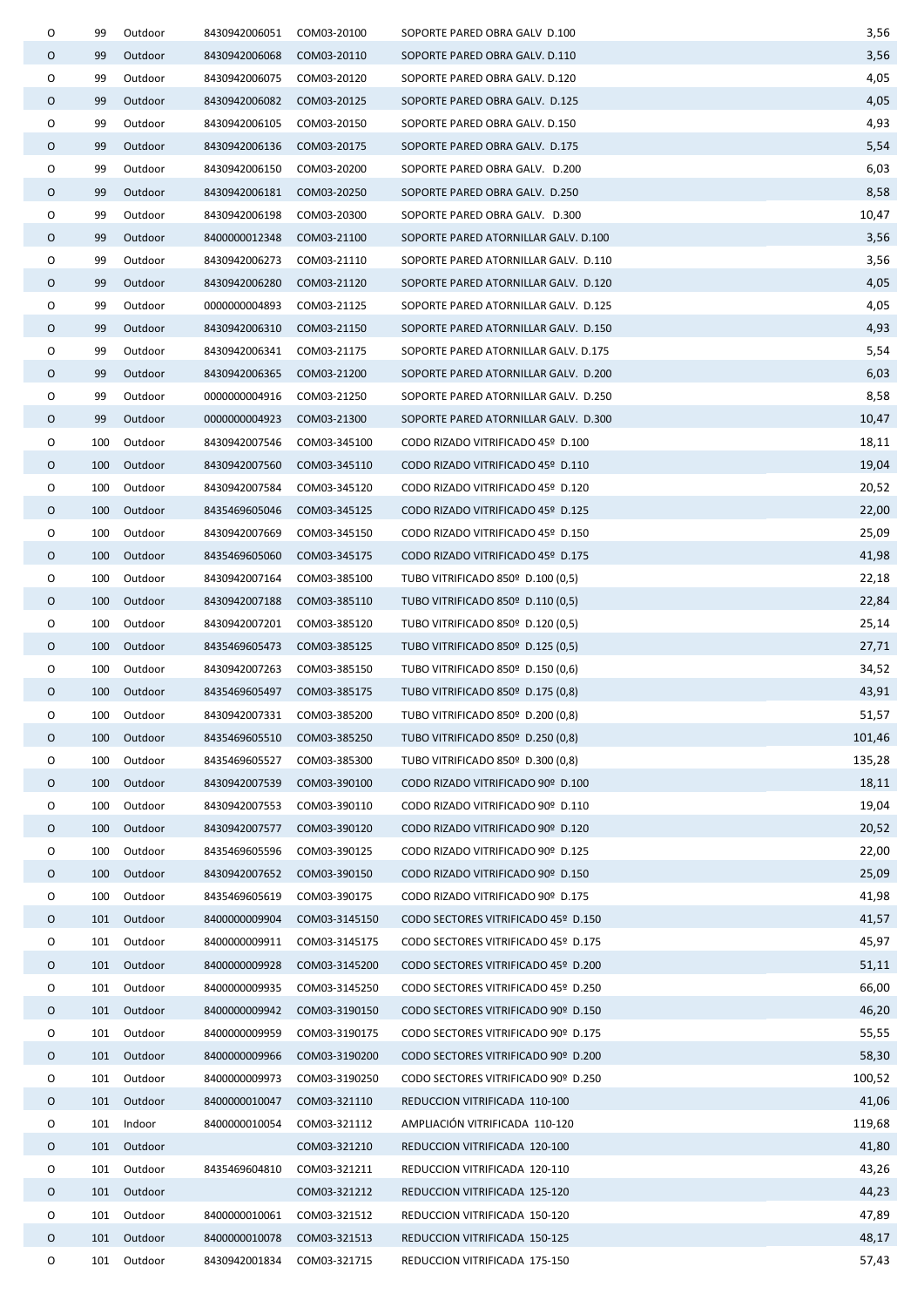| 0 |     | 101 Outdoor | 8430942001841             | COM03-322015  | REDUCCION VITRIFICADA 200-150          | 57,94  |
|---|-----|-------------|---------------------------|---------------|----------------------------------------|--------|
| 0 | 101 | Outdoor     | 8430942001896             | COM03-322017  | REDUCCION VITRIFICADA 200-175          | 58,89  |
| 0 |     | 101 Outdoor | 8430942001858             | COM03-322520  | REDUCCION VITRIFICADA 250-200          | 70,40  |
| 0 | 101 |             |                           | COM03-323020  | REDUCCION VITRIFICADA 300-200          | 82,37  |
| 0 |     | 101 Outdoor | 8400000009980             | COM03-38100   | DERIVACION TE 90º VITRIF. D. 100       | 120,26 |
| 0 |     | 101 Outdoor | 8400000009997             | COM03-38110   | DERIVACION TE 90º VITRIF. D. 110       | 120,26 |
| 0 |     | 101 Outdoor | 8400000010009             | COM03-38120   | DERIVACION TE 90º VITRIF. D. 120       | 120,26 |
| 0 |     | 101 Outdoor | 8435469605404             | COM03-38125   | DERIVACION TE 90º VITRIF. D. 125       | 129,57 |
| 0 |     | 101 Outdoor | 8400000010016             | COM03-38150   | DERIVACION TE 90º VITRIF. D. 150       | 129,57 |
| 0 |     | 101 Outdoor | 8400000010023             | COM03-38175   | DERIVACION TE 90º VITRIF. D. 175       | 172,84 |
| 0 |     | 101 Outdoor | 8400000010030             | COM03-38200   | DERIVACION TE 90º VITRIF. D. 200       | 172,84 |
| O |     | 102 Outdoor | 8400000010115             | COM03-33100   | TAPA VITRIFICADA D. 100                | 24,88  |
| 0 | 102 | Outdoor     | 8400000010122             | COM03-33110   | TAPA VITRIFICADA D. 110                | 28,77  |
| 0 |     | 102 Outdoor | 8400000010139             | COM03-33120   | TAPA VITRIFICADA D. 120                | 29,66  |
| 0 |     | 102 Outdoor | 8400000010146             | COM03-33150   | TAPA VITRIFICADA D. 150                | 31,81  |
| 0 |     | 102 Outdoor |                           | COM03-33200   | TAPA VITRIFICADA D. 200                | 69,72  |
| 0 |     | 102 Outdoor | 8400000010214             | COM03-36100   | MANGUITO UNION VITRIF D.100 mm M-M     | 22,09  |
| O | 102 | Outdoor     | 8400000010221             | COM03-36110   | MANGUITO UNION VITRIF D.110 mm M-M     | 22,09  |
| 0 |     | 102 Outdoor | 8400000010238             | COM03-36120   | MANGUITO UNION VITRIF D.120 mm M-M     | 22,09  |
| O | 102 | Outdoor     | 8435469605138             | COM03-36125   | MANGUITO UNION VITRIF D.125 mm M-M     | 24,16  |
| 0 |     | 102 Outdoor | 8400000010245             | COM03-36150   | MANGUITO UNION VITRIF D.150 mm M-M     | 24,16  |
| O | 102 | Outdoor     |                           | COM03-36175   | MANGUITO UNION VITRIF D.175 mm M-M     | 33,46  |
| O |     | 102 Outdoor | 8400000010252 COM03-36200 |               | MANGUITO UNION VITRIF D.200 mm M-M     | 33,46  |
| 0 | 103 | Outdoor     | 8430942029210             | COM03-30100   | SOPORTE VITRIF. ATORNILLAR D.100       | 9,94   |
| 0 | 103 | Outdoor     | 8430942029227 COM03-30110 |               | SOPORTE VITRIF. ATORNILLAR D.110       | 9,94   |
| 0 | 103 | Outdoor     | 8430942029234             | COM03-30120   | SOPORTE VITRIF. ATORNILLAR D.120       | 10,38  |
| O | 103 | Outdoor     | 8430942029241             | COM03-30125   | SOPORTE VITRIF. ATORNILLAR D.125       | 10,38  |
| O | 103 | Outdoor     | 8430942029272             | COM03-30150   | SOPORTE VITRIF. ATORNILLAR D.150       | 11,22  |
| 0 | 103 | Outdoor     | 8435469604674             | COM03-30175   | SOPORTE VITRIF. ATORNILLAR D.175       | 11,79  |
| 0 |     | 103 Outdoor | 8430942029319             | COM03-30200   | SOPORTE VITRIF, ATORNILLAR D.200       | 12,23  |
| 0 |     | 103 Outdoor | 0000000005043 COM03-30250 |               | SOPORTE VITRIF, ATORNILLAR D.250       | 17,95  |
| 0 | 103 | Outdoor     | 0000000005050             | COM03-30300   | SOPORTE VITRIF. ATORNILLAR D.300       | 20,41  |
| O | 104 | Outdoor     | 8430942008956             | COM03-505120  | TUBO INOXIDABLE 0,5 D.120              | 39,83  |
| O | 104 | Outdoor     | 8430942009038             | COM03-505150  | TUBO INOXIDABLE 0,5 D.150              | 49,27  |
| O | 104 | Outdoor     | 8430942009090             | COM03-505200  | TUBO INOXIDABLE 0,5 D.200              | 65,49  |
| O | 105 |             | 8430942026400             | COM03-5145120 | CODO SECTORES INOX 45º D.120           | 31,21  |
| O | 105 | Outdoor     | 8430942009557             | COM03-5145150 | CODO SECTORES INOX 45º D.150           | 31,21  |
| 0 | 105 | Outdoor     | 8430942009724             | COM03-5145200 | CODO SECTORES INOX 45º D.200           | 43,00  |
| O | 105 |             | 8430942024468             | COM03-5190120 | CODO SECTORES INOX 90º D.120           | 31,21  |
| O | 105 | Outdoor     | 8430942009526             | COM03-5190150 | CODO SECTORES INOX 90º D.150           | 43,00  |
| 0 | 105 | Outdoor     | 8430942009700             | COM03-5190200 | CODO SECTORES INOX 90º D.200           | 64,53  |
| 0 | 105 | Outdoor     | 8430942000554             | COM03-521512  | REDUCCION INOXIDABLE 150-125           | 70,99  |
| O | 105 | Outdoor     | 8430942000240             | COM03-521715  | REDUCCION INOXIDABLE 175-150           | 75,83  |
| 0 | 105 | Outdoor     | 8430942000257             | COM03-522015  | REDUCCION INOXIDABLE 200-150           | 101,64 |
| O | 105 | Outdoor     | 8430942000264             | COM03-522017  | REDUCCION INOXIDABLE 200-175           | 101,64 |
| 0 | 105 | Outdoor     | 8400000010351             | COM03-58120   | DERIVACION TE 90º INOX D. 120          | 121,00 |
| O | 105 | Outdoor     | 8400000010368             | COM03-58150   | DERIVACION TE 90º INOX D. 150          | 129,07 |
| O | 105 | Outdoor     | 8400000010382             | COM03-58200   | DERIVACION TE 90º INOX D. 200          | 121,00 |
| O | 106 | Outdoor     | 8400000010450             | COM03-53120   | TAPA INOXIDABLE D.120                  | 24,43  |
| O | 106 | Outdoor     | 8400000010467             | COM03-53150   | TAPA INOXIDABLE D.150                  | 26,91  |
| O | 106 | Outdoor     | 8400000010481             | COM03-53200   | TAPA INOXIDABLE D.200                  | 34,24  |
| 0 | 106 | Outdoor     | 8400000010504             | COM03-56120   | MANGUITO UNION INOXIDABLE D.120 mm M-M | 18,11  |
| O | 106 | Outdoor     | 8400000010511             | COM03-56150   | MANGUITO UNION INOXIDABLE D.150 mm M-M | 22,51  |
| O | 106 | Outdoor     | 8400000010535             | COM03-56200   | MANGUITO UNION INOXIDABLE D.200 mm M-M | 26,91  |
| O | 107 | Outdoor     | 8430942008581             | COM03-50100   | SOPORTE OBRA INOX D.100                | 13,26  |
|   |     |             |                           |               |                                        |        |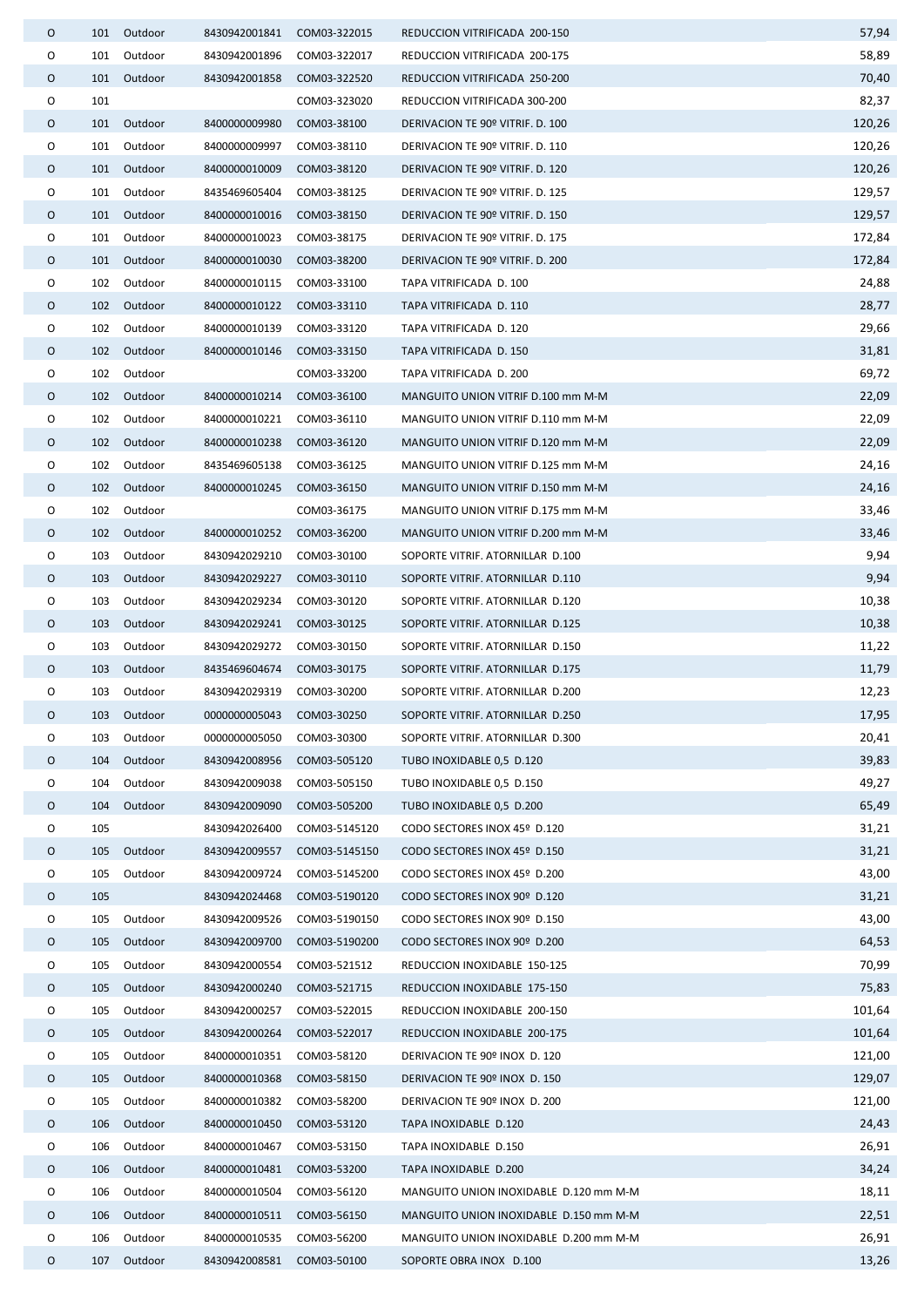| 0 |     | 107 Outdoor | 8435469605824             | COM03-50110   | SOPORTE OBRA INOX D.110                       | 21,74 |
|---|-----|-------------|---------------------------|---------------|-----------------------------------------------|-------|
| 0 |     | 107 Outdoor | 8430942008598             | COM03-50120   | SOPORTE OBRA INOX D.120                       | 21,74 |
| 0 | 107 | Outdoor     | 8400000008648             | COM03-50125   | SOPORTE OBRA INOX D.125                       | 21,74 |
| 0 |     | 107 Outdoor | 8435469605855             | COM03-50150   | SOPORTE OBRA INOX D.150                       | 24,90 |
| 0 | 107 | Outdoor     | 8430942008642             | COM03-50175   | SOPORTE OBRA INOX D.175                       | 26,36 |
| 0 |     | 107 Outdoor | 8435469605879             | COM03-50200   | SOPORTE OBRA INOX D.200                       | 27,85 |
| O | 107 | Outdoor     | 0000000005166             | COM03-50250   | SOPORTE OBRA INOX D.250                       | 31,77 |
| 0 |     | 107 Outdoor | 0000000005173             | COM03-50300   | SOPORTE OBRA INOX D.300                       | 35,46 |
| O | 107 | Outdoor     | 8430942008703             | COM03-51100   | SOPORTE ATORNILLAR INOX D.100                 | 17,86 |
| 0 |     | 107 Outdoor | 8430942008710 COM03-51110 |               | SOPORTE ATORNILLAR INOX D.110                 | 17,86 |
| O | 107 | Outdoor     | 8430942008727             | COM03-51120   | SOPORTE ATORNILLAR INOX D.120                 | 17,86 |
| 0 |     | 107 Outdoor |                           |               | SOPORTE ATORNILLAR INOX D.125                 | 17,86 |
| 0 | 107 | Outdoor     | 8430942008765             | COM03-51150   | SOPORTE ATORNILLAR INOX D.150                 | 20,90 |
| O | 107 | Outdoor     | 0000000005197             | COM03-51175   | SOPORTE ATORNILLAR INOX D.175                 | 22,31 |
| 0 | 107 | Outdoor     | 8430942008796             | COM03-51200   | SOPORTE ATORNILLAR INOX D.200                 | 24,02 |
| 0 | 107 | Outdoor     | 0000000005203             | COM03-51250   | SOPORTE ATORNILLAR INOX D.250                 | 37,16 |
| O | 107 | Outdoor     | 0000000005210             | COM03-51300   | SOPORTE ATORNILLAR INOX D.300                 | 41,89 |
| O | 108 | Outdoor     |                           | COM03-3610    | TAPA PELLET VITRIF. NEG. D.100 mm             | 36,96 |
| 0 | 108 | Outdoor     |                           | COM03-361110  | TUBO PELLET VITRIFICADO D.100 mm 100 cm (1,0) | 46,37 |
| 0 |     | 108 Outdoor | 8430942039585             | COM03-361120  | TUBO PELLET VITRIFICADO D.80 mm 100 cm (1,0)  | 38,56 |
| 0 | 108 |             |                           | COM03-362110  | TUBO PELLET VITRIFICADO D.100 mm 25 cm (1,0)  | 35,20 |
| 0 | 108 | Outdoor     | 8430942039608             | COM03-362120  | TUBO PELLET VITRIFICADO D.80 mm 25 cm (1,0)   | 29,92 |
| 0 | 108 | Outdoor     |                           | COM03-364510  | CODO PELLET VITRIF. NEG. D.100 mm A 45 º      | 41,64 |
| 0 | 108 | Outdoor     | 8430942039752             | COM03-364580  | CODO PELLET VITRIF. NEG. D.80 mm A 45 º       | 35,20 |
| O | 108 |             |                           | COM03-365110  | TUBO PELLET VITRIFICADO D.100 mm 50 cm (1,0)  | 38,12 |
| 0 | 108 | Outdoor     | 8430942039592             | COM03-365120  | TUBO PELLET VITRIFICADO D.80 mm 50 cm (1,0)   | 36,08 |
| O | 108 | Outdoor     | 8430942039622             | COM03-3680    | TAPA PELLET VITRIF. NEG. D.80 mm              | 32,29 |
| 0 | 108 | Outdoor     |                           | COM03-369010  | CODO PELLET VITRIF. NEG. D.100 mm A 90 º      | 49,89 |
| O | 108 | Outdoor     | 8430942039769             | COM03-369080  | CODO PELLET VITRIF. NEG. D.80 mm A 90 º       | 42,24 |
| O | 108 | Outdoor     | 8430942039615             | COM03-3690802 | TE PELLET VITRIF. NEG. D.80 mm A 90 º         | 67,49 |
| O |     | 108 Outdoor |                           | COM03-3690810 | TE PELLET VITRIF. NEG. D.100 mm A 90 º        | 81,57 |
| O | 108 |             |                           | COM03-56010   | TAPA PELLET INOX D.100 mm                     | 40,21 |
| O | 108 | Outdoor     | 8435469629622             | COM03-56080   | TAPA PELLET INOX D.80 mm                      | 39,60 |
| O | 108 | Outdoor     | 8435469606425             | COM03-561120  | TUBO PELLET INOX D.80 mm 100 cm (1 mm)        | 46,37 |
| 0 | 108 | Outdoor     |                           | COM03-562120  | TUBO PELLET INOX D.80 mm 25 cm (1 mm)         | 29,32 |
| O | 108 | Outdoor     | 8435469629608             | COM03-564510  | CODO PELLET INOX D.100 mm A 45 º              | 36,96 |
| 0 | 108 | Outdoor     | 8435469606487             | COM03-564580  | CODO PELLET INOX D.80 mm A 45 º               | 31,98 |
| 0 | 108 | Outdoor     | 8435469606494             | COM03-565120  | TUBO PELLET INOX D.80 mm 50 cm (1 mm)         | 33,22 |
| 0 | 108 | Outdoor     |                           | COM03-567120  | TUBO PELLET INOX D.100 mm 100 cm (1,0)        | 53,96 |
| O | 108 |             |                           | COM03-568120  | TUBO PELLET INOX D. 100 mm 25 cm (1,0)        | 29,32 |
| 0 | 108 | Outdoor     | 8435469629592             | COM03-569010  | CODO PELLET INOX D.100 mm A 90 º              | 50,16 |
| 0 | 108 | Outdoor     | 8435469606562             | COM03-569080  | CODO PELLET INOX D.80 mm A 90 º               | 40,78 |
| O | 108 |             |                           | COM03-5690810 | TE PELLET INOX C/REGISTRO D.100 mm A 90 º     | 91,22 |
| 0 | 108 | Outdoor     | 8435469606579             | COM03-5690802 | TE PELLET INOX C/REGISTRO D.80 mm A 90 º      | 83,60 |
| O | 108 | Outdoor     |                           | COM03-569120  | TUBO PELLET INOX D.100 mm 50 cm (1 mm)        | 36,69 |
| 0 | 109 | Outdoor     | 8435469604872             | COM03-330080  | PLAFON VITRIFICADO D.80                       | 25,58 |
| 0 | 109 | Outdoor     | 8430942014483             | COM03-330100  | PLAFON VITRIFICADO D.100                      | 28,41 |
| O | 109 | Outdoor     | 8430942311469             | COM03-3650    | SOMBRERO PELLET VITRIF. DESC. HORIZ. 80 mm    | 42,30 |
| 0 | 109 | Outdoor     | 8435469605190             | COM03-36510   | SOMBRERO PELLET VITRIF. DESC. HORIZ. 100 mm   | 64,52 |
| 0 | 109 | Outdoor     | 8430942311452             | COM03-3660    | SOMBRERO PELLET VITRIF. ANTIRR. 80 mm         | 47,47 |
| 0 | 109 | Outdoor     | 8400000013284             | COM03-36610   | SOMBRERO PELLET VITRIF. ANTIRR. 100 mm        | 47,47 |
| O | 109 | Outdoor     | 8430942311445             | COM03-3670    | SOMBRERO PELLET VITRIF. CHINO 80 mm           | 37,06 |
| 0 | 109 | Outdoor     | 8400000013291             | COM03-36710   | SOMBRERO PELLET VITRIF. CHINO 100 mm          | 47,47 |
| O | 109 | Outdoor     | 8435469629707             | COM03-560080  | PLAFON INOX D.80                              | 39,33 |
| O | 109 | Outdoor     | 8435469629714             | COM03-560100  | PLAFON INOX D.100                             | 42,85 |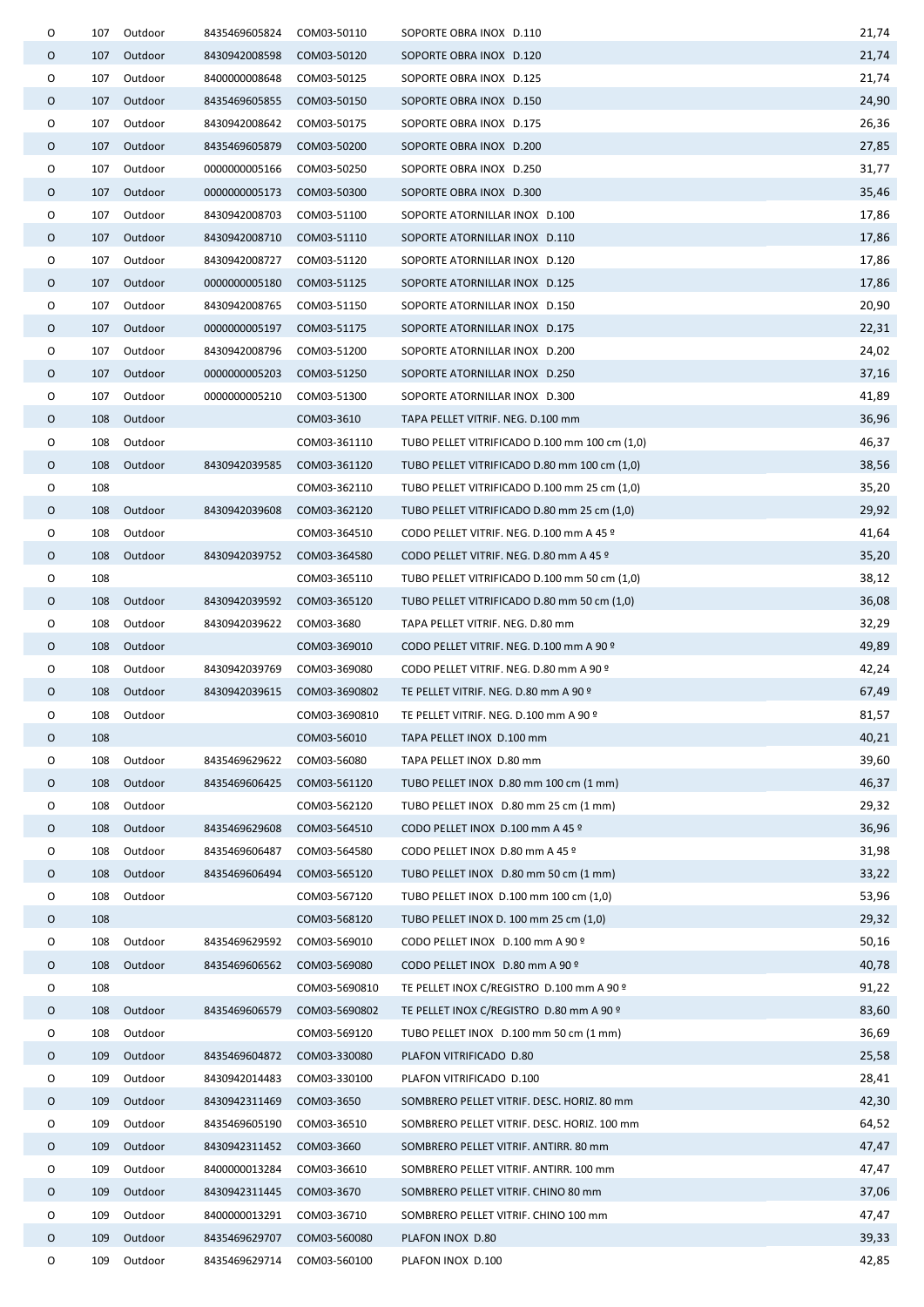| 0       | 109 | Outdoor     | 8435469629677             | COM03-5650                     | SOMBRERO PELLET INOX DESC. HORIZ. 80 mm    | 64,52 |
|---------|-----|-------------|---------------------------|--------------------------------|--------------------------------------------|-------|
| O       | 109 | Outdoor     |                           | COM03-56510                    | SOMBRERO PELLET INOX DESC. HORIZ. 100 mm   | 64,52 |
| 0       | 109 | Outdoor     | 8435469606500             | COM03-5660                     | SOMBRERO PELLET INOX ANTIRR. 80 mm         | 82,56 |
| O       | 109 | Outdoor     | 8435469629646             | COM03-56610                    | SOMBRERO PELLET INOX ANTIRR. 100 mm        | 84,59 |
| O       | 109 | Outdoor     |                           | COM03-5670                     | SOMBRERO PELLET INOX CHINO D.80 mm         | 44,39 |
| O       | 109 | Outdoor     |                           | COM03-56710                    | SOMBRERO PELLET INOX CHINO D.100 mm        | 50,41 |
| 0       | 110 | Outdoor     | 8435469602731             | COM03-1080                     | TUBO ALUMINIO FLEXIBLE D.80x500            | 14,91 |
| O       | 110 | Outdoor     | 8435469602748             | COM03-1090                     | TUBO ALUMINIO FLEXIBLE D.90x500            | 15,97 |
| O       | 110 | Outdoor     | 8435469602755             | COM03-1100                     | TUBO ALUMINIO FLEXIBLE D.100x500           | 17,30 |
| O       | 110 | Outdoor     | 8435469602762             | COM03-1110                     | TUBO ALUMINIO FLEXIBLE D.110x500           | 18,10 |
| 0       | 110 | Outdoor     | 8435469602779             | COM03-1120                     | TUBO ALUMINIO FLEXIBLE D.120x500           | 19,97 |
| 0       | 110 | Outdoor     | 8435469602786             | COM03-1125                     | TUBO ALUMINIO FLEXIBLE D.125x500           | 21,56 |
| O       | 110 | Outdoor     | 8435469602793             | COM03-1130                     | TUBO ALUMINIO FLEXIBLE D.130x500           | 22,63 |
| 0       | 110 | Outdoor     | 8435469602809             | COM03-1140                     | TUBO ALUMINIO FLEXIBLE D.140x500           | 24,49 |
| 0       |     | 110 Outdoor | 8435469602816             | COM03-1150                     | TUBO ALUMINIO FLEXIBLE D.150x500           | 26,62 |
| O       | 110 | Outdoor     | 8435469602823             | COM03-1160                     | TUBO ALUMINIO FLEXIBLE D.160x500           | 35,70 |
| O       | 110 | Outdoor     | 8435469602830             | COM03-1180                     | TUBO ALUMINIO FLEXIBLE D.180x500           | 37,00 |
| 0       | 110 | Outdoor     | 8435469602847             | COM03-1200                     | TUBO ALUMINIO FLEXIBLE D.200x500           | 40,99 |
| 0       | 110 | Outdoor     | 8435469602854             | COM03-1250                     | TUBO ALUMINIO FLEXIBLE D.250x500           | 50,58 |
| O       | 110 | Outdoor     | 8435469602861             | COM03-1300                     | TUBO ALUMINIO FLEXIBLE D.300x500           | 59,63 |
| 0       | 110 | Outdoor     | 8435469602878             | COM03-1510                     | CINTA ALUMINIO 0,070 gr 5 cm x 10 metros   | 3,16  |
| 0       | 110 | Outdoor     | 8435469602885             | COM03-1550                     | CINTA ALUMINIO 0,070 gr 5 cm x 50 metros   | 12,69 |
| 0       |     | 110 Outdoor | 8435469602892             | COM03-1750                     | CINTA ALUMINIO 0,070 gr 7,5 cm x 50 metros | 16,66 |
| O       |     | 111 Outdoor | 8400000012577             | UNI09-6213ABS                  | REJILLA AIREACION UNIV. ABS 210x230        | 6,06  |
| 0       |     | 111 Outdoor | 8400000010771             | UNI09-6214ABS                  | REJILLA AIREACION FIJA ABS 215x235         | 8,23  |
| O       |     | 111 Outdoor | 8400000010696             | UNI09-6360ABS                  | REJILLA AIREACION FIJA ABS D.60            | 1,22  |
| 0       | 111 | Outdoor     | 8400000010702             | UNI09-6380ABS                  | REJILLA AIREACION FIJA ABS D.80            | 1,45  |
| 0       |     | 111 Outdoor | 8400000010719             | UNI09-6400ABS                  | REJILLA AIREACION FIJA ABS D.100           | 1,56  |
| 0       | 111 | Outdoor     | 8435469623774             | UNI09-6420ABS                  | REJILLA AIREACION FIJA ABS D.120           | 1,96  |
| O       |     | 111 Outdoor | 8400000010764             | UNI09-6421ABS                  | REJILLA AIREACION FIJA ABS 150x200         | 2,47  |
| 0       |     | 111 Outdoor |                           | 8400000010788    UNI09-6423ABS | REJILLA AIREACION FIJA ABS 125x365         | 3,55  |
| 0       |     | 111 Outdoor | 8435469623804             | UNI09-6427ABS                  | REJILLA AIREACION UNIV. ABS 120/160        | 6,78  |
| O       | 111 | Outdoor     | 8435469623828             | UNI09-6428ABS                  | REJILLA AIREACION UNIV. ABS 80/125         | 6,23  |
| O       | 111 | Outdoor     | 8435469623842             | UNI09-6429ABS                  | REJILLA AIREACION UNIV. ABS 140/200        | 5,54  |
| O       |     | 111 Outdoor | 8400000010795             | UNI09-6430ABS                  | REJILLA AIREACION FIJA ABS 130x260         | 4,20  |
| 0       | 111 | Outdoor     | 8400000011457             | UNI09-6434ABS                  | REJILLA AIREACION UNIV. ABS 40/60          | 4,57  |
| 0       | 111 | Outdoor     | 8400000010801             | UNI09-6435ABS                  | REJILLA AIREACION FIJA ABS 145x145         | 2,26  |
| 0       | 111 | Outdoor     | 8400000010733             | UNI09-6441ABS                  | REJILLA AIREACION FIJA ABS D.140           | 2,53  |
| 0       |     | 111 Outdoor | 8400000010740             | UNI09-6442ABS                  | REJILLA AIREACION FIJA ABS D.160           | 2,75  |
| $\circ$ | 111 | Outdoor     | 8400000010757             | UNI09-6443ABS                  | REJILLA AIREACION FIJA ABS D.200           | 4,36  |
| 0       | 112 | Outdoor     | 8400000008037             | UNI11-6425                     | REJILLA AIREACION PLAST. 225x430           | 7,93  |
| 0       | 112 | Outdoor     | 8435469624054             | UNI11-6426                     | REJILLA AIREACION PLAST. 630x220           | 11,34 |
| O       | 112 | Outdoor     | 8435469624061             | UNI11-6427                     | REJILLA AIREACION PLAST. 220x830           | 15,10 |
| $\circ$ | 112 | Outdoor     | 8400000001786             | UNI12-6460                     | REJILLA AIREACION ABS 150x150              | 5,75  |
| 0       | 112 | Outdoor     | 8400000003667             | UNI12-6460S                    | REJILLA AIR. ABS C/PERS. REG.150x150       | 6,88  |
| 0       | 112 | Outdoor     | 8400000003650             | UNI12-6461                     | REJILLA AIREACION ABS 190x190              | 6,27  |
| 0       | 112 | Outdoor     | 0000000003674             | UNI12-6461S                    | REJILLA AIR. ABS C/PERS. REG.190x190       | 7,89  |
| 0       | 112 | Outdoor     | 8400000014731             | UNI12-6462                     | REJILLA AIR. ABS 170x250                   | 5,99  |
| $\circ$ | 112 | Outdoor     | 8400000012584             | UNI12-6462S                    | REJILLA AIR. ABS C/PERS. REG.170x250       | 8,13  |
| O       | 112 | Outdoor     | 8400000014748             | UNI12-6463                     | REJILLA AIR. PLASTICO 140x300              | 6,50  |
| O       | 112 | Outdoor     | 8400000012591             | UNI12-6463S                    | REJILLA AIR. ABS C/PERS. REG.140x300       | 9,87  |
| O       | 113 | Outdoor     | 8435469622517             | TER30-7044S                    | REJILLA INSP. ABS APE.AUTO. 150x150        | 6,21  |
| O       | 113 | Outdoor     | 8435469622548             | TER30-7045S                    | REJILLA INSP. ABS APE.AUTO. 190x190        | 7,18  |
| 0       | 113 | Outdoor     | 8051414290008             | TER30-7144S                    | REJILLA ABS C/ PERSIANA 150x150            | 7,57  |
| 0       | 113 | Outdoor     | 8051414300011 TER30-7145S |                                | REJILLA ABS C/ PERSIANA 190x190            | 9,20  |
|         |     |             |                           |                                |                                            |       |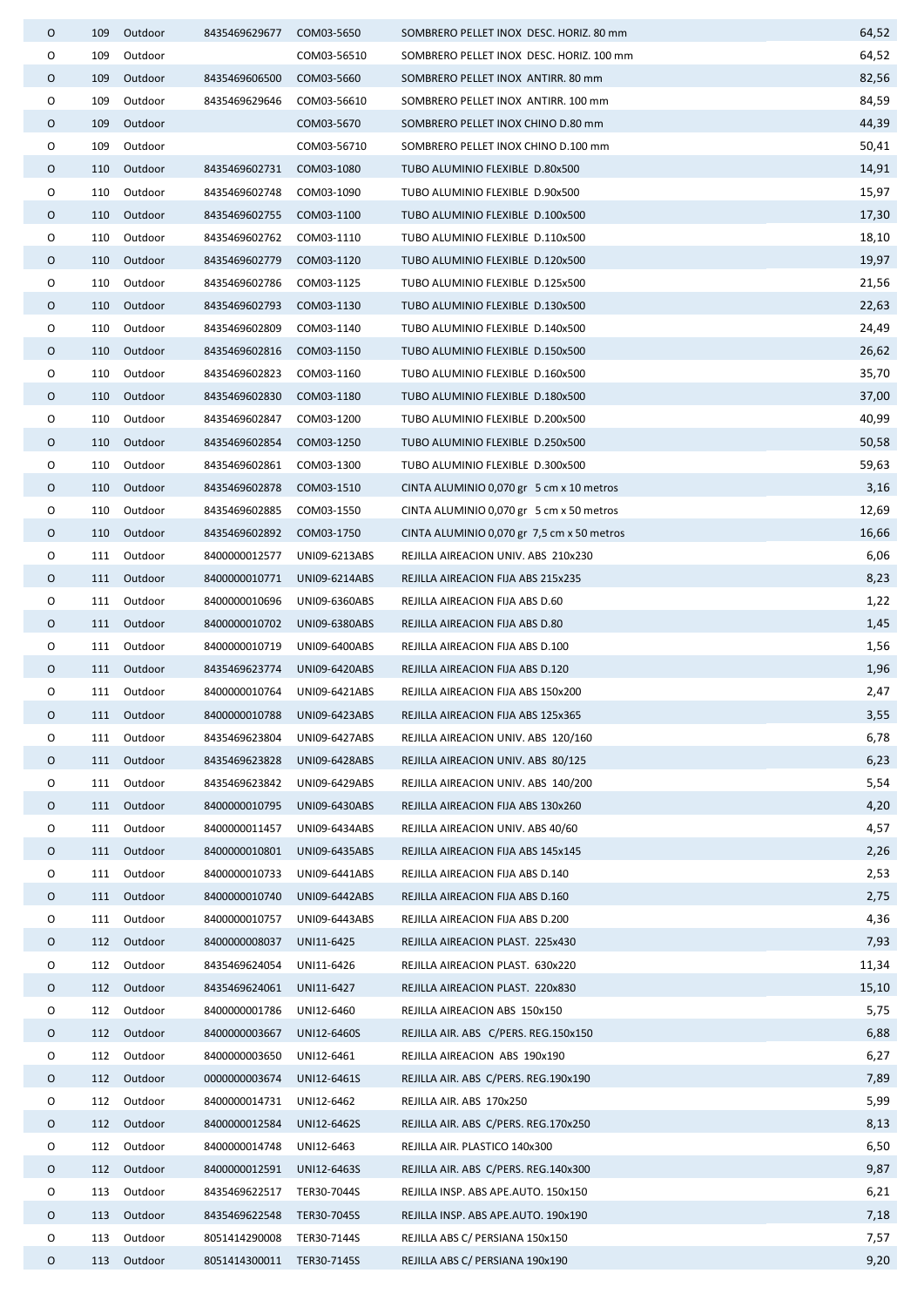| 0 |     | 113 Outdoor | 8400000014755              | TER30-7146SG | REJILLA ABS C/ PERSIANA D.100 150x150          | 7,57  |
|---|-----|-------------|----------------------------|--------------|------------------------------------------------|-------|
| 0 |     | 113 Outdoor | 8051414320033 TER30-7147SG |              | REJILLA ABS C/ PERSIANA D.125 190x190          | 9,20  |
| O | 113 | Outdoor     | 8051414330049 TER30-7148SG |              | REJILLA ABS C/ PERSIANA D.150 190x190          | 9,20  |
| 0 |     | 113 Outdoor | 8400000005654              | UNI12-6460SI | REJILLA AIR. ABS C/PERS. REG.S.T.15x15 D.100   | 9,63  |
| 0 | 113 | Outdoor     | 8400000012676              | UNI12-6461SI | REJILLA AIR. PLAST.C/PERS. REG.S.T.19x19 D.125 | 10,84 |
| 0 |     | 113 Outdoor | 8400000012683              | UNI12-6462SI | REJILLA AIR. PLAST.C/PERS. REG.S.T.19x19 D.150 | 10,84 |
| 0 | 114 | Outdoor     | 8051414340055              | TER30-7150   | REJILLA ABS FIJA VORTEX D.100                  | 9,26  |
| 0 |     | 114 Outdoor | 8051414350061 TER30-7151   |              | REJILLA ABS FIJA VORTEX D.125                  | 11,77 |
| 0 | 114 | Outdoor     | 80514143600777 TER30-7152  |              | REJILLA ABS FIJA VORTEX D.150                  | 12,58 |
| 0 |     | 114 Outdoor | 8051414370083 TER30-7160   |              | VALVULA ABS C/DIFUSON REGULABLE D.100          | 9,20  |
| 0 |     | 114 Outdoor | 8051414380099 TER30-7161   |              | VALVULA ABS C/DIFUSON REGULABLE D.125          | 11,29 |
| 0 |     | 114 Outdoor | 8051414390104 TER30-7162   |              | VALVULA ABS C/DIFUSON REGULABLE D.150          | 12,98 |
| 0 |     | 114 Outdoor | 8051414400117              | TER30-7165   | VALVULA ABS CON MUELLE D.100                   | 8,39  |
| O | 114 | Outdoor     | 8051414410123              | TER30-7166   | VALVULA ABS CON MUELLE D.125                   | 9,20  |
| 0 |     | 114 Outdoor | 8051414420139              | TER30-7167   | VALVULA ABS CON MUELLE D.150/160               | 10,48 |
| 0 |     | 115 Outdoor | 8435469623729              | UNI09-6213AR | REJILLA AIREACION ABS COBRE 210x230            | 20,27 |
| 0 | 115 | Outdoor     | 8435469623811              | UNI09-6427AR | REJILLA AIREACION ABS COBRE 120/160            | 10,67 |
| O |     | 115 Outdoor | 8435469623835              | UNI09-6428AR | REJILLA AIREACION ABS COBRE 63/125             | 8,30  |
| O |     | 115 Outdoor | 8435469623859              | UNI09-6429AR | REJILLA AIREACION ABS COBRE 140/200            | 12,89 |
| 0 |     | 115 Outdoor | 8435469623880              | UNI09-6434AR | REJILLA AIREACION ABS COBRE D. 70              | 6,29  |
| O |     | 115 Outdoor | 8400000000864              | UNI11-6430   | REJILLA PLAST. VERTICAL SIN CIERRE 130x260     | 3,18  |
| 0 | 115 | Outdoor     | 8400000000376              | UNI11-6431   | REJILLA VERTICAL C/MARCO Y CIERRE 130x260      | 4,31  |
| 0 | 115 | Outdoor     | 8400000000383              | UNI11-6432   | MOSQUITERA REJ. VERTICAL 130x260               | 1,10  |
| 0 |     | 116 Outdoor | 8400000011075              | UNI04-6440   | REJILLA ALUM. PLATA 17X17 CM                   | 1,99  |
| 0 | 116 | Outdoor     | 8400000011082              | UNI04-6441   | REJILLA HIERRO ESMAL. BLANCO 17X17 CM          | 2,09  |
| 0 |     | 116 Outdoor | 8400000011099              | UNI04-6442   | REJILLA ALUMINIO ESMALTADO BLANCO 17x17        | 2,46  |
| 0 | 116 | Outdoor     | 8435469623057              | UNI04-6450   | REJILLA ALUMINIO PLATA 15X15 CM                | 1,69  |
| 0 |     | 116 Outdoor | 8435469623064              | UNI04-6450E  | REJILLA EMPOTRAR ALUM.PLATA 16X16 CM           | 2,71  |
| 0 |     | 116 Outdoor | 8400000011051              | UNI04-6451   | REJILLA HIERRO ESMAL.BLANCO 15X15 CM           | 1,74  |
| O | 116 | Outdoor     | 8400000011143              | UNI04-6451E  | REJILLA EMPOTRAR HIERRO ESMAL. BLANCO 16X16 CM | 2,96  |
| O |     | 116 Outdoor | 8435469623095              | UNI04-6452   | REJILLA ALUMINIO ESMALTADO BLANCO 15x15        | 1,84  |
| 0 | 116 | Outdoor     | 8435469623101              | UNI04-6452E  | REJILLA EMPOTRAR ALUM. ESMAL. BLANCO 16X16 CM  | 3,17  |
| 0 | 116 | Outdoor     | 8435469623118              | UNI04-6470   | REJILLA ALUMINIO PLATA 20X20 CM                | 2,35  |
| O | 116 | Outdoor     | 8435469623125              | UNI04-6470E  | REJILLA EMPOTRAR ALUM. PLATA 20X20 CM          | 3,48  |
| O | 116 | Outdoor     | 8400000011112              | UNI04-6471   | REJILLA HIERRO ESMAL. BLANCO 20X20 CM          | 2,46  |
| O | 116 | Outdoor     | 8400000011174              | UNI04-6471E  | REJILLA EMPOTRAR HIERRO ESMAL. BLANCO 20X20 CM | 3,63  |
| O | 116 | Outdoor     | 8435469623156              | UNI04-6472   | REJILLA ALUMINIO ESMALTADO BLANCO 20x20        | 2,57  |
| O | 116 | Outdoor     | 8435469623163              | UNI04-6472E  | REJILLA EMPOTRAR ALUM. ESMAL. BLANCO 20X20 CM  | 4,76  |
| 0 | 116 | Outdoor     | 8435469623187              | UNI04-6500   | DIFUSOR HIERRO LACADO BLANCO 100 mm            | 6,03  |
| 0 | 116 | Outdoor     | 8435469623194              | UNI04-6501   | DIFUSOR HIERRO LACADO BLANCO 110 mm            | 6,03  |
| 0 | 116 | Outdoor     | 8435469623200              | UNI04-6502   | DIFUSOR HIERRO LACADO BLANCO 120 mm            | 6,03  |
| O | 116 | Outdoor     | 8435469623217              | UNI04-6503   | DIFUSOR HIERRO LACADO BLANCO 125 mm            | 6,20  |
| 0 | 116 | Outdoor     | 8435469623224              | UNI04-6504   | DIFUSOR HIERRO LACADO BLANCO 130 mm            | 6,20  |
| 0 | 116 | Outdoor     | 8435469623231              | UNI04-6505   | DIFUSOR HIERRO LACADO BLANCO 150 mm            | 13,31 |
| 0 | 117 | Outdoor     | 8435469630673              | UNI04-6500AL | DIFUSOR ALUMINIO BLANCO 100 mm Pequeño         | 13,94 |
| O | 117 | Outdoor     | 8435469630680              | UNI04-6501AL | DIFUSOR ALUMINIO BLANCO 110 mm Pequeño         | 13,94 |
| O | 117 | Outdoor     | 8435469631533              | UNI04-6502AL | DIFUSOR ALUMINIO BLANCO 120 mm Pequeño         | 13,94 |
| O | 117 | Outdoor     | 8435469630697              | UNI04-6503AL | DIFUSOR ALUMINIO BLANCO 125 mm Pequeño         | 14,58 |
| O | 117 | Outdoor     | 8435469630703              | UNI04-6506   | DIFUSOR ALUMINIO BLANCO 100 mm Grande          | 19,31 |
| O | 117 | Outdoor     | 8435469633155              | UNI04-6507   | DIFUSOR ALUMINIO BLANCO 110 mm Grande          | 19,31 |
| O | 117 | Outdoor     | 8435469630710              | UNI04-6508   | DIFUSOR ALUMINIO BLANCO 120 mm Grande          | 19,31 |
| O | 117 | Outdoor     | 8435469630727              | UNI04-6509   | DIFUSOR ALUMINIO BLANCO 125 mm Grande          | 19,93 |
| O | 117 | Outdoor     |                            | UNI04-6510   | DIFUSOR ALUMINIO BLANCO 130 mm Grande          | 19,93 |
| O | 117 | Outdoor     | 8435469631502              | UNI04-6511   | DIFUSOR ALUMINIO BLANCO 150 mm Grande          | 25,37 |
| O | 117 | Outdoor     | 8435469630918              | UNI04-6513   | DIFUSOR ALUMINIO NATURAL 100 mm Grande         | 17,55 |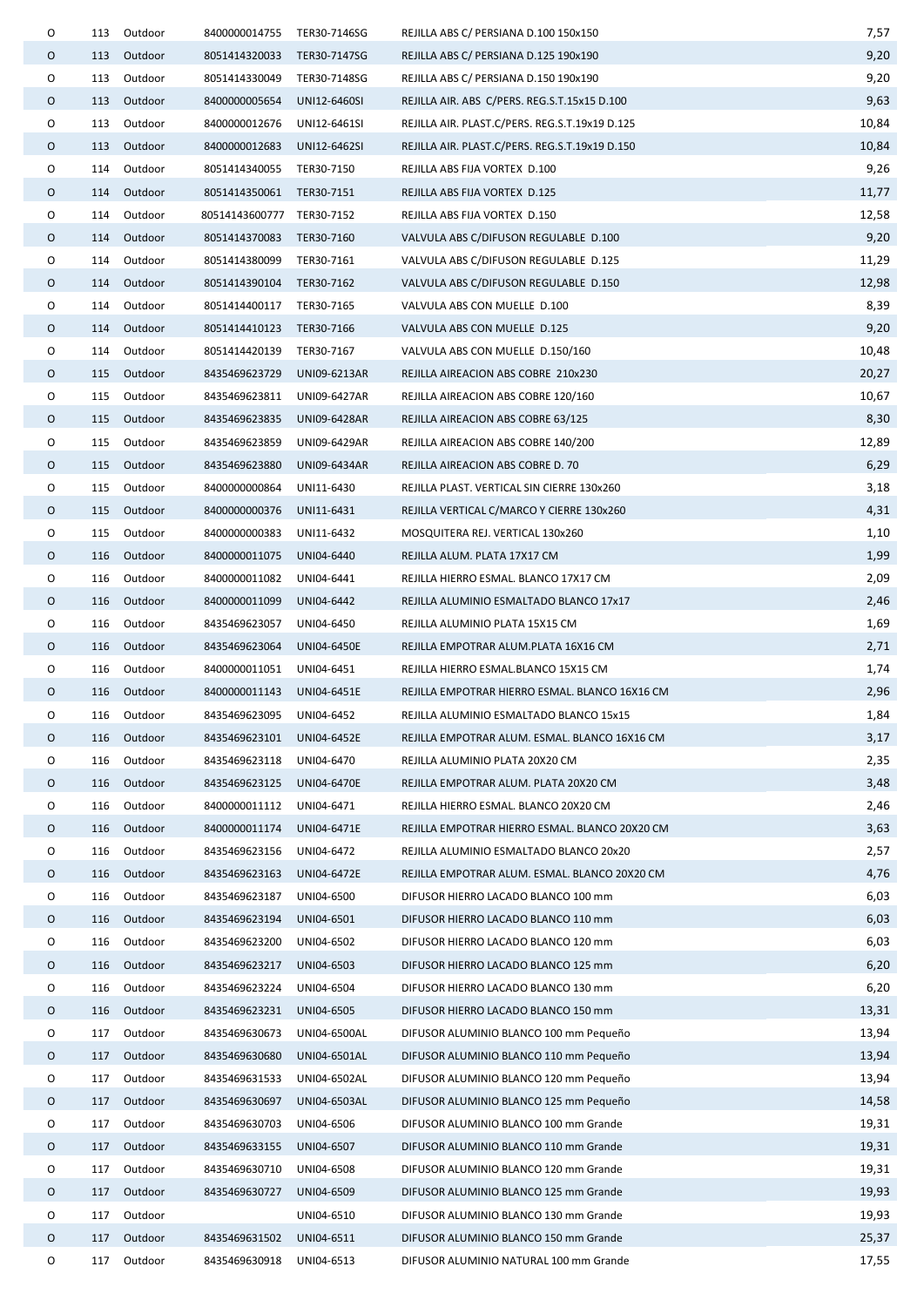| 0 | 117 | Outdoor     | 8435469632257            | UNI04-6514               | DIFUSOR ALUMINIO NATURAL 110 mm Grande  | 17,55          |
|---|-----|-------------|--------------------------|--------------------------|-----------------------------------------|----------------|
| O | 117 | Outdoor     | 8435469633162            | UNI04-6515               | DIFUSOR ALUMINIO NATURAL 120 mm Grande  | 17,55          |
| 0 | 117 | Outdoor     |                          | UNI04-6516               | DIFUSOR ALUMINIO NATURAL 125 mm Grande  | 18,12          |
| 0 | 117 | Outdoor     |                          | UNI04-6517               | DIFUSOR ALUMINIO NATURAL 130 mm Grande  | 18,12          |
| 0 |     | 117 Outdoor | 8435469632264            | UNI04-6518               | DIFUSOR ALUMINIO NATURAL 150 mm Grande  | 23,06          |
| O | 118 | Outdoor     | 8435469622968            | UNI02-6427A              | REJILLA ALUM.0120/160 C/RED BLISTER     | 11,24          |
| 0 | 118 | Outdoor     | 8435469622975            | UNI02-6428A              | REJILLA ALUM.0 63/125 C/RED             | 10,31          |
| 0 | 118 | Outdoor     | 8435469630857            | UNI04-6519               | DIFUSOR INOX 304 D.80 mm                | 28,60          |
| O | 118 | Outdoor     | 8435469630864            | UNI04-6520               | DIFUSOR INOX 304 D.100 mm               | 29,70          |
| 0 | 118 | Outdoor     | 8435469630871            | UNI04-6521               | DIFUSOR INOX 304 D.110 mm               | 30,80          |
| 0 | 118 | Outdoor     | 8435469630888            | UNI04-6522               | DIFUSOR INOX 304 D.120 mm               | 31,90          |
| 0 | 118 | Outdoor     | 8435469630895            | UNI04-6523               | DIFUSOR INOX 304 D.125 mm               | 36,30          |
| 0 | 118 | Outdoor     | 8435469630901            | UNI04-6524               | DIFUSOR INOX 304 D.130 mm               | 42,90          |
| 0 | 118 | Outdoor     | 8435469624214            | UNI20-6080               | REJILLA ALUMINIO REDOND.0 80 BLISTER    | 7,29           |
| 0 | 118 | Outdoor     | 8435469624221            | UNI20-6100               | REJILLA ALUMINIO REDOND.100             | 7,84           |
| 0 | 118 | Outdoor     | 8435469624238            | UNI20-6120               | REJILLA ALUMINIO REDOND.120 C/RED       | 10,57          |
| 0 | 118 | Outdoor     | 8435469624245            | UNI20-6140               | REJILLA ALUMINIO REDOND.140             | 12,60          |
| 0 | 118 | Outdoor     | 8435469624252            | UNI20-6150               | REJILLA ALUMINIO REDOND.150             | 12,96          |
| 0 | 118 | Outdoor     | 8435469624269            | UNI20-6200               | REJILLA ALUMINIO REDOND.200             | 25,17          |
| O | 119 | Outdoor     | 8435469623378            | UNI05-6616               | REJILLA ALUM.FIJA VENTILACION D.330     | 17,49          |
| 0 | 119 | Outdoor     | 8435469623385            | UNI05-6617               | REJILLA ALUM.FIJA VENTILACION D.405     | 19,20          |
| 0 | 119 | Outdoor     | 8435469623392            | UNI05-6618               | REJILLA ALUM.FIJA VENTILACION D.440     | 21,56          |
| 0 | 119 | Outdoor     | 8435469623408            | UNI05-6619               | REJILLA ALUM.FIJA VENTILACION D.515     | 24,48          |
| 0 | 119 | Outdoor     | 8400000011013            | UNI05-6620               | REJILLA ALUM.FIJA VENTILACION D.555     | 27,39          |
| 0 | 119 | Outdoor     | 8400000011020            | UNI05-6621               | REJILLA ALUM.FIJA VENTILACION D.595     | 30,53          |
| 0 | 119 | Outdoor     | 8400000011037            | UNI05-6622               | REJILLA ALUM.FIJA VENTILACION 665x70    | 31,68          |
| 0 | 120 | Outdoor     | 8435469623446            | UNI05-6623               | REJILLA ACERO INOX REGULABLE 7,5x23     | 17,95          |
| 0 | 120 | Outdoor     | 8435469623453            | UNI05-6624               | REJILLA ACERO INOX REGULABLE 15x15      | 17,95          |
| 0 | 120 | Outdoor     | 8435469623460            | UNI05-6625               | REJILLA ACERO INOX REGULABLE 15x23      | 18,92          |
| 0 | 120 | Outdoor     | 8435469623477            | UNI05-6626               | REJILLA ACERO INOX REGULABLE D.195      | 23,89          |
| 0 | 120 | Outdoor     | 8435469623484 UNI05-6627 |                          | REJILLA ACERO INOX REGULABLE D.175      | 23,89          |
| 0 | 120 | Outdoor     | 8435469623491            | UNI05-6628               | REJILLA REGULABLE PREBAR. BLANCA 7,5x23 | 13,20          |
| 0 | 120 | Outdoor     |                          |                          | REJILLA REGULABLE PREBAR. BLANCA 15x15  | 13,20          |
| 0 |     | Outdoor     | 8435469623507            | UNI05-6629<br>UNI05-6630 | REJILLA REGULABLE PREBAR. BLANCA 15x23  | 13,75          |
|   | 120 |             | 8435469623514            |                          | REJILLA REGULABLE PREBAR. BLANCA D.195  |                |
| 0 | 120 | Outdoor     | 8435469623521            | UNI05-6631               |                                         | 20,14<br>20,14 |
| 0 | 120 | Outdoor     | 8435469623538            | UNI05-6632               | REJILLA REGULABLE PREBAR. BLANCA D.175  |                |
| 0 | 121 | Outdoor     | 8400000011617            | UNI05-6633               | REJILLA INOX 304 ANTIMAGNETICA 18x18    | 14,58          |
| 0 | 121 | Outdoor     | 8400000011624            | UNI05-6634               | REJILLA INOX 304 ANTIMAGNETICA 18x25    | 16,89          |
| 0 | 121 | Outdoor     | 8400000011631            | UNI05-6635               | REJILLA INOX 304 ANTIMAGNETICA 18x32    | 19,25          |
| 0 | 121 | Outdoor     | 8400000011648            | UNI05-6636               | REJILLA FIJA PREBARNIZADA BLANCA 18x18  | 8,97           |
| 0 | 121 | Outdoor     | 8400000011655            | UNI05-6637               | REJILLA FIJA PREBARNIZADA BLANCA 18x25  | 11,06          |
| 0 | 121 | Outdoor     | 8400000011662            | UNI05-6638               | REJILLA FIJA PREBARNIZADA BLANCA 18x32  | 14,58          |
| O | 121 | Outdoor     | 8435469623606            | UNI05-6639               | REJILLA INOX 304 C/RED ANTI.PERF.18x18  | 24,48          |
| 0 | 121 | Outdoor     | 8435469623613            | UNI05-6640               | REJILLA BLANCA C/RED ANTI.PERF.18x18    | 21,56          |
| 0 | 122 | Outdoor     | 8435469622999            | UNI03-6427R              | REJILLA COBRE 0120/160 C/RED            | 33,88          |
| 0 | 122 | Outdoor     | 8435469623002            | UNI03-6428R              | REJILLA COBRE 63/125 C/RED              | 19,31          |
| 0 | 122 | Outdoor     | 8435469623019            | UNI03-6429R              | REJILLA COBRE 140/200 C/RED             | 35,33          |
| 0 | 122 | Outdoor     | 0000000000499            | UNI30-6081               | REJILLA COBRE REDONDA 0 80              | 15,68          |
| 0 | 122 | Outdoor     | 8435469624320            | UNI30-6101               | REJILLA COBRE REDONDA 0 100             | 17,30          |
| 0 | 122 | Outdoor     | 8435469624337            | UNI30-6121               | REJILLA COBRE REDONDA 0 120             | 19,34          |
| 0 | 122 | Outdoor     | 0000000000529            | UNI30-6141               | REJILLA COBRE REDONDA 0 140             | 21,77          |
| 0 | 122 | Outdoor     | 0000000000536            | UNI30-6151               | REJILLA COBRE REDONDA 0 150             | 23,13          |
| 0 | 122 | Outdoor     | 0000000000543            | UNI30-6201               | REJILLA COBRE REDONDA 0 200             | 42,49          |
| 0 | 122 | Outdoor     | 0000000000550            | UNI31-6216               | REJILLA COBRE C/RED 150x250             | 22,63          |
| O | 122 | Outdoor     | 0000000000567            | UNI31-6217               | REJILLA COBRE C/RED 140x360             | 30,25          |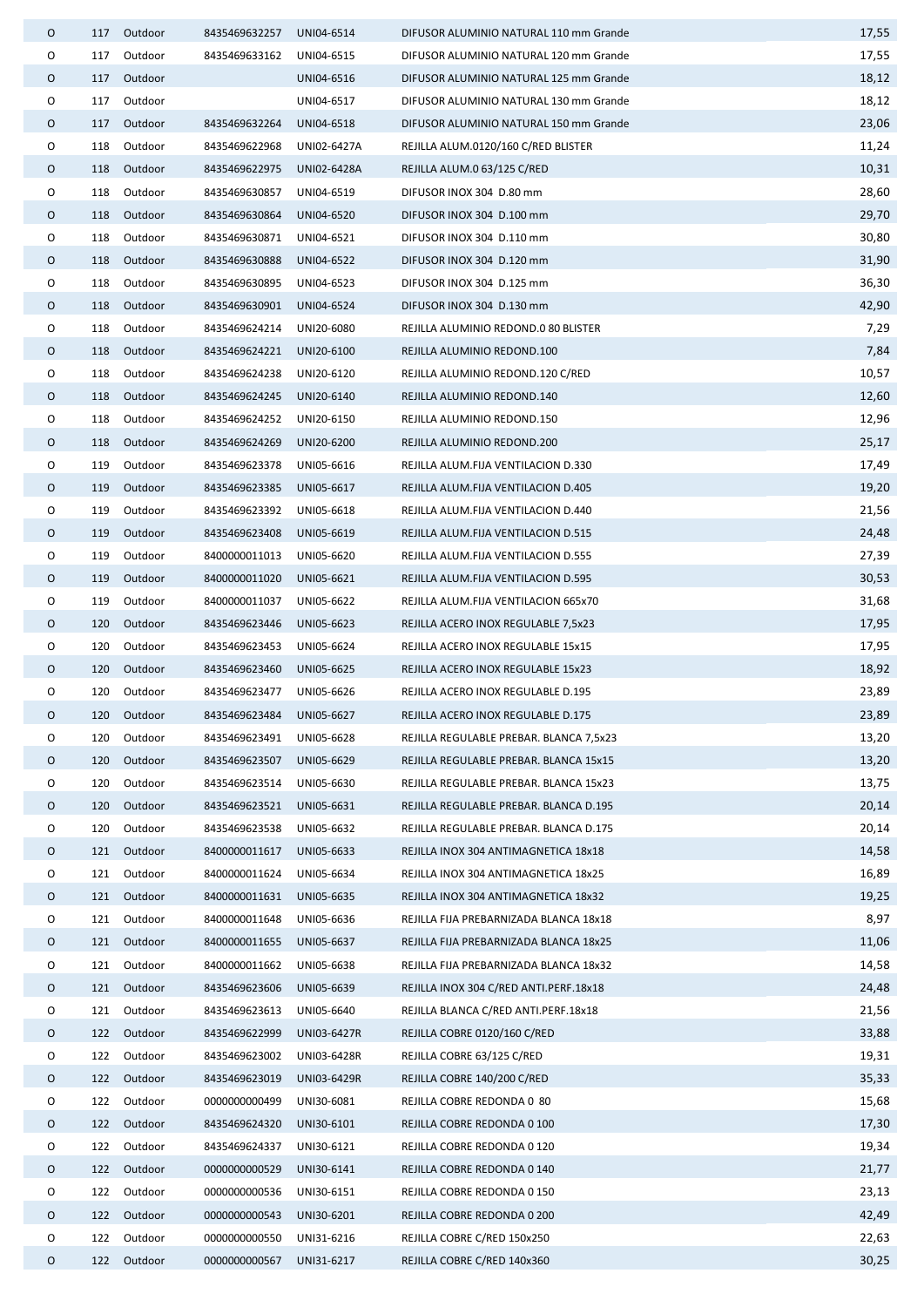| O |     | 122 Outdoor | 0000000000574             | UNI31-6218   | REJILLA COBRE C/RED 235x235           | 28,56  |
|---|-----|-------------|---------------------------|--------------|---------------------------------------|--------|
| 0 |     | 122 Outdoor | 0000000000581             | UNI31-6219   | REJILLA COBRE C/RED 150x150           | 12,95  |
| O | 123 | Outdoor     | 8435469622494 TER30-7044  |              | PUERTA DE CONTROL ABS 165x165         | 4,74   |
| O | 123 | Outdoor     | 8435469622500             | TER30-7044G  | REJILLA INSP. ABS C/FILTRO 165x165    | 11,83  |
| O | 123 | Outdoor     | 8435469622524             | TER30-7045   | PUERTA DE CONTROL ABS 165x215         | 6,03   |
| 0 |     | 123 Outdoor | 8435469622531 TER30-7045G |              | REJILLA INSP. ABS C/FILTRO 165x215    | 14,11  |
| O | 123 | Outdoor     | 8435469622555             | TER30-7046   | PUERTA DE CONTROL ABS 215x215         | 6,95   |
| 0 |     | 123 Outdoor | 8435469622562 TER30-7046G |              | REJILLA INSP. ABS C/FILTRO 215x215    | 15,40  |
| 0 | 123 | Outdoor     | 8435469622586             | TER30-7047   | PUERTA DE CONTROL ABS 215x265         | 9,49   |
| 0 |     | 123 Outdoor | 8435469622593 TER30-7047G |              | REJILLA INSP. ABS C/FILTRO 215x265    | 17,92  |
| O | 123 | Outdoor     | 8435469622616 TER30-7048  |              | PUERTA DE CONTROL ABS 215x315         | 10,41  |
| O | 123 | Outdoor     | 8435469622623 TER30-7048G |              | REJILLA INSP. ABS C/FILTRO 215x315    | 20,50  |
| O |     | 123 Outdoor | 8435469622647 TER30-7049  |              | PUERTA DE CONTROL ABS 305x305         | 12,01  |
| 0 | 123 | Outdoor     | 8435469622654             | TER30-7049G  | REJILLA INSP. ABS C/FILTRO 305x305    | 23,04  |
| O | 123 | Outdoor     | 8435469627208             | ZIN24-7081   | COMPUERTA RELLENABLE CONTADOR 300x400 | 82,10  |
| 0 | 123 | Outdoor     | 8435469627215 ZIN24-7082  |              | COMPUERTA RELLENABLE CONTADOR 300x500 | 91,69  |
| O | 123 | Outdoor     | 8435469627222 ZIN24-7083  |              | COMPUERTA RELLENABLE CONTADOR 400x500 | 94,68  |
| 0 |     | 123 Outdoor | 8435469627239             | ZIN24-7084   | COMPUERTA RELLENABLE CONTADOR 500x500 | 109,36 |
| 0 | 123 | Outdoor     | 8435469627246 ZIN24-7085  |              | COMPUERTA RELLENABLE CONTADOR 600x500 | 115,99 |
| 0 |     | 124 Outdoor | 8435469622661 TER30-7090  |              | PUERTA GAS-AGUA-ELEC. EN ABS 230x330  | 25,11  |
| O | 124 | Outdoor     | 8435469622678 TER30-7091  |              | PUERTA GAS-AGUA-ELEC. EN ABS 310x460  | 31,80  |
| 0 | 124 | Outdoor     | 8400000011464             | TER30-7092   | PUERTA GAS-AGUA-ELEC. EN ABS 400x500  | 47,03  |
| O | 124 | Outdoor     | 8400000011471 TER30-7093  |              | PUERTA GAS-AGUA-ELEC. EN ABS 600x400  | 52,99  |
| 0 |     | 124 Outdoor | 8435469627000 ZIN23-7000  |              | PUERTA GAS GALVA. 600x400             | 31,25  |
| O | 124 | Outdoor     | 8435469627024             | ZIN23-7001   | PUERTA GAS GALVA. 700x400             | 32,99  |
| 0 |     | 124 Outdoor | 8435469627048 ZIN23-7002  |              | PUERTA GAS GALVA. 600x500             | 34,72  |
| 0 | 124 | Outdoor     | 8435469627062             | ZIN23-7008   | PUERTA GAS GALVA. 500x300             | 27,78  |
| 0 |     | 124 Outdoor | 8435469627079             | ZIN23-7008B  | PUERTA GAS GALVA. 500x400             | 28,64  |
| O | 124 | Outdoor     | 8435469627109             | ZIN23-7009   | PUERTA GAS GALVA. 450x300             | 26,04  |
| O | 124 | Outdoor     | 8435469627116             | ZIN23-7009B  | PUERTA GAS GALVA. 450x350             | 26,91  |
| O |     | 124 Outdoor | 8400000012294 ZIN24-7017B |              | PORTEZUELA CONT.AGUA 300x400 GALVA    | 28,13  |
| 0 | 124 | Outdoor     | 8400000012300             | ZIN24-7018   | PORTEZUELA CONT.AGUA 400x500 GALVA    | 30,75  |
| 0 | 124 | Outdoor     | 8435469627185             | ZIN24-7019   | PORTEZUELA CONT.AGUA 500x600 GALVA    | 42,17  |
| O | 125 | Outdoor     | 8435469627017             | ZIN23-7000I  | PUERTA GAS INOX 600x400               | 84,43  |
| 0 | 125 | Outdoor     | 8435469627031             | ZIN23-7001I  | PUERTA GAS INOX 700x400               | 100,08 |
| 0 | 125 | Outdoor     | 8435469627055             | ZIN23-7002I  | PUERTA GAS INOX 600x500               | 108,50 |
| 0 | 125 | Outdoor     | 8435469627086             | ZIN23-7008BI | PUERTA GAS INOX 500x400               | 77,84  |
| O | 125 | Outdoor     | 8435469627093             | ZIN23-7008I  | PUERTA GAS INOX 500x300               | 71,43  |
| O | 125 | Outdoor     | 8435469627123             | ZIN23-7009BI | PUERTA GAS INOX 450x350               | 69,48  |
| 0 | 125 | Outdoor     | 8435469627130             | ZIN23-7009I  | PUERTA GAS INOX 450x300               | 66,44  |
| O | 125 | Outdoor     | 8435469627154             | ZIN24-7017BI | PORTEZUELA INOX CONT.AGUA 30x40       | 70,03  |
| O | 125 | Outdoor     | 8435469627178             | ZIN24-7018I  | PORTEZUELA INOX CONT.AGUA 40x50       | 79,17  |
| 0 | 125 | Outdoor     | 8435469627192             | ZIN24-7019I  | PORTEZUELA INOX CONT.AGUA 50x60       | 121,80 |
| 0 |     | 125 Outdoor | 8435469627253 ZIN25-7010  |              | PUERTA INSPECCION GALV. 150x150       | 18,55  |
| 0 | 125 | Outdoor     | 8435469627260             | ZIN25-7011   | PUERTA INSPECCION GALV. 200x200       | 23,43  |
| O | 125 | Outdoor     | 8435469627277 ZIN25-7012  |              | PUERTA INSPECCION GALV. 200x250       | 23,77  |
| O | 125 | Outdoor     | 8435469627284             | ZIN25-7013   | PUERTA INSPECCION GALV. 200x300       | 25,04  |
| O | 125 | Outdoor     | 8435469627291             | ZIN25-7014   | PUERTA INSPECCION GALV. 250x250       | 25,04  |
| O | 125 | Outdoor     | 8435469627307             | ZIN25-7015   | PUERTA INSPECCION GALV. 300x300       | 27,09  |
| 0 | 125 | Outdoor     | 8435469627314             | ZIN25-7016   | PUERTA INSPECCION GALV. 250x500       | 33,68  |
| 0 | 125 | Outdoor     | 8435469627321             | ZIN25-7017   | PUERTA INSPECCION GALV. 300x500       | 34,67  |
| 0 | 126 | Outdoor     | 8435469622111 TER21-7003  |              | CASETA GAS GALVANIZADA 600x400        | 50,36  |
| 0 | 126 | Outdoor     | 8435469622128             | TER21-7003I  | CASETA GAS INOX 600x400               |        |
| 0 | 126 | Outdoor     | 8435469622135 TER21-7004  |              | CASETA GAS GALVANIZADA 700x400        | 53,53  |
| O | 126 | Outdoor     | 8435469622142 TER21-7004I |              | CASETA GAS INOX 700x400               |        |
|   |     |             |                           |              |                                       |        |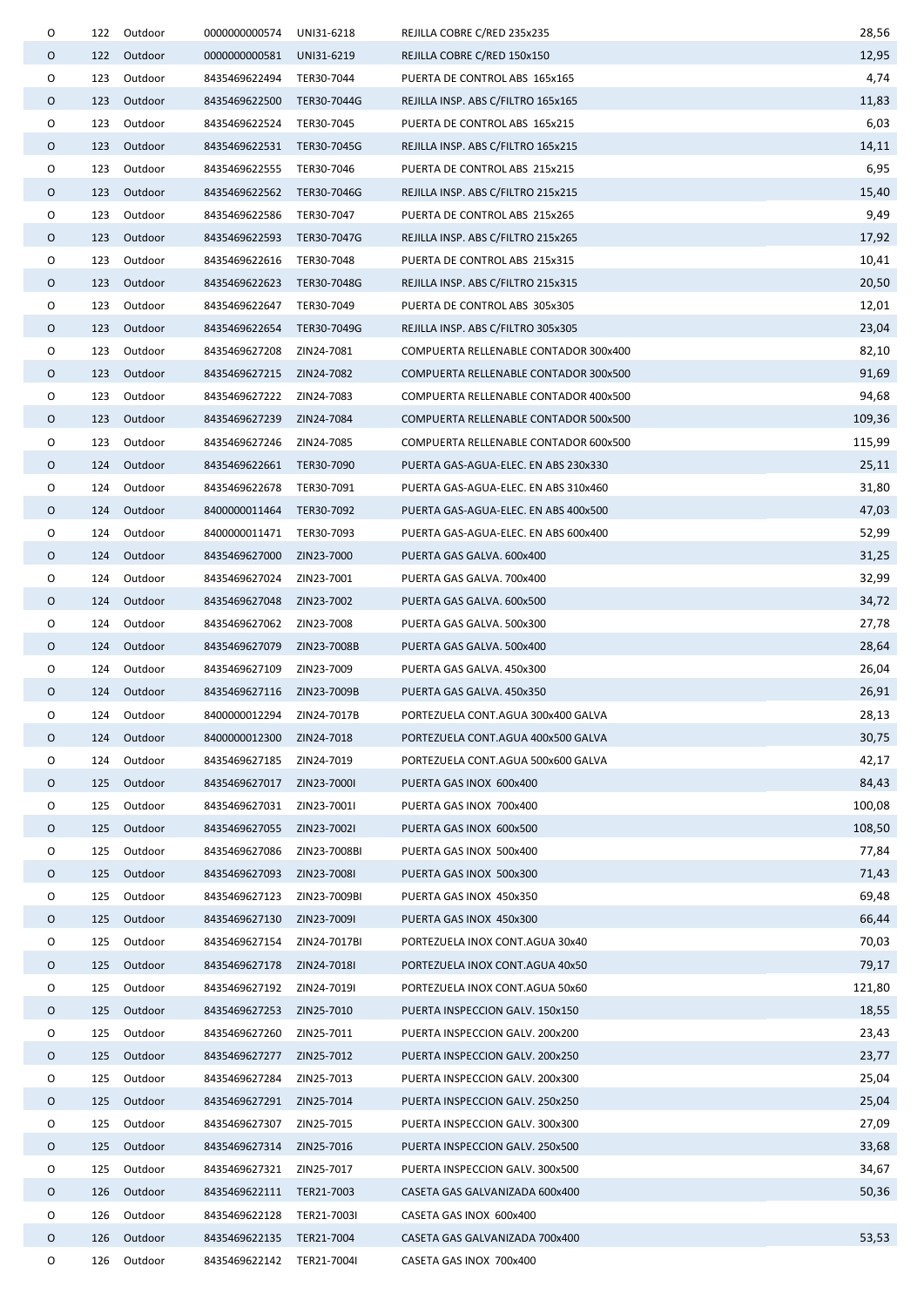| 0 | 126 | Outdoor     | 8435469622159              | TER21-7005   | CASETA GAS GALVANIZADA 600x500                            | 54,69  |
|---|-----|-------------|----------------------------|--------------|-----------------------------------------------------------|--------|
| O | 126 | Outdoor     | 8435469622166              | TER21-7005I  | CASETA GAS INOX 600x500                                   |        |
| 0 | 126 | Outdoor     | 8435469622173              | TER21-7006   | CASETA GAS GALVANIZADA 450x300                            | 44,28  |
| 0 | 126 | Outdoor     | 8435469622180              | TER21-7006B  | CASETA GAS GALVANIZADA 450x350                            | 45,15  |
| 0 | 126 | Outdoor     | 8435469622197 TER21-7006BI |              | CASETA GAS INOX 450x350                                   |        |
| 0 | 126 | Outdoor     | 8435469622203              | TER21-7006I  | CASETA GAS INOX 450x300                                   |        |
| 0 | 126 | Outdoor     | 8435469622210 TER21-7007   |              | CASETA GAS GALVANIZADA 500x300                            | 46,00  |
| 0 | 126 | Outdoor     | 8435469622227              | TER21-7007B  | CASETA GAS GALVANIZADA 500x400                            | 46,87  |
| 0 | 126 | Outdoor     | 8435469622234              | TER21-7007BI | CASETA GAS INOX 500x400                                   |        |
| 0 | 126 | Outdoor     | 8435469622241              | TER21-7007I  | CASETA GAS INOX 500x300                                   |        |
| 0 | 126 | Outdoor     |                            | TER31-7095   | CASETA ELECTRICIDAD 4 PUERTAS 685x640x235                 | 466,40 |
| 0 | 126 | Outdoor     | 8435469622869              | TER31-7096   | CASETA ELECTRICIDAD 1 PUERTA 232x420x210                  | 104,63 |
| 0 | 126 | Outdoor     | 8435469622876              | TER31-7097   | CASETA ELECTRICIDAD 2 PUERTAS 390x420x230                 | 133,21 |
| 0 | 126 | Outdoor     | 8435469622883              | TER31-7098   | MASTIL 1420x120                                           | 249,60 |
| 0 |     | 126 Outdoor |                            | TER31-7099   | SOPORTE PARA POSTED                                       | 42,43  |
| 0 |     | 127 Outdoor | 8435469622715 TER30-7095   |              | CASETA C/ PUERTA, LLAVE Y VISOR 50x33.5x18                | 37,95  |
| 0 |     | 127 Outdoor | 8435469629516              | TER30-7096   | PUERTA C/MARCO, LLAVE Y VISOR 50x33.5x5                   | 35,20  |
| 0 | 128 | Outdoor     | 8435469622265              | TER22-8001   | VENTANILLA ALUMINIO C/CERRADURA 23x35                     | 29,26  |
| 0 | 128 | Outdoor     | 8435469622289              | TER22-8003   | VENTANILLA ALUMINIO C/CERRADURA 27,5x37,5                 | 57,62  |
| 0 | 128 | Outdoor     | 8435469622296              | TER22-8005   | PUERTA CONT.ALUMNIO ORO 28,5 x 38,5                       | 63,32  |
| 0 | 128 | Outdoor     | 8435469622302 TER22-8006   |              | CERRADURA ALUMINIO                                        | 4,95   |
| 0 | 128 | Outdoor     | 8435469622319              | TER22-8007   | LLAVE METALICA PUERTA RELLENABLE                          | 5,92   |
| 0 | 128 | Outdoor     | 8400000009294 TER22-8014   |              | REGISTRO ALUMINIO ACOMETIDA 20x20                         | 15,94  |
| O | 128 | Outdoor     | 8435469622395 TER22-8015   |              | REGISTRO ALUMINIO ACERA A15 30x30                         | 49,58  |
| 0 | 128 | Outdoor     | 8435469622401 TER22-8016   |              | REGISTRO ALUMINIO ACERA A15 40x40                         | 81,31  |
| 0 | 129 | Outdoor     | 8400000013697              | PRO11-1653   | TAPON PARA TUBO D.20                                      | 0,05   |
| 0 | 129 | Outdoor     | 8400000013703              | PRO11-1654   | TAPON PARA TUBO D.22                                      | 0,05   |
| 0 | 129 | Outdoor     | 8400000013710              | PRO11-1655   | ROSETA PARA TUBO D. 20                                    | 0,06   |
| 0 | 129 | Outdoor     | 8400000009119              | PRO11-1656   | ROSETA PARA TUBO D. 22                                    | 0,06   |
| 0 | 129 | Outdoor     | 8400000013802              | PRO12-1664C  | DISTANCIADORES PARA ENCOFRAR 15 cm (2 TAP)                | 0,51   |
| 0 |     | 129 Outdoor | 8400000013819              | PRO12-1665C  | DISTANCIADORES PARA ENCOFRAR 20 CM.(2 TAP)                | 0,64   |
| 0 | 129 | Outdoor     | 8400000013826              | PRO12-1666C  | DISTANCIADORES PARA ENCOFRAR 25 cm(2 TAP)                 | 0,68   |
| 0 | 129 | Outdoor     | 8400000013833              | PRO12-1667C  | DISTANCIADORES PARA ENCOFRAR 30 cm (2 TAP)                | 0,78   |
| 0 | 129 | Outdoor     | 8400000013840              | PRO12-1668C  | DISTANCIADORES PARA ENCOFRAR 35 cm (2 TAP)                | 0,90   |
| 0 | 129 | Outdoor     | 8400000013857              | PRO12-1669C  | DISTANCIADORES PARA ENCOFRAR 40 cm (2 TAP)                | 1,11   |
| 0 | 129 | Outdoor     | 8400000013864              | PRO12-1670C  | DISTANCIADORES PARA ENCOFRAR.45 cm (2 TAP)                | 1,26   |
| O | 129 | Outdoor     | 8400000013680              | PRO17-1625   | TUBO RIGIDO ENCOFRAR d.20/24 x 2 mt (50 mt)               | 43,20  |
| 0 | 129 | Outdoor     | 8400000009140              | PRO17-1626   | TUBO RIGIDO ENCOFRAR d.22/26 x 2 mt (50 mt / 25 unidades) | 47,40  |
| 0 | 130 | Outdoor     | 8400000013888              | PRO12-1220N  | DISTANCIADOR PUENTE h.20 L.2 m (100 mt)                   | 81,07  |
| 0 | 130 | Outdoor     | 8400000013895              | PRO12-1225N  | DISTANCIADOR PUENTE h.25 L.2 m (100 mt)                   | 87,56  |
| 0 | 130 | Outdoor     | 8400000013901              | PRO12-1230N  | DISTANCIADOR PUENTE h.30 L.2 m (100 m)                    | 110,28 |
| 0 | 130 | Outdoor     | 8400000013925              | PRO12-1240N  | DISTANCIADOR PUENTE h.40 L.2 m (60 mt)                    | 123,41 |
| 0 | 130 | Outdoor     | 8400000013932              | PRO12-1250N  | DISTANCIADOR PUENTE h.50 L.2 m (60 m)                     | 168,01 |
| 0 | 130 | Outdoor     | 8051414294914              | PRO12-1657   | SEPARADOR CIR.ENCOFR. MM.30                               | 0,13   |
| O | 130 | Outdoor     | 8400000013796              | PRO12-1657B  | SEPARADOR CIR.ENCOFR. MM.40                               | 0,23   |
| 0 | 130 | Outdoor     | 8400000013772              | PRO12-1658   | SEPARADOR CIR.ENCOFR. MM.10                               | 0,05   |
| 0 | 130 | Outdoor     | 8400000013789              | PRO12-1658B  | SEPARADOR CIR.ENCOFR. MM.15                               | 0,07   |
| 0 | 130 | Outdoor     | 8051414294891              | PRO12-1659   | SEPARADOR CIR.ENCOFR. MM.20                               | 0,08   |
| 0 | 130 | Outdoor     | 8051414294907              | PRO12-1659B  | SEPARADOR CIR.ENCOFR. MM.25                               | 0,12   |
| 0 | 130 | Outdoor     | 8400000013727              | PRO12-1663   | SEPARADOR TORRE ENCOFR.MM.10                              | 0,06   |
| 0 | 130 | Outdoor     | 8400000013734              | PRO12-1664   | SEPARADOR TORRE ENCOFR.MM.15                              | 0,07   |
| 0 | 130 | Outdoor     | 8400000009133              | PRO12-1665   | SEPARADOR TORRE ENCOFR.MM.20                              | 0,08   |
| 0 | 130 | Outdoor     | 8400000013741              | PRO12-1666   | SEPARADOR TORRE ENCOFR.MM.25                              | 0,09   |
| 0 | 130 | Outdoor     | 8400000013758              | PRO12-1667   | SEPARADOR TORRE ENCOFR.MM.30                              | 0,10   |
| 0 | 130 | Outdoor     | 8400000013765              | PRO12-1668   | SEPARADOR TORRE ENCOFR.MM.40                              | 0,14   |
|   |     |             |                            |              |                                                           |        |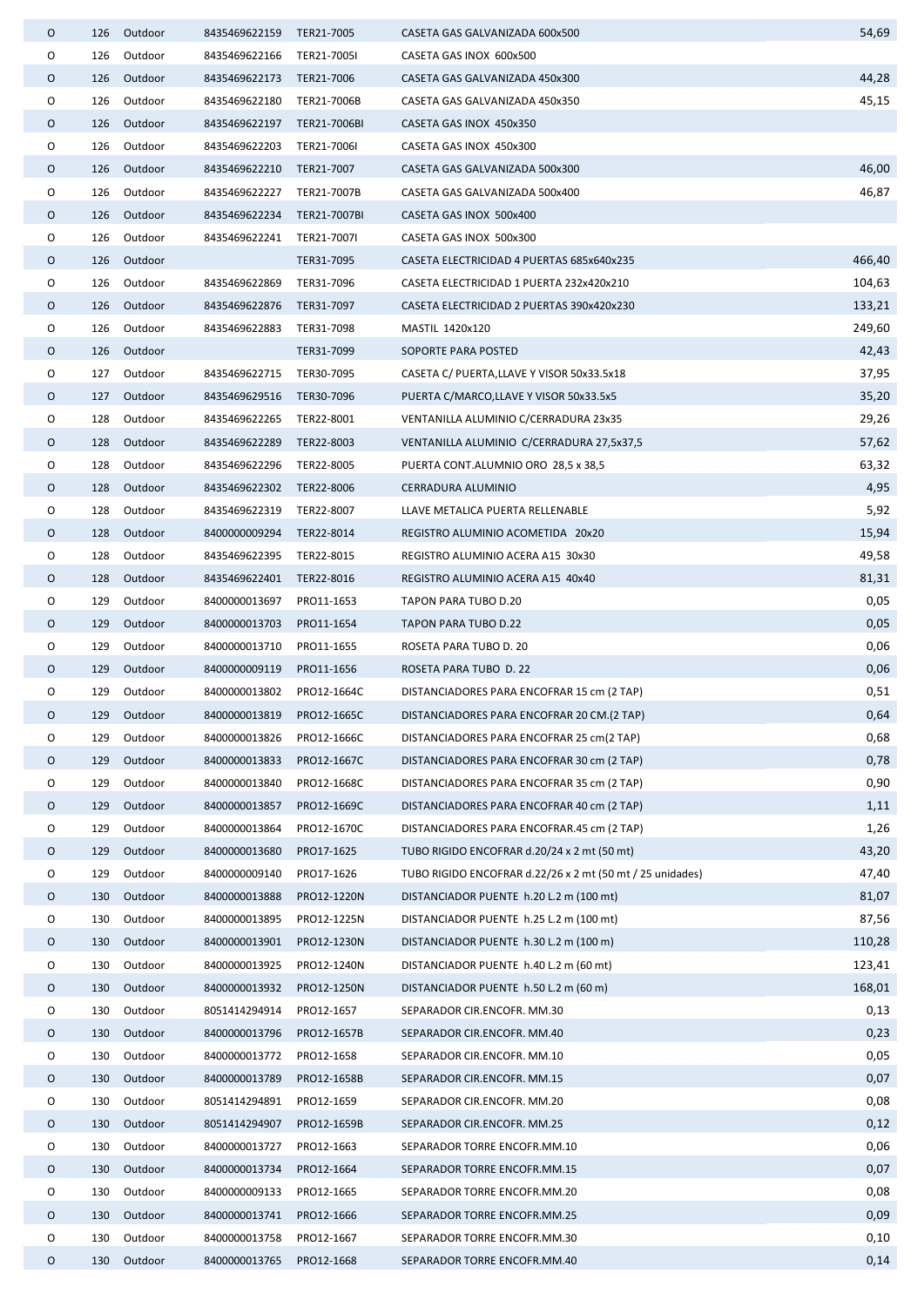| 0 |     | 131 Outdoor |               | TER09-1144                   | ALMOHADILLA DE GOMA ANTIRRUIDO                                            | 1,17   |
|---|-----|-------------|---------------|------------------------------|---------------------------------------------------------------------------|--------|
| 0 | 131 | Outdoor     |               | TER09-1145/1A                | ARKIMEDE NANO LISTRON + PROLONGACION                                      | 110,63 |
| 0 | 131 | Outdoor     |               | TER09-1145/4A2M              | !ICAJA COMPLETA!! ARKIMEDE 4 ALAS DE 2 MM.+ PROLON `NANO`                 | 110,63 |
| O | 131 | Outdoor     |               | TER09-1145/4A4M              | jiCAJA COMPLETA!! ARKIMEDE 4 ALAS DE 4 MM.+ PROLON `NANO`                 | 110,63 |
| 0 |     | 132 Outdoor | 8058340181356 | TER09-1143/1A                | SOPORTE ALETA FIJA ARKIMEDE                                               | 3,69   |
| 0 |     | 132 Outdoor | 8058340181370 | TER09-1143/4A2M              | SOPORTE ARKIMEDE 4 ALETAS DE 2 MM.H. 35-60 MM                             | 3,69   |
| O | 132 | Outdoor     | 8058340181394 | TER09-1143/4A4M              | SOPORTE ARKIMEDE 4 ALETAS DE 4 MM. H. 35-60 MM                            | 3,69   |
| O | 132 | Outdoor     | 8058340181417 | TER09-1143/G                 | JUNTA ANTIRRUIDO SOPORTE ARKIMEDE                                         | 0,93   |
| 0 | 132 | Outdoor     | 8435469633254 | TER09-1143/P100              | PROLONGACION H.100 P/SOPORTE ARKIMEDE                                     | 2,78   |
| 0 |     | 132 Outdoor | 8058340181448 | TER09-1143/P25               | PROLONGACION H.25 P/SOPORTE ARKIMEDE                                      | 0,93   |
| 0 | 132 | Outdoor     |               | 8058340181462 TER09-1143/P50 | PROLONGACION H.50 P/SOPORTE ARKIMEDE                                      | 1,23   |
| 0 |     | 132 Outdoor |               | TER09-1147/4A2M              | ARKIMEDE DE 10 A 20 MM 4 ALETAS 2 MM                                      | 3,14   |
| 0 |     | 132 Outdoor |               | TER09-1147/4A4M              | ARKIMEDE DE 10 A 20 MM 4 ALETAS 4 MM                                      | 3,14   |
| 0 |     | 132 Outdoor |               |                              | TER09-1163/4A2M SOPORTE ARKIMEDE 4 ALETAS DE 2 MM. H. 60 - 115 MM         | 4,63   |
| 0 |     | 132 Outdoor |               | TER09-1163/4A4M              | SOPORTE ARKIMEDE 4 ALETAS DE 4 MM. H. 60-115 MM                           | 4,63   |
| 0 | 132 | Outdoor     |               |                              | TER09-1173/4A2M SOPORTE ARKIMEDE 4 ALETAS DE 2 MM. H. 115-220 MM          | 6,18   |
| 0 | 132 | Outdoor     |               | TER09-1173/4A4M              | SOPORTE ARKIMEDE 4 ALETAS DE 4 MM. H. 115-220 MM                          | 6,18   |
| O | 134 | Outdoor     |               | TER09-1152/3B                | KIT 10 PLANCHAS, 10 PATAS CIERRE, 30 ALAS                                 | 38,50  |
| 0 | 135 | Outdoor     |               | TER09-1142TB1                | BASE AUTONIVELANTE ALETA FIJA                                             | 1,87   |
| 0 | 135 | Outdoor     |               | TER09-1142TB2                | BASE AUTONIVELLANTE P/ ARKIMEDE 4 ALETAS DE 2 MM.                         | 1,87   |
| 0 | 135 | Outdoor     |               | TER09-1142TB4                | BASE AUTONIVELLANTE P/ ARKIMEDE 4 ALETAS DE 4 MM.                         | 1,87   |
| O | 136 | Outdoor     |               | TER09-1123055N2              | SOPORTE 3D BASCULANTE 4 MM H.10 35-55 MM.                                 | 186,41 |
| O | 136 | Outdoor     |               | TER09-1123070N2              | SOPORTE 3D BASCULANTE 4 MM H.10 55-70 MM.                                 | 222,99 |
| 0 | 136 | Outdoor     |               | TER09-1123110N2              | SOPORTE 3D BASCULANTE 4 MM H.10 70-110 mm.                                | 246,28 |
| O | 136 | Outdoor     |               | TER09-1123150N2              | SOPORTE 3D BASCULANTE 4 MM H.10 110-150 MM.                               | 305,22 |
| O | 136 | Outdoor     |               | TER09-1123170N2              | SOPORTE 3D BASCULANTE 4 MM H.10 150-170 MM.                               | 395,63 |
| 0 | 136 | Outdoor     |               | TER09-1123200N2              | SOPORTE 3D BASCULANTE 4 MM H.10 170-200 MM.                               | 411,70 |
| 0 | 136 | Outdoor     |               | TER09-1123CHI                | LLAVE P/AJUSTAR SOPORTE TELESCOPICO                                       | 31,94  |
| O | 137 | Outdoor     |               | TER09-1123240N2              | SOPORTE 3D BASCULANTE 4 MM H.10 205-240 MM.                               | 380,34 |
| O |     | 137 Outdoor |               |                              | TER09-1123275N2 SOPORTE 3D BASCULANTE 4 MM H.10 240-275 MM.               | 426,94 |
| O |     | 137 Outdoor |               |                              | TER09-1123310N2 SOPORTE 3D BASCULANTE 4 MM H.10 275-310 MM.               | 307,46 |
| 0 | 138 | Outdoor     | 8400000014045 | TER09-1120                   | SOPORTE PARA AZULEJOS                                                     | 0,35   |
| 0 | 138 | Outdoor     | 8400000014052 | TER09-1121                   | NIVELADOR PARA SOPORTE ESP.3 mm                                           | 0,32   |
| O | 138 | Outdoor     | 8400000014076 | TER09-1121/1                 | NIVELADOR PARA SOPORTE ESP.1 mm                                           | 0,32   |
| O | 138 | Outdoor     | 8400000014021 | TER09-1123FLA                | BRIDA C/TORNILLO BLOQUEO SOPORTE 3 D                                      | 1,21   |
| 0 | 139 | Outdoor     |               | TER09-1143/C1                | DISCO CLEVER AUTONIVELANTE 1 MM 1%                                        | 0,99   |
| 0 | 139 | Outdoor     |               | TER09-1143/C3                | DISCO CLEVER AUTONIVELANTE 3 mm 3%                                        | 1,32   |
| O | 139 | Outdoor     |               | TER09-1143/C5                | DISCO CLEVER AUTONIVELANTE 5 mm 5%                                        | 1,65   |
| 0 | 140 | Outdoor     |               | TER09-1183/4F25              | SOPORTE HERCULES DE 25 A 37 MM 4 ALAS DE 4 MM                             | 5,14   |
| 0 | 140 | Outdoor     |               | TER09-1183/4L25              | SOPORTE HERCULES AUTONIV. DE 25 A 37 MM 4 ALAS DE 4 MM                    | 5,14   |
| 0 | 140 | Outdoor     |               | TER09-1183/4F37              | SOPORTE HERCULES DE 37 A 60 MM 4 ALAS DE 4 MM                             | 5,50   |
| 0 | 140 | Outdoor     |               | TER09-1183/4L37              | SOPORTE HERCULES AUTONIV. DE 37 A 60 MM 4 ALAS DE 4 MM                    | 5,50   |
| 0 | 140 | Outdoor     |               | TER09-1183/4F60              | SOPORTE HERCULES DE 60 A 94 MM 4 ALAS DE 4 MM                             | 6,95   |
| 0 | 140 | Outdoor     |               | TER09-1183/4L60              | SOPORTE HERCULES AUTONIV. DE 60 A 94 MM 4 ALAS DE 4 MM                    | 6,95   |
| O | 140 | Outdoor     |               | TER09-1183/4F94              | SOPORTE HERCULES DE 94 A 150 MM 4 ALAS DE 4 MM                            | 8,03   |
| 0 | 140 | Outdoor     |               | TER09-1183/4L94              | SOPORTE HERCULES AUTONIV. DE 94 A 150 MM 4 ALAS DE 4 MM                   | 8,03   |
| O | 140 | Outdoor     |               | TER09-1183/4F150             | SOPORTE HERCULES DE 150 A 270 MM 4 ALAS DE 4 MM                           | 10,38  |
| 0 | 140 | Outdoor     |               |                              | TER09-1183/4L150 SOPORTE HERCULES AUTONIV. DE 150 A 270 MM 4 ALAS DE 4 MM | 10,38  |
| O | 140 | Outdoor     |               | TER09-1183/P120              | PROLONGACIÓN HERCULES DE 120 MM                                           | 5,72   |
| 0 | 140 | Outdoor     |               | <b>TER09-1183CHI</b>         | LLAVE HERCULES                                                            |        |
| 0 | 141 | Outdoor     |               | TER09-1183/1F25              | SOPORTE HERCULES DE 25 A 37 MM ALETA FIJA DE 4 MM                         | 5,14   |
| O | 141 | Outdoor     |               | TER09-1183/1L25              | SOPORTE HERCULES AUTONIV. DE 25 A 37 MM ALETA FIJA DE 4 MM                | 5,14   |
| O | 141 | Outdoor     |               | TER09-1183/1F37              | SOPORTE HERCULES DE 37 A 60 MM ALETA FIJA DE 4 MM                         | 5,50   |
| 0 | 141 | Outdoor     |               | TER09-1183/1L37              | SOPORTE HERCULES AUTONIV. DE 37 A 60 MM ALETA FIJA DE 4 MM                | 5,50   |
| O | 141 | Outdoor     |               | TER09-1183/1F60              | SOPORTE HERCULES DE 60 A 94 MM ALETA FIJA DE 4 MM                         | 6,95   |
|   |     |             |               |                              |                                                                           |        |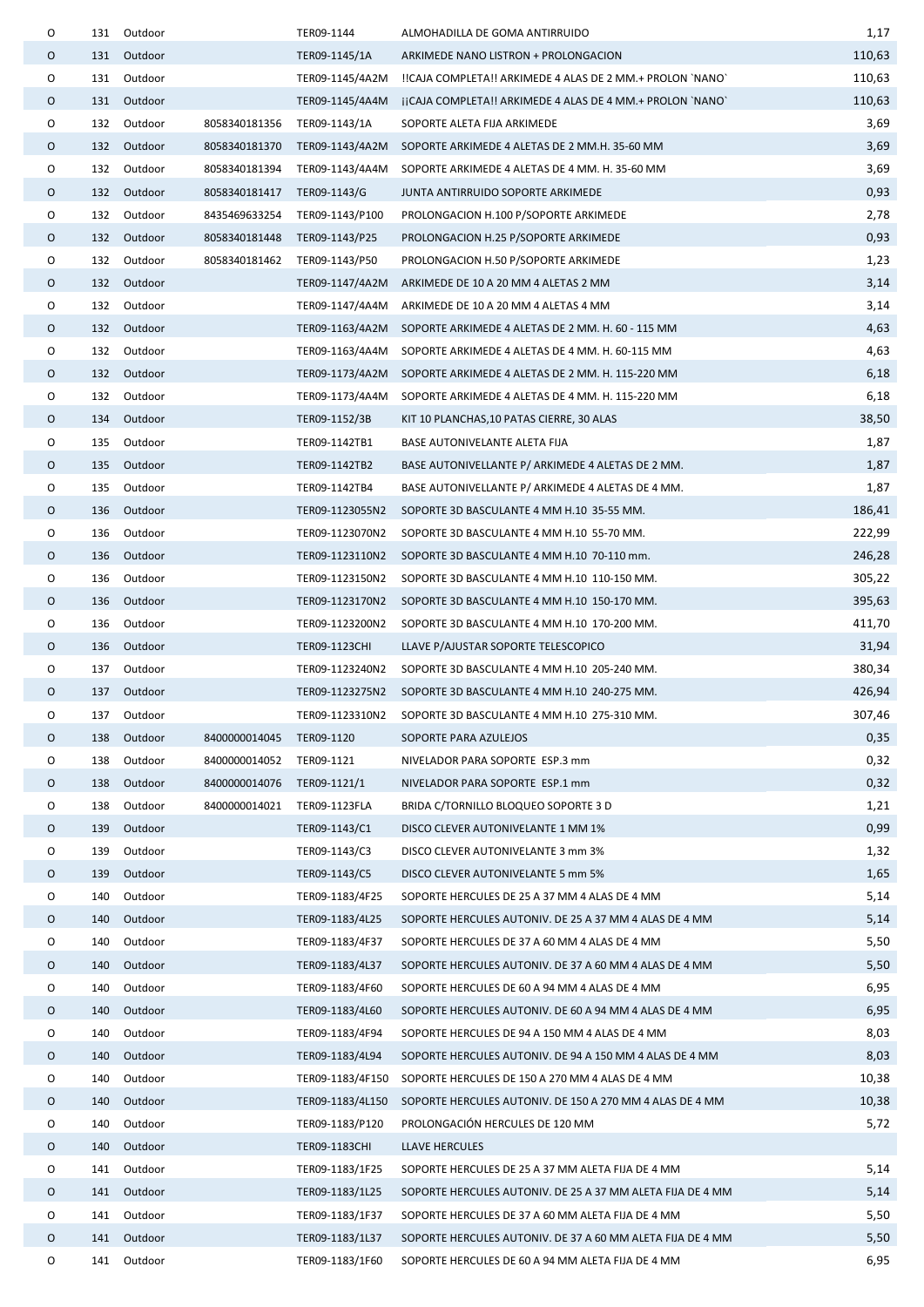| 0 |     | 141 Outdoor |                           | TER09-1183/1L60  | SOPORTE HERCULES AUTONIV. DE 60 A 94 MM ALETA FIJA DE 4 MM   | 6,95     |
|---|-----|-------------|---------------------------|------------------|--------------------------------------------------------------|----------|
| 0 | 141 | Outdoor     |                           | TER09-1183/1F94  | SOPORTE HERCULES DE 94 A 150 MM ALETA FIJA DE 4 MM           | 8,03     |
| 0 |     | 141 Outdoor |                           | TER09-1183/1L94  | SOPORTE HERCULES AUTONIV. DE 94 A 150 MM ALETA FIJA DE 4 MM  | 8,03     |
| 0 | 141 | Outdoor     |                           | TER09-1183/1F150 | SOPORTE HERCULES DE 150 A 270 MM ALETA FIJA DE 4 MM          | 10,38    |
| 0 |     | 141 Outdoor |                           | TER09-1183/1L150 | SOPORTE HERCULES AUTONIV. DE 150 A 270 MM ALETA FIJA DE 4 MM | 10,38    |
| O | 141 | Outdoor     |                           | TER09-1183/P120  | PROLONGACIÓN HERCULES DE 120 MM                              | 5,72     |
| 0 |     | 141 Outdoor |                           | TER09-1183CHI    | LLAVE HERCULES                                               | #jVALOR! |
| O |     | 142 Outdoor | 8435469607866             | GAR01-0008G      | BALDOSA LISA GRIS 40x40 h.5                                  | 7,40     |
| 0 |     | 142 Outdoor | 8435469607873 GAR01-0008R |                  | BALDOSA LISA ROJA 40x40 h.5                                  | 7,40     |
| O |     | 142 Outdoor | 8435469607880             | GAR01-0008V      | <b>BALDOSA LISA VERDE</b>                                    | 7,40     |
| 0 |     | 142 Outdoor | 8435469607897             | GAR01-0009G      | REJILLA SEMI-PERFORADA GRIS 40x40 h.5                        | 7,40     |
| 0 |     | 142 Outdoor | 8435469607903             | GAR01-0009R      | REJILLA SEMI-PERFORADA ROJA 40x40 h.5                        | 7,40     |
| 0 | 142 | Outdoor     | 8435469607910             | GAR01-0009V      | REJILLA SEMI-PERFORADA VERDE 40x40 h.5                       | 7,40     |
| O |     | 142 Outdoor | 8435469607996             | GAR01-0014G      | REJILLA PERFORADA GRIS 40x40 h.5                             | 7,40     |
| 0 |     | 142 Outdoor |                           | GAR01-0014R      | REJILLA PERFORADA ROJA 40x40 h.5                             | 7,40     |
| 0 |     | 142 Outdoor |                           | GAR01-0014V      | REJILLA PERFORADA VERDE 40x40 h.5                            | 7,40     |
| 0 |     | 143 Outdoor | 8435469607927             | GAR01-0011G      | RAMPA MULTIUSO GRIS 400x150 h.5                              | 4,64     |
| 0 | 143 | Outdoor     | 8435469607934             | GAR01-0011R      | RAMPA MULTIUSO ROJA 400x150 h.5                              | 4,64     |
| 0 |     | 143 Outdoor | 8435469607941             | GAR01-0011V      | RAMPA MULTIUSO VERDE 400x150 h.5                             | 4,64     |
| O | 143 | Outdoor     | 8435469607958             | GAR01-0012G      | ANGULO MULTIUSO GRIS 150x150 h.5                             | 2,20     |
| 0 |     | 143 Outdoor | 8435469607965             | GAR01-0012R      | ANGULO MULTIUSO ROJO 150x150 h.5                             | 2,20     |
| O | 143 | Outdoor     | 8435469607972             | GAR01-0012V      | ANGULO MULTIUSO VERDE 150x150 h.5                            | 2,20     |
| 0 |     | 144 Outdoor | 8435469607842             | GAR01-0002/4     | GREEN PLUS DUO 2.4 80x40                                     | 8,11     |
| O | 144 | Outdoor     | 8435469607859             | GAR01-0002/5     | GREEN PLUS DUO 2.5 80x40                                     | 10,16    |
| 0 |     | 144 Outdoor |                           | GAR01-0005       | TAPON AMARILLO PARA GREEN PLUS                               | 95,63    |
| O | 144 | Outdoor     |                           | GAR01-0006       | TAPON BLANCO PARA GREEN PLUS                                 | 95,63    |
| O |     | 144 Outdoor |                           | GAR01-0007       | TAPON AZUL PARA GREEN PLUS                                   | 95,63    |
| O | 145 | Outdoor     |                           | GAR01-0300       | DAK ROCK ESTABILIZADOR EN PE-HD                              | 22,28    |
| 0 | 145 | Outdoor     |                           | GAR01-0300H2     | DAK ROCK ESTABILIZADOR EN PE-HD DOBLE HOJA                   | 46,81    |
| 0 |     | 145 Outdoor |                           | GAR01-0400       | DAK ROCK ESTABILIZADOR EN PP                                 | 16,53    |
| Ο |     | 145 Outdoor |                           | GAR01-0400H2     | DAK ROCK ESTABILIZADOR EN PP DOBLE HOJA                      | 34,85    |
| 0 | 146 | Outdoor     | 8435469630154             | GAR01-0015B      | BALDOSA DRENANTE BLANCA 400x400 H.18                         | 5,60     |
| O | 146 | Outdoor     | 8435469630161             | GAR01-0015BL     | BALDOSA DRENANTE AZUL 400x400 H.18                           | 5,60     |
| 0 | 146 | Outdoor     | 8435469608009             | GAR01-0015G      | BALDOSA DRENANTE GRIS 400x400 H.18                           | 5,60     |
| O | 146 | Outdoor     | 8435469608016             | GAR01-0015R      | BALDOSA DRENANTE ROJA 400x400 H.18                           | 5,60     |
| O | 146 | Outdoor     | 8435469608023             | GAR01-0015V      | BALDOSA DRENANTE VERDE 400x400 H.18                          | 5,60     |
| 0 | 147 | Outdoor     | 8435469632486             | GAR03-0070       | GEOREEF H.45 - LONGITUD 3000                                 | 31,79    |
| 0 | 147 | Outdoor     | 8435469633186             | GAR03-0071       | GEOREEF H.60 - LONGITUD 3000                                 | 38,17    |
| 0 | 148 | Outdoor     | 8435469600027             | BOC01-1109       | BOCA DESAGUE D. 60 H.24                                      | 7,84     |
| 0 | 148 | Outdoor     | 8435469600034             | BOC01-1109S      | H.24<br>BOCA DESAGUE 0 75                                    | 7,84     |
| O | 148 | Outdoor     | 8435469600041             | BOC01-1110       | H.24<br>BOCA DESAGUE 0 80                                    | 7,84     |
| 0 | 148 | Outdoor     | 8435469600058             | BOC01-1110S      | BOCA DESAGUE 0 90 H.24                                       | 7,84     |
| 0 | 148 | Outdoor     | 8435469600065             | BOC01-1111       | BOCA DESAGUE 0 100<br>H.24                                   | 7,84     |
| 0 | 148 | Outdoor     | 8435469600072             | BOC01-1111S      | BOCA DESAGUE 0 110 H.24                                      | 7,84     |
| 0 | 148 | Outdoor     | 8435469600089             | BOC01-1111SS     | SIFONADA BOCA DESAGÜE D.110                                  | 54,98    |
| 0 | 148 | Outdoor     | 8435469600096             | BOC01-1112S      | BOCA DESAGUE 0 120 H.24                                      | 7,84     |
| O | 149 | Outdoor     | 8435469600119             | BOC02-1115       | BOCA ESQUINA ANGUL. 10x10                                    | 15,09    |
| 0 | 149 | Outdoor     | 8435469600126             | BOC02-1115T10    | BOCA DESAGÜE ESQUINA P/TUBO D.100                            | 15,09    |
| O | 149 | Outdoor     | 8435469600133             | BOC02-1115T8     | BOCA DESAGÜE ESQUINA P/TUBO D.80                             | 15,09    |
| 0 | 149 | Outdoor     | 8435469600140             | BOC02-1116       | EMPALME ANGUL.10x10 D.80                                     | 5,65     |
| O | 149 | Outdoor     | 8435469600157             | BOC02-1117       | EMPALME ANGUL.10x10 D. 100                                   | 5,65     |
| 0 | 149 | Outdoor     | 8435469600164             | BOC02-1118       | BOCA DESAGÜE ESQUIN SHORT                                    | 12,08    |
| 0 | 150 | Outdoor     | 8051414291876             | BOC10-1113       | PARAHOJAS UNIV.PLAST.80/125 mm.                              | 2,76     |
| 0 | 150 | Outdoor     | 8435469600249             | BOC10-1115       | PARAGRAVILLAS UNIV.C/SOPORTE 60/160                          | 11,00    |
| O | 150 | Outdoor     | 8435469600256             | BOC10-1116       | PARAGRAVILLAS UNIV.C/SOPORTE 80/200                          | 13,16    |
|   |     |             |                           |                  |                                                              |          |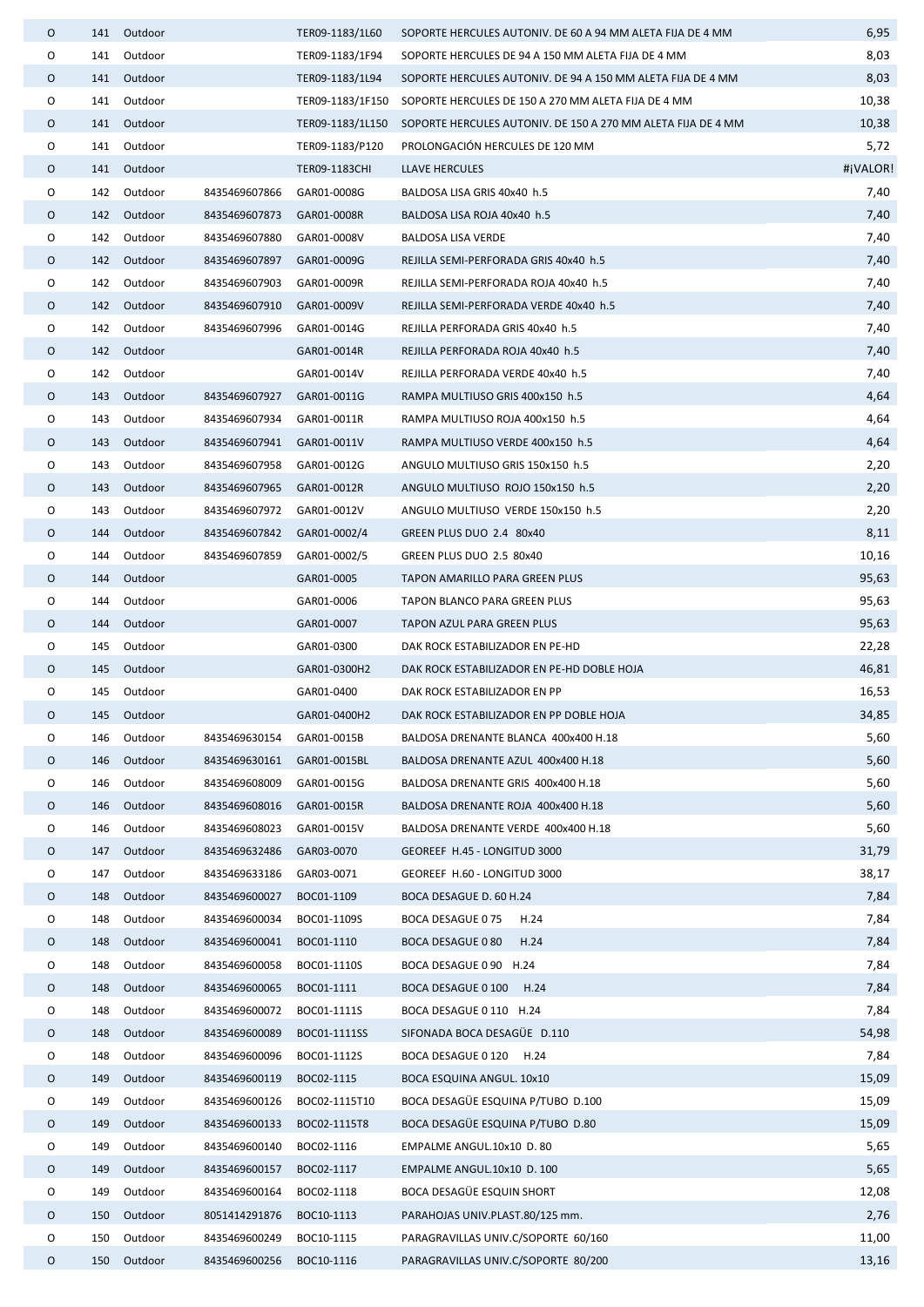| 0            | 150 | Outdoor     | 8435469600263              | BOC11-1114     | PARAHOJAS GALVANIZADO 80/120 GALVANIZADO!!                | 9,72     |
|--------------|-----|-------------|----------------------------|----------------|-----------------------------------------------------------|----------|
| 0            |     | 151 Outdoor | 8435469620346              | TER03-8080B    | GARGOLA MARMO-PLAST. BLANCA ABIERTA                       | 5,72     |
| 0            |     | 151 Outdoor | 8435469620353              | TER03-8080G    | GARGOLA MARMO-PLAST. GRIS ABIERTA                         | 5,72     |
| 0            |     | 151 Outdoor | 8435469620360              | TER03-8080R    | GARGOLA MARMO-PLAST. ROJA ABIERTA                         | 5,72     |
| 0            | 151 | Outdoor     | 8435469620377              | TER03-8082B    | GARGOLA MARMO-PLAST. BLANCA CERRADA                       | 6,29     |
| 0            |     | 151 Outdoor | 8400000009362              | TER03-8082G    | GARGOLA MARMO-PLAST. GRIS CERRADA                         | 6,29     |
| 0            | 151 | Outdoor     | 8435469620391              | TER03-8082R    | GARGOLA MARMO-PLAST. ROJA CERRADA                         | 6,29     |
| 0            |     | 152 Outdoor | 8435469607033              | COP01-8022G    | <b>GARGOLA MARMOGRES ABIERTA GRIS</b>                     | 13,84    |
| 0            |     | 152 Outdoor | 8435469607040              | COP01-8022M    | GARGOLA MARMOGRES ABIERTA BLANCA                          | 13,84    |
| 0            |     | 152 Outdoor | 8435469607057              | COP01-8022MR   | GARGOLA MARMOGRES ABIERTA ROJA                            | 13,84    |
| 0            |     | 152 Outdoor | 8400000009348              | COP01-8023B    | GARGOLA MARMOGRES CERRADA BLANCA                          | 17,84    |
| 0            |     | 152 Outdoor | 8435469607071              | COP01-8023G    | <b>GARGOLA MARMOGRES CERRADA GRIS</b>                     | 17,84    |
| O            |     | 152 Outdoor | 8400000009348              | COP01-8023M    | GARGOLA MARMOGRES CERRADA ROJA                            | 17,84    |
| 0            | 152 | Outdoor     | 8435469620315              | TER03-8024     | GARGOLA 6X4,5X23 BLANCA ABIERTA                           | 4,15     |
| 0            |     | 152 Outdoor | 8435469620322 TER03-8048   |                | GARGOLA 6X4,5X23 GRIS ABIERTA                             | 4,15     |
| 0            |     | 152 Outdoor | 8435469620339              | TER03-8072     | GARGOLA 6X4,5X23 ROJA ABIERTA                             | 4,15     |
| Τ.           | 156 | Indoor      | 8400000012942              | CON03-215070   | PREMARCO MADERA 210x675x77.5x70                           | 42,94    |
| $\mathbf{I}$ |     | 156 Indoor  | 8400000012959              | CON03-215090/4 | PREMARCO MADERA 210x675x77.5x90                           | 44,62    |
| Τ.           |     | 156 Indoor  | 8400000012966              | CON03-215105/4 | PREMARCO MADERA 210x645x74.5x105                          | 50,95    |
| Т.           |     | 157 Indoor  |                            | SCA01-590/1    | ESCALERA RETRACTIL 50x80x3000                             | 593,37   |
| $\mathbf{I}$ |     | 157 Indoor  | 5900988673249              | SCA01-590/100  | ESCALERA RETRACTIL 600x1000x2800                          | 593,37   |
| $\mathbf{I}$ |     | 157 Indoor  | 5900988673263              | SCA01-590/12   | ESCALERA RETRACTIL 600x1200x2800                          | 593,37   |
| Τ.           | 157 | Indoor      | 8435469619357              | SCA01-590/2    | ESCALERA RETRACTIL 50x100x3000                            | 593,37   |
| Т.           |     | 157 Indoor  | 5900988673324              | SCA01-590/3    | ESCALERA RETRACTIL 700x800x2800                           | 593,37   |
| Τ.           | 157 | Indoor      | 5900988673331              | SCA01-590/4    | ESCALERA RETRACTIL 700x90x2800                            | 593,37   |
| $\mathbf{I}$ |     | 157 Indoor  | 5900988673348 SCA01-590/5  |                | ESCALERA RETRACTIL 70x100x2800                            | 593,37   |
| $\mathbf{I}$ |     | 157 Indoor  | 5900988673355              | SCA01-590/6    | ESCALERA RETRACTIL 700x1100x2800                          | 593,37   |
| $\mathbf{I}$ |     | 157 Indoor  | 5900988673362 SCA01-590/7  |                | ESCALERA RETRACTIL 700x1200x2800                          | 593,37   |
| $\mathbf{I}$ |     | 157 Indoor  | 8435469619418              | SCA01-590/8    | ESCALERA RETRACTIL 500x900x3000                           | 593,37   |
| $\mathsf{I}$ |     | 157 Indoor  | 5900988673225 SCA01-590/80 |                | ESCALERA RETRACTIL 600x800x2800                           | 593,37   |
| $\mathbf{I}$ |     | 158 Indoor  | 8435469619265 SCA01-590/10 |                | PELDAÑO PARA ESCALERA CM.30                               | 69,47    |
| $\perp$      | 158 | Indoor      | 8435469619302              | SCA01-590/13   | CIERRE PARA ESCALERA RETRACTIL                            | 12,84    |
| Τ.           | 158 | Indoor      | 5900988602058              | SCA01-590/14   | PELDAÑO PARA ESCALERA 31                                  | 69,47    |
| $\mathbf{I}$ | 158 | Indoor      | 5909886020650              | SCA01-590/9    | PELDAÑO PARA ESCALERA 38                                  | 69,47    |
| $\mathbf{I}$ | 158 | Indoor      | 8435469619456              | SCA01-590/B    | PALO CON GANCHO P/ ESCALERA                               | 22,45    |
| $\mathbf{I}$ | 158 | Indoor      |                            | SCA01-590/P    | MANILLA DE BARCO PARA ESCALERA                            | 28,78    |
| T            | 158 | Indoor      | 8435469619463              | SCA01-590P/4   | ESCALERA RETRACTIL DE PARED 700x900x3000                  | 1.016,41 |
| $\mathbf{I}$ | 158 | Indoor      | 8435469619470              | SCA01-590P/5   | ESCALERA RETRACTIL DE PARED 700x1000x3000                 | 1.016,41 |
| $\mathbf{I}$ | 158 | Indoor      | 8435469619487              | SCA01-590P/6   | ESCALERA RETRACTIL DE PARED 700x1100x3000                 | 1.016,41 |
| $\mathbf{I}$ | 158 | Indoor      | 8435469619494              | SCA01-590P/7   | ESCALERA RETRACTIL DE PARED 700x1200x3000                 | 1.016,41 |
| $\mathbf{I}$ | 159 | Indoor      | 8435469619548              | SCA04-790      | MADERA ESCALERA MADERA ESCAMOTEABLE 600x1200x2800 MADERA! | 291,50   |
| $\mathbf{I}$ | 159 | Indoor      | 0000000005944              | SCA04-800      | ESCALERA DE MADERA ESCAMOTEABLE 700x1200x2800 MADERA!     | 291,50   |
| $\mathbf{I}$ | 159 | Indoor      | 8435469619562              | SCA05-855      | ESCALERA ACERO 4 PIEZAS 700x900x2800                      | 819,68   |
| $\mathbf{L}$ | 159 | Indoor      | 8435469619579 SCA05-856    |                | ESCALERA ACERO 4 PIEZAS 700x1000x3000                     | 819,68   |
| Τ.           | 159 | Indoor      | 8435469619586              | SCA05-857      | ESCALERA ACERO 3 PIEZAS 700x1200x3000                     | 819,68   |
| $\mathbf{I}$ | 159 | Indoor      |                            | SCA05-858      | ESCALERA ACERO 3 PIEZAS 700x1300x3000                     | 819,68   |
| $\mathbf{I}$ | 160 | Indoor      | 8411712000011              | VET01-5001N    | BLOQUE C.OND.CLARO NEUTRO 19x19x8 BQ                      | 3,89     |
| $\mathbf{I}$ | 160 | Indoor      | 8411712000752              | VET01-5001SN   | BLOQUE OND.CLARO SATIN (NEUTRO)Q19 O 19x19x8              | 12,13    |
| $\mathbf{I}$ | 160 | Indoor      | 8411712003609              | VET01-5002     | BLOQUE C.OND.CLARO 24x24x8 B-Q 24 O                       | 17,16    |
| Τ.           | 160 | Indoor      | 8411712000165              | VET01-5003N    | MEDIO BLOQUE C.OND.CLARO 19x9x8                           | 6,60     |
| Τ.           | 160 | Indoor      | 8411712000110              | VET01-5019     | BLOQUE LISO SATIN. INTERIOR (ICE) 19x19x8                 | 7,21     |
| $\mathbf{L}$ | 160 | Indoor      | 8411712000776              | VET01-5019S    | BLOQUE LISO SATINADO Q 19 T 19x19x8 PRIVACY               | 12,25    |
| Τ.           | 160 | Indoor      | 8411712000066              | VET01-5020     | BLOQUE CLARO CRUZADO 19x19x8 Q 19 IS                      | 5,67     |
| T            | 160 | Indoor      | 8411712000097              | VET01-5021     | BLOQUE CLARO PARALELO 19x19x8 Q 19 PS                     | 5,67     |
| T            | 160 | Indoor      | 8411712000059              | VET01-5035     | BLOQUE CLARO LISO 19x19x8 Q 19 T                          | 5,67     |
|              |     |             |                            |                |                                                           |          |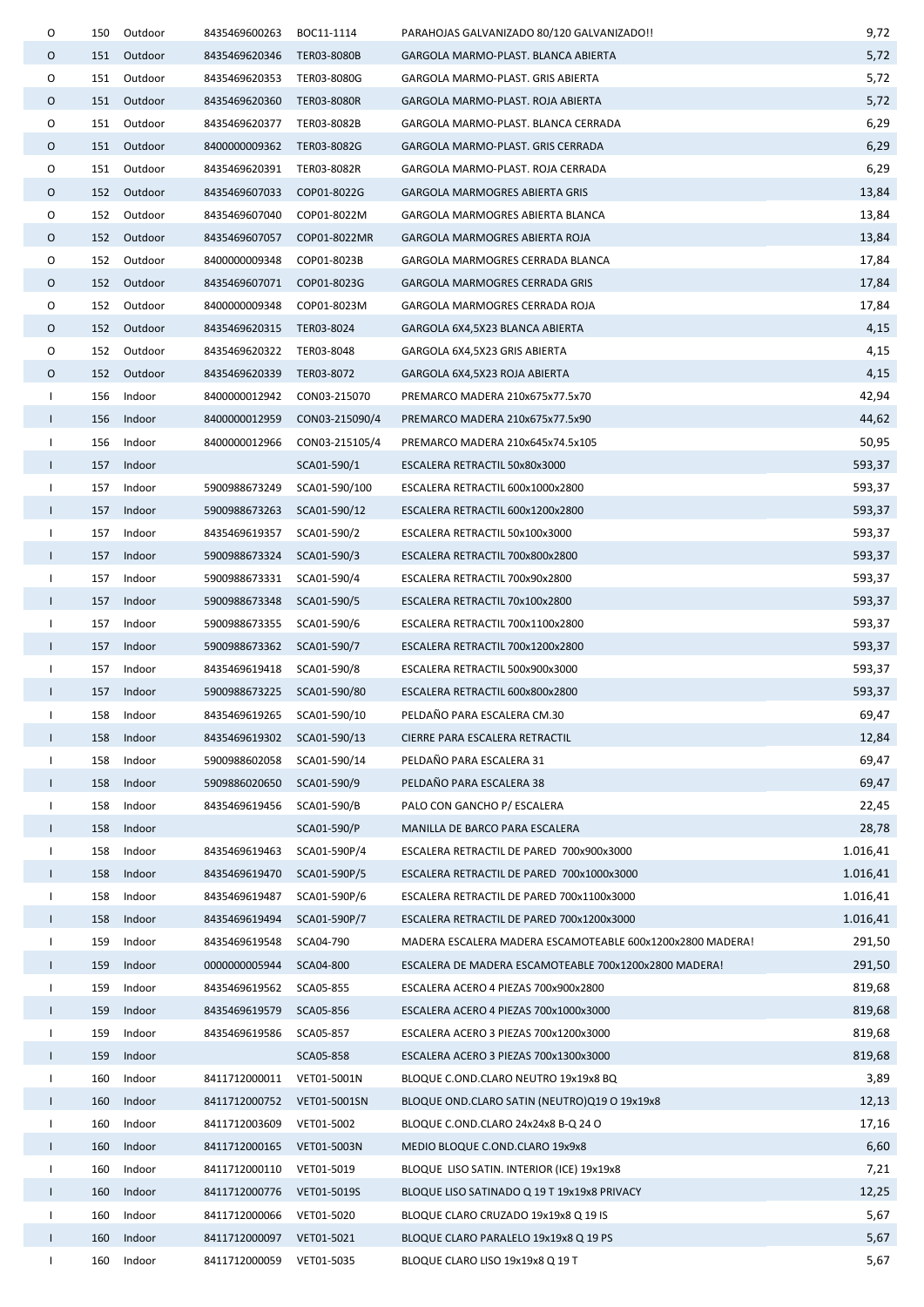| $\mathbf{L}$ |                     | 161 Indoor | 8411712000295             | VET01-5014N    | BLOQUE C.OND.BRONCE (AVANA) 19X19X8                        | 8,16   |
|--------------|---------------------|------------|---------------------------|----------------|------------------------------------------------------------|--------|
| $\mathbf{L}$ | 161                 | Indoor     | 8411712001155 VET01-5015  |                | BLOQUE C.OND.TURQUESA 19x19x8 (Turchese)                   | 8,16   |
| $\mathbf{L}$ |                     | 161 Indoor | 8411712000233 VET01-5016N |                | BLOQUE C.OND.AZUL (AZZURRO) 19x19x8                        | 8,16   |
| $\mathbf{L}$ | 161                 | Indoor     | 8411712000257             | VET01-5017N    | BLOQUE C.OND. ROSA (CIPRIA) 19x19x8                        | 8,16   |
| T.           |                     | 161 Indoor | 8411712000271 VET01-5018  |                | BLOQUE C.OND. GRIS (LONDRA) 19x19x8                        | 8,16   |
| $\mathbf{L}$ |                     | 161 Indoor | 8411712000318 VET01-5026N |                | BLOQUE C.OND.VERDE (LIME) 19x19x8                          | 8,16   |
|              | $\mathbf{L}$        | 162 Indoor | 8411712001964 VET01-5047  |                | BLOQUE OND.REFLEJO AMATISTA 19x19x8                        | 7,06   |
| $\mathbf{L}$ | 162                 | Indoor     | 8411712001988             | VET01-5048     | BLOQUE OND.REFLEJO ANTRACITA 19x19x8                       | 7,06   |
| $\mathbf{L}$ | 162                 | Indoor     | 8411712002008             | VET01-5050     | BLOQUE OND.REFLEJO NARANJA 19x19x8                         | 7,06   |
| $\mathbf{L}$ |                     | 162 Indoor | 8411712001940 VET01-5051  |                | BLOQUE OND.REFLEJO ORO 19x19x8                             | 7,06   |
| T.           | 162                 | Indoor     | 8411712002060             | VET01-5052     | BLOQUE OND.REFLEJO ROJO 19x19x8                            | 7,06   |
| $\mathbf{L}$ | 162                 | Indoor     | 8411712001926             | VET01-5053     | BLOQUE OND.REFLEJO VERDE 19x19x8                           | 7,06   |
| $\mathbf{L}$ | 163                 | Indoor     |                           | VET01-5005A    | PERFIL-TERMINAL P/BLOQUE VIDRIO AMATISTA 19x8 (NUEVO)      | 16,08  |
| $\mathbf{L}$ | 163                 | Indoor     | 8411712003166             | VET01-5005B    | PERFIL-TERMINAL P/BLOQUE VIDRIO BLANCO 19x8 (NUEVO)        | 16,08  |
|              | $\mathbf{L}$        | 163 Indoor |                           | VET01-5005AN   | PERFIL-TERMINAL P/BLOQUE VIDRIO ANTRACITA 19x8 (NUEVO)     | 16,08  |
| $\mathbf{L}$ | 163                 | Indoor     |                           | VET01-5005C    | PERFIL-TERMINAL P/BLOQUE VIDRIO CARIBE 19x8 (NUEVO)        | 16,08  |
| $\mathbf{L}$ | 163                 | Indoor     |                           | VET01-5005I    | PERFIL-TERMINAL P/BLOQUE VIDRIO INDIGO 19x8 (NUEVO)        | 16,08  |
| $\mathbf{L}$ | 163                 | Indoor     | 8411712003302             | VET01-5005V    | PERFIL-TERMINAL P/BLOQUE VIDRIO VERDE 19x8 (NUEVO)         | 16,08  |
| $\mathbf{L}$ | 163                 | Indoor     |                           | VET01-5005R    | PERFIL-TERMINAL P/BLOQUE VIDRIO ROJO 19x8 (NUEVO)          | 16,08  |
| $\mathbf{L}$ | 163                 | Indoor     |                           | VET01-5005RC   | PERFIL-TERMINAL P/BLOQUE VIDRIO ROSA CUARZO 19x8 (NUEVO)   | 16,08  |
| $\mathbf{L}$ |                     | 163 Indoor |                           | VET01-5005VI   | PERFIL-TERMINAL P/BLOQUE VIDRIO VIOLETA 19x8 (NUEVO)       | 16,08  |
| $\mathbf{L}$ | 163                 | Indoor     |                           | VET01-5005NA   | PERFIL-TERMINAL P/BLOQUE VIDRIO NARANJA 19x8 (NUEVO)       | 16,08  |
| T.           |                     | 163 Indoor |                           | VET01-5005P    | PERFIL-TERMINAL P/BLOQUE VIDRIO POLINESIA 19x8 (NUEVO)     | 16,08  |
| $\mathbf{L}$ |                     | 163 Indoor |                           | VET01-5005O    | PERFIL-TERMINAL P/BLOQUE VIDRIO ORO 19x8 (NUEVO)           | 16,08  |
| T.           | 163                 | Indoor     | 8411712000615 VET01-5005N |                | PERFIL-TERMINAL P/BLOQUE VIDRIO NEGRO 19x8 (NUEVO)         | 16,08  |
| $\mathbf{L}$ | 164                 | Indoor     | 8435469620957             | TER05-5013     | DISTANCIADOR BLOQUE DE CRISTAL                             | 0,28   |
| $\mathbf{L}$ | 164                 | Indoor     | 8435469624887             | VET01-5023     | VENTANILLA PARA 1 BLOQUE 19x19x8                           | 83,42  |
| $\mathbf{L}$ |                     | 164 Indoor | 8435469624894             | VET01-5024     | VENTANILLA PARA 2 BLOQUES 19x39x8                          | 99,11  |
| $\mathbf{L}$ | 164                 | Indoor     | 8435469624900             | VET01-5025     | VENTANILLA PARA 4 BLOQUES 39x39x8                          | 190,27 |
| $\mathbf{L}$ |                     | 164 Indoor | 8435469625594 VET09-5035  |                | DAKO-LL SUPER ADHESIVO DE VIDRIO (25 KG. SACO)             | 0,80   |
|              |                     | 165 Indoor | 8400000012553 VET01-0380  |                | VARILLA GALVANIZADA LISA MM. 0,4 x 2 Mt.                   | 1,38   |
| $\mathbf{L}$ | 166                 | Indoor     | 8058340180250             | TER04-4400     | CILINDRO QUICK LEVEL+ PLATO (blister 50 pz)                | 26,40  |
|              | $\mathbf{L}$<br>166 | Indoor     | 8058340180267             | TER04-4401     | ELEMENTO BASE TORNILLO QUICK LEVEL 1 mm (blister 100 pz)   | 8,86   |
| T.           | 166                 | Indoor     | 8058340183183             | TER04-44015    | ELEMENTO BASE TORNILLO QUICK LEVEL 1,5 mm (blister 100 pz) | 8,86   |
| Τ.           | 166                 | Indoor     | 8058340180274             | TER04-4402     | ELEMENTO BASE TORNILLO QUICK LEVEL 2 mm (blister 100 pz)   | 8,86   |
| $\mathbf{L}$ | 166                 | Indoor     | 8058340180281             | TER04-4403     | ELEMENTO BASE TORNILLO QUICK LEVEL 3 mm (blister 100 pz)   | 8,86   |
| $\mathbf{I}$ | 167                 | Indoor     | 8051414299216             | TER04-4209B100 | CUÑA NIVELANTE TWO LEVEL (blíster 100 pz)                  | 13,75  |
| $\mathbf{L}$ | 167                 | Indoor     | 8058340186603             | TER04-4209EB05 | ELEMENTO DE BASE 0,5 MM (A PERDER) (blíster 250 pz)        | 25,76  |
| $\mathbf{L}$ | 167                 | Indoor     | 8058340186610             | TER04-4209EB1  | ELEMENTO DE BASE 1 MM (A PERDER) (blíster 250 pz)          | 25,76  |
| $\mathbf{L}$ | 167                 | Indoor     | 8058340186627             | TER04-4209EB15 | ELEMENTO DE BASE 1,5 MM (A PERDER) (blíster 250 pz)        | 25,76  |
| T.           | 167                 | Indoor     | 8058340186634             | TER04-4209EB2  | ELEMENTO DE BASE 2 MM (A PERDER) (blíster 250 pz)          | 25,76  |
| $\mathbf{L}$ | 167                 | Indoor     |                           | TER04-4209EB25 | ELEMENTO DE BASE 2,5 MM (A PERDER) (blister 250 pz)        | 25,76  |
| $\mathbf{L}$ | 167                 | Indoor     | 8058340186641             | TER04-4209EB3  | ELEMENTO DE BASE 3 MM (A PERDER) (blíster 250 pz)          | 25,76  |
| $\mathbf{L}$ | 167                 | Indoor     |                           | TER04-4209EB4  | ELEMENTO DE BASE 4 MM (A PERDER) (blíster 250 pz)          | 25,76  |
| T.           | 167                 | Indoor     |                           | TER04-4209EB5  | ELEMENTO DE BASE 5 MM (A PERDER) (blíster 250 pz)          | 25,76  |
| $\mathbf{L}$ | 167                 | Indoor     | 8051414299599             | TER04-4209M    | PINZA METALICA PARA CUÑA TWO LEVEL METALICA                | 32,77  |
| $\mathbf{L}$ | 167                 | Indoor     | 8400000014113             | TER04-4209P    | PINZA PLASTICA PARA CUÑA DE PAVIMENTO                      | 22,00  |
| $\mathbf{L}$ | 167                 | Indoor     |                           | TER04-4209PA   | PINZA PLASTICA PARA CUÑA DE PAVIMENTO AZUL                 | 22,00  |
| T.           | 167                 | Indoor     | 8058340185002             | TER04-4209S05  | CUBO KIT TWO LEVEL 0,5 mm. (100 pz)                        | 56,55  |
| $\mathbf{L}$ | 167                 | Indoor     | 8058340186542             | TER04-4209S1   | CUBO KIT TWO LEVEL 1 mm. (100 pz)                          | 56,55  |
| $\mathbf{L}$ | 167                 | Indoor     | 8058340184043             | TER04-4209S15  | CUBO KIT TWO LEVEL 1,5 mm. (100 pz)                        | 56,55  |
| $\mathbf{L}$ | 167                 | Indoor     | 8058340186566             | TER04-4209S2   | CUBO KIT TWO LEVEL 2 mm. (100 pz)                          | 56,55  |
| $\mathbf{L}$ | 167                 | Indoor     | 8435469631250             | TER04-4210EB1  | ELEMENTO A PERDER 1 MM (MARMOL ALTO) (4209L1) (50 ud)      | 7,43   |
| $\mathbf{I}$ | 167                 | Indoor     | 8435469631267             | TER04-4210EB2  | ELEMENTO A PERDER 2 MM (MARMOL ALTO) (4209L2) (50 ud)      | 7,43   |
| $\mathbf{L}$ | 167                 | Indoor     |                           | TER04-4210EB3  | ELEMENTO A PERDER 3 MM (MARMOL ALTO) (4209L3) (50 ud)      | 7,43   |
|              |                     |            |                           |                |                                                            |        |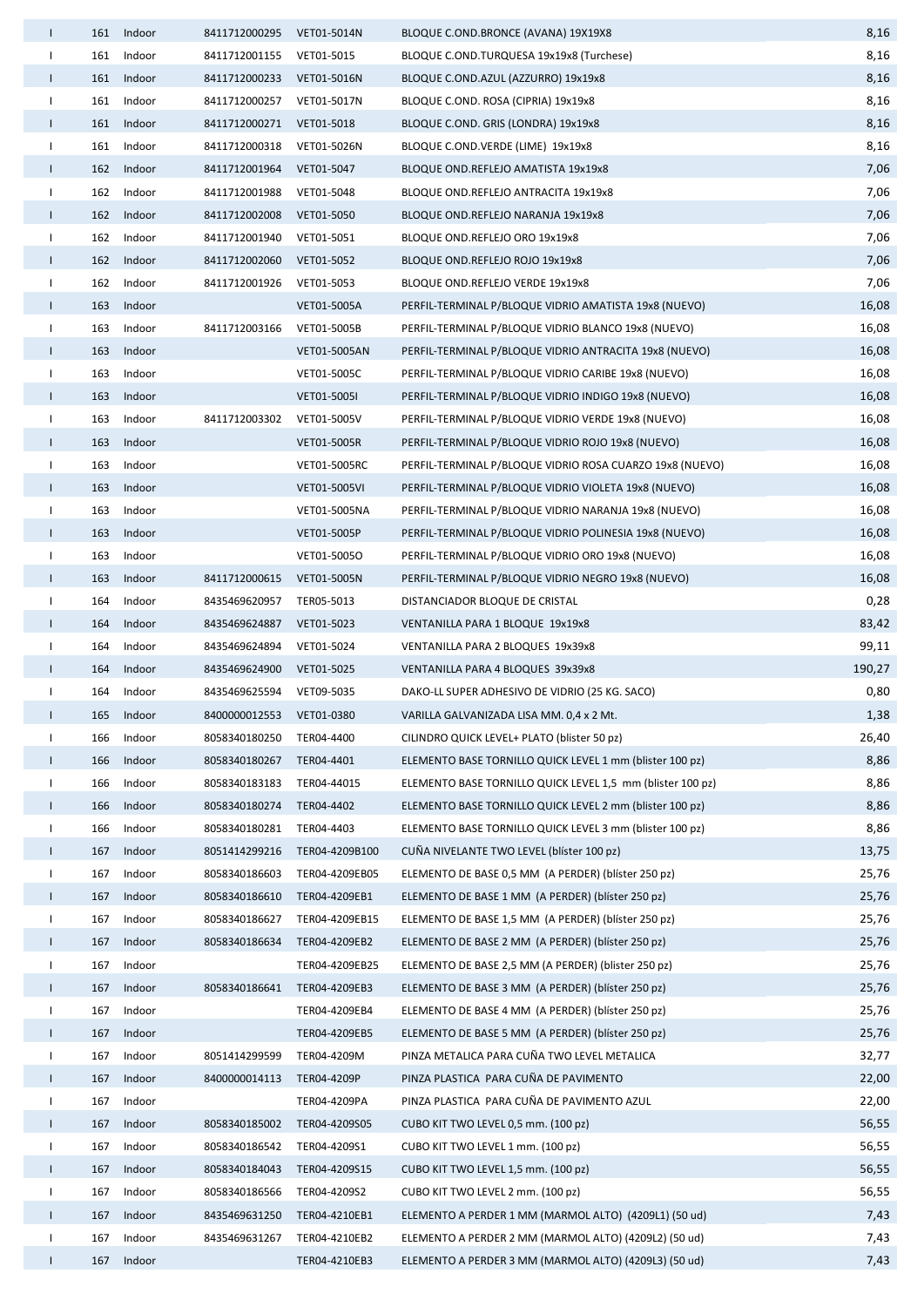| Τ.           | 167 | Indoor     |                           | TER04-4210EB5 | ELEMENTO A PERDER 5 MM (MARMOL ALTO) (4209L5) (50 ud) | 7,43  |
|--------------|-----|------------|---------------------------|---------------|-------------------------------------------------------|-------|
| $\mathbf{I}$ | 168 | Indoor     |                           | TER04-4405    | PENTA-CRUCETA MULTIUSO (bolsa 200 pz)                 | 16,28 |
| Τ.           | 168 | Indoor     |                           | TER04-4406    | CUBO CRUCETA PENTA MULTIUSO (cubo 600 ud)             | 62,15 |
| L            | 169 | Indoor     | 8051414295430             | TER04-1200    | CRUCETAS EN CRUZ DE 10 MM                             | 5,06  |
| Τ.           | 169 | Indoor     | 8400000012423 TER04-1201  |               | SEPARADORES EN T 10 MM.                               | 4,40  |
| $\mathbf{I}$ | 169 | Indoor     | 8051414295447 TER04-1201X |               | CRUCETAS EN CRUZ 1 MM                                 | 3,15  |
| $\mathbf{I}$ | 169 | Indoor     | 8051414295515 TER04-1202T |               | SEPARADORES EN T MM. 2                                | 3,15  |
| $\mathbf{I}$ | 169 | Indoor     | 8051414295454             | TER04-1202X   | CRUCETAS EN CRUZ 2 MM.                                | 3,15  |
| $\mathbf{I}$ | 169 | Indoor     | 8051414295461 TER04-1203  |               | CRUCETAS EN CRUZ 3 MM.                                | 3,15  |
| $\mathbf{I}$ | 169 | Indoor     | 8400000012386             | TER04-1204    | SEPARADORES EN T MM. 3                                | 3,15  |
| Τ.           | 169 | Indoor     | 8034073109171 TER04-1204T |               | SEPARADORES EN T MM. 4                                | 3,15  |
| $\mathbf{I}$ | 169 | Indoor     | 8051414295478 TER04-1204X |               | CRUCETAS EN CRUZ 4 MM.                                | 3,15  |
| Т.           | 169 | Indoor     | 8051414295485             | TER04-1205    | CRUCETAS EN CRUZ 5 MM.                                | 3,15  |
| $\mathbf{I}$ | 169 | Indoor     | 8400000012409 TER04-1205T |               | SEPARADORES EN T MM. 5                                | 3,15  |
| $\mathbf{I}$ | 169 | Indoor     | 8051414295492 TER04-1207  |               | CRUCETAS EN CRUZ 7 MM                                 | 4,25  |
| $\mathbf{I}$ | 169 | Indoor     | 8051414295553 TER04-1208  |               | SEPARADORES EN T MM. 7                                | 4,25  |
| $\mathbf{I}$ | 169 | Indoor     | 8058340185064             | TER04-1209    | CUÑA DE 0 MM.A 5 MM (Bolsas 200 pz)                   | 3,17  |
| $\mathsf{I}$ | 170 | Indoor     | 8435133661606             | PRO07-1808B   | PERFIL AZULEJO BLANCO 8MM TIRA 2,6                    | 1,80  |
| $\mathbf{I}$ | 170 | Indoor     | 8435469629868             | PRO07-1809    | PERFIL AZULEJO NEGRO 11,5 MM TIRA 2.6                 | 1,80  |
| $\mathbf{I}$ | 170 | Indoor     | 8435469614819             | PRO07-1810    | PERFIL AZULEJO BLANCO 11,5 MM TIRA 2.6                | 1,80  |
| Τ.           | 170 | Indoor     | 8435133661620             | PRO07-1811    | PERFIL AZULEJO BEIG 11,5 MM TIRA 2.6                  | 1,80  |
| L            | 170 | Indoor     | 8435133661613             | PRO07-1812    | PERFIL AZULEJO GRIS.11,5MM TIRA 2.6                   | 1,80  |
| $\mathbf{I}$ | 170 | Indoor     | 8435469614864             | PRO07-1813    | PERFIL AZULEJO ROSA.11,5MM TIRA 2.6                   | 1,80  |
| $\mathbf{I}$ |     | 170 Indoor | 8435469614871             | PRO07-1814    | PERFIL AZULEJO VERDE.11,5MM TIRA 2.6                  | 1,80  |
| $\mathbf{I}$ | 170 | Indoor     | 8435469614888             | PRO07-1816    | PERFIL AZULEJO ARENA 11,5MM TIRA 2.6                  | 1,80  |
| $\mathbf{I}$ | 170 | Indoor     | 8435469614925             | PRO07-1817    | PERFIL AZULEJO MARFIL 11,5MM TIRA 2.6                 | 1,80  |
| Τ.           | 170 | Indoor     | 8435469614949             | PRO07-1818    | PERFIL AZULEJO CARAMELO.11,5MM TIRA 2.6               | 1,80  |
| $\mathbf{I}$ | 170 | Indoor     | 8435469629851             | PRO07-1819    | PERFIL AZULEJO MARRON 11,5MM TIRA 2.6                 | 1,80  |
| Τ.           | 171 | Indoor     | 8435469629899             | PRO07-1870A   | LISTELO PVC CREMA C/2 JUNTAS 10x10x2700               | 6,14  |
| $\mathbf{I}$ |     | 171 Indoor | 8435469629875             | PRO07-1870B   | LISTELO PVC BLANCO C/2 JUNTAS 10x10x2700              | 6,14  |
|              |     | 171 Indoor | 8435469630031             | PRO07-1870BB  | LISTELO PVC BEIGE CLARO C/2 JUNTAS 10x10x2700         | 6,14  |
| $\mathbf{L}$ |     | 171 Indoor | 8435469630017             | PRO07-1870BG  | LISTELO PVC BEIGE C/2 JUNTAS 10x10x2700               | 6,14  |
| $\mathbf{L}$ | 171 | Indoor     | 8435469629912             | PRO07-1870C   | LISTELO PVC CREMA CLARO C/2 JUNTAS 10x10x2700         | 6,14  |
| $\mathbf{I}$ | 171 | Indoor     | 8435469629974             | PRO07-1870GA  | LISTELO PVC GRIS OSCURO C/2 JUNTAS 10x10x2700         | 6,14  |
| $\mathbf{I}$ |     | 171 Indoor | 8435469629936             | PRO07-1870GL  | LISTELO PVC GRIS CLARO C/2 JUNTAS 10x10x2700          | 6,14  |
| $\mathbf{I}$ | 171 | Indoor     | 8435469629950             | PRO07-1870GP  | LISTELO PVC GRIS C/2 JUNTAS 10x10x2700                | 6,14  |
| $\mathbf{I}$ | 171 | Indoor     | 8435469629998             | PRO07-1870M   | LISTELO PVC MARRON C/2 JUNTAS 10x10x2700              | 6,14  |
| Τ.           | 171 | Indoor     | 8435469629905             | PRO07-1875A   | LISTELO PVC CREMA 12,5x12,5x2700                      | 6,95  |
| $\mathbf{I}$ | 171 | Indoor     | 8435469629882             | PRO07-1875B   | LISTELO PVC BLANCO 12,5x12,5x2700                     | 6,95  |
| $\mathbf{L}$ |     | 171 Indoor | 8435469630048             | PRO07-1875BB  | LISTELO PVC BEIGE CLARO 12,5x12,5x2700                | 6,95  |
| $\mathbf{I}$ | 171 | Indoor     | 8435469630024             | PRO07-1875BG  | LISTELO PVC BEIGE 12,5x12,5x2700                      | 6,95  |
| $\mathbf{I}$ |     | 171 Indoor | 8435469629929             | PRO07-1875C   | LISTELO PVC CREMA CLARO 12,5x12,5x2700                | 6,95  |
| $\mathbf{I}$ | 171 | Indoor     | 8435469629981             | PRO07-1875GA  | LISTELO PVC GRIS OSCURO 12,5x12,5x2700                | 6,95  |
| $\mathbf{I}$ |     | 171 Indoor | 8435469629943             | PRO07-1875GL  | LISTELO PVC GRIS CLARO 12,5x12,5x2700                 | 6,95  |
| $\mathbf{I}$ | 171 | Indoor     | 8435469629967             | PRO07-1875GP  | LISTELO PVC GRIS 12,5x12,5x2700                       | 6,95  |
| $\mathbf{L}$ |     | 171 Indoor | 8435469630000             | PRO07-1875M   | LISTELO PVC MARRON 12,5x12,5x2700                     | 6,95  |
| $\mathbf{I}$ | 172 | Indoor     | 8435469632356             | PRO07-1840A   | PELDAÑO FIBRA RUSTICA ARENA 2500x45x10                | 48,57 |
| $\mathbf{L}$ | 172 | Indoor     | 8435469632363             | PRO07-1840BE  | PELDAÑO FIBRA RUSTICA BEIGE 2500x45x10                | 48,57 |
| $\mathbf{I}$ |     | 172 Indoor | 8435469632370             | PRO07-1840C   | PELDAÑO FIBRA RUSTICA CREMA 2500x45x10                | 48,57 |
| $\mathbf{L}$ | 172 | Indoor     | 8435469632387             | PRO07-1840CA  | PELDAÑO FIBRA RUSTICA CARAMELO 2500x45x10             | 48,57 |
| $\mathbf{I}$ | 172 | Indoor     | 8435469632394             | PRO07-1840CH  | PELDAÑO FIBRA RUSTICA CHAMPAGNE 2500x45x10            | 48,57 |
| $\mathbf{I}$ | 172 | Indoor     | 8435469632400             | PRO07-1840G   | PELDAÑO FIBRA RUSTICA GRIS 2500x45x10                 | 48,57 |
| $\mathbf{I}$ | 172 | Indoor     | 8435469632417             | PRO07-1840M   | PELDAÑO FIBRA RUSTICA MARRÓN 2500x45x10               | 48,57 |
| $\mathbf{I}$ | 172 | Indoor     | 8435469632424             | PRO07-1840T   | PELDAÑO FIBRA RUSTICA TEJA 2500x45x10                 | 48,57 |
| J.           | 173 | Indoor     | 8435469614956             | PRO07-1820A   | PERFIL FIBRA RUSTICA ARENA 10 MM Tira 2.6             | 7,15  |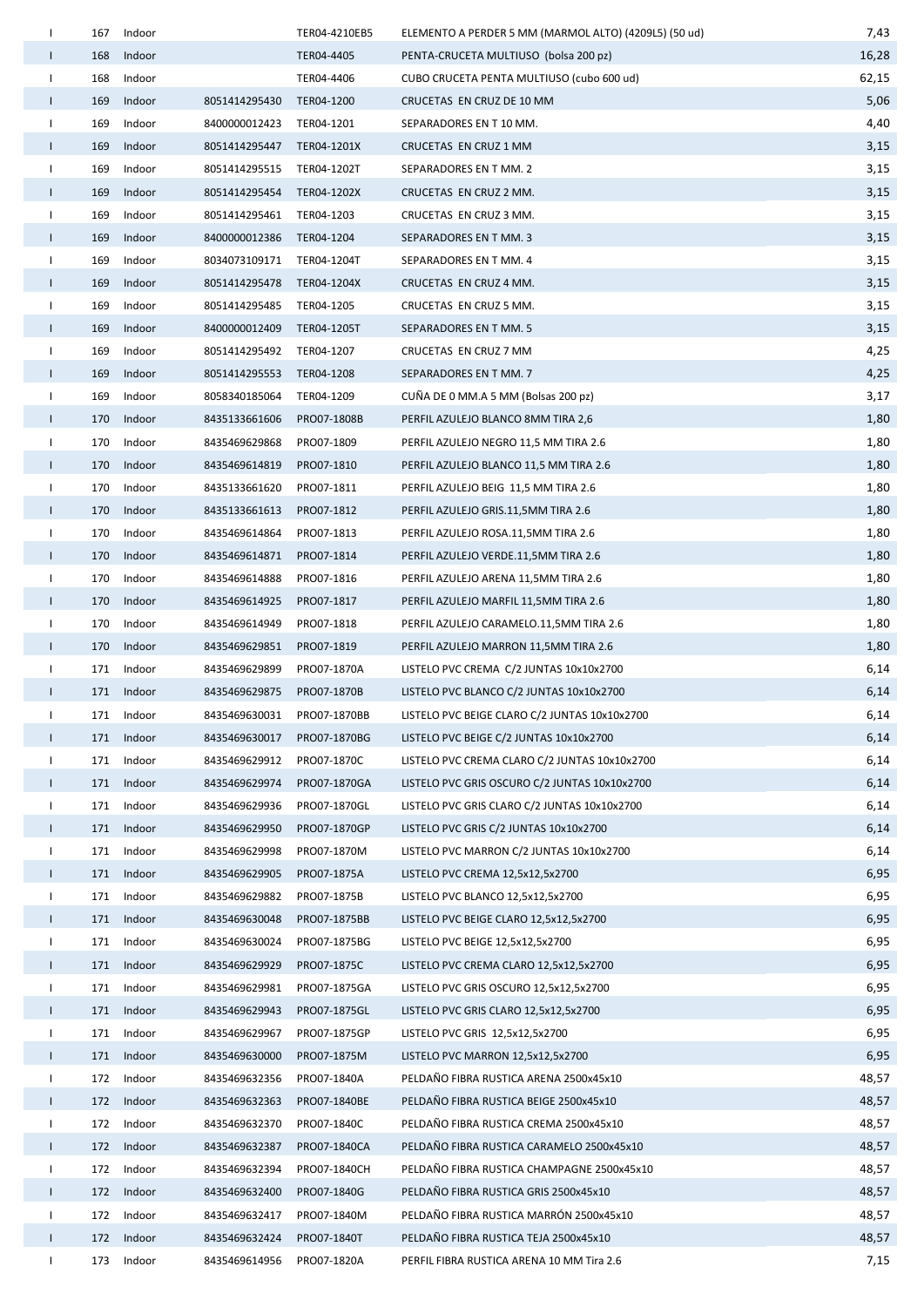| $\mathbf{L}$ |     | 173 Indoor | 8435469614963 | PRO07-1820B    | PERFIL FIBRA RUSTICA BEIGE 10 MM Tira 2.6     | 7,15  |
|--------------|-----|------------|---------------|----------------|-----------------------------------------------|-------|
| $\mathbf{L}$ | 173 | Indoor     | 8435469614970 | PRO07-1820C    | PERFIL FIBRA RUSTICA CREMA 10 MM Tira 2.6     | 7,15  |
| $\mathbf{L}$ |     | 173 Indoor | 8435469614987 | PRO07-1820CA   | PERFIL FIBRA RUSTICA CARAMELO 10 MM Tira 2.6  | 7,15  |
| $\mathbf{L}$ | 173 | Indoor     | 8435469614994 | PRO07-1820CH   | PERFIL FIBRA RUSTICA CHAMPAGNE 10 MM Tira 2.6 | 7,15  |
| $\mathbf{L}$ |     | 173 Indoor | 8435469615007 | PRO07-1820G    | PERFIL FIBRA RUSTICA GRIS 10 MM Tira 2.6      | 7,15  |
| $\mathbf{L}$ | 173 | Indoor     | 8435469615014 | PRO07-1820M    | PERFIL FIBRA RUSTICA MARRON 10 MM Tira 2.6    | 7,15  |
| $\mathbf{L}$ |     | 173 Indoor | 8435469615021 | PRO07-1820T    | PERFIL FIBRA RUSTICA TEJA 10 MM Tira 2.6      | 7,15  |
| $\mathbf{L}$ | 173 | Indoor     | 8435469615038 | PRO07-1830A    | LISTELO FIBRA RUSTICA ARENA 2,6x12x10         | 7,98  |
| $\mathbf{L}$ |     | 173 Indoor | 8435469615045 | PRO07-1830B    | LISTELO FIBRA RUSTICA BEIGE 2,6x12x10         | 7,98  |
| $\mathbf{L}$ |     | 173 Indoor | 8051414293917 | PRO07-1830C    | LISTELO FIBRA RUSTICA CREMA 2,6x12x10         | 7,98  |
| T.           |     | 173 Indoor | 8435469615069 | PRO07-1830CA   | LISTELO FIBRA RUSTICA CARAMELO 2,6x12x10      | 7,98  |
| $\mathbf{L}$ |     | 173 Indoor | 8435469615076 | PRO07-1830CH   | LISTELO FIBRA RUSTICA CHAMPAGNE 2,6x12x10     | 7,98  |
| $\mathbf{L}$ | 173 | Indoor     | 8435469615083 | PRO07-1830G    | LISTELO FIBRA RUSTICA GRIS 2,6x12x10          | 7,98  |
| $\mathbf{L}$ |     | 173 Indoor | 8435469615090 | PRO07-1830M    | LISTELO FIBRA RUSTICA MARRON 2,6x12x10        | 7,98  |
| $\mathbf{L}$ | 173 | Indoor     | 8435469615106 | PRO07-1830T    | LISTELO FIBRA RUSTICA TEJA 2,6x12x10          | 7,98  |
| $\mathbf{L}$ |     | 174 Indoor |               | PRO20-0817LD   | LISTELO ALUMINIO LED 08x17x2500               | 25,63 |
| T.           |     | 174 Indoor |               | PRO20-0908LD   | LISTELO ALUMINIO LED 09x08x2500               | 21,84 |
| $\mathbf{L}$ |     | 174 Indoor |               | PRO20-1419LD   | LISTELO ALUMINIO LED 14x19x2500               | 27,67 |
| $\mathbf{L}$ |     | 174 Indoor |               | PRO20-1524LD   | LISTELO ALUMINIO LED 15x24x2500               | 23,43 |
| $\mathbf{L}$ | 175 | Indoor     |               | PRO20-1212LD   | ESQUINAS ALUMINIO PARA LED 12x12x2500         | 29,87 |
| $\mathbf{L}$ |     | 175 Indoor |               | PRO20-1818D    | ANGULO ALUMINIO PARA LED 18x18x2500           | 41,47 |
| $\mathbf{L}$ | 176 | Indoor     |               | PRO20-3045NE   | PELDAÑO EXTERIOR LED NEGRO                    | 52,14 |
| $\mathbf{L}$ |     | 176 Indoor |               | PRO20-3045PL   | PELDAÑO EXTERIOR LED PLATA                    | 52,14 |
| $\mathbf{L}$ | 177 | Indoor     |               | PRO20-2125PL   | PELDAÑO INTERIOR LED PLATA                    | 50,44 |
| $\mathbf{L}$ |     | 177 Indoor |               | PRO20-2125NE   | PELDAÑO INTERIOR LED NEGRO                    | 50,44 |
| $\mathbf{L}$ |     | 178 Indoor |               | PRO20-1210MA   | LISTELO ARENA MARFIL 12x10x2600               | 14,19 |
| $\mathbf{L}$ |     | 178 Indoor |               | PRO20-1210MU   | LISTELO ARENA GRIS 12x10x2600                 | 14,19 |
| $\mathbf{L}$ |     | 178 Indoor |               | PRO20-1210GP   | LISTELO ARENA GRIS PERLA 12x10x2600           | 14,19 |
| $\mathbf{L}$ | 178 | Indoor     |               | PRO20-1210GM   | LISTELO ARENA GRIS OSCURO 12x10x2600          | 14,19 |
| $\mathbf{L}$ |     | 178 Indoor |               | PRO20-1210AM   | LISTELO ARENA MARRÓN 12x10x2600               | 14,19 |
|              |     | 178 Indoor |               | PRO20-1210AB   | LISTELO ARENA BLANCO 12x10x2600               | 14,19 |
| $\mathbf{L}$ | 178 | Indoor     |               | PRO20-1225MA   | PERFIL "L" ARENA MARFIL 12x25x2600            | 14,19 |
| $\mathbf{L}$ | 178 | Indoor     |               | PRO20-1225MU   | PERFIL "L" ARENA GRIS 12x25x2600              | 14,19 |
| $\mathbf{L}$ | 178 | Indoor     |               | PRO20-1225GP   | PERFIL "L" ARENA GRIS PERLA 12x25x2600        | 14,19 |
| $\mathbf{L}$ | 178 | Indoor     |               | PRO20-1225GM   | PERFIL "L" ARENA GRIS OSCURO 12x25x2600       | 14,19 |
| $\mathbf{L}$ | 178 | Indoor     |               | PRO20-1225AM   | PERFIL "L" ARENA MARRÓN 12x25x2600            | 14,19 |
| $\mathbf{L}$ | 178 | Indoor     |               | PRO20-1225AB   | PERFIL "L" ARENA BLANCO 12x25x2600            | 14,19 |
| $\mathbf{L}$ | 178 | Indoor     |               | PRO20-2021ARMA | PERFIL CURVO ARENA MARFIL 10,5x25x2600        | 14,19 |
| $\mathbf{L}$ | 178 | Indoor     |               | PRO20-2021ARMU | PERFIL CURVO ARENA GRIS 10,5x25x2600          | 14,19 |
| $\mathbf{L}$ | 178 | Indoor     |               | PRO20-2021ARGP | PERFIL CURVO ARENA GRIS PERLA 10,5x25x2600    | 14,19 |
| $\mathbf{L}$ | 178 | Indoor     |               | PRO20-2021ARGM | PERFIL CURVO ARENA GRIS OSCURO 10,5x25x2600   | 14,19 |
| $\mathbf{L}$ | 178 | Indoor     |               | PRO20-2021ARMM | PERFIL CURVO ARENA MARRÓN 10,5x25x2600        | 14,19 |
| $\mathbf{L}$ | 178 | Indoor     |               | PRO20-2021ARBL | PERFIL CURVO ARENA BLANCO 10,5x25x2600        | 14,19 |
| $\mathbf{I}$ | 179 | Indoor     |               | PRO20-0730HA   | PERFIL "U" AL. MADERA HAYA 07x30x2600         | 15,18 |
| $\mathbf{L}$ | 179 | Indoor     |               | PRO20-0730NO   | PERFIL "U" AL. MADERA NOGAL 07x30x2600        | 15,18 |
| $\mathbf{L}$ | 179 | Indoor     |               | PRO20-0730RO   | PERFIL "U" AL. MADERA ROBLE 07x30x2600        | 15,18 |
| T.           | 179 | Indoor     |               | PRO20-1210HA   | LISTELO ALUMINIO MADERA HAYA 12x10x2600       | 14,47 |
| $\mathbf{L}$ | 179 | Indoor     |               | PRO20-1210NO   | LISTELO ALUMINIO MADERA NOGAL 12x10x2600      | 14,47 |
| $\mathbf{L}$ | 179 | Indoor     |               | PRO20-1210RO   | LISTELO ALUMINIO MADERA ROBLE 12x10x2600      | 14,47 |
| $\mathbf{L}$ | 180 | Indoor     | 8435469615465 | PRO08-5763BB   | LISTELO ALUM.BLANCO CUADRADO 10x10x2,60       | 12,93 |
| $\mathbf{L}$ | 180 | Indoor     | 8034073101632 | PRO20-2027L    | PERFIL AL.LISTELO CUADRADO BRILLO 2,6x12 mm   | 12,79 |
| $\mathbf{I}$ | 180 | Indoor     | 8034073101649 | PRO20-2027S    | PERFIL AL.LISTELO CUADRADO SATIN. 2,6x12 mm   | 12,79 |
| $\mathbf{L}$ | 180 | Indoor     |               | PRO20-2027N    | PERFIL AL.LISTELO CUADRADO NEGRO 2,6x12 mm    | 12,16 |
| $\mathbf{L}$ | 180 | Indoor     |               | PRO20-2027XL   | PERFIL AL.LISTELO CUADRADO BRILLO 2,6x15 mm   | 14,19 |
|              | 180 | Indoor     |               | PRO20-2027XS   | PERFIL AL.LISTELO CUADRADO SATIN. 2,6x15 mm   | 14,19 |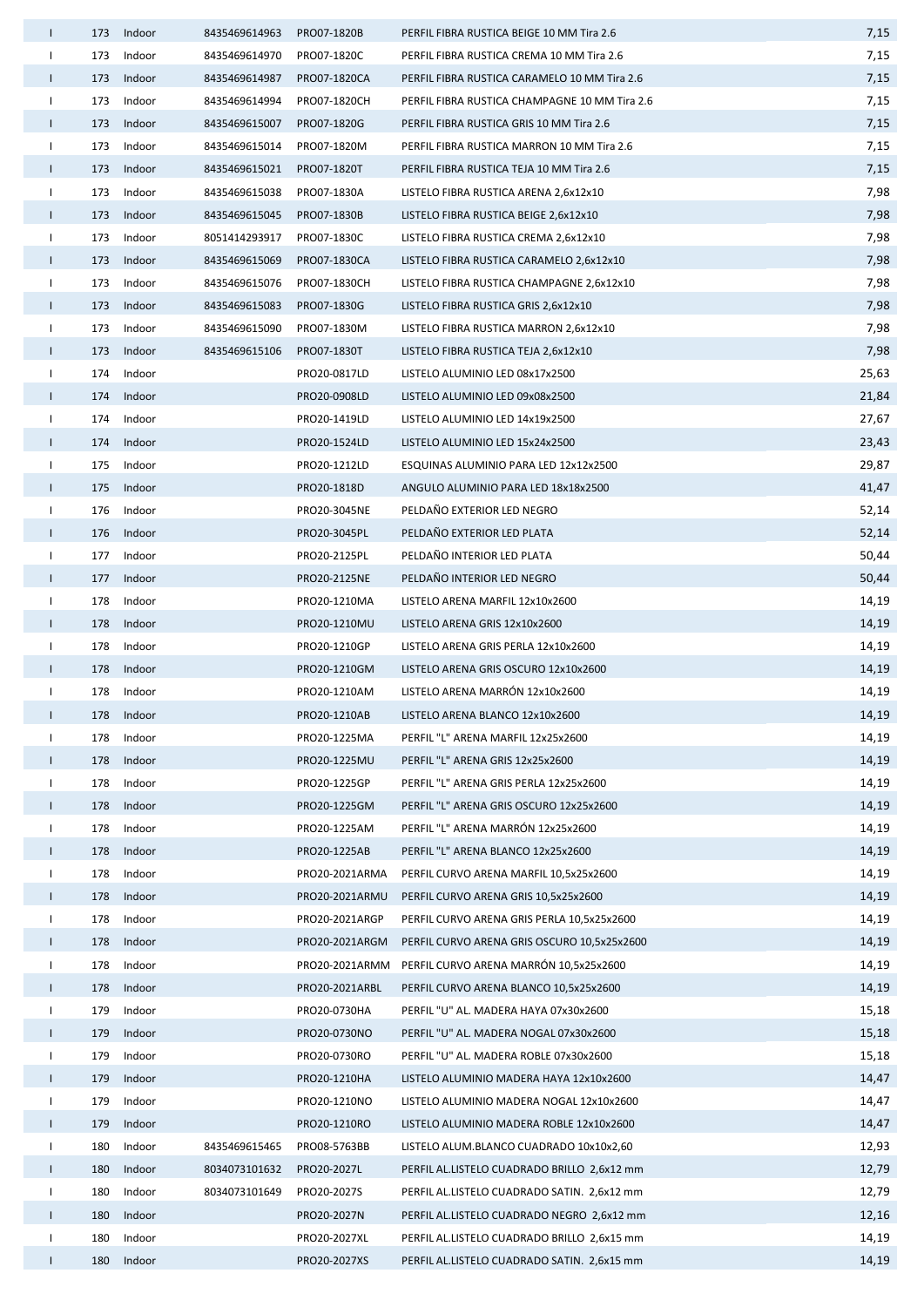| $\mathbf{I}$             | 180 | Indoor     | 8034073101656 | PRO20-2028L  | PERFIL AL.LISTELO CUADRADO BRILLO 2,6x14 mm    | 14,03 |
|--------------------------|-----|------------|---------------|--------------|------------------------------------------------|-------|
| $\mathbf{L}$             | 180 | Indoor     | 8034073101663 | PRO20-2028S  | PERFIL AL.LISTELO CUADRADO SATIN. 2,6x14 mm    | 14,03 |
| $\mathbf{I}$             | 180 | Indoor     |               | PRO20-2037L  | LISTELO ALUMINIO BRILLO 12x5x2600 mm           | 12,21 |
| $\mathbf{I}$             | 180 | Indoor     |               | PRO20-2037S  | LISTELO ALUMINIO MATE 12x5x2600 mm             | 11,99 |
| Τ.                       | 181 | Indoor     | 8435469615205 | PRO08-3900C  | PERFIL ALUM. PLATA CEPILLADO 2,6 x 10,5 MM     | 12,43 |
| $\mathbf{I}$             |     | 181 Indoor | 8435469615656 | PRO10-1930   | PERFIL ALUMINIO BLANCO H.11 x 2600             | 12,67 |
| $\mathbf{I}$             | 181 | Indoor     |               | PRO20-2020BB | PERFIL ALUMINIO BRONCE BRILLO 2,6x8,5 mm       | 11,77 |
| $\mathbf{L}$             |     | 181 Indoor |               | PRO20-2020BM | PERFIL ALUMINIO BRONCE MATE 2,6x8,5 mm         | 11,55 |
| $\mathbf{I}$             | 181 | Indoor     | 8034073101496 | PRO20-2020L  | PERFIL ALUMINIO BRILLO 2,6x8,5 mm              | 10,12 |
| $\mathbf{L}$             |     | 181 Indoor | 8034073101502 | PRO20-2020S  | PERFIL ALUMINIO SATINADO 2,6x8,5 mm            | 10,12 |
| $\mathbf{L}$             |     | 181 Indoor |               | PRO20-2021BB | PERFIL ALUMINIO BRONCE BRILLO 2,6x10,5 mm      | 12,38 |
| $\mathbf{I}$             | 181 | Indoor     |               | PRO20-2021BM | PERFIL ALUMINIO BRONCE MATE 2,6x10,5 mm        | 12,10 |
| $\mathbf{I}$             |     | 181 Indoor |               | PRO20-2021MA | PERFIL ALUMINIO MARRÓN 2,6x10,5 mm             | 11,99 |
| $\mathbf{I}$             | 181 | Indoor     |               | PRO20-2021MF | PERFIL ALUMINIO MARFIL 2,6x10,5 mm             | 11,99 |
| Ι.                       |     | 181 Indoor |               | PRO20-2021N  | PERFIL ALUMINIO NEGRO 2,6x10,5 mm              | 11,99 |
| $\mathbf{L}$             | 181 | Indoor     | 8034073101519 | PRO20-2021L  | PERFIL ALUMINIO BRILLO 2,6x10,5 mm             | 10,62 |
| $\mathbf{I}$             |     | 181 Indoor | 8034073101526 | PRO20-2021S  | PERFIL ALUMINIO SATINADO 2,6x10,5 mm           | 10,62 |
| $\mathbf{L}$             |     | 182 Indoor | 8435469615649 | PRO10-1905   | PERFIL EN L ALUMINIO BLANCO H.10 x 2600        | 12,50 |
| L                        | 182 | Indoor     |               | PRO20-2063L  | PERFIL AL.ANGULO RECTO L BRILLO 2,6x8 mm       | 9,22  |
| L                        |     | 182 Indoor | 8034073101748 | PRO20-2063S  | PERFIL AL.ANGULO RECTO L SATIN. 2,6x8 mm       | 9,22  |
| $\mathbf{L}$             | 182 | Indoor     |               | PRO20-2064BL | PERFIL AL.ANG RECTO L BLANCO 2,6x12 mm         | 12,10 |
| $\mathbf{I}$             |     | 182 Indoor |               | PRO20-2064BM | PERFIL AL.ANG RECTO L BRONCE MATE 2,6x12 mm    | 12,32 |
| $\mathbf{I}$             | 182 | Indoor     |               | PRO20-2064C  | PERFIL AL.ANG RECTO L CEPILLADO 2,6x12 mm      | 12,71 |
| $\mathbf{I}$             |     | 182 Indoor |               | PRO20-2064MA | PERFIL AL.ANG RECTO L MARFIL 2,6x12 mm         | 11,99 |
| $\mathbf{I}$             | 182 | Indoor     |               | PRO20-2064N  | PERFIL AL.ANG RECTO L NEGRO 2,6x12 mm          | 12,32 |
| $\mathbf{L}$             |     | 182 Indoor | 8435469616660 | PRO20-2064L  | PERFIL AL.ANG RECTO L BRILLO 2,6x12 mm         | 12,43 |
| $\mathbf{L}$             | 182 | Indoor     | 8034073101755 | PRO20-2064S  | PERFIL AL.ANG L SATINADO 2,6x12 mm             | 11,56 |
| $\mathbf{L}$             | 182 | Indoor     |               | PRO20-2065BM | PERFIL AL.ANGULO RECTO L BRONCE MATE 2,6x10 mm | 12,32 |
| $\mathbf{L}$             | 182 | Indoor     |               | PRO20-2065C  | PERFIL AL.ANGULO RECTO L CEPILLADO 2,6x10 mm   | 12,71 |
| L                        | 182 | Indoor     |               | PRO20-2065N  | PERFIL AL.ANGULO RECTO L NEGRO 2,6x10 mm       | 12,32 |
| $\overline{\phantom{a}}$ | 182 | Indoor     |               | PRO20-2065L  | PERFIL AL.ANGULO RECTO L BRILLO 2,6x10 mm      | 11,99 |
| $\mathbf{I}$             | 182 | Indoor     |               | PRO20-2065S  | PERFIL AL.ANGULO RECTO L SATIN. 2,6x10 mm      | 12,10 |
| Ι.                       | 183 | Indoor     |               | PRO20-0830L  | PERFIL "U" AL. BRILLO 08x30x2500               | 12,82 |
| L                        | 183 | Indoor     |               | PRO20-0830S  | PERFIL "U" AL. SATINADO 08x30x2500             | 12,60 |
| $\mathbf{I}$             | 183 | Indoor     | 8034073101557 | PRO20-2023L  | PERFIL AL.LISTELO BRILLO 10x8 mm 2,5 cm        | 11,03 |
| $\mathbf{L}$             | 183 | Indoor     | 8034073101564 | PRO20-2023S  | PERFIL AL.LISTELO SATINADO 10x8 mm 2,5 cm      | 10,01 |
| $\mathbf{I}$             | 183 | Indoor     | 8034073101571 | PRO20-2024L  | PERFIL AL.LISTELO BRILLO 20x8 mm 2,5 cm        | 13,53 |
| $\mathbf{I}$             | 183 | Indoor     | 8034073101588 | PRO20-2024S  | PERFIL AL.LISTELO SATINADO 20x8 mm 2,5 cm      | 12,36 |
| $\mathbf{I}$             | 183 | Indoor     | 8034073101595 | PRO20-2025L  | LISTELO ALUMINIO EN T 2,5x10 mm BRILLO         | 10,18 |
| $\mathbf{I}$             | 183 | Indoor     | 8034073101601 | PRO20-2025S  | LISTELO ALUMINIO EN T 2,5x10 mm SATINADO       | 8,67  |
| Т                        | 183 | Indoor     | 8034073101618 | PRO20-2026L  | LISTELO ALUMINIO EN T 2,5x20 mm BRILLO         | 11,37 |
| Τ.                       | 183 | Indoor     | 8034073101625 | PRO20-2026S  | LISTELO ALUMINIO EN T 2,5x20 mm SATINADO       | 10,07 |
| $\mathbf{I}$             | 183 | Indoor     |               | PRO20-2525L  | LISTELO ALUMINIO EN T 2,5x25 mm BRILLO         | 12,49 |
| $\mathbf{L}$             | 183 | Indoor     |               | PRO20-2525S  | LISTELO ALUMINIO EN T 2,5x25 mm SATINADO       | 12,21 |
| $\mathbf{I}$             | 184 | Indoor     | 8435469615380 | PRO08-5025BB | PERFIL ANGULO ALUM. BLANCO 25x25 2,5 mt        | 15,95 |
| $\mathbf{I}$             | 184 | Indoor     | 8435469631625 | PRO10-1967   | RODAPIÉ EN ALUMINIO ANOD. 80x12x2500 mm        | 37,40 |
| $\mathbf{I}$             | 184 | Indoor     |               | PRO10-1967BL | RODAPIÉ EN ALUMINIO ANOD. BLANCO 80x12x2500 mm | 38,06 |
| $\mathbf{I}$             | 184 | Indoor     |               | PRO10-1967NE | RODAPIÉ EN ALUMINIO ANOD. NEGRO 80x12x2500 mm  | 40,81 |
| L                        | 184 | Indoor     | 8435469616639 | PRO20-2062B  | PERFIL ANGULO ALUM. BRILLO 25x25 2,5 mt        | 17,55 |
| $\mathbf{L}$             | 184 | Indoor     | 8034073101731 | PRO20-2062S  | PERFIL ANGULO ALUM. SATIN. 25x25 2,5 mt        | 14,36 |
| $\mathbf{I}$             | 184 | Indoor     |               | PRO20-3030L  | PERFIL ANGULO ALUM. BRILLO 30x30 2,5 mt        | 20,85 |
| T.                       | 184 | Indoor     |               | PRO20-3030S  | PERFIL ANGULO ALUM. SATIN. 30x30 2,5 mt        | 20,52 |
| $\mathbf{I}$             | 185 | Indoor     |               | PRO20-1420PL | PELDAÑO INTERIOR AL. PLATA 14x20,5x2500 mm     | 22,33 |
| $\mathsf{I}$             | 185 | Indoor     |               | PRO20-1420CH | PELDAÑO INTERIOR AL. CHAMPAGNE 14x20,5x2500 mm | 22,33 |
| $\mathbf{I}$             | 185 | Indoor     |               | PRO20-1420BR | PELDAÑO INTERIOR AL. BRONCE 14x20,5x2500 mm    | 25,96 |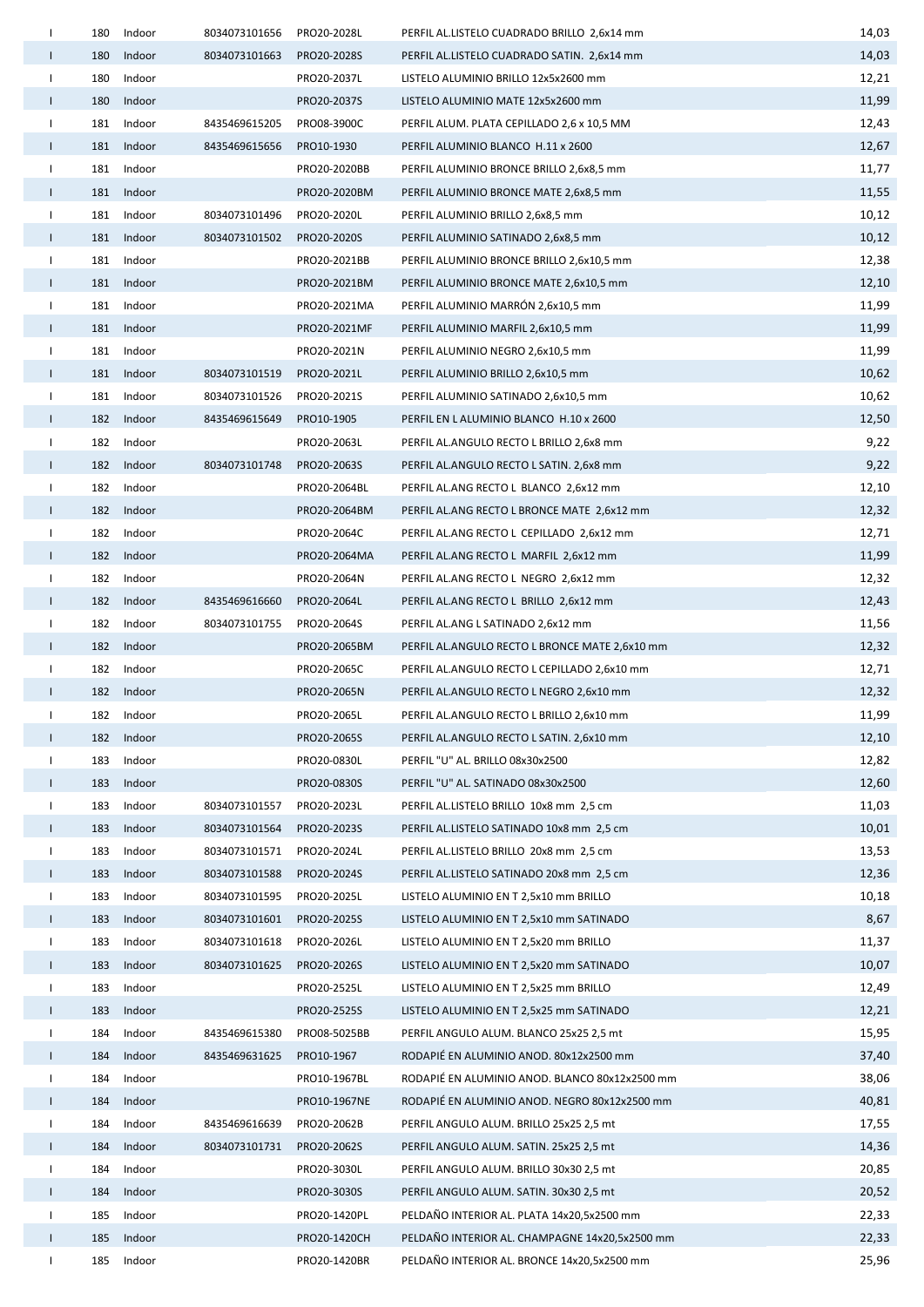| $\mathbf{I}$ | 185 | Indoor |               | PRO20-1420NE  | PELDAÑO INTERIOR AL. NEGRO 14x20,5x2500 mm      | 25,96 |
|--------------|-----|--------|---------------|---------------|-------------------------------------------------|-------|
| $\mathbf{I}$ | 185 | Indoor |               | PRO20-2535PL  | PELDAÑO EXTERIOR AL. PLATA 25x35x2500           | 22,33 |
| Т.           | 185 | Indoor |               | PRO20-2535IX  | PELDAÑO EXTERIOR AL. INOX 25x35x2500            | 25,25 |
| Τ.           | 185 | Indoor |               | PRO20-2535BR  | PELDAÑO EXTERIOR AL. BRONCE 25x35x2500          | 25,25 |
| $\mathbf{I}$ | 185 | Indoor |               | PRO20-2535NE  | PELDAÑO EXTERIOR AL. NEGRO 25x35x2500           | 25,25 |
| $\mathbf{I}$ | 186 | Indoor |               | PRO20-1240GR  | PELDAÑO INT. C/GOMA GRIS                        | 53,74 |
| $\mathbf{I}$ | 186 | Indoor |               | PRO20-1240BE  | PELDAÑO INT. C/GOMA BEIGE                       | 53,74 |
| $\mathbf{I}$ | 186 | Indoor |               | PRO20-1240MR  | PELDAÑO INT. C/GOMA MARRÓN                      | 53,74 |
| $\mathbf{I}$ | 186 | Indoor |               | PRO20-1240NE  | PELADÑO INT. C/GOMA NEGRO                       | 53,74 |
| Τ.           | 186 | Indoor |               | PRO20-2147GR  | PELDAÑO EXTERIOR C/GOMA GRIS                    | 32,56 |
| $\mathbf{I}$ | 186 | Indoor |               | PRO20-2147BE  | PELDAÑO EXTERIOR C/GOMA BEIGE                   | 32,56 |
| Τ.           | 186 | Indoor |               | PRO20-2147MR  | PELDAÑO EXTERIOR C/GOMA MARRÓN                  | 32,56 |
| $\mathbf{I}$ | 186 | Indoor |               | PRO20-2147NE  | PELDAÑO EXTERIOR C/GOMA NEGRO                   | 32,56 |
| $\mathbf{I}$ | 187 | Indoor | 8435469615700 | PRO10-1940C   | LISTELO CEPILLADO INOX DE 2,6 x 12 x 12 mm      | 31,68 |
| T            | 187 | Indoor |               | PRO10-1940IL  | LISTELO INOX BRILLO 08x08x2600 mm               | 29,81 |
| $\mathbf{I}$ | 187 | Indoor |               | PRO10-1940IMA | LISTELO INOX ARENA MARFIL 2,6 x 12 x 12 mm      | 42,13 |
| T            | 187 | Indoor |               | PRO10-1940IMU | LISTELO INOX ARENA GRIS 2,6 x 12 x 12 mm        | 42,13 |
| $\mathbf{I}$ | 187 | Indoor |               | PRO10-1940IGP | LISTELO INOX ARENA GRIS PERLA 2,6 x 12 x 12 mm  | 42,13 |
| $\mathbf{I}$ | 187 | Indoor |               | PRO10-1940IGM | LISTELO INOX ARENA GRIS OSCURO 2,6 x 12 x 12 mm | 42,13 |
| $\mathbf{I}$ | 187 | Indoor |               | PRO10-1941IL  | LISTELO INOX BRILLO 10x10x2600 mm               | 29,81 |
| $\mathbf{I}$ | 187 | Indoor |               | PRO10-1941IS  | LISTELO INOX SATINADO 10x10x2600 mm             | 29,81 |
| Τ.           | 187 | Indoor |               | PRO10-1941IC  | LISTELO INOX CEPILLADO 10x10x2600 mm            | 29,81 |
| $\mathbf{I}$ | 187 | Indoor | 8435469615731 | PRO10-1942    | LISTELO INOX BRILLO 2,6 x 12 x 12 mm            | 29,72 |
| Τ.           | 187 | Indoor | 8435469630819 | PRO10-1942M   | LISTELO INOX MATE 2,6 x 12 x 12 mm              | 29,72 |
| $\mathbf{I}$ | 187 | Indoor |               | PRO10-1943IL  | LISTELO INOX BRILLO 14x14x2600 mm               | 33,99 |
| Τ.           | 187 | Indoor | 8400000012492 | PRO20-2051L   | LISTELO ACERO INOX 25x12x2,6                    | 34,96 |
| $\mathbf{I}$ | 188 | Indoor | 8435469615755 | PRO10-1944    | PERFIL U INOX DE 2,5 x 8 x 10 mm                | 16,50 |
| Τ.           | 188 | Indoor | 8435469615762 | PRO10-1945    | PERFIL U INOX DE 2,5 x 8 x 15 mm                | 18,70 |
| T            | 188 | Indoor | 8435469615779 | PRO10-1946    | PERFIL U INOX DE 2,5 x 8 x 20 mm                | 18,70 |
| $\mathbf{I}$ | 188 | Indoor |               | PRO10-1947    | PERFIL U INOX DE 2,5 x 8 x 25 mm                | 25,08 |
|              | 188 | Indoor |               | PRO10-1949    | PERFIL ANG. INOX. 10x10x2500 mm                 | 16,89 |
| Τ.           | 188 | Indoor |               | PRO10-1950IB  | PERFIL ANG. INOX. 25x25x2500 mm                 | 24,59 |
| $\mathbf{I}$ | 188 | Indoor |               | PRO10-1951    | NIVEL INOX BRILLO 12x2500 mm                    | 35,81 |
| $\mathbf{I}$ | 188 | Indoor |               | PRO10-1952    | NIVEL INOX CEPILLADO 12x2500 mm                 | 35,81 |
| $\mathbf{I}$ | 188 | Indoor |               | PRO10-1962IL  | PERFIL T INOX BRILLO 25x2500 mm                 | 42,68 |
| $\mathbf{I}$ | 189 | Indoor |               | PRO10-1910    | PERFIL EN L INOX BRILLO H. 10 x 2600 mm         | 21,23 |
| $\mathbf{I}$ | 189 | Indoor |               | PRO10-1910C   | PERFIL EN L INOX CEPILLADO H. 10 x 2600 mm      | 21,23 |
| $\mathbf{I}$ | 189 | Indoor |               | PRO10-1910S   | PERFIL EN L INOX SATINADO H. 10 x 2600 mm       | 21,23 |
| $\mathbf{L}$ | 189 | Indoor |               | PRO10-1912    | PERFIL EN L INOX BRILLO H. 12,5 x 2600 mm       | 21,23 |
| $\mathbf{I}$ | 189 | Indoor |               | PRO10-1912C   | PERFIL EN L INOX CEPILLADO H. 12,5 x 2600 mm    | 21,23 |
| $\mathbf{L}$ | 189 | Indoor |               | PRO10-1912S   | PERFIL EN L INOX SATINADO H. 12,5 x 2600 mm     | 21,23 |
| Τ.           | 189 | Indoor | 8034073101762 | PRO10-1937    | PERFIL ACERO INOX 2,7 x 10 mm                   | 30,73 |
| $\mathbf{I}$ | 189 | Indoor |               | PRO10-1937C   | PERFIL ACERO INOX CEPILLADO 2,7 x 10 mm         | 30,73 |
| Ι.           | 189 | Indoor | 8034073101779 | PRO10-1938    | PERFIL ACERO INOX 2,7 x 12,5 mm                 | 33,88 |
| $\mathbf{I}$ | 189 | Indoor |               | PRO10-1938C   | PERFIL ACERO INOX CEPILLADO 2,7 x 12,5 mm       | 33,88 |
| Τ.           | 190 | Indoor | 8400000012898 | PRO05-1805    | PERFIL P/YESO M.BLANCO 2,5                      | 1,46  |
| $\mathbf{L}$ | 190 | Indoor | 8400000012911 | PRO05-1815    | CANTONERA MONOC. P.FINA 5mm x 2,5 mt PEQ        | 1,80  |
| $\mathbf{I}$ | 190 | Indoor | 8400000012928 | PRO05-1820    | CANTONERA MONOC. P.FINA 9x2,5 mt GRANDE         | 3,10  |
| $\mathbf{I}$ | 190 | Indoor | 8400000012904 | PRO05-1825    | CANTONERA PARA YESO M.BLANCO 2,60               | 1,46  |
| -1           | 190 | Indoor | 8435469614666 | PRO05-1830    | CANTONERA PARA YESO M.BLANCO 3,00               | 1,69  |
| T            | 190 | Indoor | 8400000012935 | PRO05-1845    | CANTONERA MONOCAPA PVC CANTO REDONDO 2,5 mt     | 2,94  |
| $\mathbf{I}$ | 190 | Indoor | 8400000013666 | ZIN30-1673    | CANTONERA GALV. ALAS REPLEG.BLANCO PVC 3,0 mt   | 2,99  |
| $\mathbf{I}$ | 190 | Indoor | 8400000013659 | ZIN30-1675    | CANTONERA GALV. ALAS REPLEG. PVC 2,5 mt         | 2,99  |
| $\mathbf{I}$ | 190 | Indoor | 8435469627475 | ZIN31-1660/A  | CANTONERA CON ALETAS H.2,8 mt                   | 2,26  |
| Τ.           | 191 | Indoor | 8400000013635 | ZIN30-1600/4  | <b>CUBRECANTO GALV.4 MALLAS 2,50</b>            | 0,88  |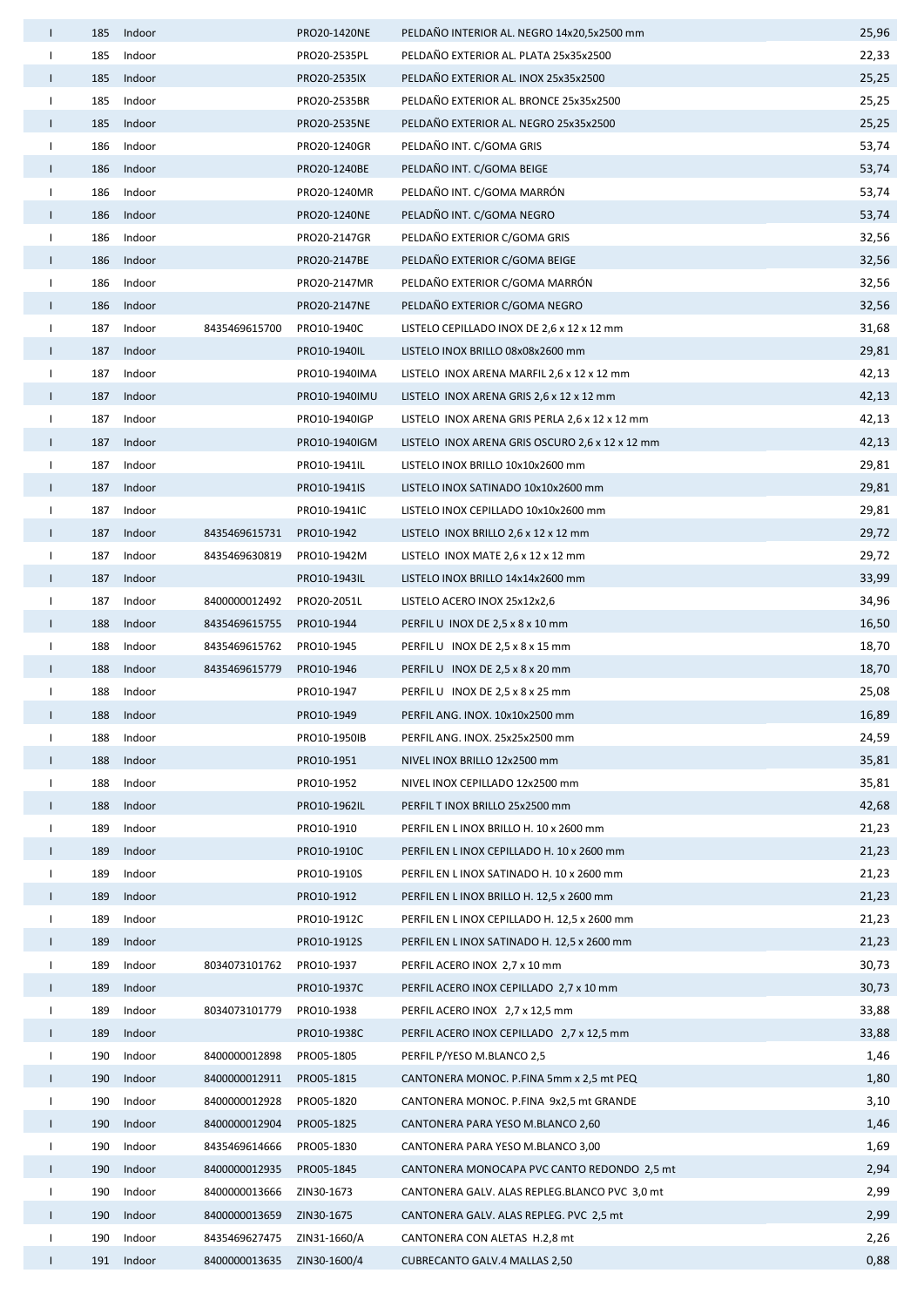| $\mathbf{I}$ |     | 191 Indoor      | 8400000013642               | ZIN30-1660/4  | <b>CUBRECANTO GALV.4 MALLAS 2,80</b>                      | 0,96   |
|--------------|-----|-----------------|-----------------------------|---------------|-----------------------------------------------------------|--------|
| L            |     | 191 Indoor      | 8435469627406               | ZIN30-1666/4  | <b>CUBRECANTO GALV.4 MALLAS 2,60</b>                      | 0,92   |
| $\mathbf{L}$ | 191 | Indoor          | 8400000012478               | ZIN31-1660/5  | <b>CUBRECANTO GALV.5 MALLAS 2,80</b>                      | 0,97   |
| $\mathbf{I}$ |     | 191 Indoor      | 0000000001533               | ZIN31-1660/5A | <b>CUBRECANTO ALU. 5 MALLAS 2,80</b>                      | 1,18   |
| Τ.           | 191 | Indoor          | 8435469627451               | ZIN31-1660/5I | <b>CUBRECANTO INOX.5 MALLAS 2,80</b>                      |        |
| $\mathbf{L}$ |     | 191 Indoor      | 8400000012485 ZIN31-1660/6  |               | <b>CUBRECANTO GALV.6 MALLAS 3,00</b>                      | 1,20   |
| Τ.           | 192 | Indoor          | 8400000013673               | ZIN31-1662BE  | ANGULO ALUMINIO 2,5 MT.                                   | 3,21   |
| Τ.           |     | 192 Indoor      | 8435469627505 ZIN31-1662Z   |               | ANGULO ZINCADO 2,8 MT (25 ud)                             | 138,46 |
| $\mathbf{L}$ | 192 | Indoor          | 8435469627543               | ZIN31-1662ZX  | ANGULO ZINCADO 3,0 MT. (75 MT)                            | 162,62 |
| $\mathbf{L}$ | 192 | Indoor          | 8435469627581 ZIN31-1670    |               | GUIA EN T 22x6 H.2,8 MT. (140 mt cx)                      | 120,69 |
| $\mathbf{L}$ |     | 193 Indoor      | 8435469614468               | PRO01-1600    | CHAFLAN PARA PILARES 22x10                                | 0,34   |
| $\mathbf{I}$ | 193 | Indoor          | 8435469614475               | PRO01-1601    | CHAFLAN PARA PILARES 32x15                                | 0,52   |
| $\mathbf{L}$ |     | 193 Indoor      | 8400000009096               | PRO01-1603    | CHAFLAN PARA PILARES BLANCO 25x20 (2,5 MT)                | 0,83   |
| $\mathbf{L}$ | 193 | Indoor          | 8400000009102               | PRO01-1604    | CHAFLAN PARA PILARES BLANCO 30x25 (2,5 MT)                | 1,11   |
| Ι.           | 193 | Indoor          | 8400000009300               | PRO01-1605    | CHAFLAN PARA PILARES BLANCO 40x30 (2,5 MT)                | 1,48   |
| $\mathbf{L}$ |     | 193 Indoor      | 8435469614581               | PRO02-1604B   | GOTERON PARA BALCON 20x12x2 m.                            | 59,93  |
| $\mathbf{I}$ |     | 193 Indoor      | 8435469614598               | PRO02-1605B   | GOTERON PARA BALCON 30x15x2 m.                            | 71,61  |
| L            | 193 | Indoor          | 8400000012881               | PRO05-1835    | JUNQUILLO MONOCAPA PVC 2,00 m. BLANCO                     | 0,48   |
| $\mathbf{I}$ | 194 | Indoor          | 8435469614703               | PRO05-1850    | PERFIL ANGULO PVC BLANCO 28x28x2,6                        | 6,32   |
| $\mathbf{I}$ | 194 | Indoor          | 8435469614710               | PRO05-1850C   | PERFIL ANGULO PVC MARFIL 28x28x2,60                       | 6,31   |
| $\mathbf{I}$ | 194 | Indoor          | 8435469614727               | PRO05-1855C   | PERFIL ANGULO PVC ANTIDESLIZ.MARFIL 28x28x2,60            | 5,74   |
| $\mathbf{I}$ |     | 195 Indoor      | 8435469614796               | PRO07-1808IB  | PERFIL HORIZONTAL BLANCO H.8 x 2500                       | 2,92   |
| $\mathbf{I}$ | 195 | Indoor          | 8435469614802               | PRO07-1808VB  | PERFIL VERTICAL BLANCO H.8 x 2700                         | 1,10   |
| $\mathbf{L}$ |     | 195 Indoor      | 8435469614826               | PRO07-1810IB  | PERFIL HORIZONTAL BLANCO H.10 x 2500                      | 3,08   |
| $\mathbf{I}$ | 195 | Indoor          | 8435469614833               | PRO07-1810VB  | PERFIL VERTICAL BLANCO H.10 x 2700                        | 1,23   |
| Τ.           |     | 195 Indoor      | 8435469614901 PRO07-1816B   |               | PERFIL ESQUINA BLANCO 23x23x2500                          | 5,17   |
| $\mathbf{L}$ | 195 | Indoor          | 8435469614918               | PRO07-1816C   | PERFIL ESQUINA BLANCO MAGNUM 45x45x2000                   | 7,48   |
| $\mathbf{I}$ | 195 | Indoor          | 8435469622067 TER17-1816E   |               | UNION 2 VIAS EXTERNO P/PERFIL ESQUINA B.                  | 0,15   |
| $\mathbf{I}$ |     | 195 Indoor      | 8435469622074 TER17-1816I   |               | UNION 2 VIAS INTERNO P/PERFIL ESQUINA B.                  | 0,15   |
| L            | 195 | Indoor          | 8435469622081 TER17-1816V   |               | UNION 3 VIAS P/ PERFIL ESQUINA BLANCO                     | 0,26   |
| $\mathbf{I}$ |     | 196 Indoor      | 8435469622029 TER17-1808E10 |               | UNION ANGULAR EXTERNO H.10                                | 0,17   |
| $\mathbf{L}$ | 196 | Indoor          | 8435469622036               | TER17-1808E8  | UNION ANGULAR EXTERNO H.8                                 | 0,17   |
| Ι.           | 196 | Indoor          | 8435469622043               | TER17-1808I10 | UNION ANGULAR INTERNO H.10                                | 0,17   |
| L            | 196 | Indoor          | 8435469622050               | TER17-1808I8  | UNION ANGULAR INTERNO H.8                                 | 0,17   |
| L            | 197 | Indoor          | 8435469616233               | PRO16-55C08   | JUNTA SILICONA TRANSPARENTE 8x8                           | 120,89 |
| L            | 197 | Indoor          | 8435469616240               | PRO16-55C08G  | JUNTA SILICONA GRIS 8x8 (100 mt)                          | 120,89 |
| $\mathbf{I}$ | 197 | Indoor          | 8435469616257               | PRO16-55C10   | JUNTA SILICONA TRANSPARENTE 8x10x2,5 (100 mt)             | 133,54 |
| $\mathbf{I}$ | 197 | Indoor          | 8435469616264               | PRO16-55C10G  | JUNTA SILICONA GRIS 8x10 (100 mt)                         | 133,54 |
| $\mathbf{I}$ | 197 | Indoor          | 8435469616271               | PRO16-55C12   | JUNTA SILICONA TRANSPARENTE 8x12 (100 mt)                 | 146,89 |
| $\mathbf{L}$ | 197 | Indoor          | 8435469616288               | PRO16-55C14   | JUNTA SILICONA TRANSPARENTE 8x14 (100 mt)                 | 160,17 |
| $\mathbf{I}$ | 197 | Indoor          | 8435469616295               | PRO16-55C16   | JUNTA SILICONA TRANSPARENTE 8x16 (100 mt)                 | 193,45 |
| Τ.           | 197 | Indoor          | 8435469616301               | PRO16-55M25   | JUNTA DILATACION ELASTICA 8x25 (100 m)                    | 203,13 |
| $\mathbf{I}$ | 197 | Indoor          | 8435469616318               | PRO16-55M35   | JUNTA DILATACION ELASTICA 8x35 (100 m)                    | 265,41 |
| $\mathbf{L}$ | 197 | Indoor          | 8435469616325               | PRO16-55M50   | JUNTA DILATACION ELASTICA 8x50 (50 mt)                    | 208,64 |
| $\mathbf{L}$ | 198 | Indoor          |                             | PRO21-2080    | PERFIL PARA BALCON START H. 10 - 2700x25                  | 7,96   |
| $\mathbf{I}$ | 198 | Indoor          |                             | PRO21-2081    | PERFIL PARA BALCON START H. 12,5 - 2700x12.5              | 8,73   |
| $\mathbf{L}$ | 199 | Indoor          |                             | PRO21-2070    | PERFIL PARA BALCON TERMINAL - GRIS CENIZA 2,70 MT H.12,5  | 29,72  |
| $\mathbf{L}$ | 199 | Indoor          |                             | PRO21-2071    | PERFIL PARA BALCÓN TERMINAL - GRIS ANTIGUO 2,70 MT H.12,5 | 29,72  |
| В            | 202 | <b>Building</b> |                             | GAN01-6005    | TRAMPILLA INSP.ALULIGHT DECO 12,5 mm 200x200              | 38,77  |
| В            | 202 | <b>Building</b> |                             | GAN01-6006    | TRAMPILLA INSP.ALULIGHT DECO 12,5 mm 300x300              | 48,19  |
| В            | 202 | <b>Building</b> |                             | GAN01-6007    | TRAMPILLA INSP.ALULIGHT DECO 12,5 mm 400x400              | 58,18  |
| B            | 202 | <b>Building</b> |                             | GAN01-6008    | TRAMPILLA INSP.ALULIGHT DECO 12,5 mm 500x500              | 75,47  |
| В            | 202 | <b>Building</b> |                             | GAN01-6009    | TRAMPILLA INSP.ALULIGHT DECO 12,5 mm 600x600              | 85,96  |
| B            | 202 | <b>Building</b> | 8051414299889               | GAN01-6040    | TRAMPILLA INSP.ALULIGHT 12,5 mm 200x200                   | 30,25  |
| В            | 202 | <b>Building</b> |                             | GAN01-6041    | TRAMPILLA INSP.ALULIGHT 12,5 mm 300x300                   | 37,76  |
|              |     |                 |                             |               |                                                           |        |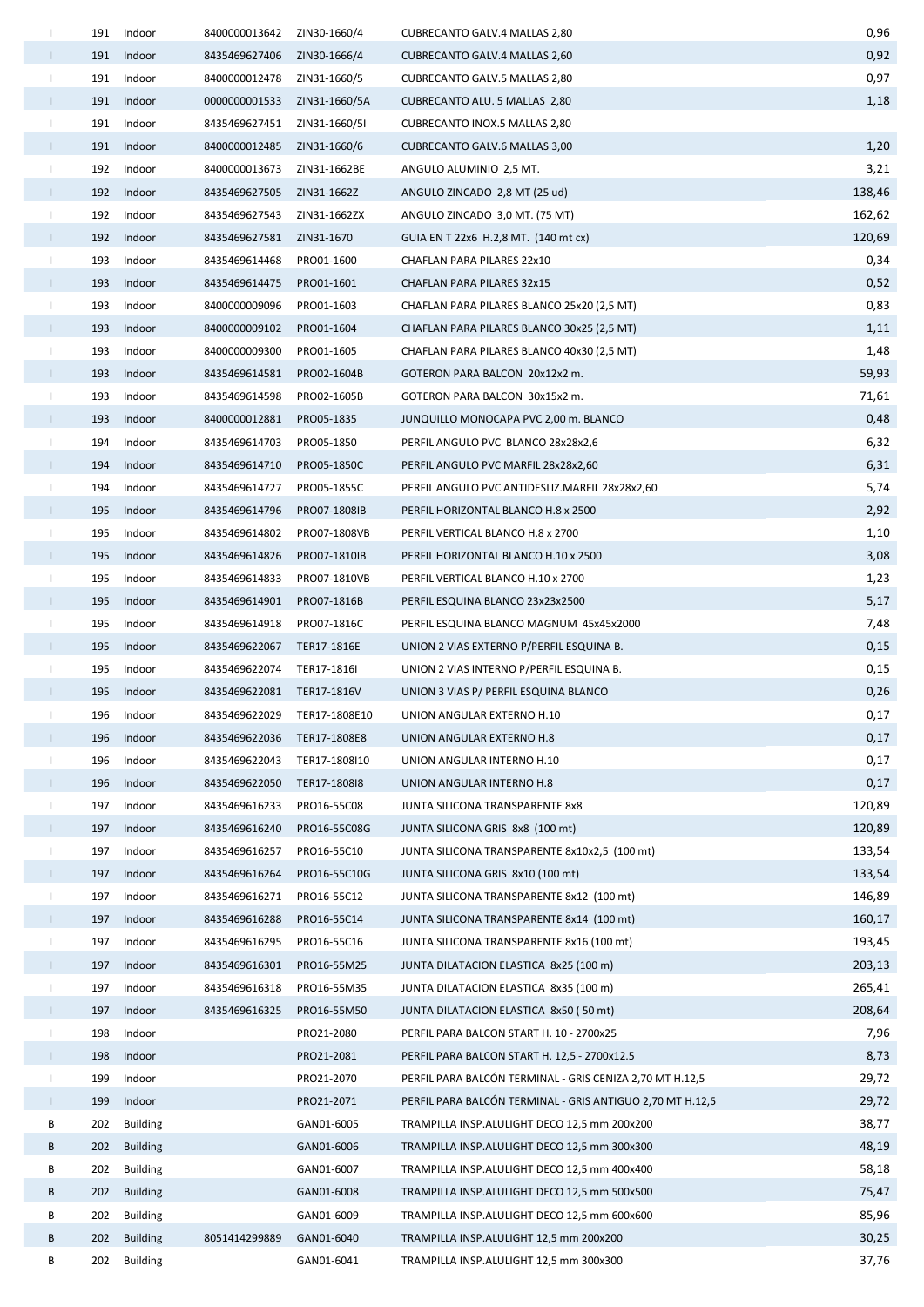| B | 202 | <b>Building</b> |               | GAN01-6042     | TRAMPILLA INSP.ALULIGHT 12,5 mm 400x400         | 45,33  |
|---|-----|-----------------|---------------|----------------|-------------------------------------------------|--------|
| В | 202 | <b>Building</b> |               | GAN01-6043     | TRAMPILLA INSP.ALULIGHT 12,5 mm 500x500         | 59,50  |
| В | 202 | <b>Building</b> |               | GAN01-6044     | TRAMPILLA INSP.ALULIGHT 12,5 mm 600x600         | 67,41  |
| В | 203 | <b>Building</b> |               | GAN01-6090G    | TRAMPILLA INSP. ALUHYDRO 12,5 mm 200x200        | 31,04  |
| B | 203 | <b>Building</b> |               | GAN01-6090GB   | TRAMPILLA ALUHYDRO BLANCA 12,5 mm 200x200       | 35,29  |
| В | 203 | <b>Building</b> |               | GAN01-6091G    | TRAMPILLA INSP. ALUHYDRO 12,5 mm 300x300        | 38,69  |
| В | 203 | <b>Building</b> |               | GAN01-6091GB   | TRAMPILLA ALUHYDRO BLANCA 12,5 mm 300x300       | 43,61  |
| В | 203 | <b>Building</b> |               | GAN01-6092G    | TRAMPILLA INSP. ALUHYDRO 12,5 mm 400x400        | 46,53  |
| В | 203 | <b>Building</b> |               | GAN01-6092GB   | TRAMPILLA ALUHYDRO BLANCA 12,5 mm 400x400       | 54,19  |
| В | 203 | <b>Building</b> |               | GAN01-6093G    | TRAMPILLA INSP. ALUHYDRO 12,5 mm 450x450        | 57,98  |
| В | 203 | <b>Building</b> |               | GAN01-6093GB   | TRAMPILLA ALUHYDRO BLANCA 12,5 mm 450x450       | 66,80  |
| В | 203 | <b>Building</b> |               | GAN01-6094G    | TRAMPILLA INSP. ALUHYDRO 12,5 mm 500x500        | 61,11  |
| B | 203 | <b>Building</b> |               | GAN01-6094GB   | TRAMPILLA ALUHYDRO BLANCA 12,5 mm 500x500       | 71,59  |
| В | 203 | <b>Building</b> |               | GAN01-6095G    | TRAMPILLA INSP. ALUHYDRO 12,5 mm 600x600        | 69,17  |
| B | 203 | <b>Building</b> |               | GAN01-6095GB   | TRAMPILLA ALUHYDRO BLANCA 12,5 mm 600x600       | 81,68  |
| В | 203 | <b>Building</b> |               | GAN01-6096G    | TRAMPILLA INSP. ALUHYDRO 12,5 mm 600x1200       | 127,50 |
| В | 203 | <b>Building</b> |               | GAN01-6096GB   | TRAMPILLA ALUHYDRO BLANCA 12,5 mm 600x1200      | 149,48 |
| В | 203 | <b>Building</b> |               | GAN01-6097G    | TRAMPILLA INSP. ALUHYDRO 12,5 mm 800x800        | 98,92  |
| В | 203 | <b>Building</b> |               | GAN01-6097GB   | TRAMPILLA ALUHYDRO BLANCA 12,5 mm 800x800       | 109,90 |
| В | 204 | <b>Building</b> |               | GAN01-6772     | PUERTA INSPE.SOFTLINE COMFORT 200x200           | 29,19  |
| В | 204 | <b>Building</b> |               | GAN01-6776     | PUERTA INSPE.SOFTLINE COMFORT 300x300           | 34,63  |
| В | 204 | Building        |               | GAN01-6778     | PUERTA INSPE.SOFTLINE COMFORT 400x400           | 43,30  |
| B | 204 | <b>Building</b> |               | GAN01-6780     | PUERTA INSPE.SOFTLINE COMFORT 500x500           | 54,29  |
| В | 204 | Building        |               | GAN01-6782     | PUERTA INSPE.SOFTLINE COMFORT 600x600           | 62,97  |
| В | 204 | <b>Building</b> |               | GAN01-6830     | PUERTA INSPE.SOFTLINE HERMETICA ISO 200x200     | 130,88 |
| В | 204 | <b>Building</b> |               | GAN01-6831     | PUERTA INSPE.SOFTLINE HERMETICA ISO 300x300     | 149,94 |
| В | 204 | <b>Building</b> |               | GAN01-6832     | PUERTA INSPE.SOFTLINE HERMETICA ISO 400x400     | 173,48 |
| В | 204 | <b>Building</b> |               | GAN01-6834     | PUERTA INSPE.SOFTLINE HERMETICA ISO 500x500     | 206,70 |
| В | 204 | <b>Building</b> |               | GAN01-6835     | PUERTA INSPE.SOFTLINE HERMETICA ISO 600x600     | 253,89 |
| В | 204 | <b>Building</b> |               | GAN01-6852     | PUERTA SOFTLINE PREPINTADA 200x200              | 16,59  |
| B | 204 | <b>Building</b> |               | GAN01-6857     | PUERTA SOFTLINE PREPINTADA 300x300              | 20,73  |
| В | 204 | <b>Building</b> |               | GAN01-6859     | PUERTA SOFTLINE PREPINTADA 400x400              | 26,10  |
| B | 204 | <b>Building</b> |               | GAN01-6862     | PUERTA SOFTLINE PREPINTADA 500x500              | 39,83  |
| В | 204 | <b>Building</b> |               | GAN01-6863     | PUERTA SOFTLINE PREPINTADA 600x600              | 45,21  |
| В | 207 | <b>Building</b> | 8435469616752 | RET01-1060B    | RED FIBRA V. AMARILLA H.1x25 MT 380 g.          | 7,79   |
| В | 207 | <b>Building</b> | 8435469616806 | RET01-1160DK   | RED MEGA-NET BLANCA 1,10x50 MT 150 g.           | 2,09   |
| В | 207 | <b>Building</b> |               | RET01-1160DK25 | RED MEGA-NET BLANCA 1,10x25 MT 150 g.           | 2,30   |
| В | 207 | <b>Building</b> | 8435469616837 | RET01-1161B    | RED F.V. BLANCA SATE 1x50 MT 160 g. FORTE       | 1,64   |
| В | 208 | <b>Building</b> | 8435469628366 | ZIN33-1664     | ANGULO DE PVC C/ RED 80x120x2500 (125 mt)       | 176,33 |
| В | 208 | <b>Building</b> | 8435469628373 | ZIN33-1664DK   | ANGULO PVC C/ RED DAK. 80x120x2500 (125 mt)     | 176,33 |
| В | 208 | <b>Building</b> | 8435469628380 | ZIN33-1664E    | ANGULO PVC CON RED EST. 100x100x2500 (50 pz)    | 127,60 |
| В | 208 | <b>Building</b> | 8435469628403 | ZIN33-1665E    | ANGULO ALUM. C/RED EST. 100x100x2500 (50 pz)    | 136,40 |
| В | 208 | <b>Building</b> | 8435469628427 | ZIN33-1667     | ANGULO ALUM. C/ RED 100x150x2500 (125 cx)       | 187,91 |
| В | 208 | <b>Building</b> | 8435469628434 | ZIN33-1667P    | ANGULO PVC C/RED 100x150x2500 (125 cx)          | 194,33 |
| В | 208 | <b>Building</b> | 8435469628458 | ZIN33-1668P    | ANGULO PVC C/RED 100x230x2500 (125 cx)          | 213,88 |
| В | 209 | <b>Building</b> | 8435469628359 | ZIN33-1660BOX  | ANGULO UNIV. BOBINAS 100x100x2500 (25 mt)       | 55,00  |
| B | 209 | <b>Building</b> | 0000000003476 | ZIN33-1667PA   | ANGULO RED PVC ARCO 100x100x2500 (125 cx)       | 278,75 |
| В | 210 | <b>Building</b> |               | INS05-50000    | RASODAK ECO 1000                                | 1,68   |
| В | 210 | <b>Building</b> | 8435469617957 | RET23-5305     | CINTA ADHES. DOBLE CARTON-YESO 45 mm x 30 m     | 21,78  |
| В | 210 | <b>Building</b> | 8435469617964 | RET23-5306     | CINTA ADHES. DOBLE CARTON-YESO 65 mm x 30 m     | 31,65  |
| B | 210 | <b>Building</b> | 8435469617971 | RET23-5307     | CINTA ADHESIVA DOBLE CARTON-YESO 90 mm x 30 m   | 43,80  |
| В | 210 | <b>Building</b> | 8435469628342 | ZIN33-1635     | ANGULO PVC A VISTA C/RED 100x100x2500 (25 pz)   | 194,79 |
| В | 211 | <b>Building</b> | 8435469628540 | ZIN33-1669RV   | ANGULO VIERTEAGUAS C/RED 10x10x2,5 (25 cx)      | 7,27   |
| В | 211 | <b>Building</b> | 8435469628557 | ZIN33-1669RVP  | ANGULO VIERTEAGUAS C/RED PVC 100x100x2500       | 6,26   |
| В | 211 | <b>Building</b> | 8435469628564 | ZIN33-1669RVS  | ANGULO VIERTEAG. ESP.C/RED 100x100x2500 (25 pz) | 208,41 |
|   |     |                 |               |                |                                                 |        |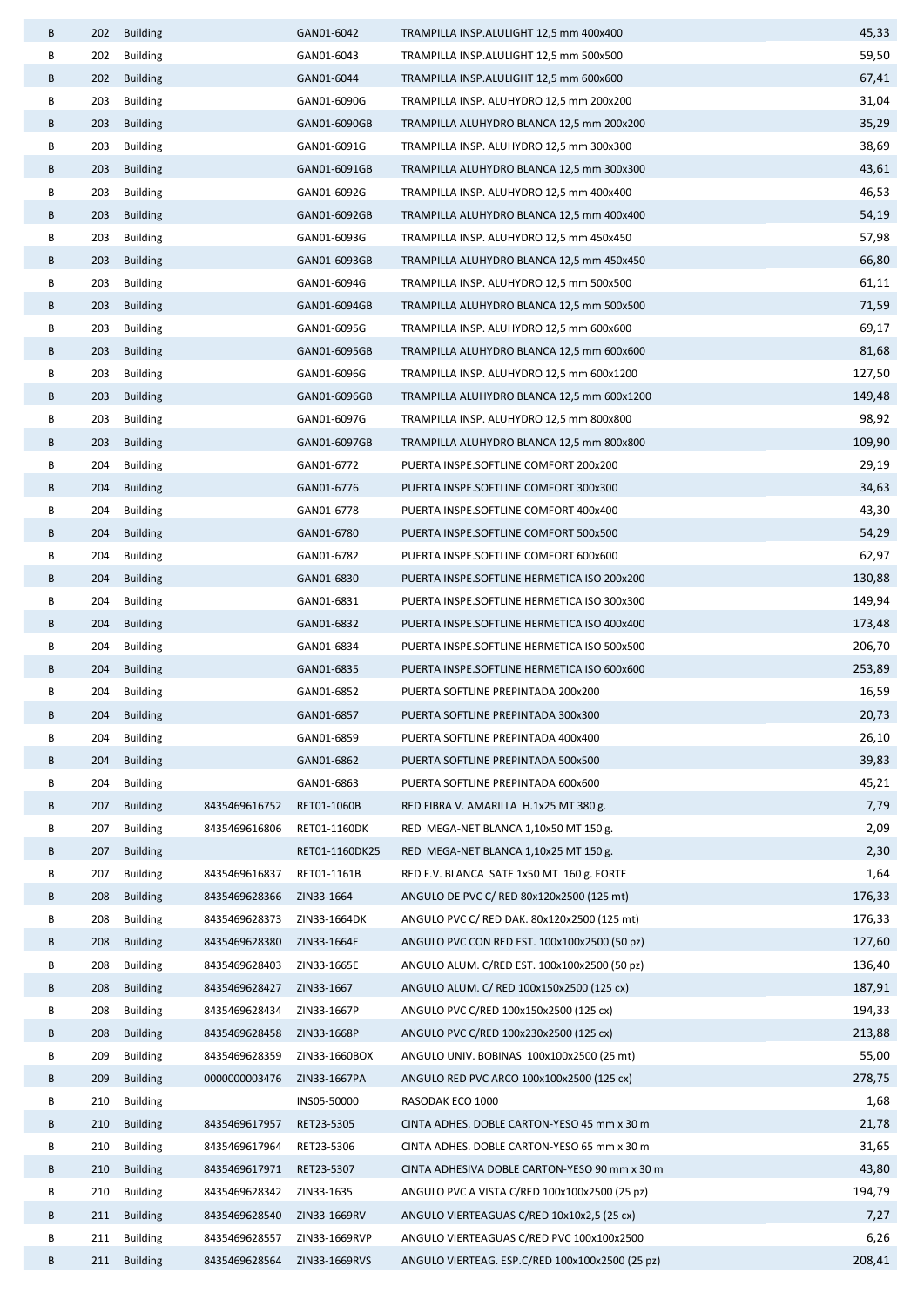| В |     | 212 Building                       | 8435469627819                  | ZIN32-1678                    | VIERTEAGUAS VISTA C/RED P/BASE S 5x2500 (25 u.)                             | 250,00 |
|---|-----|------------------------------------|--------------------------------|-------------------------------|-----------------------------------------------------------------------------|--------|
| B | 212 | <b>Building</b>                    | 8435469628526                  | ZIN33-1669R                   | ANGULO VIERTEAG. EST.C/RED 100x140x2500 (20 pz)                             | 133,44 |
| В |     | 212 Building                       | 8435469628533                  | ZIN33-1669RE                  | ANGULO VIERTEAGUAS C/RED 10x10x2500 (20 ud)                                 | 107,24 |
| B | 213 | <b>Building</b>                    | 8435469628519                  | ZIN33-1669PX                  | JUNTA DILATACION PVC 100x100x2500                                           | 27,50  |
| В | 213 | <b>Building</b>                    | 8435469628571                  | ZIN33-1670R                   | GUIA EN T PVC CON RED H.6 (40 cx)                                           | 6,49   |
| B | 213 | <b>Building</b>                    | 8435469628588                  | ZIN33-1671/10                 | PERFIL TERMINAL PVC C/RED h.10x2000                                         | 4,02   |
| В | 213 | <b>Building</b>                    | 8435469628595                  | ZIN33-1671/3                  | PERFIL TERMINAL PVC C/ RED H.3x2000                                         | 3,44   |
| B | 213 | <b>Building</b>                    | 8435469628601 ZIN33-1671/6     |                               | PERFIL TERMINAL PVC C/RED h.6x2000                                          | 3,75   |
| В | 214 | <b>Building</b>                    | 8435469628496                  | ZIN33-1669D                   | JUNTA DILAT. PLUS PVC h.7x2500 (25 pz)                                      | 15,03  |
| B |     | 214 Building                       | 8435469628502 ZIN33-1669PAX    |                               | JUNTA DILAT. ANGULO PVC 100x100x2500                                        | 33,73  |
| В | 215 | <b>Building</b>                    | 8435469628625                  | ZIN33-1690                    | PERFIL VENTANAS C/ RED 140x2400                                             | 6,05   |
| В | 215 | <b>Building</b>                    | 8435469628632 ZIN33-1691       |                               | PERFIL VENTANAS C/ RED 120x2400                                             | 7,15   |
| В | 216 | <b>Building</b>                    | 8435469627833                  | ZIN32-1680/10E                | BASE DE SALIDA ALUM. 100x2500 EXP.                                          | 6,51   |
| B | 216 | <b>Building</b>                    | 8435469627864                  | ZIN32-1680/12E                | BASE DE SALIDA ALUM 120x2500 EXP                                            | 8,76   |
| В | 216 | Building                           | 8435469627888                  | ZIN32-1680/14                 | BASE DE SALIDA ALUM. 140x2500                                               | 11,33  |
| B | 216 | <b>Building</b>                    | 8435469627895                  | ZIN32-1680/16                 | BASE DE SALIDA ALUM 160x2500                                                | 12,48  |
| В | 216 | Building                           | 8435469627918                  | ZIN32-1680/3E                 | BASE DE SALIDA ALUM. 30x2500 EXP.                                           | 2,64   |
| B | 216 | <b>Building</b>                    | 8435469627925                  | ZIN32-1680/4E                 | BASE DE SALIDA ALUM. 40x2500 EXP.                                           | 2,99   |
| В | 216 | Building                           | 8435469627949                  | ZIN32-1680/5E                 | BASE DE SALIDA ALUM. 50x2500 EXP.                                           | 3,48   |
| B |     | 216 Building                       | 8435469627956                  | ZIN32-1680/6E                 | BASE DE SALIDA ALUM. 60x2500 EXP.                                           | 4,00   |
| В | 216 | <b>Building</b>                    | 8435469627994                  | ZIN32-1680/8E                 | BASE DE SALIDA ALUM. 80x2500 EXP.                                           | 4,88   |
| B | 216 | <b>Building</b>                    | 8435469628649                  | ZIN33-1692                    | PERFIL PARA ALFEIZAR 25x25x2000                                             | 7,43   |
| В | 217 | <b>Building</b>                    | 8435469632455                  | ZIN32-1680/10B                | BASE DE SALIDA EN PVC 100-160 (4216)                                        | 11,67  |
| B | 217 | Building                           | 8435469627840                  | ZIN32-1680/10PL               | BASE DE SALIDA PVC 100x2000                                                 | 4,71   |
| В | 217 | <b>Building</b>                    | 8435469632462                  | ZIN32-1680/10T                | TERMINACION PVC C/ RED 100-160 (4210)                                       | 7,72   |
| B | 217 | <b>Building</b>                    |                                | 8435469627871 ZIN32-1680/12PL | BASE DE SALIDA PVC 120x2000                                                 | 5,13   |
| В | 217 | <b>Building</b>                    | 8435469632431                  | ZIN32-1680/6B                 | BASE DE SALIDA EN PVC 60-90 2 METROS (4206)                                 | 9,09   |
| В | 217 |                                    |                                | ZIN32-1680/6T                 |                                                                             | 6,18   |
| В | 217 | Building                           | 8435469632448<br>8435469628007 | ZIN32-1680/8PL                | TERMINACION PVC CON RED 60-90 2 METROS (4207)<br>BASE DE SALIDA PVC 80x2000 | 4,27   |
| B | 218 | <b>Building</b><br><b>Building</b> | 8435469628168                  | ZIN32-1680U                   | BASE DE SALIDA PLAST Y RED 300x200x2000                                     | 319,00 |
| В |     |                                    | 8435469628175                  |                               |                                                                             |        |
|   | 218 | <b>Building</b>                    |                                | ZIN32-1681/10                 | PERFIL DE CIERRE 100x2500                                                   | 15,19  |
| B | 218 | <b>Building</b>                    | 8435469628182 ZIN32-1681/3     |                               | PERFIL DE CIERRE 30x2500                                                    | 9,45   |
| В | 218 | <b>Building</b>                    | 8435469628199                  | ZIN32-1681/4                  | PERFIL DE CIERRE 40x2500                                                    | 9,97   |
| В | 218 | <b>Building</b>                    | 8435469628205                  | ZIN32-1681/5                  | PERFIL DE CIERRE 50x2500                                                    | 10,88  |
| В | 218 | <b>Building</b>                    | 8435469628212                  | ZIN32-1681/6                  | PERFIL DE CIERRE 60x2500                                                    | 11,54  |
| В | 218 | <b>Building</b>                    | 8435469628229                  | ZIN32-1681/7                  | PERFIL DE CIERRE 70x2500                                                    | 13,22  |
| В | 218 | <b>Building</b>                    | 8435469628236                  | ZIN32-1681/8                  | PERFIL DE CIERRE 80x2500                                                    | 13,28  |
| B | 219 | <b>Building</b>                    | 8435469621800                  | TER11-2325                    | TACO PERCUSION CON ROSCA 5x27 (200 cx)                                      | 15,38  |
| В | 219 | <b>Building</b>                    | 8435469621817                  | TER11-2326                    | TACO PERCUSION CON ROSCA 6x30 (200 cx)                                      | 17,00  |
| B | 219 | <b>Building</b>                    | 8435469621824                  | TER11-2327                    | TACO PERCUSION CON ROSCA 6x37 (200 cx)                                      | 17,00  |
| В | 219 | <b>Building</b>                    |                                | TER11-2329                    | TACO PERCUSION CON ROSCA 8x80 (50 cx)                                       | 19,11  |
| B | 219 | <b>Building</b>                    | 8435469628137                  | ZIN32-1680G                   | ELEMENTOS UNION BASE SALIDA 30 (100 pz)                                     | 14,19  |
| В | 219 | <b>Building</b>                    | 8435469628144                  | ZIN32-1680K                   | KIT PARA BASE DE SALIDA                                                     | 31,24  |
| B | 220 | <b>Building</b>                    | 8435469628014                  | ZIN32-1680/D10                | DISTANCIADOR P/BASE DE SALIDA 10 mm (100 cx)                                | 24,48  |
| В | 220 | <b>Building</b>                    | 8435469628021                  | ZIN32-1680/D2                 | DISTANCIADOR P/BASE DE SALIDA 2 mm (50 cx)                                  | 16,50  |
| В | 220 | <b>Building</b>                    | 8435469628038                  | ZIN32-1680/D3                 | DISTANCIADOR P/BASE DE SALIDA 3 mm (50 cx)                                  | 18,66  |
| В | 220 | <b>Building</b>                    | 8435469628045                  | ZIN32-1680/D4                 | DISTANCIADOR P/BASE DE SALIDA 4 mm (50 cx)                                  | 18,70  |
| B | 220 | <b>Building</b>                    | 8435469628052                  | ZIN32-1680/D5                 | DISTANCIADOR P/BASE DE SALIDA 5 mm (50 cx)                                  | 20,79  |
| В | 220 | <b>Building</b>                    | 8435469628083                  | ZIN32-1680/R1                 | PERFIL ALUM. P/UNION PANELES 90x2500                                        | 11,06  |
| B | 220 | <b>Building</b>                    |                                | ZIN32-1680/S                  | PERFIL CUBIERTA VIERTEAGUAS 50x2500                                         | 9,64   |
| В | 220 | <b>Building</b>                    | 8435469628113                  | ZIN32-1680/S1                 | PERFIL CUBIERTA VIERTEAGUAS 80x2500                                         | 15,95  |
| B | 220 | <b>Building</b>                    | 8435469628120                  | ZIN32-1680/S2                 | PERFIL CUBIERTA VIERTEAGUAS 120x2500                                        | 19,97  |
| В | 221 | <b>Building</b>                    | 8435469628243                  | ZIN32-1683                    | PERFIL P/ BALCONES Y TERRAZAS BLANCO 2 m. (20 m)                            | 443,96 |
| B | 221 | <b>Building</b>                    | 8435469628250                  | ZIN32-1684                    | PERFIL P/ BALCONES Y TERRAZAS GRIS 2 m. (20 m)                              | 443,96 |
| В | 221 | <b>Building</b>                    | 8435469628267                  | ZIN32-1685                    | PERFIL P/ BALCONES Y TERRAZAS MARRON 2 m. (20 m)                            | 443,96 |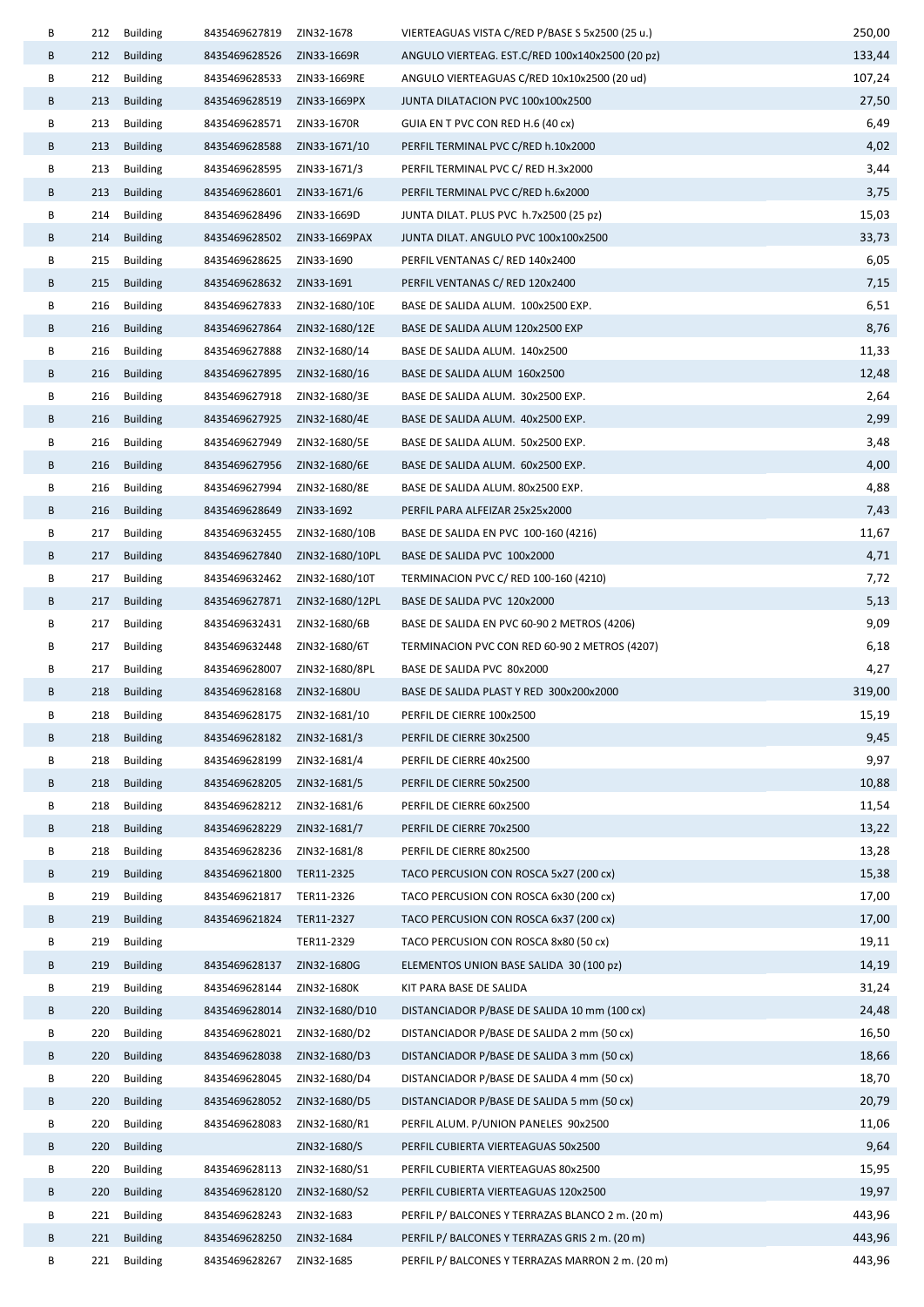| B      |     | 221 Building             | 8435469628748 ZIN34-1710   |                          | ANGULO DE PVC 250x250x2500 (125 cx)                             | 68,20          |
|--------|-----|--------------------------|----------------------------|--------------------------|-----------------------------------------------------------------|----------------|
| В      |     | 221 Building             | 8435469628755              | ZIN34-1710A              | ANGULO PLAST. PARA ARCO 25x25x2500 (125 cx)                     | 88,85          |
| B      |     | 222 Building             | 8435469609181              | INS04-40010              | DAK-SECUROCK - PLACA MULTIUSO 2200x1200x12,7 mm                 | 32,90          |
| В      | 224 | Building                 | 8051414298462 TER11-3110   |                          | TACO SGR EXPANSION 8 MM. CERT. 110x60                           | 0,25           |
| B      |     | 224 Building             | 8051414298486 TER11-3130   |                          | TACO SGR EXPANSION 8 MM. CERT. 130x60                           | 0,28           |
| В      | 224 | <b>Building</b>          | 8051414298493 TER11-3150   |                          | TACO SGR EXPANSION 8 MM. CERT. 150x60                           | 0,35           |
| B      | 224 | <b>Building</b>          | 8435469630406 TER11-3170   |                          | TACO SGR EXPANSION 8 MM. CERT. 170x60                           | 0,43           |
| В      | 224 | <b>Building</b>          | 8435469630413 TER11-3190   |                          | TACO SGR EXPANSION 8 MM. CERT. 190x60                           | 0,55           |
| B      |     | 224 Building             | 8435469630420 TER11-3210   |                          | TACO SGR EXPANSION 8 MM. CERT. 210x60                           | 0,62           |
| В      | 224 | <b>Building</b>          | 8435469630437 TER11-3230   |                          | TACO SGR EXPANSION 8 MM. CERT. 230x60                           | 0,72           |
| B      |     | 224 Building             | 8435469630444 TER11-3250   |                          | TACO SGR EXPANSION 8 MM. CERT. 250x60                           | 0,94           |
| В      | 225 | <b>Building</b>          | 8435469630451 TER11-3110AP |                          | TACO SGR 8 mm EXP. CLAVO ACERO PERCU 110 mm                     | 0,57           |
| B      | 225 | <b>Building</b>          | 8435469630468 TER11-3130AP |                          | TACO SGR 8 mm EXP. CLAVO ACERO PERCU 130 mm                     | 0,64           |
| В      | 225 | <b>Building</b>          | 8435469630475 TER11-3150AP |                          | TACO SGR 8 mm EXP. CLAVO ACERO PERCU 150 mm                     | 0,66           |
| B      | 225 | <b>Building</b>          | 8435469630482 TER11-3170AP |                          | TACO SGR 8 mm EXP. CLAVO ACERO PERCU 170 mm                     | 0,86           |
| В      | 225 | <b>Building</b>          | 8435469630499 TER11-3190AP |                          | TACO SGR 8 mm EXP. CLAVO ACERO PERCU 190 mm                     | 0,95           |
| B      | 225 | <b>Building</b>          | 8435469630505              | TER11-3210AP             | TACO SGR 8 mm EXP. CLAVO ACERO PERCU 210 mm                     | 1,08           |
| В      | 225 | <b>Building</b>          | 8435469630512 TER11-3230AP |                          | TACO SGR 8 mm EXP. CLAVO ACERO PERCU 230 mm                     | 1,32           |
| B      | 225 | <b>Building</b>          | 8435469630529 TER11-3250AP |                          | TACO SGR 8 mm EXP. CLAVO ACERO PERCU 250 mm                     | 1,38           |
| В      | 226 | Building                 |                            | TER11-3110AV             | TACO SGR. 8 mm CLAVO ACERO ATOR.GALV 110 mm                     | 1,00           |
| B      | 226 | <b>Building</b>          |                            | TER11-3130AV             | TACO SGR 8 mm EXP. CLAVO ACERO ATORNILLAR 130 mm                | 1,06           |
| В      | 226 | Building                 |                            | TER11-3150AV             | TACO SGR 8 mm CLAVO ACERO ATORNILLAR 150 mm                     | 1,17           |
| B      | 226 | <b>Building</b>          |                            | TER11-3170AV             | TACO SGR 8 mm EXP. CLAVO ACERO ATORNILLAR 170 mm                | 1,36           |
| В      | 226 | <b>Building</b>          |                            | TER11-3190AV             | TACO SGR 8 mm EXP. CLAVO ACERO ATORNILLAR 190 mm                | 1,66           |
| B      | 226 | <b>Building</b>          |                            | TER11-3210AV             | TACO SGR 8 mm EXP. CLAVO ACERO ATORNILLAR 210 mm                | 1,88           |
| В      | 226 | Building                 |                            | TER11-3230AV             | TACO SGR 8 mm EXP. CLAVO ACERO ATORNILLAR 230 mm                | 1,99           |
| B      |     | 226 Building             |                            | TER11-3250AV             | TACO SGR 8 mm EXP. CLAVO ACERO ATORNILLAR 250 mm                | 2,32           |
| В<br>B | 227 | Building<br>227 Building |                            | TER11-3400<br>TER11-3401 | TACO ELICOIDAL PARA S.A.T.E.<br>BARRA REGULADORA TACO ELICOIDAL | 1,76<br>231,00 |
| В      |     | 227 Building             |                            | TER11-3402               | TAPONES DE CIERRE TACO ELICOIDAL                                | 0,20           |
|        |     | 228 Building             | 8435469621435 TER11-2214N  |                          | TACO EXPANSION 8 MM. CERT. 70x60                                | 0,23           |
| В      | 228 | <b>Building</b>          | 8435469621466 TER11-2216N  |                          | TACO EXPANSION 8 MM. CERT. 90x60                                | 0,24           |
| B      | 229 | <b>Building</b>          | 8435469621411              | TER11-2213               | AGUJA CS EXPANSION 10 MM. 60x55                                 | 0,18           |
| В      | 229 | <b>Building</b>          | 8435469621428 TER11-2214   |                          | AGUJA CS EXPANSION 10 MM. 70x55                                 | 0,19           |
| B      | 229 | <b>Building</b>          | 8435469621442 TER11-2216   |                          | AGUJA CS EXPANSION 10 MM. 90x55                                 | 0,21           |
| В      | 229 | <b>Building</b>          | 8435469621473 TER11-2218   |                          | AGUJA CS EXPANSION 10 MM. 110x55                                | 0,25           |
| B      | 229 | <b>Building</b>          | 8435469621503 TER11-2220   |                          | AGUJA CS EXPANSION 10 MM. 130x55                                | 0,31           |
| В      | 229 | <b>Building</b>          | 8435469621534 TER11-2223   |                          | AGUJA CS EXPANSION 10 MM. 150x55                                | 0,35           |
| B      | 229 | <b>Building</b>          | 8435469621565              | TER11-2224               | AGUJA CS EXPANSION 10 MM. 180x55                                | 0,43           |
| В      | 229 | <b>Building</b>          | 8435469621596 TER11-2225   |                          | AGUJA CS EXPANSION 10 MM. 210x55                                | 0,55           |
| B      | 229 | <b>Building</b>          | 8435469621626              | TER11-2226               | AGUJA CS EXPANSION 10 MM. 240x55                                | 0,73           |
| В      | 230 | <b>Building</b>          | 8435469621381              | TER10-2205N              | TACO FIJO A PRESION 8 mm. 90x40                                 | 0,14           |
| B      | 230 | <b>Building</b>          | 8435469621398 TER10-2208N  |                          | TACO FIJO A PRESION 8 mm. 110x40                                | 0,17           |
| В      | 230 | <b>Building</b>          | 8435469622425              | TER24-2230               | TACO P/ PANEL EXTRUSO 75x30                                     | 99,22          |
| B      | 230 | <b>Building</b>          |                            | TER24-2233               | TACO P/ PANEL EXTRUSO 125x30                                    | 90,20          |
| В      | 231 | <b>Building</b>          | 8435469621404              | TER11-2240               | TACO ARANDELA P/ SOPORTE DE MADERA 15 x 60                      | 0,28           |
| B      | 231 | <b>Building</b>          | 8435469621695              | TER11-2240L10            | TORNILLO GALVA P/TACO ARANDELA 100 mm                           | 0,20           |
| В      | 231 | <b>Building</b>          |                            | TER11-2240L12            | TORNILLO GALVA P/TACO ARANDELA 120 mm                           | 0,29           |
| B      | 231 | <b>Building</b>          |                            | TER11-2240L14            | TORNILLO GALVA P/TACO ARANDELA 140 mm                           | 0,41           |
| В      | 231 | <b>Building</b>          |                            | TER11-2240L16            | TORNILLO GALVA P/TACO ARANDELA 160 mm                           | 0,66           |
| В      | 231 | <b>Building</b>          |                            | TER11-2240L18            | TORNILLO GALVA P/TACO ARANDELA 180 mm                           | 1,03           |
| В      | 231 | <b>Building</b>          |                            | TER11-2240L20            | TORNILLO GALVA P/TACO ARANDELA 200 mm                           | 1,44           |
| В      | 231 | <b>Building</b>          | 8435469621701              | TER11-2240L5             | TORNILLO GALVA P/TACO ARANDELA 50 mm                            | 0,10           |
| В      | 231 | <b>Building</b>          | 8435469621718 TER11-2240L6 |                          | TORNILLO GALVA P/TACO ARANDELA 60 mm                            | 0,11           |
| В      | 231 | <b>Building</b>          | 8435469621725              | TER11-2240L7             | TORNILLO GALVA P/TACO ARANDELA 70 mm                            | 0,12           |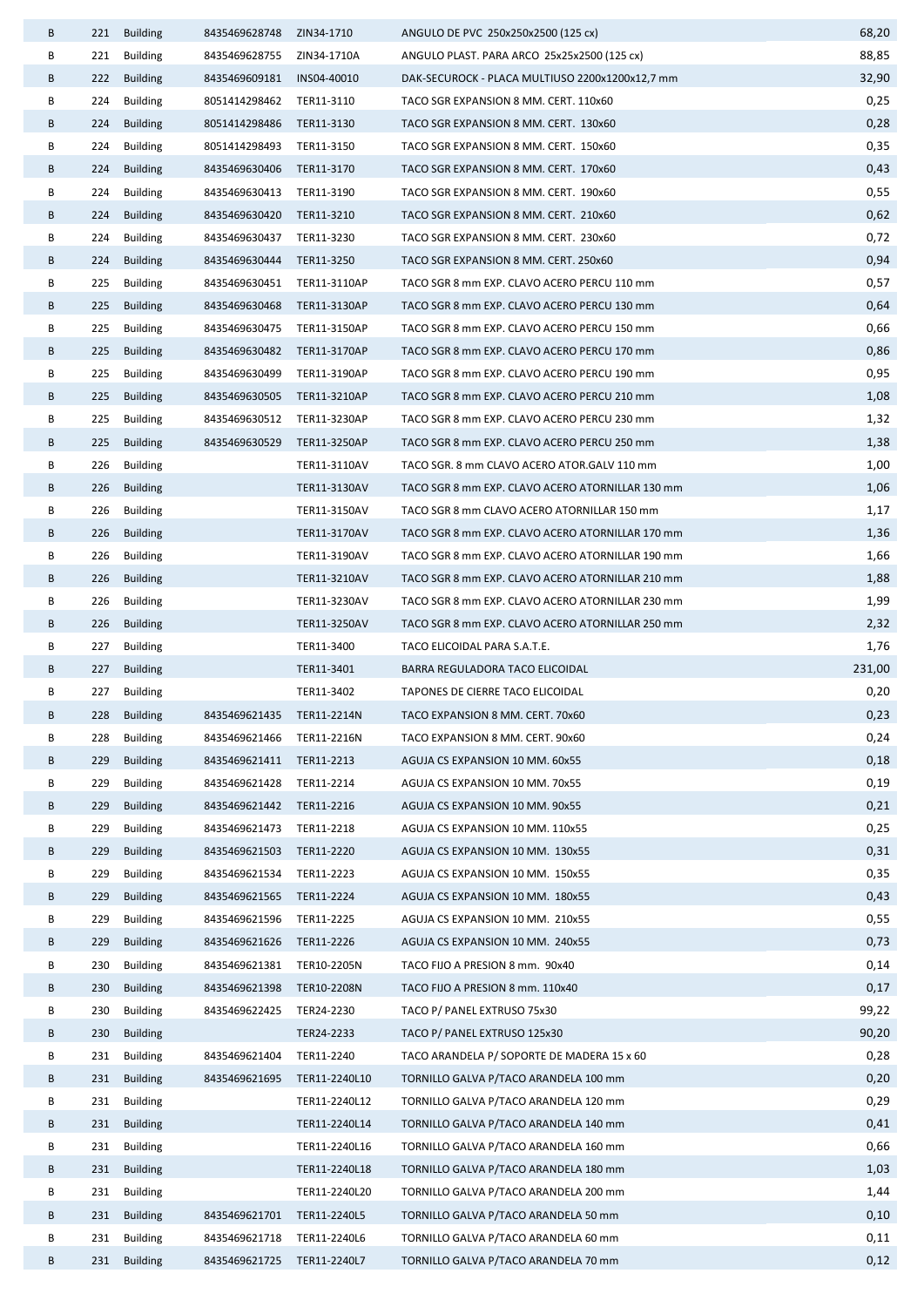| В |     | 231 Building    | 8435469621732               | TER11-2240L8   | TORNILLO GALVA P/TACO ARANDELA 80 mm              | 0,14   |
|---|-----|-----------------|-----------------------------|----------------|---------------------------------------------------|--------|
| B |     | 231 Building    | 8435469621749 TER11-2240L9  |                | TORNILLO GALVA P/TACO ARANDELA 90 mm              | 0,17   |
| В |     | 232 Building    | 8435469621794 TER11-2321    |                | TACO ESPIRAL DK-FIX 45 mm (200 cx)                | 16,50  |
| В | 232 | <b>Building</b> | 8435469622258               | TER22-2212G    | ARANDELA PARA TACO D. 140 mm.                     | 0,30   |
| В | 232 | Building        |                             | TER22-2212N    | ARANDELA PARA TACO D. 90 mm.                      | 0,24   |
| В |     | 233 Building    |                             | RET22-12070    | CINTA IMPERMEABLE EN PP 120/70 (50m)              | 262,97 |
| В | 234 | <b>Building</b> | 8435469621756               | TER11-2310     | PERFORADORA D.70                                  | 16,50  |
| В | 234 | <b>Building</b> | 8435469629059 ZIN35-1760    |                | KIT TALADRO EN ACERO                              | 266,98 |
| В | 235 | <b>Building</b> | 8435469621763 TER11-2311    |                | TAPON D-CAP DE EPS D.70x20 MM.(100 cx)            | 28,25  |
| B |     | 235 Building    | 8435469621770 TER11-2311X   |                | TAPON D-CAP GRAFITI D.70x20 MM.(100 cx)           | 36,49  |
| В |     | 235 Building    |                             | TER11-2312     | TAPON LANA DE VIDRIO D.70x20 MM.(200 cx)          | 184,09 |
| В | 235 | Building        | 8435469628885 ZIN35-1755    |                | PERFORADORA PARA CILINDRO PU DK FIX.              |        |
| В | 236 | <b>Building</b> | 8435469617766               | RET21-108010   | CINTA AISLANTE AUTOADHESIVA 10x12500              | 12,72  |
| В | 236 | <b>Building</b> | 8435469617773               | RET21-108015   | CINTA AISLANTE AUTOADHESIVA 15x12500              | 19,28  |
| В | 236 | Building        | 8435469617780               | RET21-108020   | CINTA AISLANTE AUTOADHESIVA 20x12500              | 25,15  |
| В | 236 | <b>Building</b> | 8435469617797               | RET21-108510   | CINTA AISLANTE AUTOADHESIVA 10x7500               | 9,82   |
| В | 236 | Building        | 8435469617803               | RET21-108515   | CINTA AISLANTE AUTOADHESIVA 15x7500               | 14,56  |
| В | 236 | <b>Building</b> | 8435469617810               | RET21-108520   | CINTA AISLANTE AUTOADHESIVA 20x7500               | 21,86  |
| В | 236 | <b>Building</b> | 8435469617827               | RET21-109015   | CINTA AISLANTE AUTOADHESIVA 15x5000               | 16,01  |
| B | 236 | Building        | 8435469617834               | RET21-109020   | CINTA AISLANTE AUTOADHESIVA 20x5000               | 21,25  |
| В | 236 | Building        | 8435469617841               | RET21-109025   | CINTA AISLANTE AUTOADHESIVA 25x5000               | 31,47  |
| В | 236 | <b>Building</b> | 8435469617858               | RET21-109525   | CINTA AISLANTE AUTOADHESIVA 25x3250               | 22,22  |
| В | 236 | <b>Building</b> |                             | TER04-1780     | MANILLA ERGONOMICA MULTICOLOR                     | 3,63   |
| В |     | 237 Building    | 8435469628298               | ZIN33-1630     | RED PRECONFORMADA P/ESTRIAS 30/20/17x2 m. (20 cx) | 120,38 |
| В | 237 | <b>Building</b> | 8435469628304               | ZIN33-1631     | RED PRECONFORMADA P/ESTRIAS 37/20/17x2 m.(20 cx)  | 120,38 |
| В |     | 237 Building    | 8435469628311 ZIN33-1632    |                | ANGULO PARA INTRADOSES 100 mm (25 cx)             | 161,70 |
| В | 237 | <b>Building</b> | 8435469628328 ZIN33-1633    |                | ANGULO PARA INTRADOSES 200 mm (25 cx)             | 179,30 |
| B | 238 | Building        | 8435469628830 ZIN35-1750    |                | KIT ARANDELA DK FIX 90x10 m (20 pz)               | 132,77 |
| В | 238 | Building        | 8435469628847               | ZIN35-1752     | KIT CILINDRO EPS DK FIX 70x70 MM                  | 240,31 |
| В | 238 | <b>Building</b> | 8435469628854 ZIN35-1754/10 |                | CILINDRO PU DK FIX 100x90 MM                      | 37,51  |
| В |     | 238 Building    | 8435469628861 ZIN35-1754/6  |                | CILINDRO PU DK FIX 60x90 MM                       | 31,20  |
| B | 238 | <b>Building</b> | 8435469628878               | ZIN35-1754/8   | CILINDRO PU DK FIX 80x90 MM                       | 34,21  |
| В | 239 | <b>Building</b> | 8435469629004               | ZIN35-1759/10  | CILINDRO DK FIX EPS 100x90 MM                     | 28,42  |
| В | 239 | <b>Building</b> |                             | ZIN35-1759/100 | DK FIX CILINDRO MULTI CORTE 900x1000              | 171,60 |
| В | 239 | <b>Building</b> | 8435469629011               | ZIN35-1759/12  | CILINDRO DK FIX EPS 120x90 MM                     | 30,29  |
| B | 239 | <b>Building</b> | 8435469629035               | ZIN35-1759/6   | CILINDRO DK FIX EPS 60x90 MM                      | 22,76  |
| В | 239 | <b>Building</b> | 8435469629042               | ZIN35-1759/8   | CILINDRO DK FIX EPS 80x90 MM                      | 26,75  |
| В | 240 | <b>Building</b> | 8435469628892               | ZIN35-1756/10  | CUADRADO DK FIX 100x98x98                         | 36,43  |
| В | 240 | <b>Building</b> | 8435469628908               | ZIN35-1756/100 | DK FIX CILINDRO MULTI CUADRADO 100x100x1000       | 165,00 |
| B | 240 | <b>Building</b> |                             | ZIN35-1756/14  | CUADRADO DK FIX 140x98x98                         | 39,42  |
| В | 240 | <b>Building</b> |                             | ZIN35-1756/12  | CUADRADO DK FIX 120x98x98                         | 36,61  |
| В | 240 | <b>Building</b> |                             | ZIN35-1756/16  | CUADRADO DK FIX 160x98x98                         | 42,24  |
| В | 240 | <b>Building</b> |                             | ZIN35-1756/18  | CUADRADO DK FIX 180x98x98                         | 51,08  |
| B | 240 | <b>Building</b> | 8435469628915               | ZIN35-1756/6   | CUADRADO DK FIX 60x98x98                          | 27,98  |
| В | 240 | <b>Building</b> | 8435469628922               | ZIN35-1756/8   | CUADRADO DK FIX 80x98x98                          | 29,04  |
| В | 241 | <b>Building</b> | 8435469617728               | RET20-1070/2   | CINTA ADHESIVA TAPAJUNT.5x20                      | 3,17   |
| В | 241 | <b>Building</b> | 8435469617735               | RET20-1070/4   | CINTA ADHESIVA TAPAJUNT.5x45                      | 7,14   |
| В | 241 | <b>Building</b> | 8034073105241               | RET20-1070/9   | CINTA ADHESIVA TAPAJUNT.5x90                      | 14,28  |
| В | 241 | <b>Building</b> | 8435469628700               | ZIN34-1705/10  | GUIA EN T PVC H.10 L.38 (125 cx)                  | 130,42 |
| В | 241 | <b>Building</b> | 8435469628717               | ZIN34-1705/4   | GUIA EN T PVC H.4 L.38 (125 CX)                   | 117,77 |
| В | 241 | <b>Building</b> | 8435469628724               | ZIN34-1705/6   | GUIA EN T PVC H.6 L.38 (125 cx)                   | 117,77 |
| В | 241 | <b>Building</b> | 8435469628731               | ZIN34-1705/8   | GUIA EN T PVC H.8 L.38 (125 cx)                   | 117,77 |
| В | 241 | <b>Building</b> | 8435469628977               | ZIN35-1758/10  | DK FIX DE SOPORTE 100x125x280 + TORNI.Y TACOS     | 110,14 |
| B | 241 | <b>Building</b> | 8435469628984               | ZIN35-1758/12  | DK FIX DE SOPORTE 120x125x280 + TORNI Y TACOS     | 126,70 |
| В | 241 | <b>Building</b> |                             | ZIN35-1758/14  | DK FIX DE SOPORTE 140x125x280 + TORNI. Y TACOS    | 159,56 |
|   |     |                 |                             |                |                                                   |        |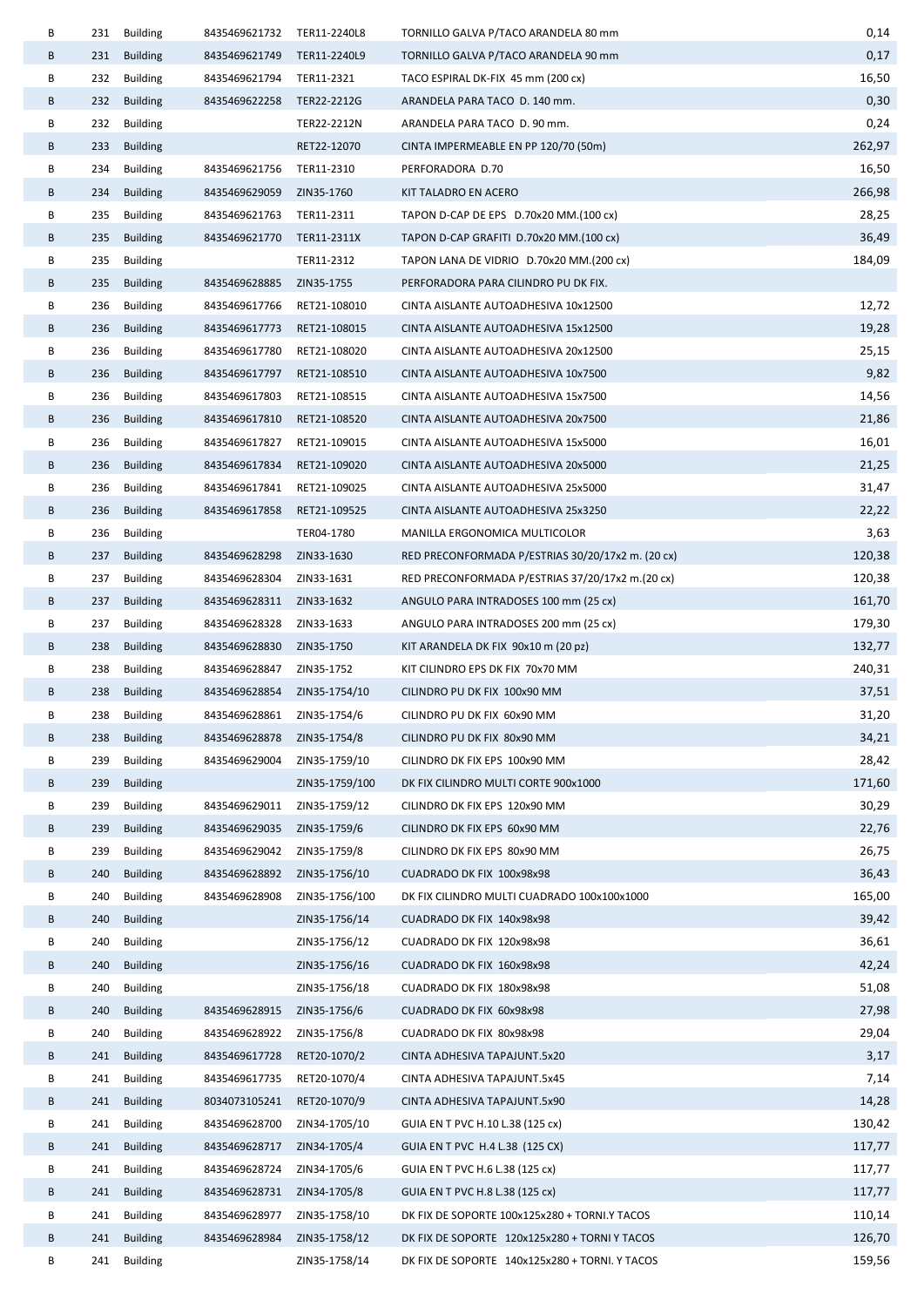| B  | 241 | <b>Building</b> |               | ZIN35-1758/16  | DK FIX DE SOPORTE 160x125x280 + TORNI. Y TACOS        | 163,85 |
|----|-----|-----------------|---------------|----------------|-------------------------------------------------------|--------|
| В  | 241 | <b>Building</b> |               | ZIN35-1758/18  | DK FIX DE SOPORTE 180x125x280 + TORNI. Y TACOS        | 168,25 |
| В  | 241 | <b>Building</b> |               | ZIN35-1758/20  | DK FIX DE SOPORTE 200x125x280 + TORNI. Y TACOS        | 172,70 |
| В  | 241 | <b>Building</b> | 8435469628991 | ZIN35-1758/8   | DK FIX DE SOPORTE 80x125x280 + TORNIL.Y TACOS         | 110,14 |
| E. | 244 | Equipment       | 8400000008914 | RET01-1000AI   | MALLA FIBRA V. BLANCA P/YESO 75 GR.IMPORT             | 1,06   |
| E  | 244 | Equipment       | 8435469629509 | RET02-1020AI   | MALLA FIBRA V. BLANCA P/MORTERO 110g 1x50 mt import   | 1,22   |
| E. | 244 | Equipment       | 8400000012812 | RET02-1020AZI  | MALLA FIBRA V.AZUL P/MORTERO 110g.1x50 mt import      | 1,22   |
| E  | 244 | Equipment       | 8400000014717 | RET02-1040AI   | MALLA P/REVOCO BLANCA 90 G 1x50MT IMPORT              | 1,06   |
| E  | 244 | Equipment       | 8435469616981 | RET02-1040AZI  | MALLA P/REVOCO AZUL 90 G 1x50MT IMPORTACIÓN           | 1,06   |
| E  | 244 | Equipment       | 8590930400893 | RET03-4040     | RED F.V. AZUL 40x40 H.1x50 MT 145 g.                  | 3,81   |
| E  | 245 | Equipment       | 8435469616745 | RET01-1030I    | MALLA FIBRA V. BLANCA P/PINTURA 45 gr. 1x50 mt import | 0,98   |
| E  | 245 | Equipment       | 8435469629554 | RET02-3050FV   | MALLA VELO FIBRA VIDRIO 1x50 30 GR.                   | 0,94   |
| E. | 245 | Equipment       | 8435469630925 | RET02-5050FV   | MALLA VELO FIBRA VIDRIO 1x50 50 GR.                   | 1,29   |
| E  | 245 | Equipment       | 8435469617421 | RET02-MVL30    | MALLA VELO 30 GR/M2 (1 x 100 MT)                      | 0,72   |
| E. | 245 | Equipment       | 8435469617438 | RET02-MVL3025  | MALLA VELO 30 GR/M2 (1 x 25 MT)                       | 0,80   |
| E  | 245 | Equipment       | 8435469617445 | RET02-MVL3050  | MALLA VELO 30 GR/M2 (1 x 50 MT)                       | 0,77   |
| E  | 245 | Equipment       | 8435469617452 | RET02-MVL50    | MALLA VELO 50 GR/M2 (1 x 100 MT)                      | 0,94   |
| E  | 245 | Equipment       | 8435469617469 | RET02-MVL5025  | MALLA VELO 50 GR/M2 (1 x 25 MT)                       | 1,12   |
| E. | 245 | Equipment       | 8435469617476 | RET02-MVL5050  | MALLA VELO 50 GR/M2 (1 x 50 MT)                       | 1,07   |
| E  | 246 | Equipment       | 8435469617544 | RET04-1215     | FIBRA PP 12 mm P/REFO. HORM. Bolsa 150 gr             | 2,75   |
| E  | 246 | Equipment       | 8435469617575 | RET04-1260     | FIBRA PP 12 mm P/REFOR. HORM. Bolsa 600 gr            | 5,40   |
| E  | 246 | Equipment       | 8435469633377 | RET04-1260FV   | FIBRA VIDRIO 12 mm TIPO "E" DE 600 GR.                | 5,50   |
| E. | 247 | Equipment       | 8435469627550 | ZIN31-1663     | RED DAK-METAL 0,30 mm. GALVANIZ.250x60 cm.            | 9,26   |
| E  | 247 | Equipment       | 8435469627567 | ZIN31-1664     | RED DAK-METAL 0,40 mm. GALVANIZ.250x60 cm.            | 10,38  |
| E  | 247 | Equipment       | 8435469627574 | ZIN31-1665     | RED DAK-METAL 0,50 mm. GALVANIZ.250x60 cm.            | 10,90  |
| Ε  | 248 | Equipment       | 8400000002776 | ZIN30-1021     | MALLAZO - RED METALICA 100x200mm. D.2,00 mm           | 5,04   |
| E  | 248 | Equipment       | 8400000014700 | ZIN30-1024     | MALLAZO - RED METALICA 100x200mm. D.4,00 mm           |        |
| E  | 249 | Equipment       | 8400000012829 | RET02-100R     | RED DELINEAR OBRAS ROJO 1.0X50                        | 0,91   |
| E  | 249 | Equipment       | 8400000012867 | RET05-181V     | RED ANDAMIOS VERDE 1,80x25 M (45 MT.)                 | 1,17   |
| Ε  | 249 | Equipment       | 8400000012874 | RET05-182V     | RED ANDAMIOS VERDE 1,80x15 M (27 MT)                  | 1,17   |
| Ε  | 249 | Equipment       | 8400000012836 | RET05-196      | MALLA OCULT. VERDE OSC. 2x100                         | 1,38   |
| E  | 249 | Equipment       | 8400000012843 | RET05-197      | MALLA OCULT. VERDE OSC.3x100                          | 1,38   |
| E  | 249 | Equipment       | 8400000012850 | RET05-198      | MALLA OCULT. VERDE OSC.4x100                          | 1,38   |
| E  | 250 | Equipment       | 8400000014830 | RET05-186      | MALLA OCULT. VERDE CLARA 2x100                        | 1,38   |
| E  | 250 | Equipment       | 8435469617643 | RET05-187      | MALLA OCULT. VERDE CLARA 3 x100                       | 1,38   |
| E  | 250 | Equipment       | 8435469617650 | RET05-188      | MALLA OCULT. VERDE CLARA 4 x100                       | 1,38   |
| E. | 250 | Equipment       | 8400000009317 | RET05-194      | RED OCULTACION BLANCA 1,80x100 M                      | 1,42   |
| E  | 250 | Equipment       | 8435469617711 | RET05-199      | MALLA OCULT. BL-ROJA. 2x100                           | 1,65   |
| E. | 251 | Equipment       | 8435469617247 | RET02-GPP12010 | GEOTEXTIL POLIPROPILENO 120GR/M2 (1x100)              | 1,21   |
| E  | 251 | Equipment       | 8435469617254 | RET02-GPP12015 | GEOTEXTIL POLIPROPILENO 120GR/M2 (1,5x100)            | 1,21   |
| E. | 251 | Equipment       | 8435469617261 | RET02-GPP12020 | GEOTEXTIL POLIPROPILENO 120GR/M2 (2x100)              | 1,21   |
| E  | 251 | Equipment       | 8435469617285 | RET02-GPP15010 | GEOTEXTIL POLIPROPILENO 150GR/M2 (1x100)              | 1,32   |
| E  | 251 | Equipment       | 8435469617292 | RET02-GPP15015 | GEOTEXTIL POLIPROPILENO 150GR/M2 (1,5x100)            | 1,32   |
| Е  | 251 | Equipment       | 8435469617308 | RET02-GPP15020 | GEOTEXTIL POLIPROPILENO 150GR/M2 (2x100)              | 1,32   |
| E  | 251 | Equipment       | 8435469617315 | RET02-GPP20010 | GEOTEXTIL POLIPROPILENO 200GR/M2 (1x100)              | 1,64   |
| Ε  | 251 | Equipment       | 8435469617322 | RET02-GPP20015 | GEOTEXTIL POLIPROPILENO 200GR/M2 (1,5x100)            | 1,64   |
| E. | 251 | Equipment       | 8435469617339 | RET02-GPP20020 | GEOTEXTIL POLIPROPILENO 200GR/M2 (2x100)              | 1,64   |
| E  | 251 | Equipment       | 8435469617353 | RET02-GPP250   | GEOTEXTIL POLIPROPILENO 250GR/M2 (2x100)              | 2,19   |
| E  | 251 | Equipment       | 8435469617377 | RET02-GPP300   | GEOTEXTIL POLIPROPILENO 300GR/M2 (2x100)              | 2,73   |
| E  | 251 | Equipment       | 8435469617384 | RET02-GPP350   | GEOTEXTIL POLIPROPILENO 350GR/M2 (2x80)               | 3,28   |
| E  | 251 | Equipment       | 8435469617391 | RET02-GPP400   | GEOTEXTIL POLIPROPILENO 400GR/M2 (2x75)               | 3,83   |
| E  | 251 | Equipment       | 8435469617407 | RET02-GPP500   | GEOTEXTIL POLIPROPILENO 500GR/M2 (2x75)               | 4,38   |
| E. | 252 | Equipment       | 8435469617018 | RET02-GP12010  | GEOTEXTIL POLIESTER 120GR/M2 (1x100)                  | 0,98   |
| E  | 252 | Equipment       | 8435469617025 | RET02-GP12015  | GEOTEXTIL POLIESTER 120GR/M2 (1,5x100)                | 0,98   |
| E  | 252 | Equipment       | 8435469617032 | RET02-GP12020  | GEOTEXTIL POLIESTER 120 GR/M2 (2x100)                 | 0,98   |
|    |     |                 |               |                |                                                       |        |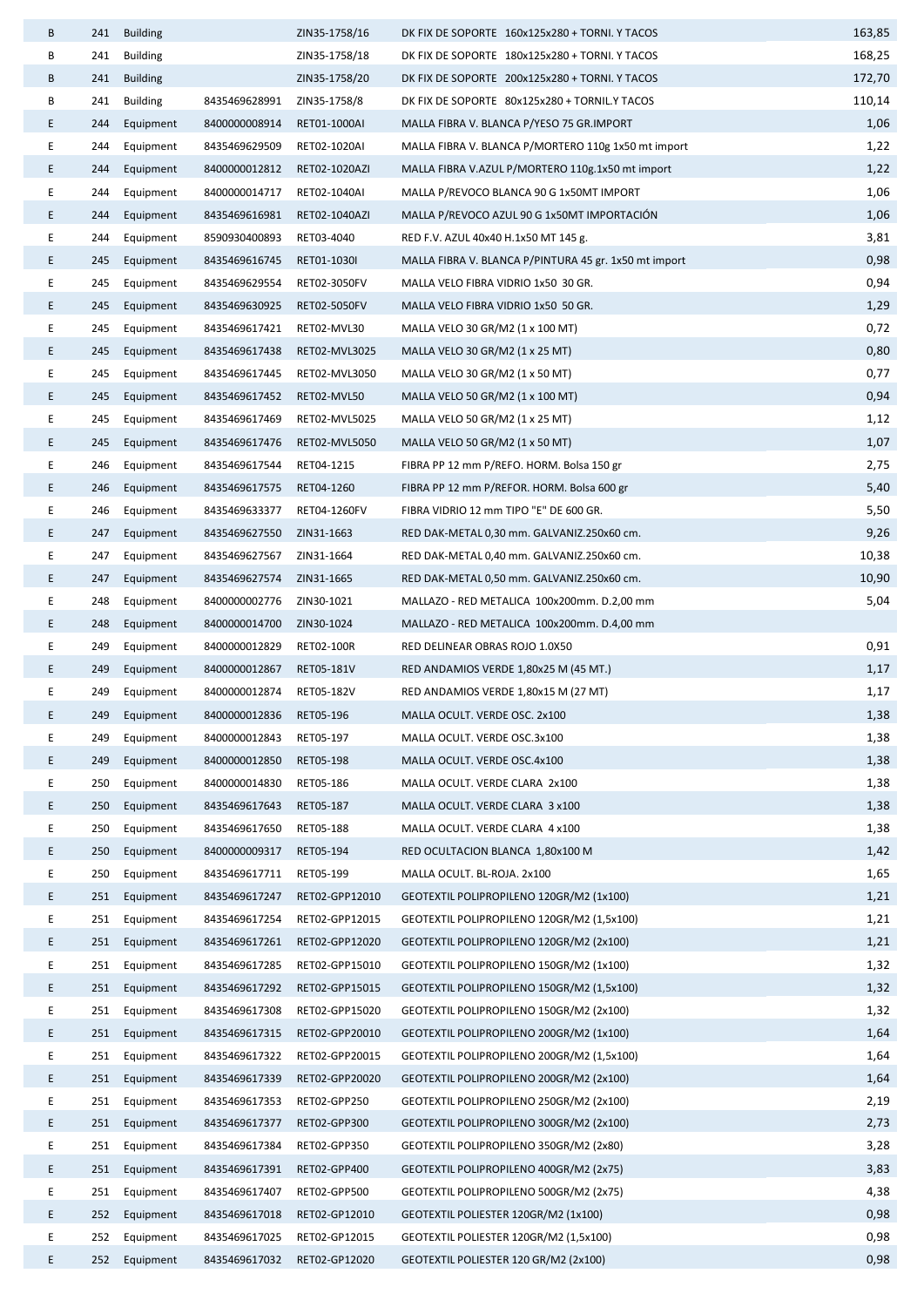| Е  | 252 | Equipment | 8435469617049 | RET02-GP12025 | GEOTEXTIL POLIESTER 120GR/M2 (1x25)         | 1,42     |
|----|-----|-----------|---------------|---------------|---------------------------------------------|----------|
| E. | 252 | Equipment | 8435469617063 | RET02-GP12050 | GEOTEXTIL POLIESTER 120GR/M2 (1x50)         | 1,42     |
| E  | 252 | Equipment | 8435469617070 | RET02-GP15010 | GEOTEXTIL POLIESTER 150GR/M2 (1x100)        | 1,10     |
| E  | 252 | Equipment | 8435469617087 | RET02-GP15015 | GEOTEXTIL POLIESTER 150GR/M2 (1,5x100)      | 1,10     |
| E  | 252 | Equipment | 8435469617094 | RET02-GP15020 | GEOTEXTIL POLIESTER 150GR/M2 (2x100)        | 1,10     |
| E. | 252 | Equipment | 8435469617100 | RET02-GP15025 | GEOTEXTIL POLIESTER 150GR/M2 (1x25)         | 1,62     |
| E  | 252 | Equipment | 8435469617117 | RET02-GP15050 | GEOTEXTIL POLIESTER 150GR/M2 (1x50)         | 1,62     |
| E. | 252 | Equipment | 8435469617124 | RET02-GP20010 | GEOTEXTIL POLIESTER 200GR/M2 (1x100)        | 1,39     |
| E  | 252 | Equipment | 8435469617131 | RET02-GP20015 | GEOTEXTIL POLIESTER 200GR/M2 (1,5x100)      | 1,39     |
| E. | 252 | Equipment | 8435469617148 | RET02-GP20020 | GEOTEXTIL POLIESTER 200GR/M2 (2x100)        | 1,39     |
| E  | 252 | Equipment | 8435469617162 | RET02-GP250   | GEOTEXTIL POLIESTER 250GR/M2 (2x100)        | 1,71     |
| E  | 252 | Equipment | 8435469617186 | RET02-GP300   | GEOTEXTIL POLIESTER 300GR/M2 (2x100)        | 2,13     |
| E  | 252 | Equipment | 8435469617216 | RET02-GP350   | GEOTEXTIL POLIESTER 350GR/M2 (2x100)        | 2,54     |
| E. | 252 | Equipment | 8435469617223 | RET02-GP400   | GEOTEXTIL POLIESTER 400GR/M2 (2x80)         | 3,09     |
| E  | 252 | Equipment | 8435469617230 | RET02-GP500   | GEOTEXTIL POLIESTER 500GR/M2 (2x75)         | 3,94     |
| E  | 253 | Equipment | 8400000014526 | SEG03-1970    | CONO SEÑALIZACION H.30 cm.                  | 8,40     |
| E  | 253 | Equipment | 8400000014533 | SEG03-1971    | CONO SEÑALIZACION H.50 cm.                  | 15,93    |
| E. | 253 | Equipment | 8400000009195 | SEG03-2035    | CINTA BICOLOR - ROLLO 200 MT.               | 6,49     |
| E  | 254 | Equipment | 8400000009331 | SEG03-1524    | PLACA CARGA ALUM. REFRECTANTE               | 59,97    |
| E. | 254 | Equipment | 8400000014588 | SEG03-1954    | ESPEJO PARABOLICO C/VISERA D.40             | 101,64   |
| E  | 254 | Equipment | 8400000014595 | SEG03-1955    | ESPEJO PARABOLICO C/VISERA D.50             | 128,38   |
| E. | 254 | Equipment | 8400000014601 | SEG03-1956    | ESPEJO PARABOLICO C/VISERA D.60             | 136,68   |
| E  | 254 | Equipment | 8400000014618 | SEG03-1957    | ESPEJO PARABOLICO C/VISERA D.70             | 167,48   |
| E. | 254 | Equipment | 8400000014625 | SEG03-1958    | ESPEJO PARABOLICO C/VISERA D.80             | 220,04   |
| E  | 254 | Equipment | 8400000014632 | SEG03-1959    | ESPEJO PARABOLICO C/VISERA D.90             | 267,21   |
| E. | 255 | Equipment |               | TER26-6299CL  | CLIP P/ TAPON PROTECCIÓN D.8/28 MM (100 pz) | 15,89    |
| E  | 255 | Equipment | 8435469631526 | TER26-6299S   | TAPON PROTECCION D.8/28 MM (100 pz)         | 26,45    |
| E. | 255 | Equipment | 8435469622449 | TER26-6300    | TAPON PROTECCION 6 - 18 MM (150 bolsa)      | 65,81    |
| E  | 255 | Equipment | 8435469622456 | TER26-6301    | TAPON PROTECCION 18 - 35 MM. (bolsa 100)    | 49,14    |
| E  | 256 | Equipment | 8435469629523 | MUR01-5508    | CUBO AZUL CON ASA DE 8 L.                   | 2,51     |
| Ε  | 256 | Equipment | 8435469629530 | MUR01-5512    | CUBO AZUL CON ASA DE 12 L.                  | 2,75     |
| E. | 256 | Equipment | 8435469631793 | MUR01-5515    | CALDERETA ALBAÑIL DE 15 L.                  | 5,58     |
| E  | 256 | Equipment | 8435469629547 | MUR01-5516    | CUBO AZUL CON ASA DE 16 L.                  | 4,18     |
| E  | 256 | Equipment | 8436533740182 | MUR01-5519    | CAPAZO NEGRO PE-HD 55 L.                    | 8,69     |
| E  | 256 | Equipment | 8435239200181 | MUR01-5520    | CAPAZO NEGRO PE-HD 42 L.                    | 6,16     |
| E. | 256 | Equipment | 8435239200174 | MUR01-5521    | CAPAZO NEGRO PE-HD 26 L.                    | 4,40     |
| E  | 256 | Equipment | 8435239200167 | MUR01-5522    | CAPAZO NEGRO PE-HD 14 L.                    | 4,07     |
| E  | 256 | Equipment | 8400000014410 | MUR01-5540    | CUBO MULTIUSO PE-HD DE 50 LITROS            | 19,29    |
| E  | 256 | Equipment | 8400000014427 | MUR01-5541    | CUBO BASURA PE-HD DE 100 LITROS             | 29,12    |
| E. | 256 | Equipment | 8400000009027 | MUR01-5542    | TAPA CUBO MULTIUSO DE 50 LITROS             | 6,79     |
| E  | 256 | Equipment | 8400000014434 | MUR01-5543    | TAPA CUBO BASURA DE 100 LITROS              | 7,88     |
| E. | 257 | Equipment | 8435469610200 | MUR06-7030    | LLANA EN PLASTICO NEGRA 140x440             | 5,46     |
| E  | 257 | Equipment | 8435469610217 | MUR06-7031    | LLANA EN PLASTICO ROJO 140x440              | 7,43     |
| E. | 257 | Equipment | 8435469610224 | MUR06-7050    | LLANA C/ ESPONJA AZUL 10x24                 | 11,95    |
| E  | 257 | Equipment | 8400000009201 | MUR06-7051    | LLANA C/ ESPONJA AZUL 14x22                 | 11,95    |
| E  | 257 | Equipment | 8435469610248 | MUR06-7052    | LLANA C/ ESPONJA AZUL 7x38                  | 11,95    |
| E  | 257 | Equipment | 8400000009225 | MUR06-7055    | LLANA GRIS C/ GOMA AZUL 115x250             | 12,95    |
| E. | 257 | Equipment | 8435469610262 | MUR06-7056    | GOMA AZUL PARA LLANA                        | 7,06     |
| E  | 257 | Equipment | 8400000009218 | MUR06-7060    | LLANA C/ ESPONJA NARANJA 10x24              | 10,82    |
| E. | 257 | Equipment | 8435469610286 | MUR06-7061    | LLANA C/ ESPONJA NARANJA 14x22              | 10,82    |
| E  | 257 | Equipment | 8435469610293 | MUR06-7062    | LLANA C/ ESPONJA NARANJA 14x28              | 14,50    |
| E. | 258 | Equipment |               | ZIN06-20200   | <b>EXPOSITOR DAKUA INOX</b>                 | 1.452,00 |
| E  | 259 | Equipment | 8400000008341 | POZ95-1334    | EXPOSITOR CANALETAS Y REJILLAS              | 968,00   |
| E  | 260 | Equipment |               | POZ95-1334G   | <b>EXPOSITOR GENERAL CANALETAS</b>          | 1.452,00 |
| E  | 261 | Equipment | 8435469613003 | POZ90-1500    | <b>EXPOSITOR DAKUA PISCINAS</b>             | 968,00   |
|    |     |           |               |               |                                             |          |